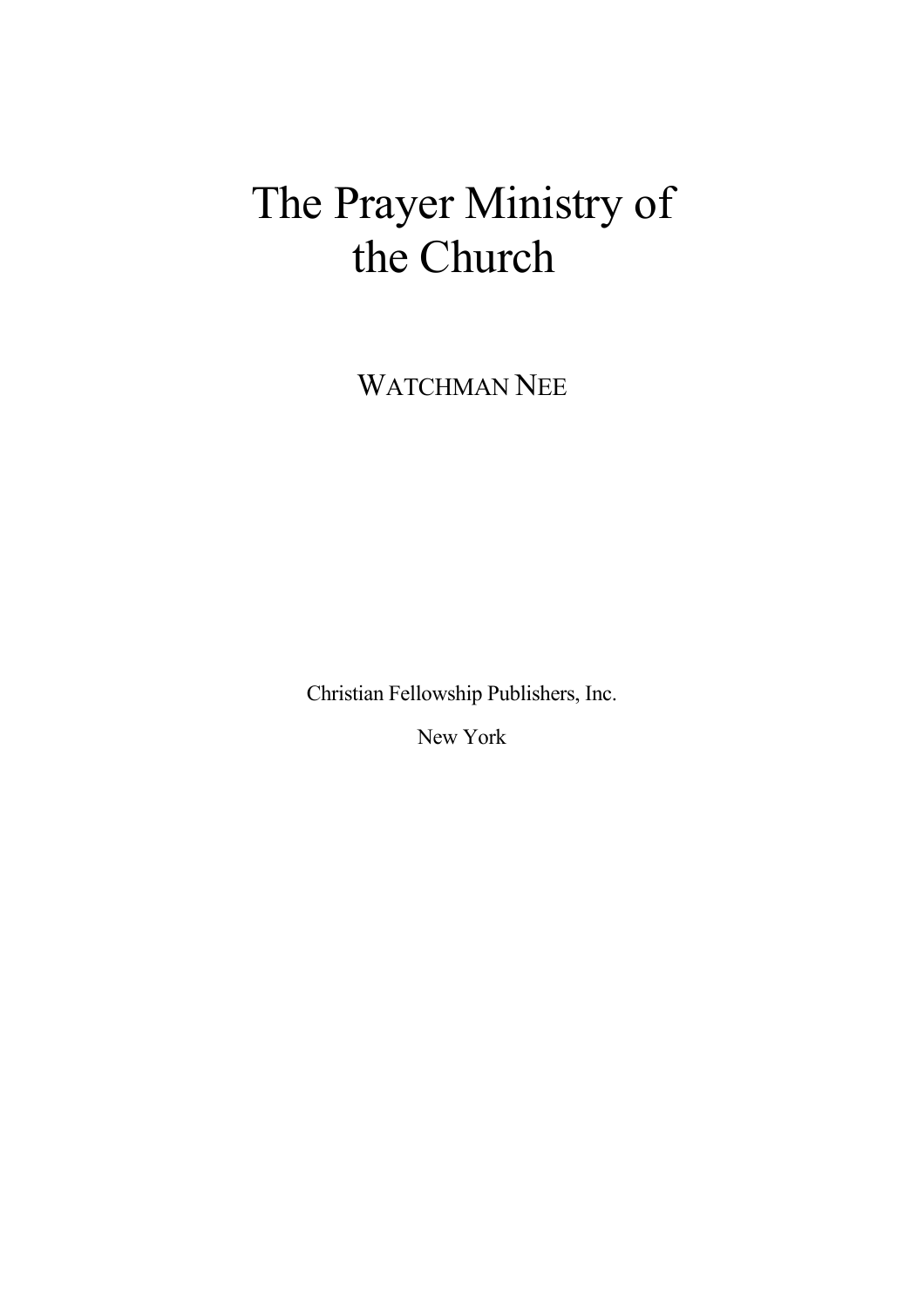Copyright ©1973 Christian Fellowship Publishers, Inc. New York All Rights Reserved

ISBN 0-935008-30-6

Available from the Publishers at:

11515 Allecingie Parkway Richmond, Virginia 23235

PRINTED IN U.S.A.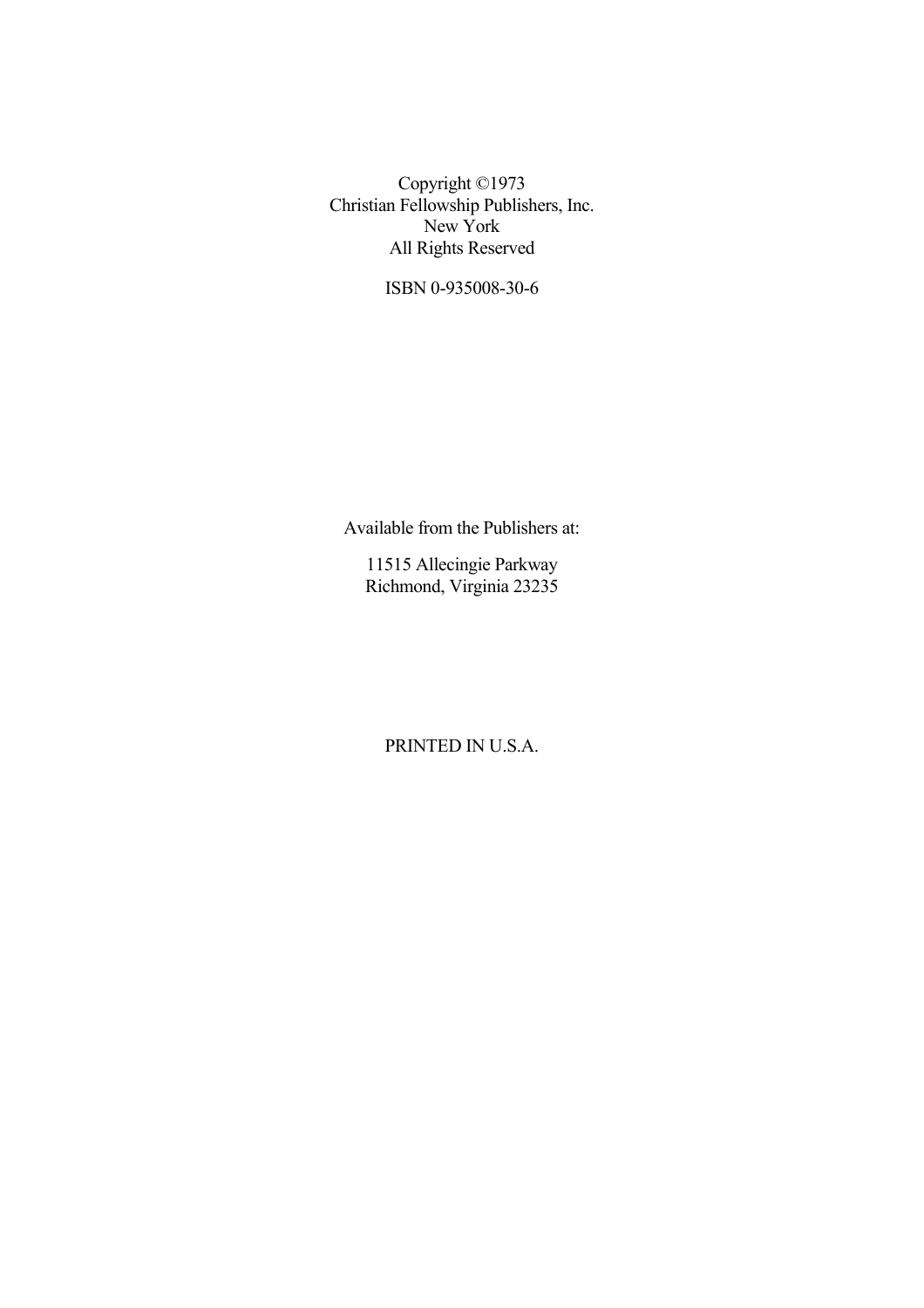Being a collection of five messages on prayer given during the approximate period of 1940-1941.

Scripture quotations are from the American Standard Version of the Bible (1901), unless otherwise indicated.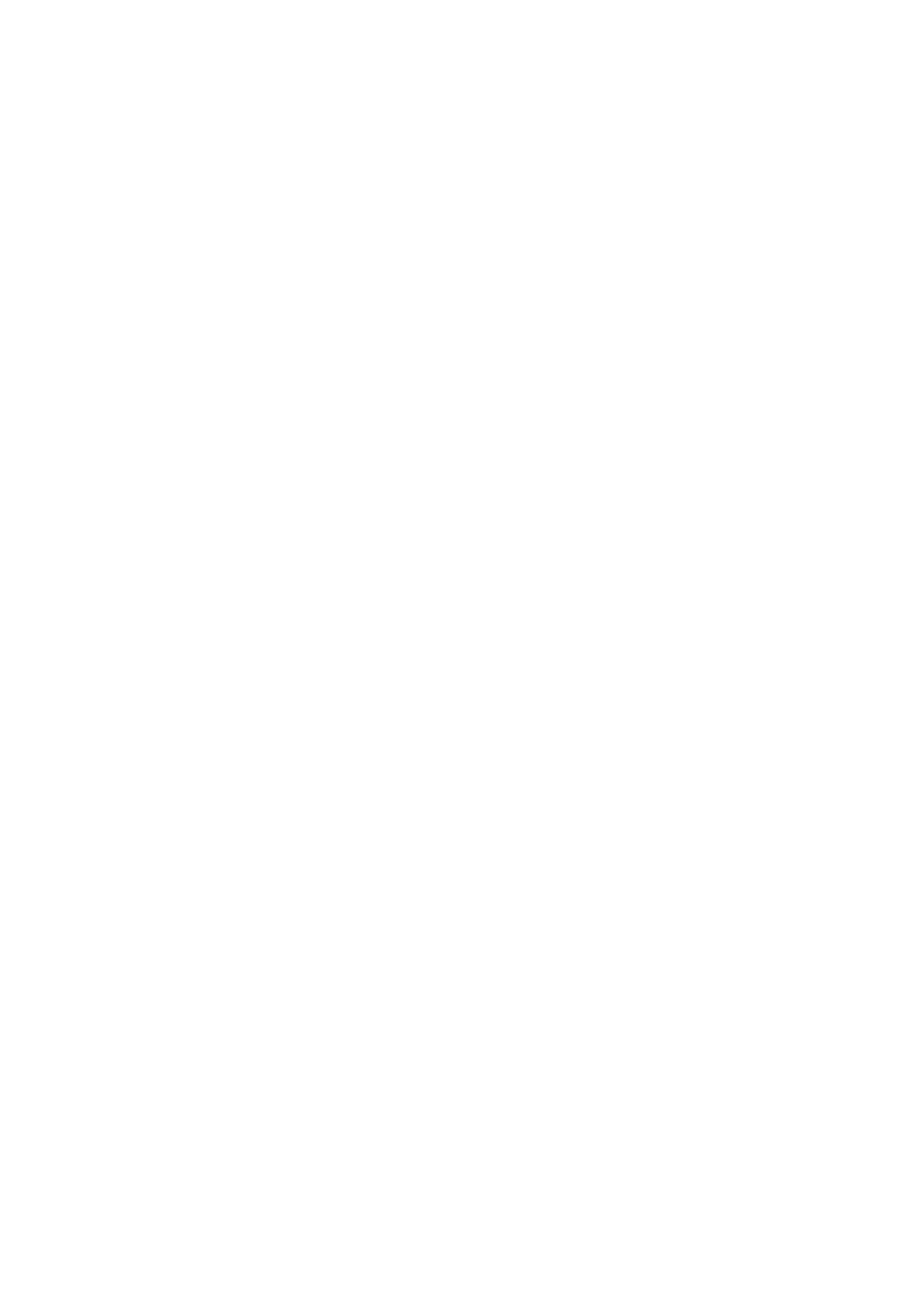## **CONTENTS**

| 1 The Prayer Ministry of the Church              |    |
|--------------------------------------------------|----|
| 2 Pray Like This                                 | 29 |
| 3 In the Name of the Lord Jesus—The Trust of God | 51 |
| 4 Authoritative Prayer                           | 67 |
| 5 Watch and Pray                                 | 83 |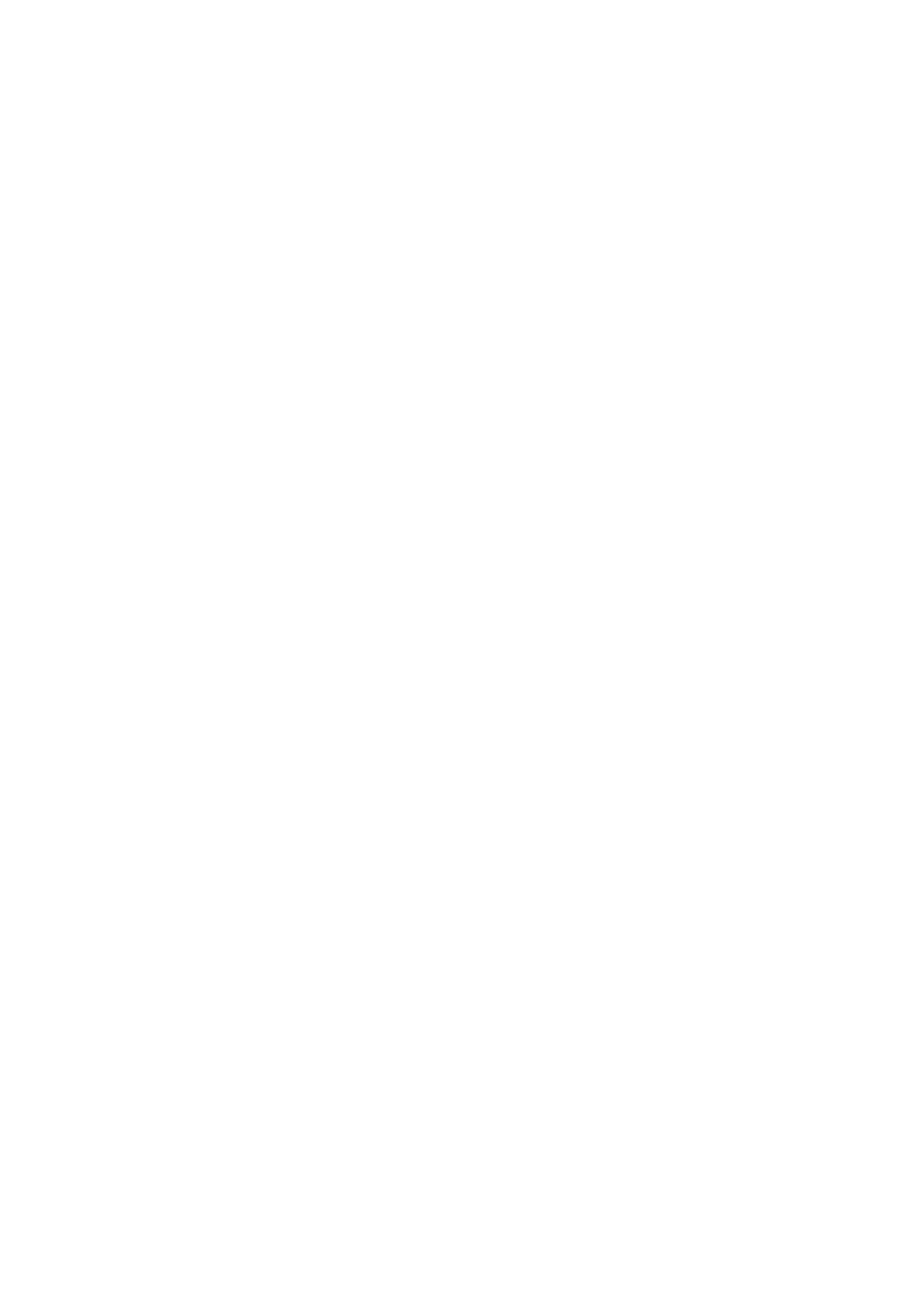# **1The Prayer Ministry of the Church**

<span id="page-6-0"></span>*And if thy brother sin against thee, go, show him his fault between thee and him alone: if he hear thee, thou hast gained thy brother. But if he hears thee not, take with thee one or two more, that at the mouth of two witnesses or three every word may be established. And if he refuse to hear them, tell it unto the church: and if he refuse to hear the church also, let him be unto thee as the Gentile and the publican. [vv. 15-17] Verily I say unto you, What things soever ye shall bind on earth shall be bound in heaven; and what things soever ye shall loose on earth shall be loosed in heaven. Again I say unto you, that if two of you shall agree on earth as touching anything that they shall ask, it shall be done for them of my Father who is in heaven. For where two or three are gathered together in my name, there am I in the midst of them. (Matt. 18.15-20)*

This Scripture passage can be divided into two parts: verses 15-17 form one part, verses 18-20 form another. By studying both carefully, we may see the relationship between them. Verses 15-17 deal with a specific case, whereas verses 18-20 touch upon a general principle. The particular case cited in verses 15-17 needs to be treated in a special way, and the common principle found in verses 18-20 must be diligently learned. Though the case is mentioned first whereas the principle then follows, nevertheless the words in the second part loom much larger than those in the first part. In other words, the first section is only concerned with an individual situation, whereas the second segment pertains to a general though highly significant principle. The way to deal with the case cited in the first section depends on the principle laid down in the second. The second section is the foundation, while the first section is but the application.

In verses 15-17 the Lord Jesus tells us how to treat a brother who sins against another brother: First go and persuade him. If he does not listen, take one or two witnesses with you and speak to him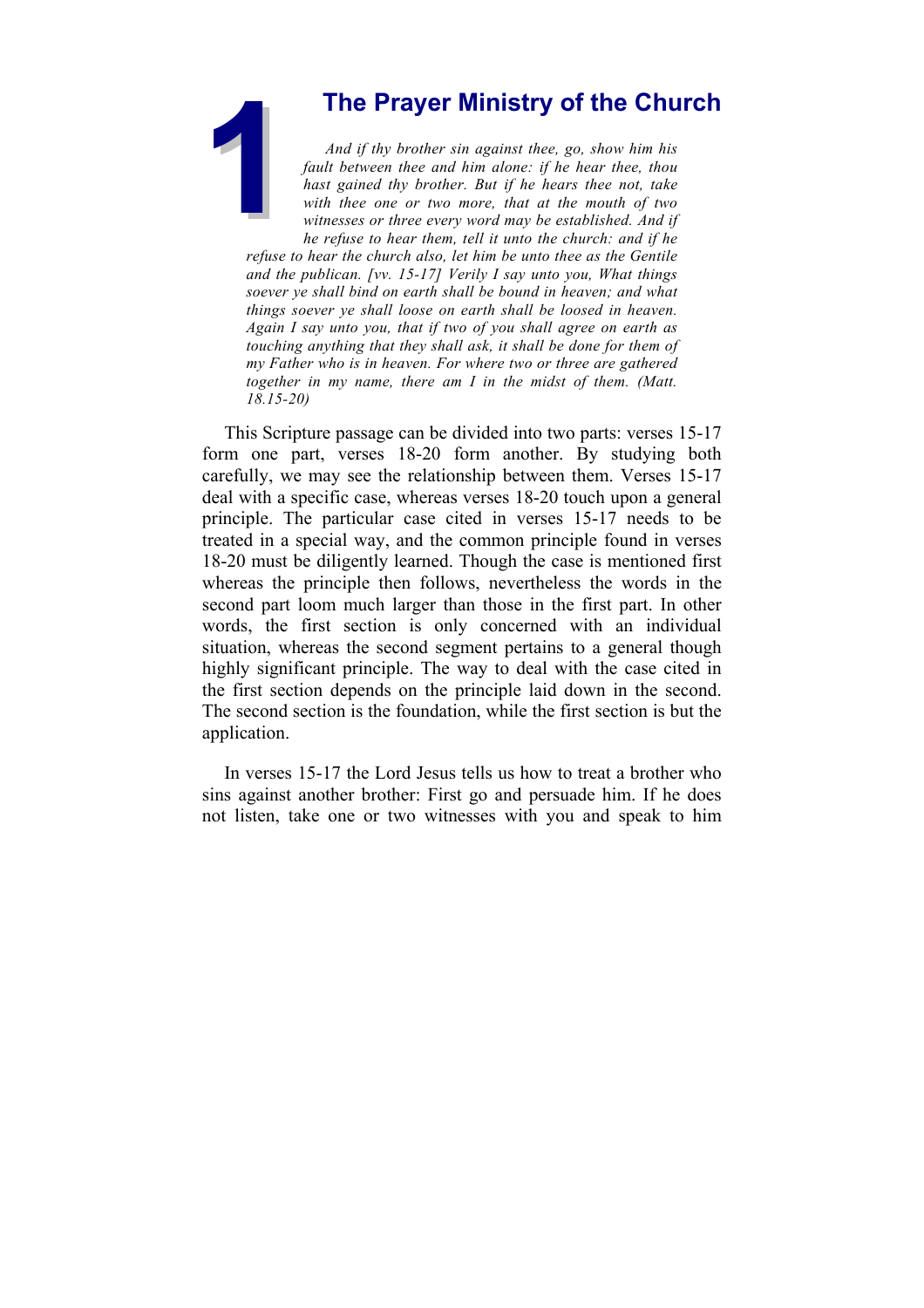again. If he still refuses to listen, then tell the church. And if he does not listen to the church, let him be to you as a Gentile and a publican. Now after the Lord Jesus has mentioned the case, He continues by saying: "Verily I say unto you. . . ." What He means by this is that there is a reason why you should act in this way; namely, because there is a tremendous relationship or principle bound up in it all. Hence we say that verses 18-20 form the basis for verses 15-17.

Here we will not dwell on the particular case described in verses 15-17; we make use of this case merely to introduce ourselves to a great principle. We shall see that we should not only act in this manner to a brother who sins against us but should also react in like manner to tens of thousands of other situations. Let us now come to the second part of this passage before us and notice what God intends to show us in particular.

#### *The Earth Governs Heaven*

"Verily I say unto you, What things soever ye shall bind on earth shall be bound in heaven; and what things soever ye shall loose on earth shall be loosed in heaven." What is characteristic of this verse? The peculiar point here is that the action on earth precedes the action in heaven. Not that heaven binds first, but that the earth binds first; not that heaven looses first, but that the earth looses first. Since the earth has already bound it, heaven will also bind it; since the earth has loosed it, heaven will also loose it. The action of heaven is governed by the action on earth. All that contradicts God needs to be bound, and all that agrees with God needs to be loosed. Whatever the thing may be, whether it should be bound or loosed, such action of binding and loosing begins on earth. The action on earth precedes the action in heaven, for the earth governs heaven.

Let us use some Old Testament examples to illustrate how the earth governs heaven. When Moses on top of the hill held up his hand, Israel prevailed; but when he let down his hand, Amalek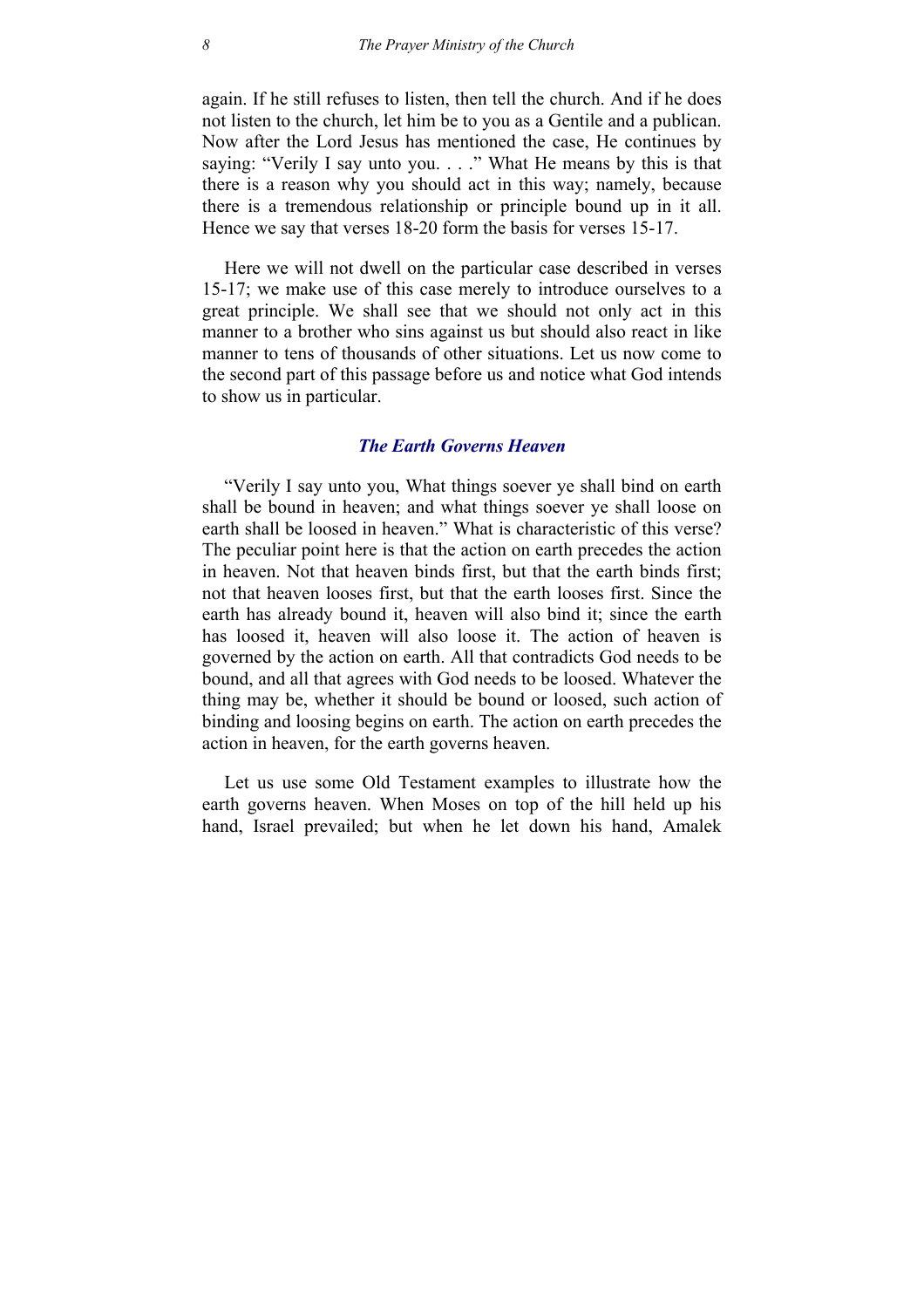prevailed (see Ex. 17.9-11). Who decided the victory or defeat at the foot of the hill? Was it God who willed it or was it Moses? Here we see the principle of God's working, the secret of His action: whatever He wills to do, if man does not will it, He will not do it. We cannot make God do what He does not want to do, but we can hinder Him from doing what He does wish to do. In heaven the issue is decided by God, but before men it is decided by Moses. In heaven God wants the children of Israel to win; yet on earth, if Moses does not hold up his hand Israel will be defeated, but if indeed he holds up his hand Israel will win. The earth governs heaven.

"Thus saith the Lord Jehovah: For this, moreover, will I be inquired of by the house of Israel, to do it for them: I will increase them with men like a flock" (Ez. 36.37). God has a purpose, which is, to increase the number of the house of Israel like a flock. Those who do not know God will say that if He wants to increase the house of Israel like a flock why does He not simply give the increase, for who can stand against Him? But here is the word which God declares—that if He be inquired of concerning this matter by the house of Israel He will do it for them. The principle is unmistakable: God has a purpose already determined, but He will not forthwith do it until He is inquired of by the house of Israel. He wants the earth to govern heaven.

"Thus saith Jehovah, the Holy One of Israel, and his Maker: Ask me of the things that are to come; concerning my sons, and concerning the work of my hands, command ye me" (Is. 45.11). This is a most amazing statement. Are we surprised? Concerning His sons and His work, God says "Command ye me." People dare not utter these three words—"Command ye me"—for how can man ever command God? All who know Him realize that no presumptuous word should ever be uttered before God. Yet He himself offers this word to us: "Concerning my sons and concerning the work of my hands, command ye me." This is none other than earth governing heaven.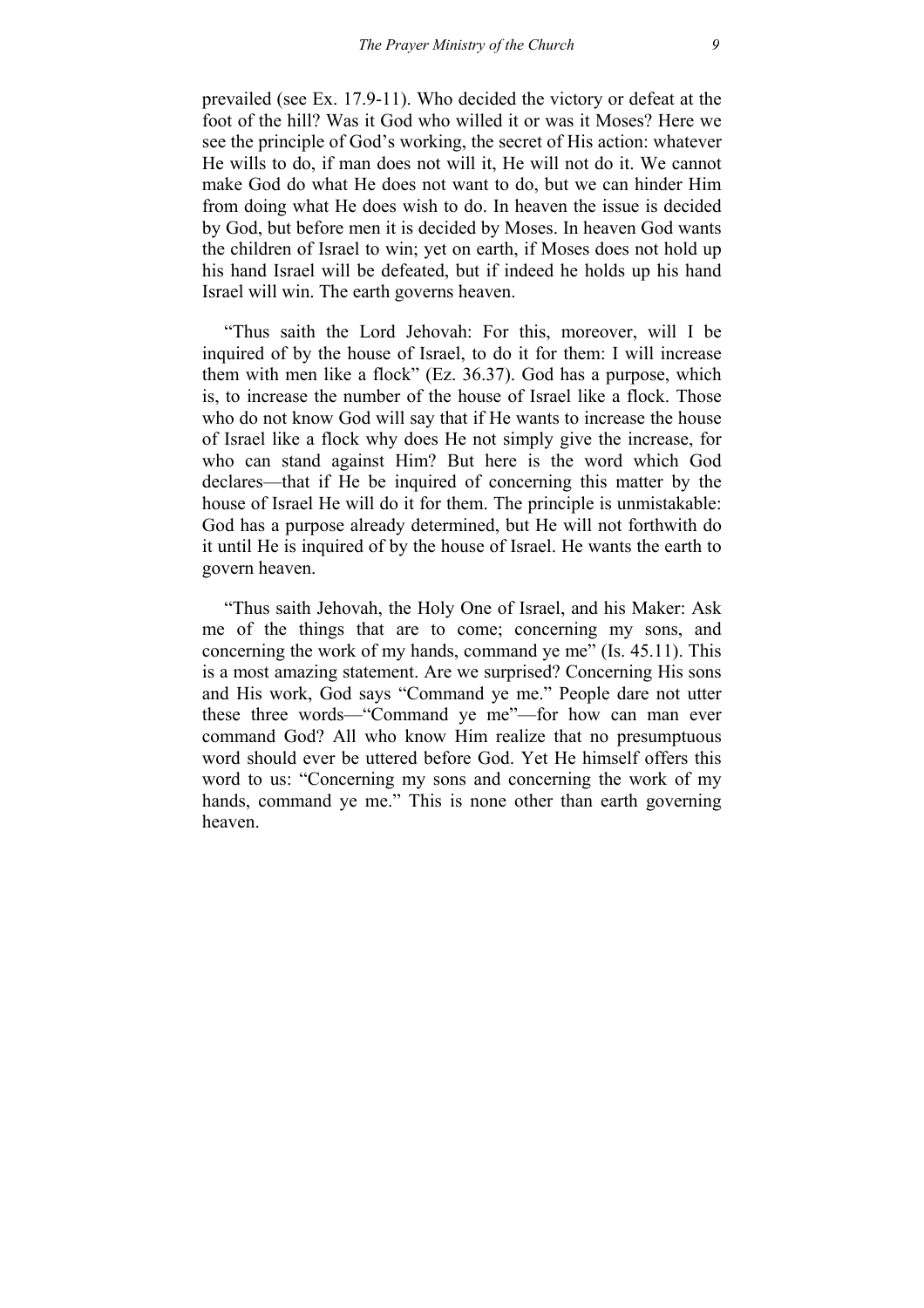Now obviously this in no way can imply that we can force God to do what He will *not* do; not at all. Rather, it simply means that we may command Him to do what He *desires* to do. And this shall be the ground on which we stand. It is because we know God's will that we may say to Him: "God, we want You to do this thing, we are determined that You do it, You cannot but do it." And thus shall we have strong and powerful prayer. How we need to ask God to open our eyes that we may see how His work is done in this dispensation. For during this present age all the works of God are done on this very ground: Heaven desires to do, but heaven will not act right away; it waits for the earth to do first, and then it will do it. Though earth stands second, it nevertheless is also first. Heaven will move only after earth has moved. For God wills to have the earth govern heaven.

#### *Harmonious Will*

Someone may be inclined to ask why God should desire the earth to govern heaven? In order to understand such divine desire, we need to remind ourselves that our God is restricted in time. (By time we mean that period between the two eternities. In between eternity past and eternity future there is what we call time.) God is not free to do what He wants. This is the restriction He suffers in having created man. According to the record in Genesis 2, God gave man a free will when He created him. God has His will, but so too has man his will. When a man's will is not in agreement with God's will, God is instantly being restricted. Suppose, for example, that you are all alone in a room containing a table, chairs, a floor and ceiling. You will not be restricted at all by these objects. They simply cannot limit you. Now God is the God of power; He is able to do anything. Had the earth only been filled with things devoid of spirit, God would not be restricted in the least. One day, however, He creates man. This creation is different from a piece of stone or segment of wood; man is not like a table or a chair, incapable of resisting God's ability to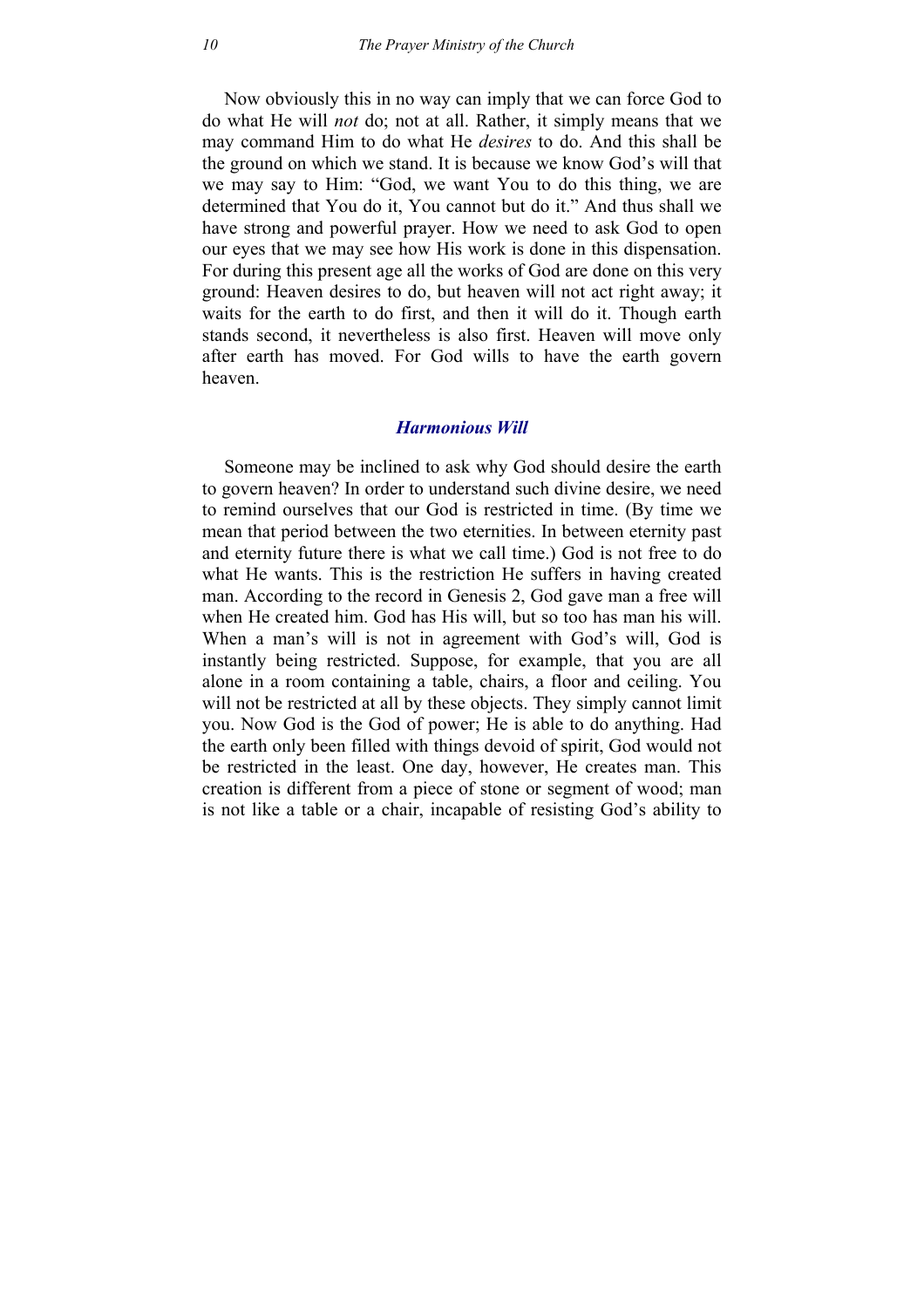place it or move it as He wills. The man whom God has created possesses a free will. He is capable of deciding whether or not he will listen to God, for God has not created a man who *must* hear Him. Upon His having created a man with such a free will, God's power is thereby restricted by this man. He cannot automatically do what He wills to do, but instead He must ask the man whether he himself is also willing. God cannot treat man as though he were wood, stone, a table or a chair—simply because man has a free will. From the day God created man and even up to this present hour, man's free will may either allow or hinder God's authority to get through. For this reason, therefore, we may say that during this period called time which stands between two eternities, the authority of God is restricted by man.

Why should God be restricted in time? Because He knows that in the second eternity—the eternity to come—He will have a harmonious will; that is, man's free will and God's will shall concur. This is the glory of God. An illustration here may be helpful. If you lay a book on a table, it will remain there. Or if you place it on a book shelf, it will stay there too. The book is most obedient to you. Yet you will not be satisfied with such obedience since it is wholly passive because it lacks the element of a free will. In the same manner God takes no pleasure in seeing His created man as passively managed as is a book. Yes, He wants man to obey Him fully, yet He gives man a free will. His desire is to let man exercise his free will to choose to obey. And this is the glory of God!

In the future eternity man's free will shall become one with the eternal will of God. At that time, when God's eternal purpose is realized, the free will of man comes into perfect harmony with the eternal will of God. In each man's life is a free will, and each free will wills the will of God. In the coming eternity man still has a free will, yet that will stands on God's side. He is able to oppose God, nevertheless he will not oppose Him. Hallelujah! Man indeed possesses the freedom to oppose God; even so, he will not oppose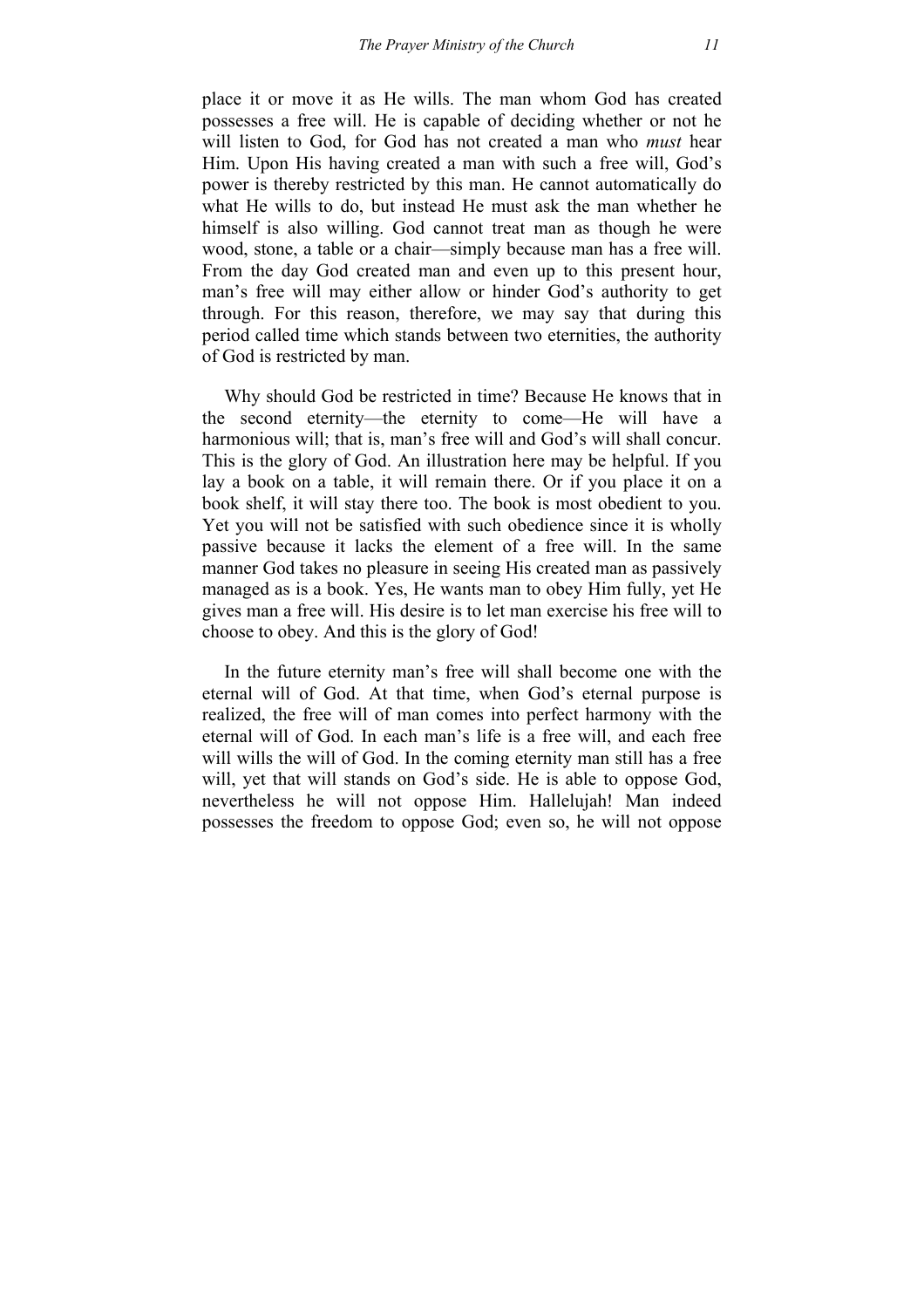Him. What man does is that which God desires to do. Now such harmonious will as this is truly God's glory!

In the coming eternity man's will is still free; nonetheless his will is in accord with God's. There is no will then that is not subject to God's authority. In time, however, God is restricted by man. What God wants to do, man will not do; if God wants to do much, man will only do little; should God wish to perform greatly, man wishes to perform minutely; or vice versa, as the case might be. How God is not free! In time, God's action is governed by man. By the man here, of course, we mean the church. During the period called time all of God's actions are governed by the church, because the church is to represent the man in the coming eternity. Today the church stands on earth for the will of God. If she is able to meet His will, God will not be restricted. But if she is unable to rise up to that will, God will be restricted. For God wills to do whatever He wants to do through the church. The church today takes in advance the ground which the man of eternity is to take. In the eternity to come, though man's will is still free, he nonetheless stands altogether on the side of God's eternal will. The church today stands on that future ground. Just as God shall be able in eternity to manifest himself through the New Jerusalem—the wife of the Lamb—so He is able now to manifest himself through the body of Christ. Although the church possesses a free will, she puts it in full subjection to the authority of God, as though apart from God's will there is not another free will. Whatever God wants to do, it shall be done. Because the church today places her will completely under God's will, God is able to act as though He is already in the eternity to come since there will not be a second will in the universe to oppose Him. This is the glory of God.

Herein do we see the position on which the church stands before God. Let us not relegate the church to the place where she is viewed as being merely a meeting. No, the church is a group of people who have been redeemed by the precious blood, regenerated by the Holy Spirit, and have meanwhile committed themselves into God's hand,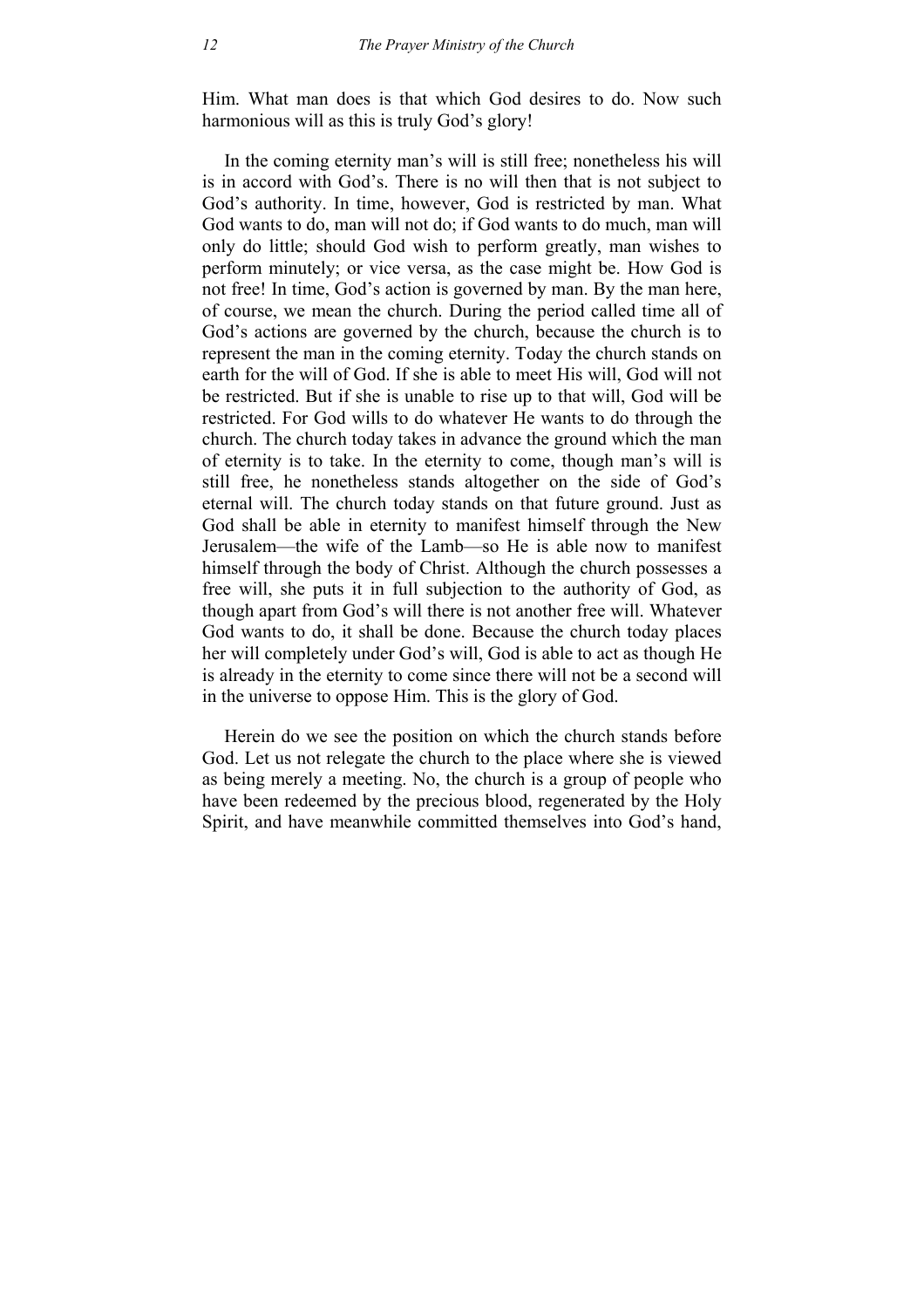gladly accepting His will, gladly doing His will, and gladly standing on the earth for Him to maintain His testimony.

We need to recognize that God's working today is along a definite line; it is in accordance with a specific law: namely, that for the sake of free will on earth, God refuses to use His own will to overwhelm man. Let us not at all be surprised at this fact. God is in heaven, yet all His movements on earth must first be decided and agreed upon by the will on earth. God will not ignore the will on earth, nor will He take it away and work independently. In all matters related to Him, God will not perform until He obtains the cooperation of the will on earth. Because earth desires it, God will then do it; because the earth so decides, God therefore acts. He must have man's will in harmony with His will. And such a harmony of wills constitutes God's greatest glory indeed!

#### *Three Imposing Principles*

We have already mentioned how God has His will concerning all things, but that He will do nothing by himself alone and independently. He will take action only after the free will on earth responds to His will. Were there only the will in heaven, God would make no move; the heavenly move will be accomplished on earth only when He is assured of the same will on earth. This is what we today call the ministry of the church. Believers need to realize that the ministry of the church does not consist merely of the preaching of the gospel—it most certainly does include this, let there be no mistake of that—but also the church's ministry includes the bringing down to the earth the will that is in heaven. But exactly how does the church bring this about? It is by praying on earth. Prayer is not a small, insignificant, non-essential thing as some would tend to think. Prayer is a work. The church says to Him, "God, we want Your will." This is called prayer. After the church knows the will of God,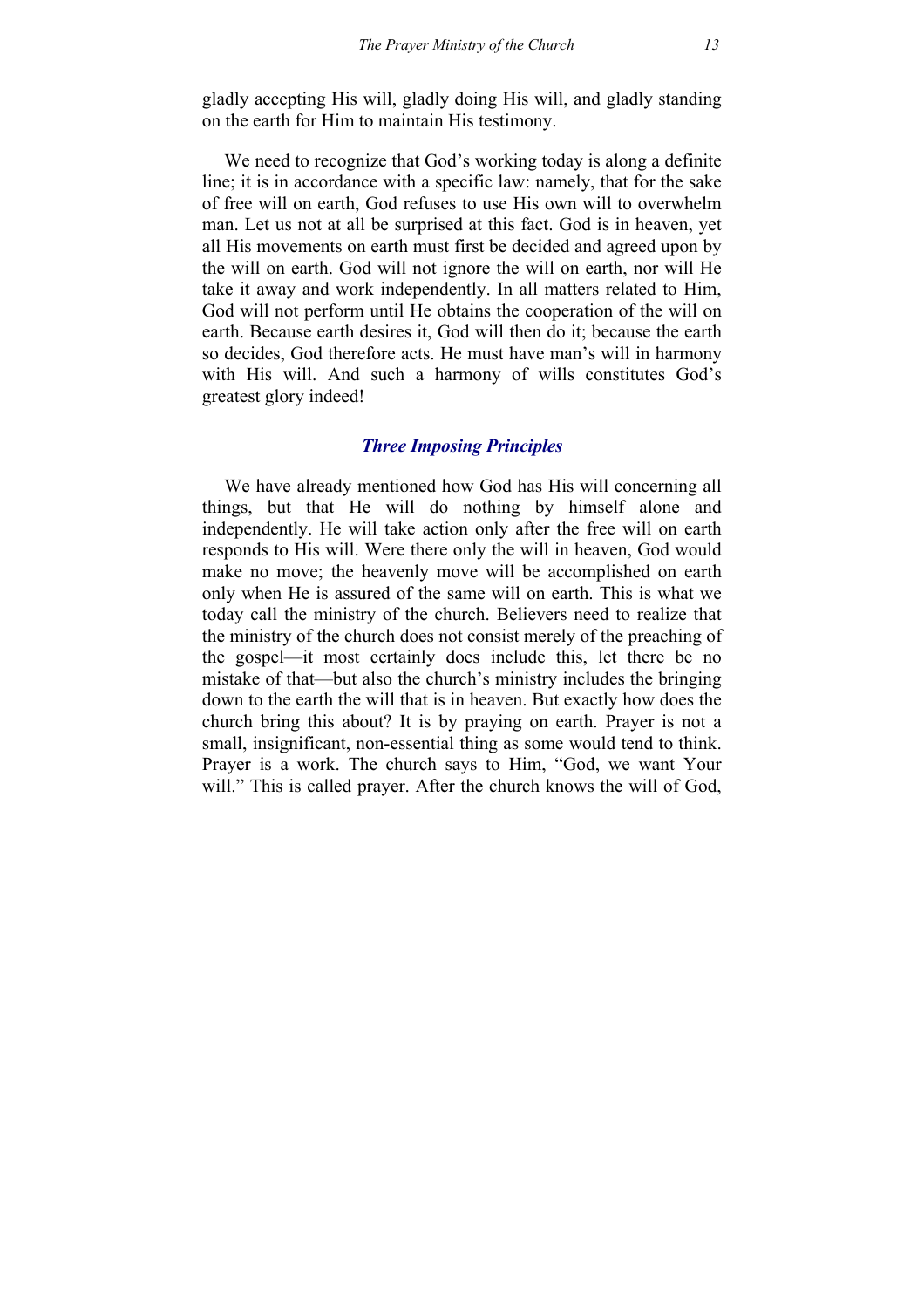she opens her mouth to ask for it. This is prayer. If the church does not have this ministry, she is not of much use on earth.

Many devotional prayers, prayers of fellowship, and prayers of request cannot be a substitute for prayer as ministry or work. If all our prayers are simply devotional or merely consist of fellowshipping and asking, our prayer is too small. Prayer as work or ministry means that we stand on God's side, desiring what He desires. To pray according to God's will is a most powerful thing. For the church to pray signifies that she has discovered God's will and is now voicing it. Prayer is not only asking God, it is also the making of a declaration. As the church prays, she stands on God's side and declares that what man wants is what He wants. If the church should so declare, the declaration will be at once effectual.

Let us now consider the three imposing principles of prayer to be found in Matthew 18.18-20.

### 1. Pronouncing the Will of God

"What things soever ye shall bind on earth shall be bound in heaven; and what things soever ye shall loose on earth shall be loosed in heaven" (v.18). Who are the "ye" here? They are the church, because in the preceding verse the Lord mentions the church. So that this is a continuation of verse 17. Therefore, the meaning of this verse 18 now before us is: that whatever things you the church shall bind on earth shall be bound in heaven, and whatever things you the church shall loose on earth shall be loosed in heaven.

Here lies a most important principle: God works through the church today; He cannot do whatever He desires to do unless He does it through the church. This is a most sobering principle. Today God cannot do things by His own Self alone, because there is in existence another free will; without the cooperation of that will God is not able to do anything. The measure of the power of the church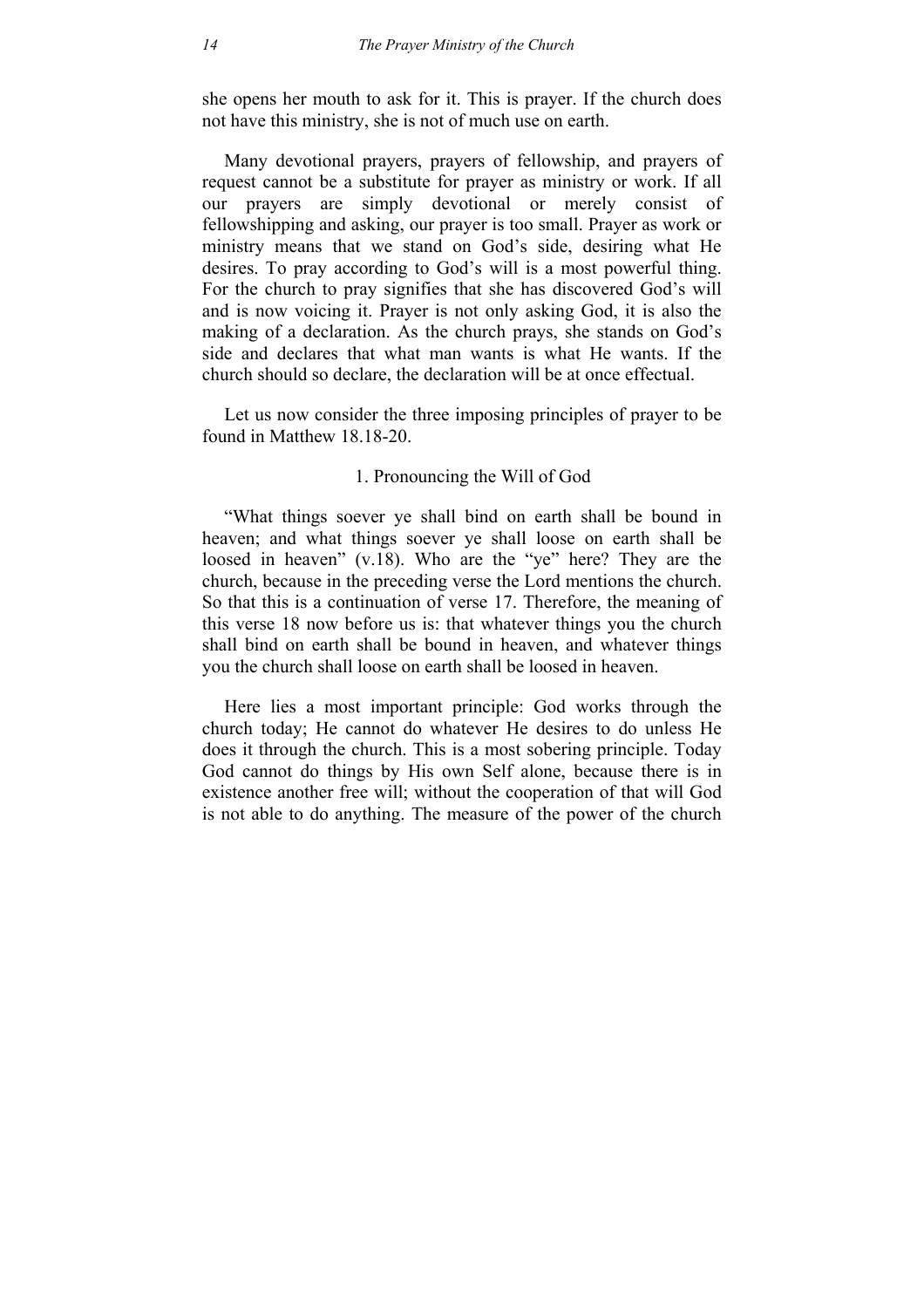today determines the measure of the manifestation of the power of God. For His power is now revealed through the church. God has put himself in the church. If she is able to arrive at a high and great position, the manifestation of the power of God can also arrive at such a high and great position. If the church is unable to reach a high and great position, then God too cannot manifest His power in highness and greatness.

This whole matter can be likened to the flow of water in one's house. Though the water tank of the Water Supply Company is huge, its flow is limited to the diameter of the water pipe in one's house. If a person wishes to have more flow of water, he will need to enlarge his water pipe. Today the degree of the manifestation of God's power is governed by the capacity of the church. Just as at one time earlier, when God manifested himself in Christ, His manifestation was as large as the capacity of Christ; so now, God's manifestation in the church is likewise circumscribed—this time by the capacity of the church. The greater the capacity of the church, the greater the manifestation of God, and the fuller the knowledge of God.

We need to see that in all the things which God does on earth today He will first get the church to stand with Him, and then He will do the work through her. God will not execute anything independently; whatever He does today He does with the cooperation of the church. She is that through which God manifests himself.

Let us repeat that the church is like a water pipe. If the pipe is small it will not be able to convey much water even should the source be as watery as the Yangtze River. God in heaven purposes to do something, but He will not perform it until there is movement on earth. How many are the things which God wants to bind and to loose in heaven! Many are the people and things that are contradictory to Him; and all these God expects to be bound. Many also are those people and things that are spiritual, valuable, profitable, sanctified, and being of God; and these He anticipates to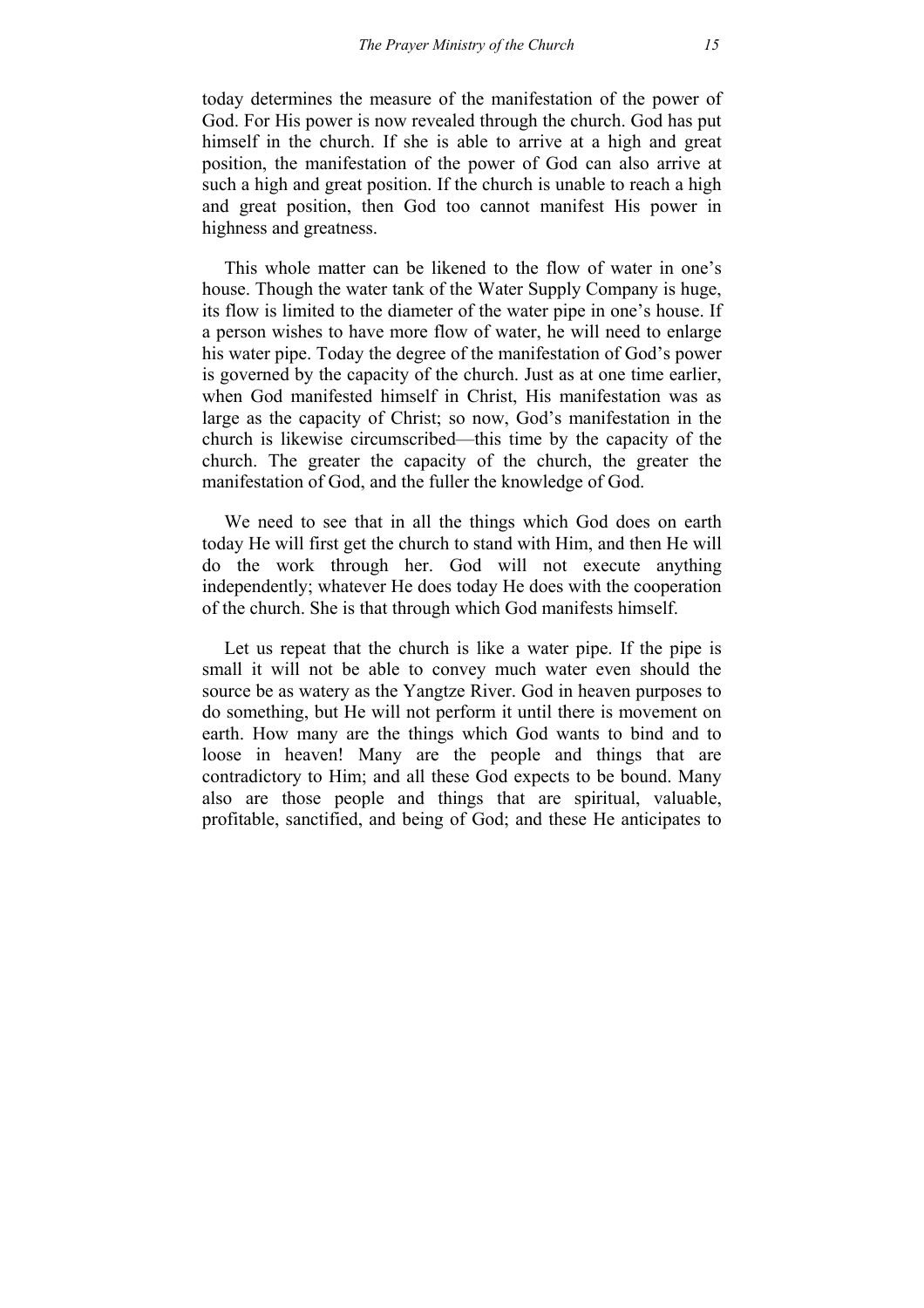be loosed. But just here a problem arises: Will there be man on earth who will first bind what God wants to bind and loose what He intends to loose? God wills to have the earth govern heaven; He desires His church on earth to govern heaven.

This does not imply that God is not all-mighty, for He is indeed the Almighty God. Yet the all-mightiness of God can only be manifested on earth through a channel. We cannot increase God's power, but we can hinder it. Man is not able to give increase to God's power, nonetheless he can obstruct it. We cannot ask God to do what He does not want to do, yet we can restrict Him from doing that which He does want to do. Do we really see this? The church has a power by which to manage the power of God. She can either permit God to do what He wants or else prohibit Him from doing it.

Our eyes need to foreglimpse the future. One day God will extend His church to be the New Jerusalem, and at that time His glory will be fully manifested through the church without encountering any difficulty. Today God wants the church to loose on earth first before He will loose in heaven; He wants her to bind on earth first before He will bind in heaven. Heaven will not begin to do things. Heaven will only follow earth in its working. God will not start first; He in His operation only follows the church. Oh, if this be the case, what a tremendous responsibility the church has!

As was indicated earlier, what Matthew 18.15-17 refers to is but one individual case; what follows, however, constitutes a great principle. The particular situation is: A brother has sinned against another, yet he will neither acknowledge he has sinned nor confess his fault. When he refuses to listen to the church, he will be looked upon as a Gentile and publican. Now the brother who has sinned will probably retort: Who are you? If you (the church) take me as a Gentile and publican, I will not come again to the meeting. If I cannot come to your meeting, there are still other meetings to which I can go.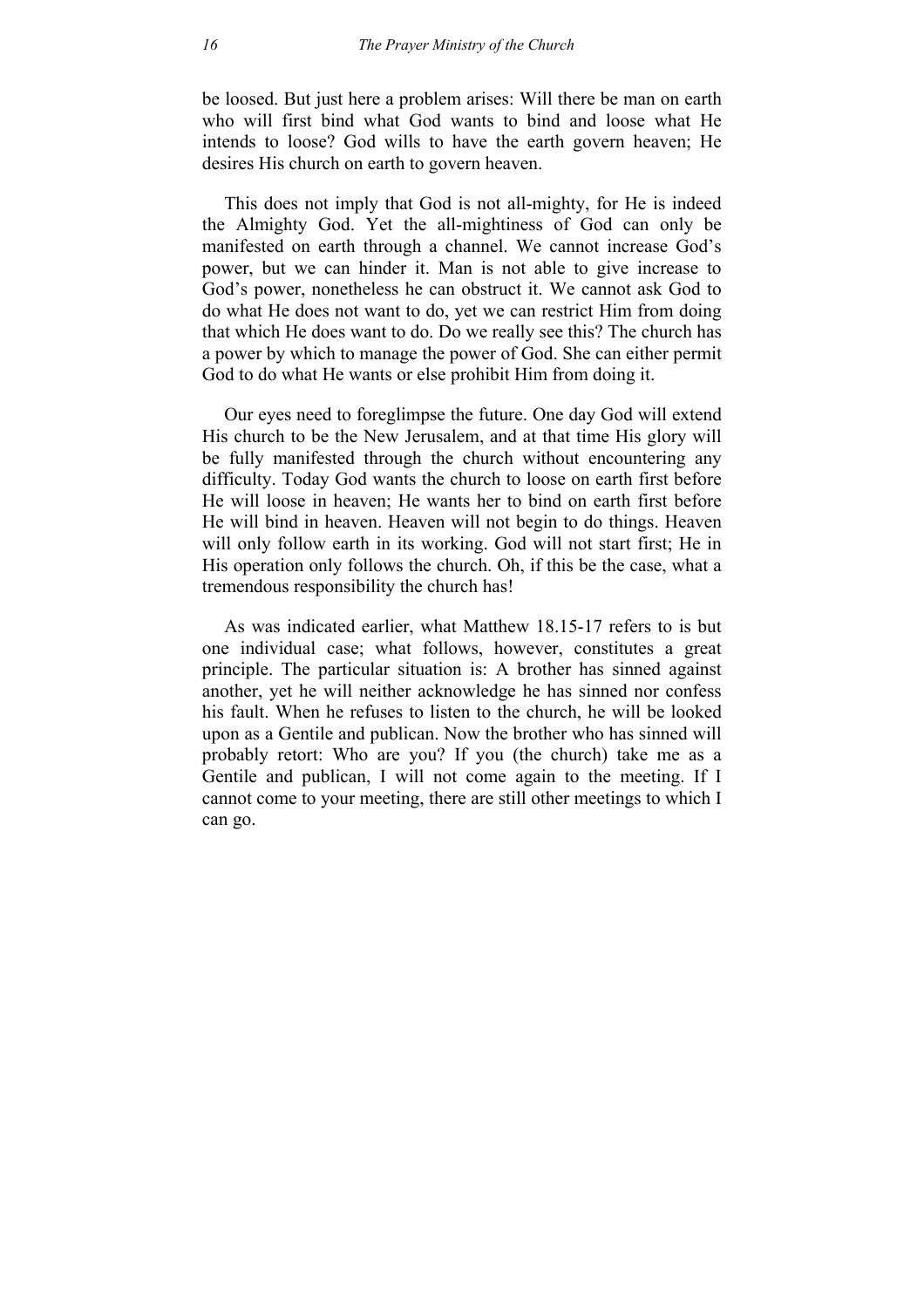But notice here what the Lord Jesus says in return. "Verily, I say unto you, what things soever ye shall bind on earth shall be bound in heaven; and what things soever ye shall loose on earth shall be loosed in heaven." Therefore, when the church judges a person as a Gentile, God in heaven also judges him as a Gentile. When the church looks upon an offending brother as a publican, God in heaven likewise looks upon him as a publican. In other words, what the church does on earth God also will do in heaven.

We have here, then, both a particular case and a governing principle. Our Lord is merely citing the case to prove the general principle. And the principle is: Whatever the church does on earth, God in heaven will do likewise. If the church treats a brother as a Gentile and publican, God in heaven will also treat him as such. This principle is applicable not just in this one case, it is applicable in many other cases. The incident given here serves merely as an example.

The church is God's chosen vessel wherein is placed the will of God so that she may pronounce on earth God's will. If the earth wills, heaven wills too. If the church wills, God also wills. For this reason, what God desires to accomplish in heaven will not be realized on earth if He encounters difficulty in the church.

Many brothers and sisters are bearing heavy burdens from morning to night. They are so burdened because they do not pray. When a faucet is opened, the water flows; but when it is closed, the water is shut off. Now think for a moment, Which water pressure is greater—that generated in releasing the water or that generated in retaining the water? We all know that when water is released, the pressure is decreased; whereas when it is blocked, the pressure is increased. Even so, when the church prays, it is like opening the water pipe; the longer it is open the more diminished becomes the pressure. By the same token, if the church does not pray, it is like obstructing the water pipe: the pressure will gradually be built up.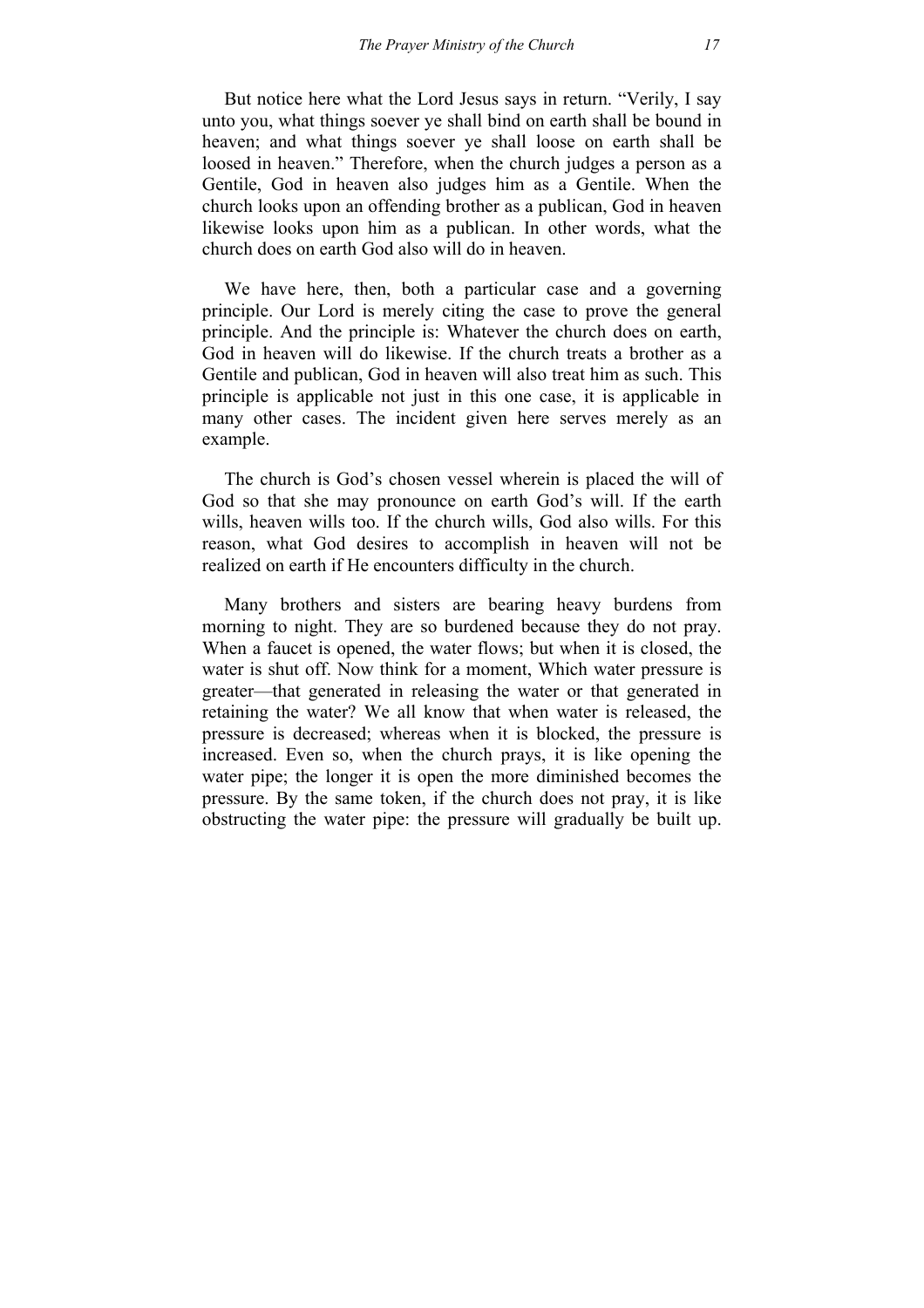Whenever God wishes to do a thing He will place a burden upon a brother, a sister, or the whole church. Should the church pray and fulfill her ministry, the more she prays the lighter becomes the burden. Each prayer will lighten a little of her burden. And after ten or twenty times of praying, her inward burden will be greatly lessened. But if the church fails to pray, she shall feel the heavy load and become so suffocated as to imagine herself to be dying.

In view of this, brothers and sisters, whenever you feel heavy and suffocating within, let it be known that it is for no other reason than that you have not fulfilled your ministry before God. Should His burden be upon you, try to pray for half an hour or an hour, and you shall find yourselves breathing more normally once again because the pressure has been greatly decreased.

What, then, is the prayer ministry of the church? It is God telling the church what He wishes to do so that the church on earth can then pray it out. Such prayer is not asking God to do what *we* want to do, but asking Him to do what *He* wants to do. Oh, let us see that the church is to declare on earth the will of God in heaven. The church is to pronounce on earth that this will of God is what she wants. In case she fails on this point, she will be of very little value in God's hand. Even though she may do well in other matters, she is of little use to God if she is defective in this matter. The highest use of the church to God is to allow His will to be done on earth.

#### 2. Harmony in the Holy Spirit

We have seen how the church ought to bind what God wishes to bind and to loose what God wishes to loose. How, though, is the church actually to bind and to loose? "Again I say unto you, that if two of you shall agree on earth as touching anything that they shall ask, it shall be done for them of my Father who is in heaven" (verse 19). The preceding verse, verse 18, lays stress upon both the earth and heaven, but so does this verse. Verse 18 speaks of heaven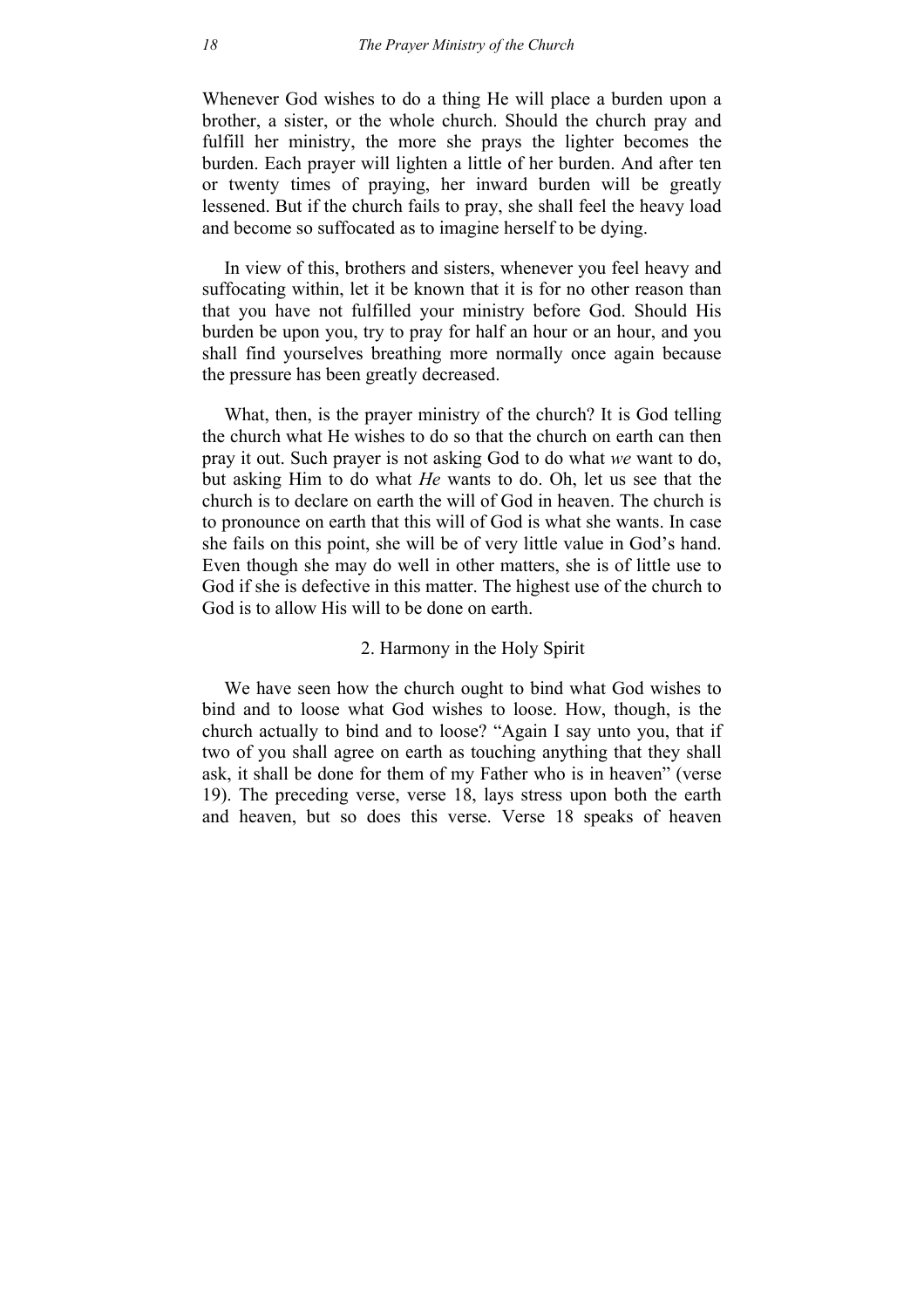binding or loosing whatever the earth binds or looses, but so too does verse 19, which says that the heavenly Father will do whatever the earth asks for. Please note that what the Lord Jesus emphasizes here is not simply an agreeing in the asking of any one thing, rather is it an agreeing on earth as touching *every*thing whatever they shall ask. He does not mean to say that two persons agree on earth touching a certain thing and they then ask for it; no, the Lord Jesus is saying that if you agree on *every*thing,<sup>∗</sup> then whatever *particular* point you shall ask for, it shall be done for them of His Father who is in heaven. This is the oneness of the body, or may it be said, the oneness in the Holy Spirit.

If a person's flesh has not been dealt with, he will consider himself a superman since, in his view, heaven must hear him. No, if you are not in the oneness of the Holy Spirit, nor are praying in the harmony of the Holy Spirit, just see whether heaven will hear you at all. You may pray, but heaven will not bind what you bind nor loose what you loose. For this is not something you are capable of doing by yourself. If you think you *can* do it alone, you plainly think foolishly. For what the Lord declares is this: "If two of you shall agree on earth as touching anything that they shall ask, it shall be done for them of my Father who is in heaven." This means should two of you be harmonious concerning any and every matter—being just as harmonious as is music—then whatever item you shall ask for, it shall be done for you by the heavenly Father. To pray such prayer requires the work of the Holy Spirit in the persons who pray. That is to say, I as one brother am brought by God to a place where I deny all my desires and will only what the Lord wants and another brother is likewise brought by the Holy Spirit to that place of denying all his desires and wanting only what the Lord wills. I and

-

<sup>∗</sup> The meaning here is not the *literal* concurrence on everything between two persons, but the harmony in the Holy Spirit as described by the author in the paragraphs that follow.— *Translator*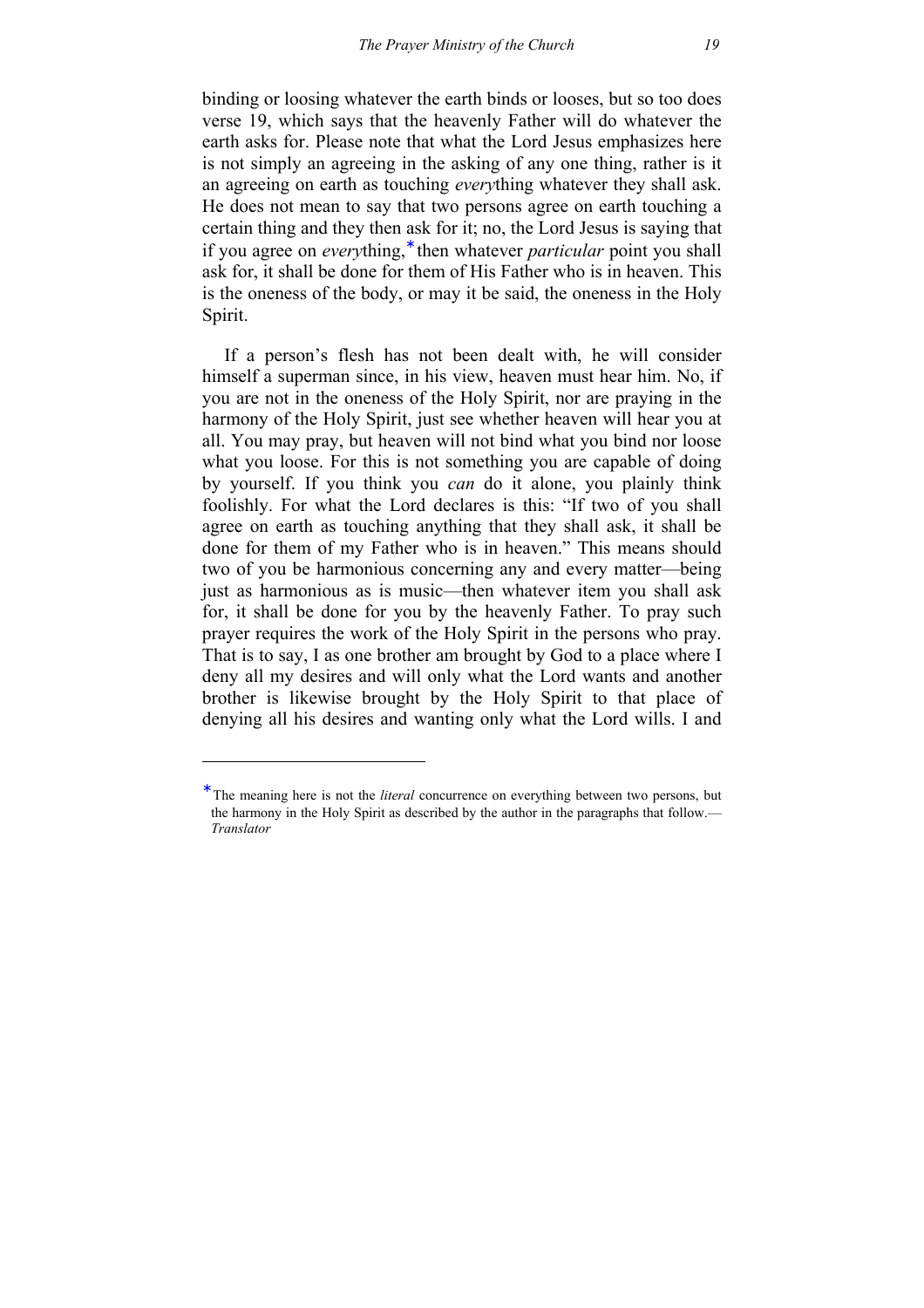he, he and I, are both brought to a place where there is such harmony as is true in music. And then, whatever we shall ask, God in heaven will perform for us.

Brethren, do not fancy that simply so long as we concur on an item for prayer (without a prior harmony in the Holy Spirit), our prayer will be heard. Not so. People with the same idea often have many conflicts. Merely having the same aim does not guarantee the absence of discord. Two may both want to preach the gospel, but they may still quarrel between themselves. Two may completely desire to help others, nevertheless they rub against one another. Sameness in purpose does not necessarily mean harmony. We ought to realize that there is no possibility of harmony in the flesh. Only when our natural life is dealt with by the Lord and we begin to live in the Holy Spirit—I living in Christ as well as you living in Christ will we ever have harmony, and will we ever then be able to pray with one accord on a given matter.

Here then are two facets of one thing: the first is a being in harmony about everything, the second is a praying for anything. We need to be brought by God to such a place as this. Apart from the body of Christ there is no place where Christian harmony may be found. Harmony is in the body of Christ. Only there is there the absence of strife, only there is there harmony. If our natural life is dealt with by the Lord and we are brought to really know what the body of Christ is, then are we in harmony and our prayer together will be in harmony too. Because we stand on the ground of harmony, we also agree on any particular matter. Since what we see is harmonious, we are qualified to be the mouthpiece of God's will. Brothers and sisters, when you are praying for a certain matter, if you have a different opinion be careful lest you err. Only when the whole church gathers together and agrees on that matter do we find that heaven wills to do it. For this reason, therefore, let us trust the church.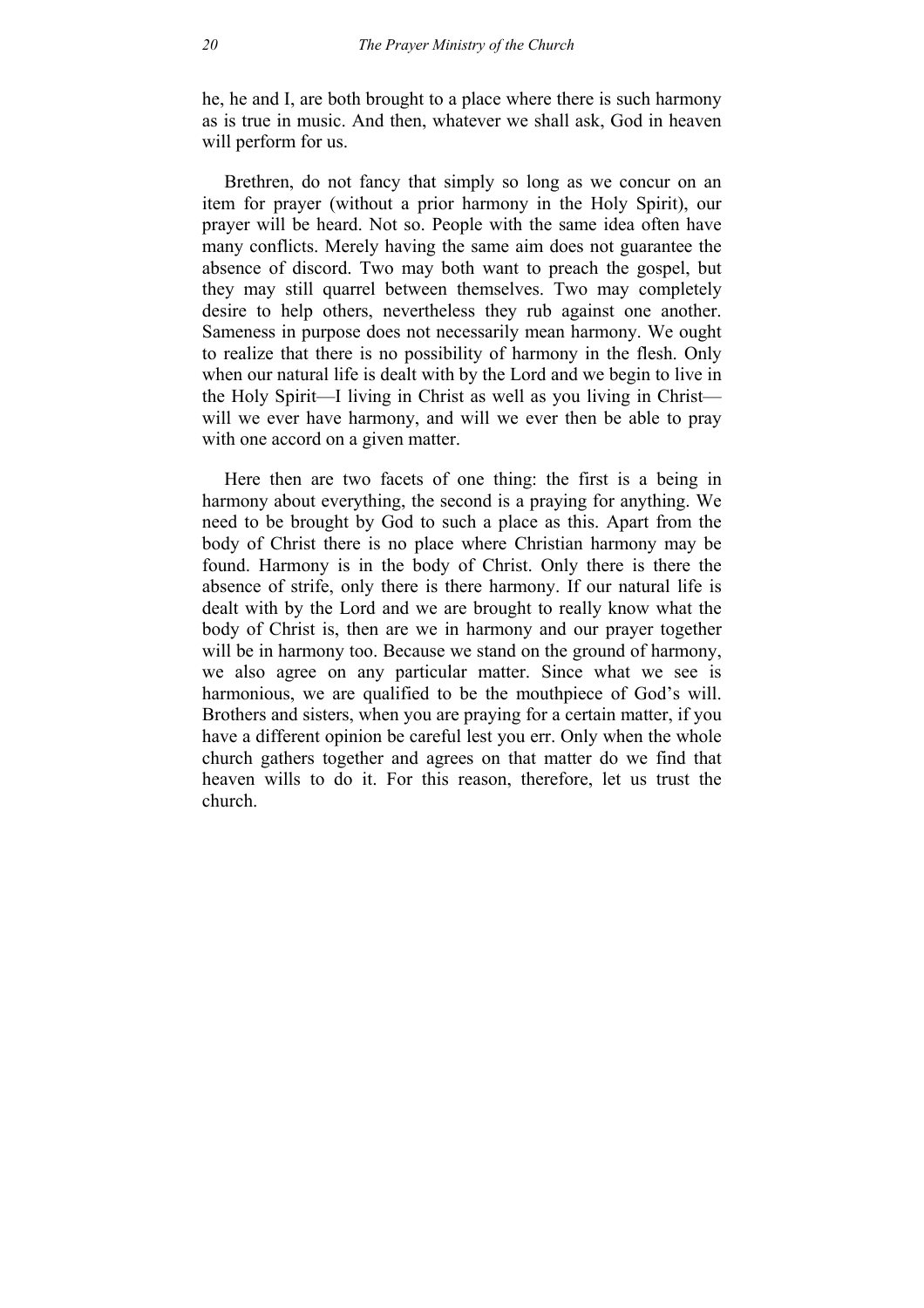Keep in mind that prayer is not the first thing to be done. Prayer only follows on the heels of harmony. If the church desires to have such a ministry of prayer on earth, each and every brother and sister must learn to deny the life of the flesh before the Lord, else the church will not be effective. The word which the Lord Jesus gives us here is most wonderful. He does not say that if you ask in His name the Father will hear you; nor does the Lord say that He will pray for them that the Father may answer. Instead, He declares: "If two of you shall agree on earth as touching anything that they shall ask, it shall be done for them of my Father who is in heaven." Oh! If we really agree, the gate of heaven shall be opened!

Here is a brother who sins against another brother. Before the church begins to deal with him, that brother who is being sinned against goes with another brother or two to persuade him unto repentance. These two brothers go to that brother who has sinned before the church ever begins to deal with him. Yet, not that these two brothers see differently from the church; only, they see it in advance of the church, for subsequently the church sees the situation exactly the same way. In other words, these two brothers stand on the ground of the church. What the Lord means is that the two of them on earth represent the church on earth. What the church sees is in perfect agreement with what these two brothers see. This is the ministry of prayer. They must agree on everything whatsoever it may be, and they must pray with one accord on that particular thing.

The prayer ministry of the church is a praying on earth so as to cause action in heaven. We should remember that prayer such as is given in Matthew 18 is definitely not included in devotional prayer or in private personal prayer. Many times we have personal needs for which we ask God and He answers us. There is indeed a place for personal prayer. Likewise, oftentimes we sense the nearness of God. Thank God, He hears devotional prayers. This too should not be despised. We even acknowledge that should the prayer of a brother or sister go unanswered or should a person not sense the nearness of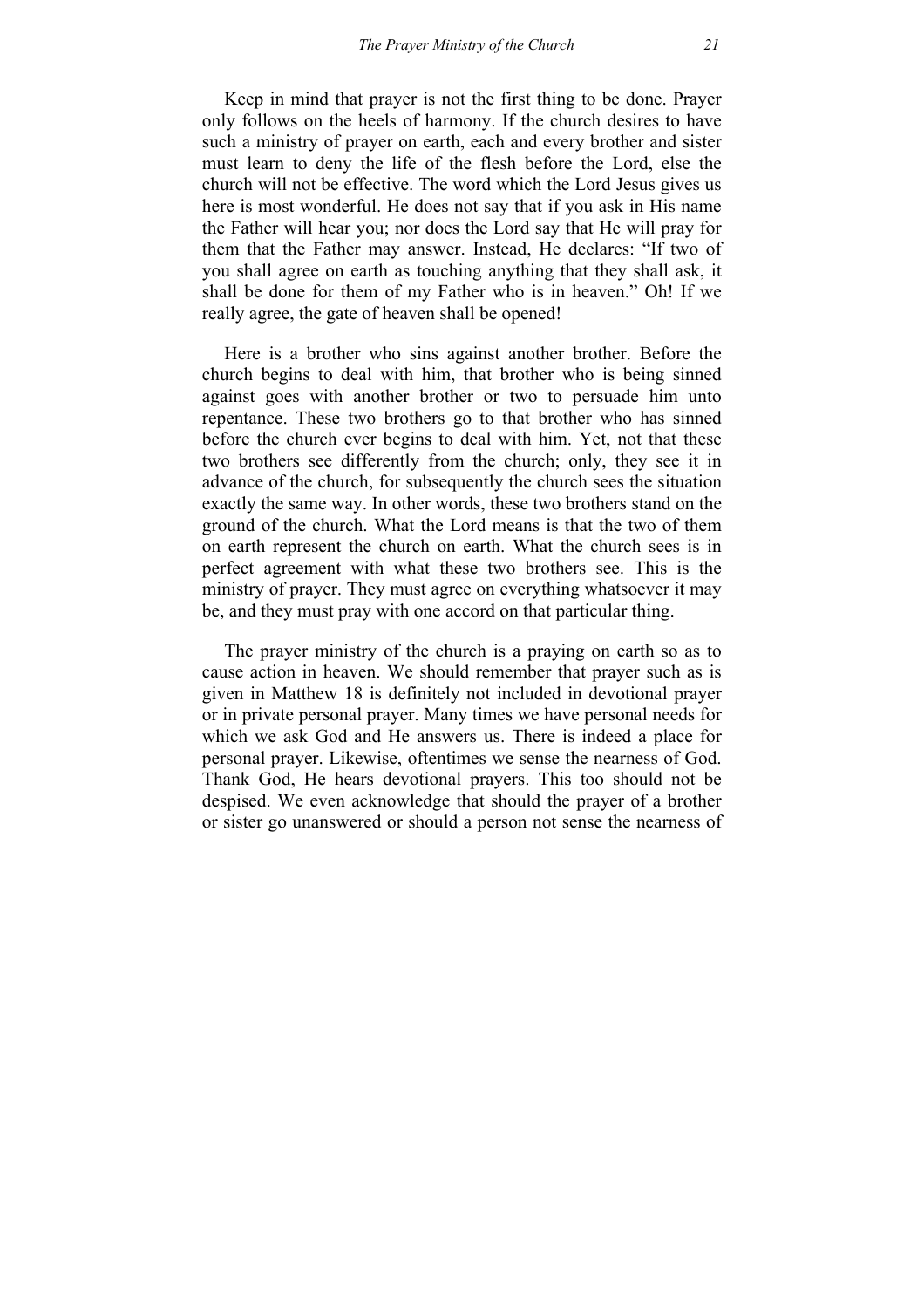God, something is wrong. We should pay attention to personal prayer as well as devotional prayer. Especially with young believers, they shall not be able to run the course before them if they are lacking in personal and devotional prayers.

Even so, we need to realize that prayer is not just for personal use, nor is it only for devotional purpose. Prayer is a ministry, prayer is a work. This prayer on earth is the church's ministry as well as her work. It is the responsibility of the church before god, because her prayer is the outlet of heaven. What is the prayer of the church? God desires to do a certain thing, and the church on earth prays for this thing in anticipation so that it may be realized on earth and that God's purpose may be accomplished.

The ministry of the church is the ministry of the body of Christ, and that ministry is prayer. Such prayer is neither for devotional purpose nor for personal need; it is more for "heaven". Now what such prayer as this—in the instance before us here—signifies is as follows: Here is a man who has lost fellowship due to his refusal to listen to the persuasion of one brother, to the advice of two or three other brothers, and finally to the judgment of the church. God will therefore loose a judgment upon him as to be considered a Gentile and a publican; yet God will not act immediately but will wait until the church prays towards that end, and then He will do it in heaven. If the church will take up the responsibility to pray on earth such as this, it will eventually be noticed that this offending man's spiritual life shall begin to dry up as though he has no part with God thereafter. God will undertake to do this, but He awaits the church to pray.

Many matters are piled up in heaven, many transactions remain undone, simply because God is unable to find His outlet on earth. Who knows how very many unfinished matters there are in heaven which God cannot execute because the church has not exercised her free will to stand on His side for the realization of His purpose. Let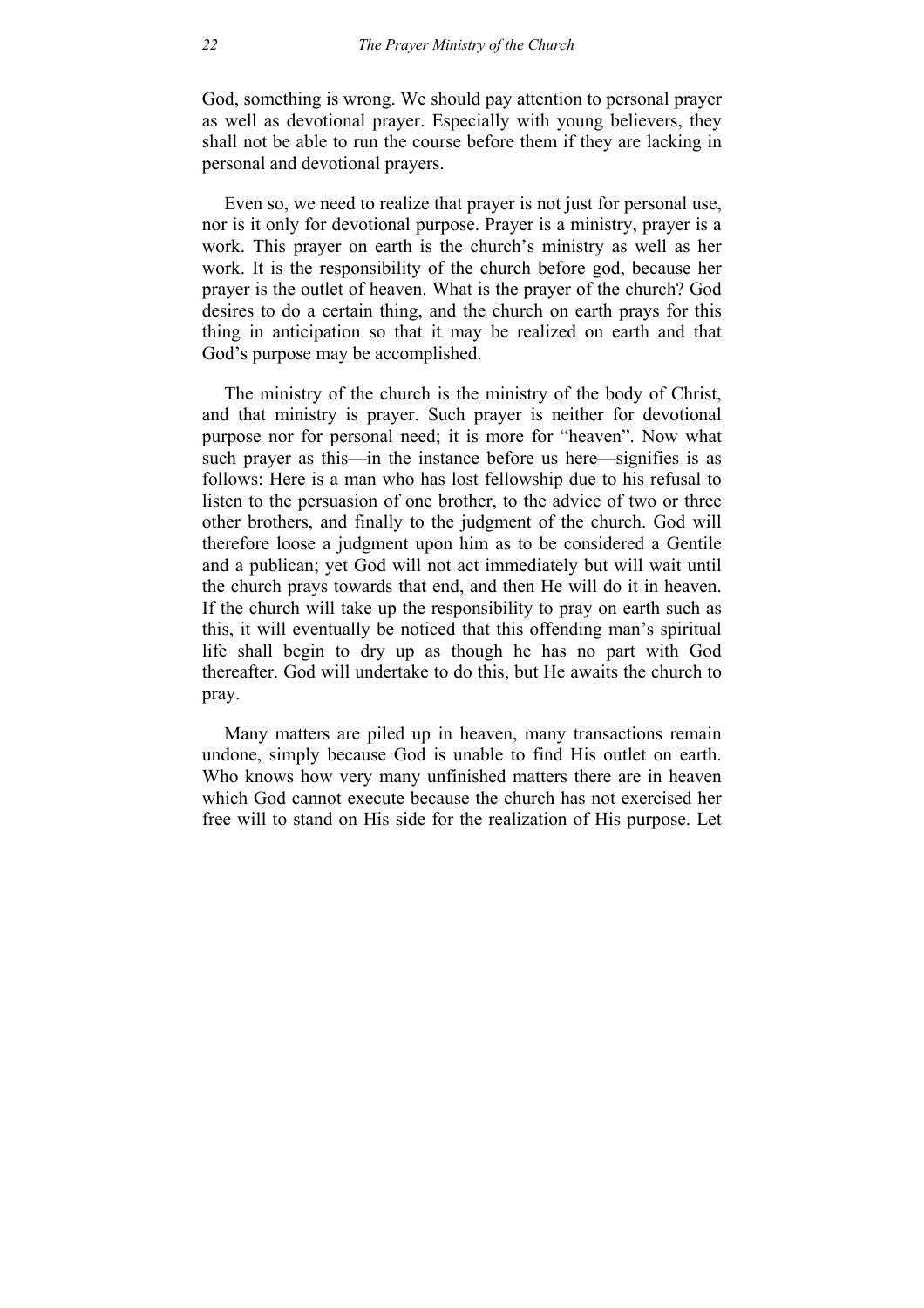us understand that the church's noblest work, the greatest task she could ever undertake, is to be the outlet for God's will. For the church to be the outlet of God's will is for her to pray. Such prayer is not fragmentary; it is a prayer ministry—prayer as work. As God gives vision and opens people's eyes to see His will, so people rise up to pray.

The Lord shows us here that individual prayer is inadequate; it takes at least two to pray. If we do not see this, we will not be able to know what the Lord is talking about. The prayers in the Gospel according to John are all personal. Hence we find such a word as: "Whatsoever ye shall ask of the Father in my name, he may give it you" (15.16). There is no condition laid down as to the number of persons. In Matthew 18, however, a numerical condition is given; namely, at least two. "If two of you . . . on earth . . .", says the Lord. There needs to be at least two because in this passage we have the matter of fellowship. It is not something done by one person, nor is it one person who serves as God's outlet, but it is two.

The principle of two persons is the principle of the church, which is also the principle of the body of Christ. Though such prayer is prayed by two persons, to "agree" is indispensable. To agree is to be harmonious. Those two individuals must be harmonious, must stand on the ground of the body, and must know what the life of the body is. These two here have but one aim, which is to say to God: We want Your will to be done—as in heaven, so on earth. When the church stands on such a ground and prays accordingly, we will see that whatever is prayed shall be done by the heavenly Father.

When we truly stand on the ground of the church and take up this responsibility of prayer ministry before God, the will of God shall be done in the church where we are. Otherwise, the church in one's locality is vain. Such prayer, whether prayed by few or by many, must be a strong prayer. For the degree of God's working today is governed by the degree of the prayer of the church. The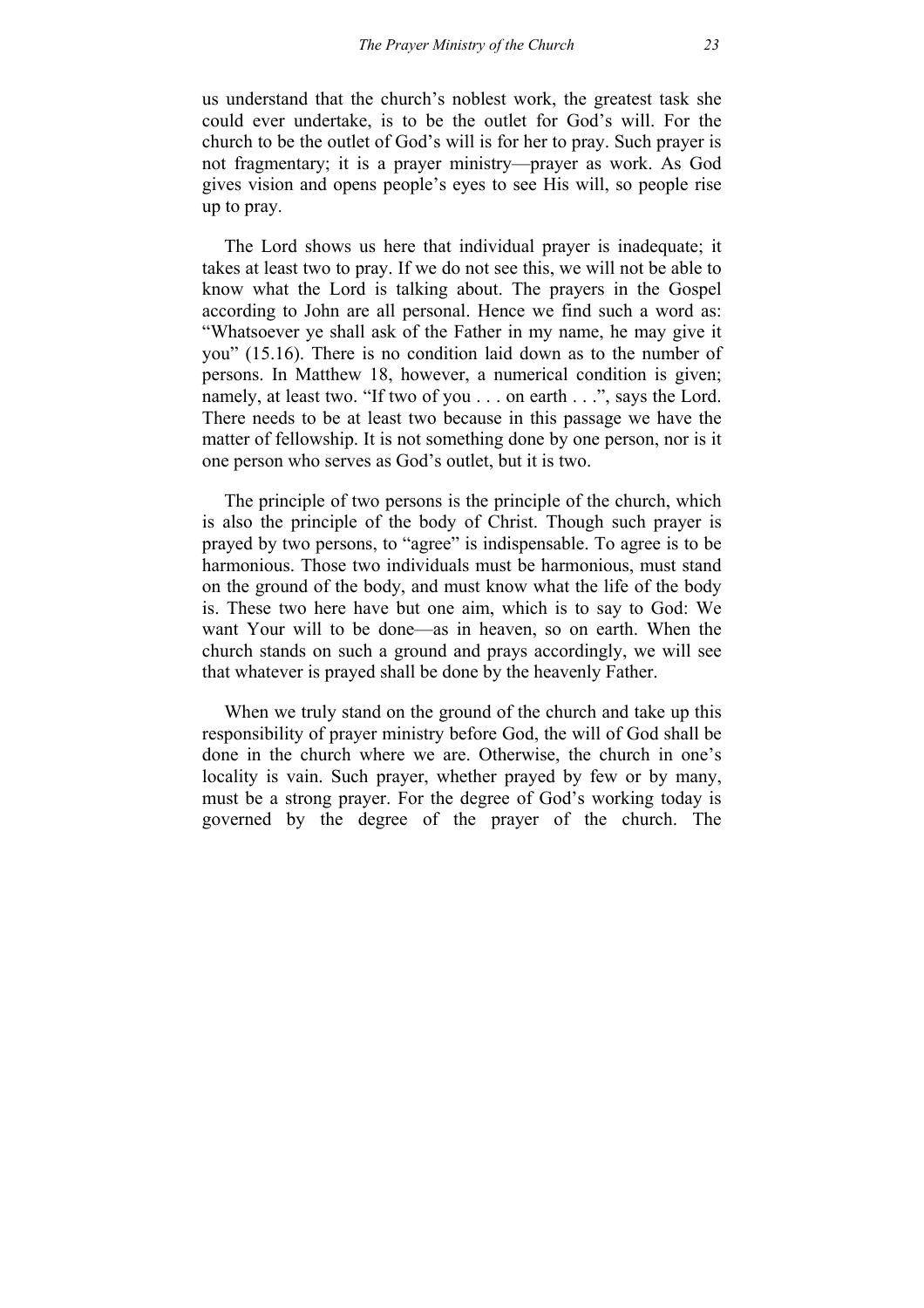manifestation of God's power may not exceed the prayer of the church. Today the greatness of God's power is circumscribed by the greatness of the church's prayer. This does not mean, of course, that the power of God in heaven is only that great and no more, for obviously in heaven His power is unlimited. Only on earth today is the manifestation of His power dependent on how much the church prays. Only by the prayer of the church can the manifested power of God be measured.

In view of this, the church should pray big prayers and make big requests. How can the church pray small prayers when she comes before the God of such abundance? She cannot make little requests before such a great God. To come before the great God is to expect great things to happen. If the capacity of the church is limited, it cannot help but restrict the manifestation of God's power. Let it be recognized that the matter of the overcomers has not yet been fully solved nor has Satan been cast into the bottomless pit. For the sake of His testimony, therefore, God must obtain a vessel through which He may do all His works. It needs the church to pray tremendous prayers in order to manifest God. And this is the ministry of the church.

Brothers and sisters, we wonder whether God, in visiting our prayer meeting, can confirm that it truly fulfills the prayer ministry of the church. We must see that it is not a question of the number of times, rather is it a matter of whether there is weight. If we really see the prayer responsibility of the church, we cannot but confess how inadequate is our prayer, how we have restricted God and hindered Him from doing all He wants to do. The church has failed in her ministry! How mournful is this situation!

Whether or not God is able to have a church which is faithful to her ministry depends on whether a group of people disqualify themselves before God or become true vessels of His in the realization of His purpose. We want to shout forth that what God looks for is the faithfulness of the church to her ministry. The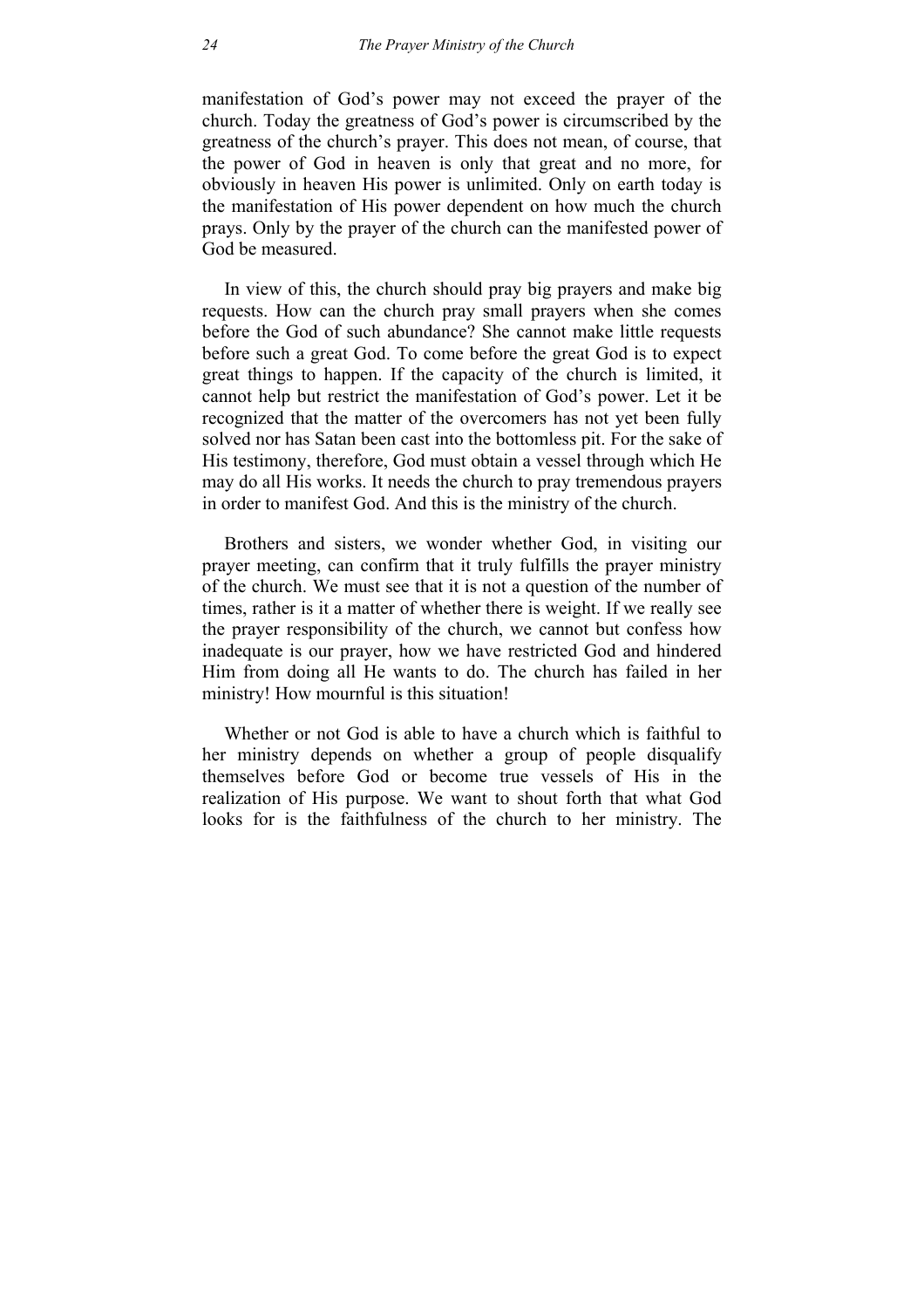ministry of the church is prayer—not the ordinary kind consisting of small prayers but the kind which prepares the way of God. It is God who first desires to do a certain thing, but the church prepares the way for it with prayer so that He may have a thoroughfare. The church should have big prayers, terrific and strong prayers. Prayer is not a light matter before God. If prayer is always centered upon self,. upon personal problems and upon small gain or loss, where can there be the way for the eternal purpose of God to get through? We need to be pushed to the depth in this matter of prayer.

For "two to agree" is not a superficial word or light expression. If we do not know what the body of Christ is, nor stand on such a ground, we will be ineffective though we may gather two hundred people to pray. But if we in fact see the body of Christ and stand in the rightful place in the body—denying our flesh and not asking for ourselves but for the will of God to be done on earth—we shall see how harmonious is such prayer. In this way, that for which we pray on earth shall be done for us by the Father who is in heaven.

Please notice that verse 18 includes those very precious words, "what things soever", and verse 19 too has an equally precious word: "anything". "What things soever ye shall bind on earth shall be bound in heaven; and what things soever ye shall loose on earth shall be loosed in heaven." The Lord signifies that as much as the earth binds, the heaven also binds; and that as much as the earth looses the heaven also looses. The measure of the earth decides the measure in heaven. There need be no fear of having too large a measure on earth, because the measure in heaven is always intrinsically greater than that of the earth and that therefore no chance exists for the measure on earth to overtake that of heaven. What heaven wishes to bind is invariably far more than what the earth wishes to bind; and what heaven wishes to loose always exceeds what the earth will loose. Such binding and loosing is beyond any single person. It can only be done "if two . . . shall agree on earth as touching anything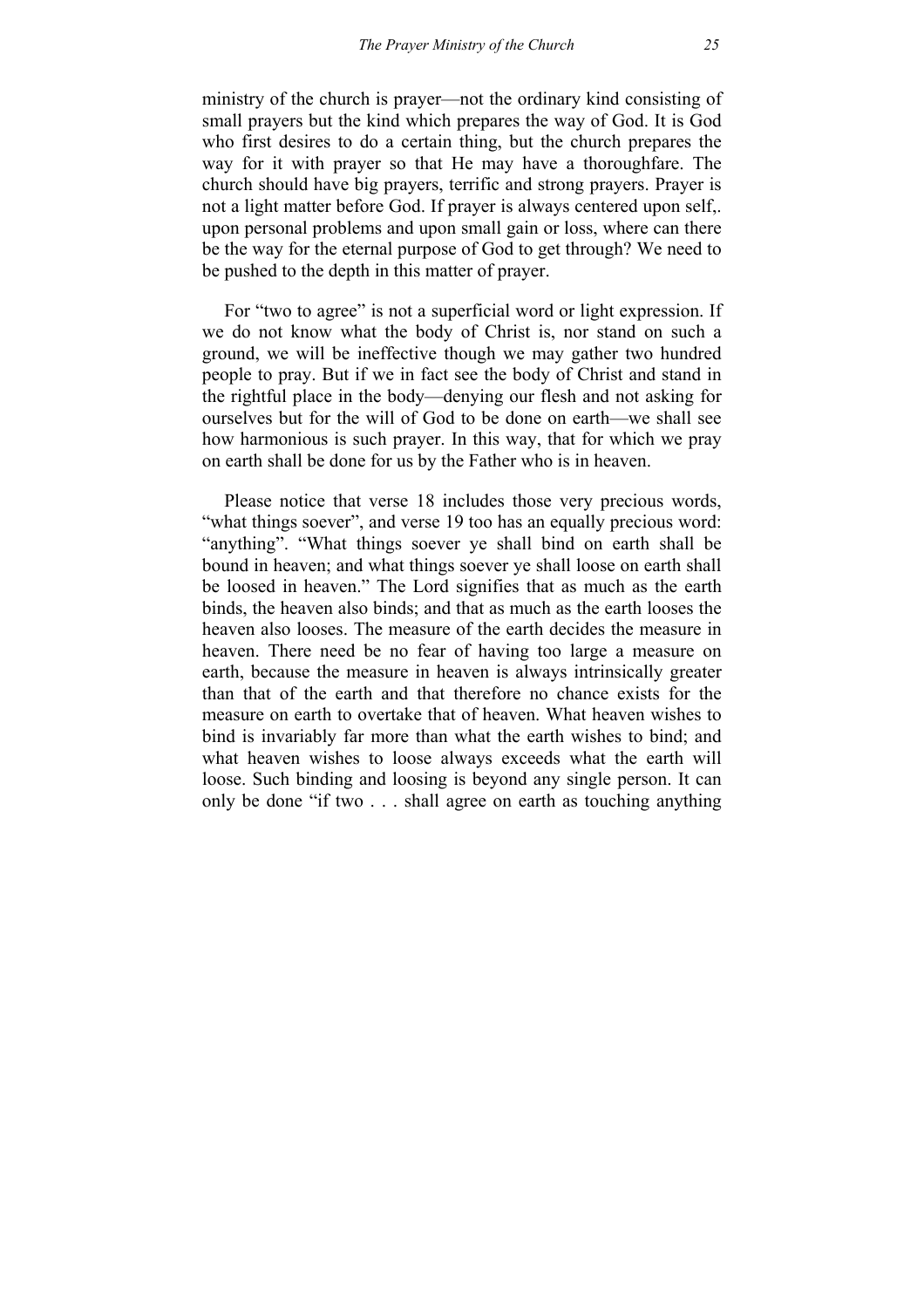that they shall ask," and then "it shall be done for them of my Father who is in heaven."

Brethren, the power of God is forever greater than our power. The water in the water tank of the company unquestionably has more volume than the water in our pipes. The water in the well is always more abundant than the water in our bucket. The power of heaven can never be measured by earthly eyesight.

#### 3. Are Gathered Together

"For where two or three are gathered together in my name, there am I in the midst of them" (v.20). Here is the third principle, and the most profound of them too. In verse 18 we have a principle, in verse 19 another principle, and verse 20 still another. The principle given in verse 20 is broader than that of verse 19. Why does verse 19 say that "if two of you shall agree on earth as touching anything that they shall ask, it shall be done for them of my Father who is in heaven"? The answer is given in verse 20: "For where two or three are gathered together in my name, there am I in the midst of them." Why is there such great power on earth? Why does praying in harmony have such tremendous effect? What gives the praying in harmony of two or three persons this much power? It is because whenever we are called to gather together in the name of the Lord the presence of the Lord himself is there. This is the cause of agreement. Verse 18 speaks of the relation between earth and heaven; verse 19, of the prayer of harmony on earth; verse 20, of the cause for such harmony.

Let us realize that we are *called* to gather. We do not gather by ourselves; we are called to gather together. To gather by ourselves and to be called to gather are two vastly different things. To be called to gather is to be called by the Lord to gather together. We do not come by ourselves; rather, the Lord has called us. Many come to a meeting in the attitude of observing or attending, and consequently they get nothing. If anyone comes because the Lord has spoken to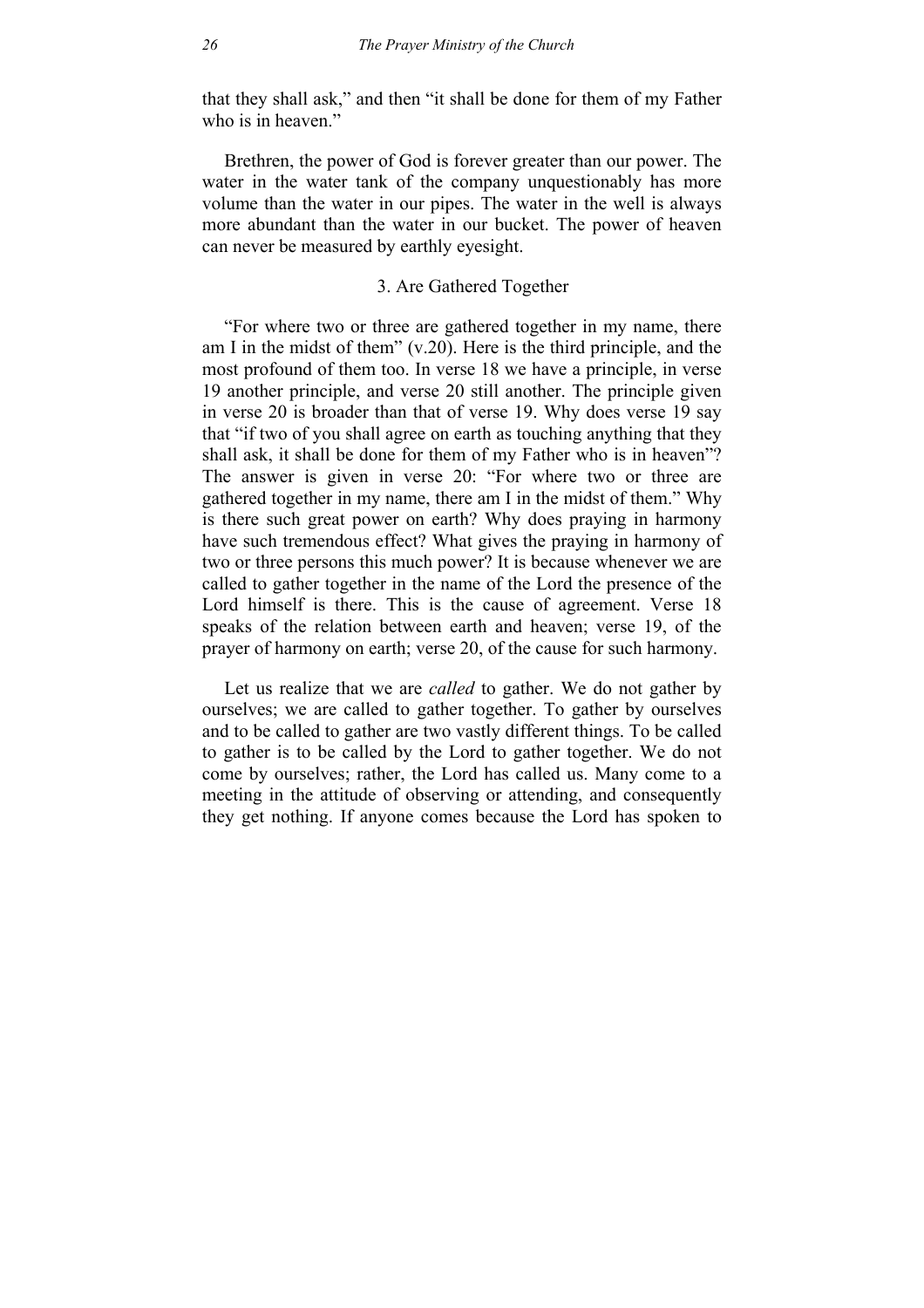him, that one will have a sense of loss if he does not come. People who are thus called by the Lord to gather are gathered together in the name of the Lord. They come for the sake of the Lord's name. Such brothers and sisters can say wherever they come together: "We are here not for ourselves, but for the Lord's name, for the sake of glorifying Your Son."

Thank God, when all the brothers and sisters are gathered together in the name of the Lord there is agreement, there is harmony. In the event we come to a meeting for our own sake, there will obviously not be any harmony. But if we will have what the Lord wills and not what we will, and if we will reject what the Lord rejects and not what we reject, then there will be agreement. Hence the children of God are being called by the Lord to gather together. They are gathered in His name. Says the Lord, "There am I in the midst of them." It is the Lord who is directing everything. Since He is here directing, enlightening, speaking and revealing, therefore what things soever shall be bound on earth shall also be bound in heaven and what things soever shall be loosed on earth shall be loosed in heaven. It is all because the Lord is here working together with His church.

We consequently need to learn how to deny ourselves before the Lord. Each time He calls us to gather together we should be turned to His name, for His name is higher than all other names. All idols must be smashed. Thus shall He lead us.

Brothers and sisters, this is not feeling nor theory, but fact. If the church is normal, then after each gathering she knows whether the Lord is here. When the Lord is present, the church is rich and strong. During such time she can either bind or loose. But if the Lord is not in the midst, she can do nothing. Only the church possesses such power; the individual simply does not have it within him.

May the Lord grant us deeper understanding and experience on prayer. Prayer is not just personal or devotional; it needs to be a work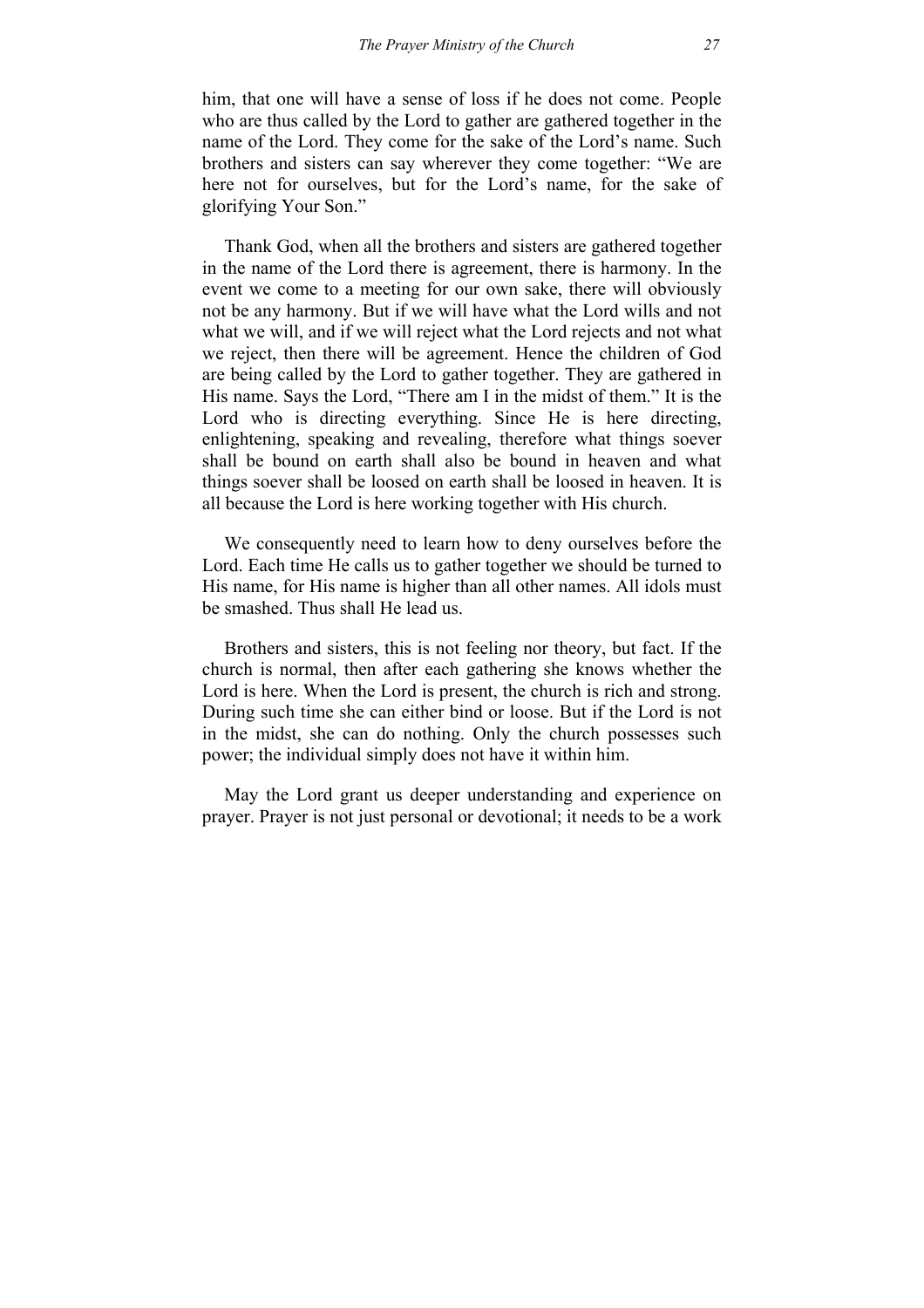and a ministry. May the Lord sustain us with power so that whenever we gather together we may work with prayer and fulfill the church's ministry in prayer so that the Lord may be able to do all He wants to do.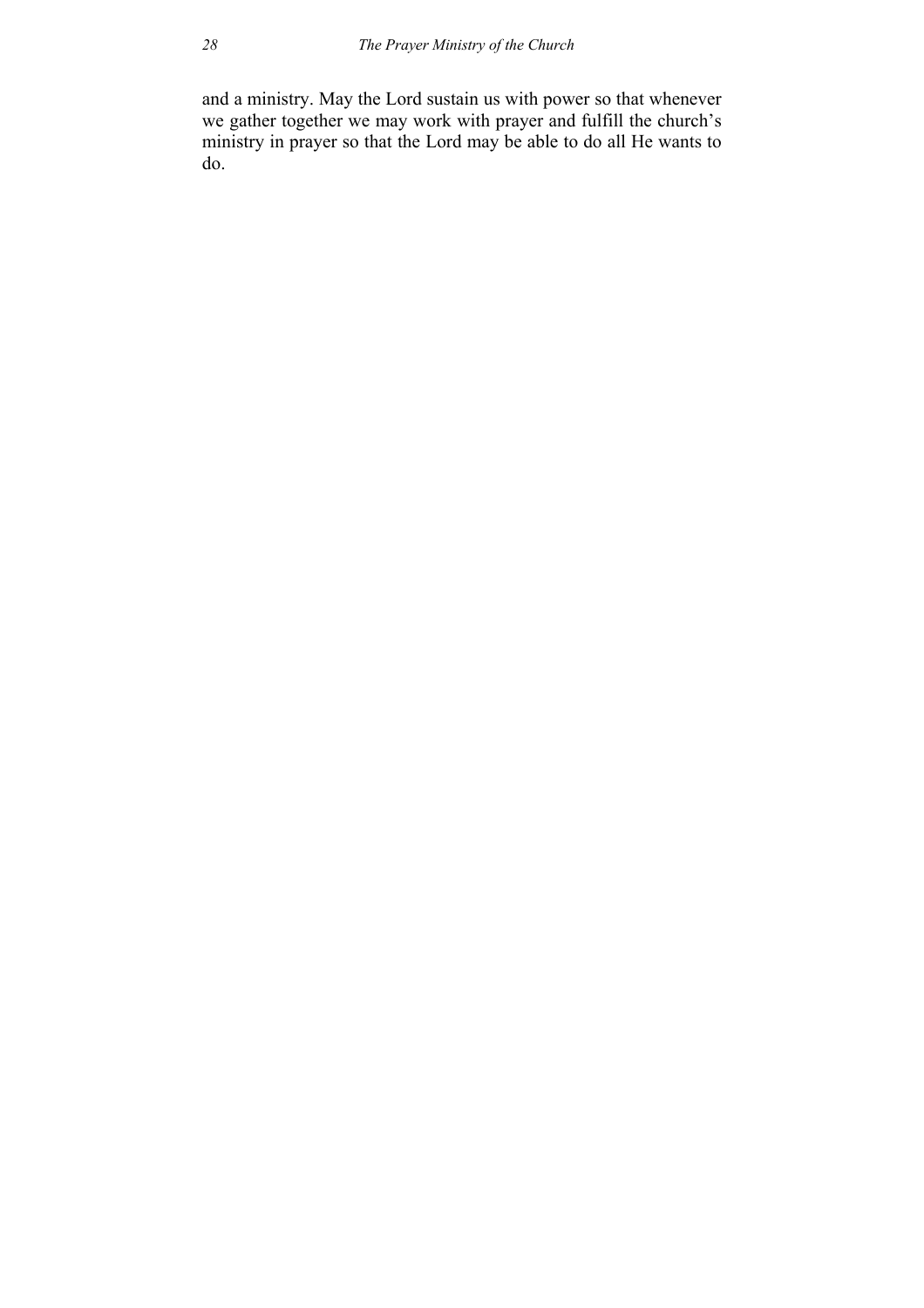

<span id="page-28-0"></span>**2Pray Like This**<br>
2Pray Like This<br>
2Pray And when ye pray, ye shall not be as the hypocrites;<br>
for they love to stand and pray in the synagogues and in<br>
the comers of the streets, that they may be seen of men.<br>
2Prily I s *And when ye pray, ye shall not be as the hypocrites; for they love to stand and pray in the synagogues and in the comers of the streets, that they may be seen of men. Verily I say unto you, They have received their reward. But thou, when thou prayest, enter into thine inner chamber, and having shut thy door, pray to thy Father who is in secret, and thy Father who seeth in secret shall recompense thee. And in praying use not vain repetitions, as the Gentiles do; for they think that they shall be heard for their much speaking. Be not therefore like unto them: for your Father*

*knoweth what things ye have need of, before ye ask him. After this manner therefore pray ye: Our Father who art in heaven, hallowed be thy name. Thy kingdom come. Thy will be done, as in heaven, so on earth. Give us this day our daily bread. And forgive us our debts, as we also have forgiven our debtors. And bring us not into temptation, but deliver us from the evil one. For thine is the kingdom, and the power, and the glory, forever. Amen. For if ye forgive men their trespasses, your heavenly Father will also forgive you. But if ye forgive not men their trespasses, neither will your Father forgive your trespasses. (Matt. 6.5-15 margin)*

Ordinarily we continually lay stress on having prayer answered. Yet here the Lord Jesus emphasizes having prayer rewarded. How do we know? Because the word "reward" in verse 5 is the same word used in verse 2 regarding alms and verse 16 concerning fast. If reward is prayer answered, then what will it mean in alms and fast? Judging by its context, the reward here refers to the reward obtained at the kingdom time. We are hereby shown that prayer answered is secondary while prayer rewarded is primary. If our prayer is in accordance with the mind of God, it not only will be answered but also be remembered in the future at the judgment seat of Christ for reward. And hence the prayer mentioned here will give us righteousness as well as answer today. In other words, our prayer today is our righteousness.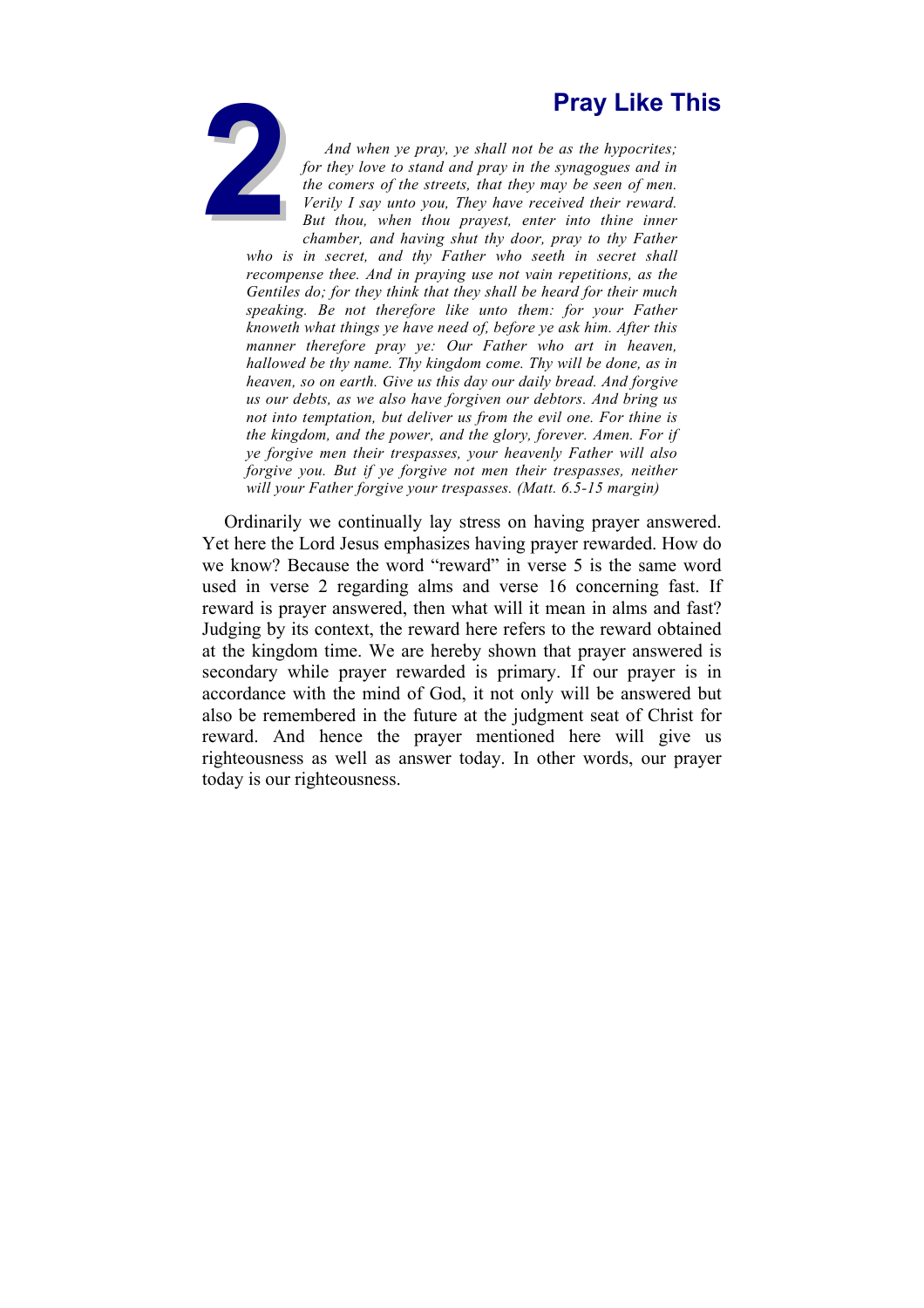However, the righteousness of prayer is not obtained by praying carelessly, heartlessly, habitually and improperly. On the contrary, the Lord teaches us here how we should not imitate the prayers of two kinds of people. And He also gives us a model prayer.

#### *Not As the Hypocrites*

"And when ye pray," says the Lord, "ye shall not be as the hypocrites: for they love to stand and pray in the synagogues and in the corners of the streets, that they may be seen of men." Prayer is primarily communion with God for the manifestation of God's glory. But these hypocrites use prayer which ought to glorify God to glorify themselves; consequently, they love to pray in the synagogues and in the corners of the streets. They act in this manner in order to be seen of men, since synagogues and street corners are obviously public places where people assemble. They do not pray to be heard of God, they pray instead to be seen of men. They purpose to manifest themselves. Such prayer is exceedingly superficial. It cannot be considered as praying to God nor communion with God. Since the motive of such kind of prayer is to receive glory from men, it has no registration with God, and therefore will not obtain anything from Him. They have received their reward in the praise of men, hence they will not be remembered in the kingdom to come.

How, then, should we pray? The Lord continues: "But thou, when thou prayest, enter into thine inner chamber, and having shut thy door, pray to thy Father who is in secret, and thy Father who seeth in secret shall recompense thee." The phrase "inner chamber" is figurative here. Just as "synagogues" and "street corners" serve to represent exposed places, so "inner chamber" is representative of a hidden place. Brothers and sisters, you may indeed find an inner chamber even on street corners and in synagogues, on thoroughfare as well as in car. Why? Because an inner chamber is that place wherever you commune with God in secret, wherever you do not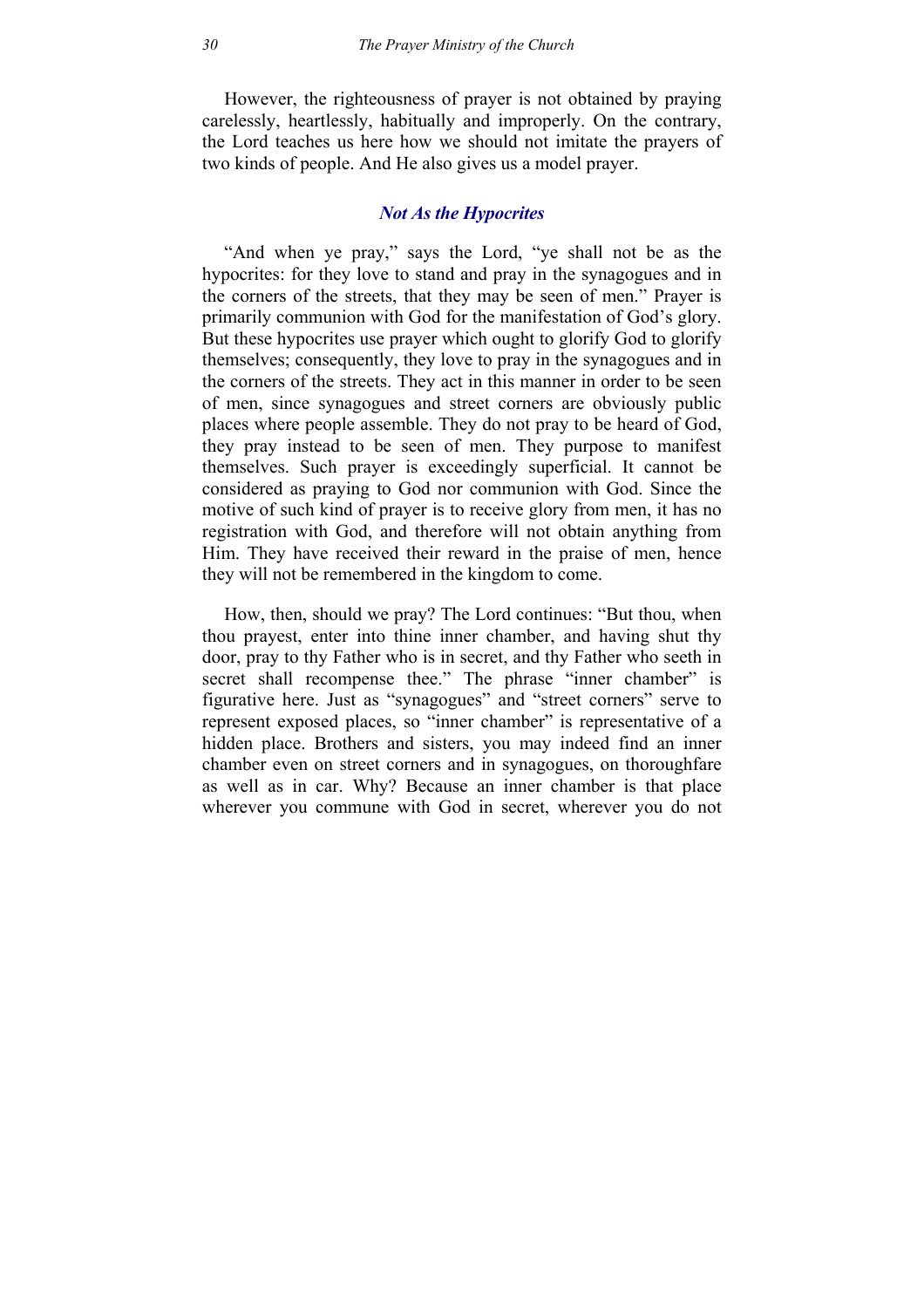display your prayer on purpose. "Enter into thine inner chamber, and having shut thy door" means shutting out the world and shutting in yourselves. In other words, we are to disregard all outside voices and to quietly and singly pray to our God.

"Pray to thy Father who is in secret, and thy Father who seeth in secret shall recompense thee." How comforting is this word. Praying to your Father who is in secret requires faith. Although you do not sense anything in the open, you believe you are praying to your Father who is in secret. He *is* in secret, beyond the observation of human eyes, yet He is also really there. He does not despise your prayer, He is there observing. All this is indicative of how much He is attentive to your prayer. He is not only observing, He is even going to recompense you. Can you believe this word?

When the Lord says "shall recompense", He *will* recompense. He is here guaranteeing that your prayer in secret shall not be in vain. If you really pray, He will surely recompense you. Even though there does not seem to be any recompense today, a day *shall* come when you will be rewarded. Brothers and sisters, is your prayer in secret able to stand the scrutiny of your Father who is in secret? Do you believe that the Father who is in secret shall recompense you?

#### *Not As the Gentiles*

The Lord not only teaches us not to display ourselves but also instructs us: "In praying use not vain repetitions, as the Gentiles do: for they think that they shall be heard for their much speaking." "Vain repetitions" in the Greek means uttering repetitious monotones in the way a stutterer would speak. In praying, the Gentiles repeat the same word monotonously. Such prayer is mere sound but with no meaning. As you stand nearby to listen to their prayer you will hear a monotonous, repetitive sound as though you were standing by a stream hearing the continuous rippling of water against the rocks or standing by a pebble-filled road and hearing the endless rolling of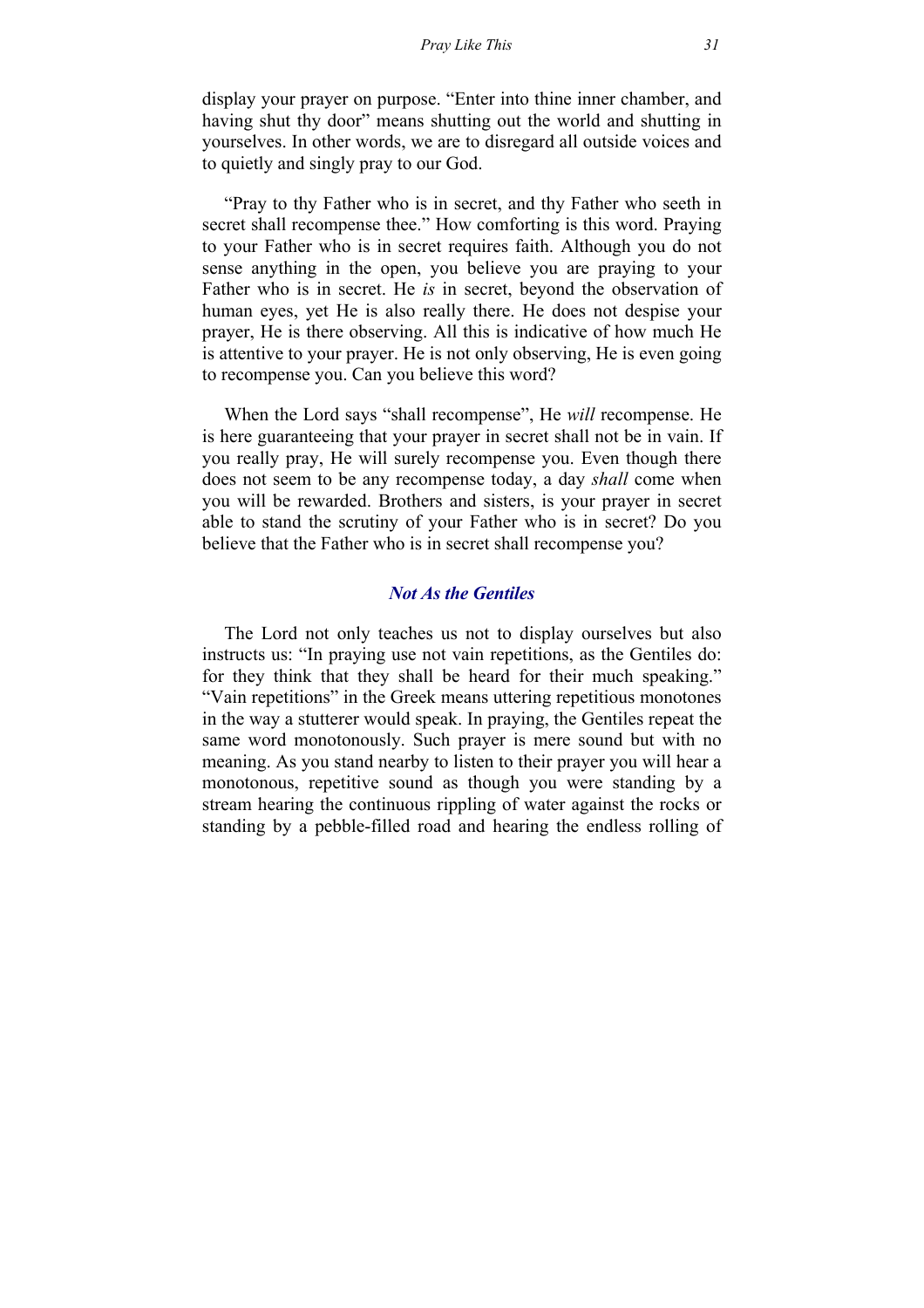cart wheels passing over it. The Gentiles intone the same words many times. They think they shall be heard for their much speaking. Yet such prayer is vain and ineffective. We must not pray like that.

For this reason, let not the words of our prayers offered in a prayer meeting be void of meaning. When someone prays and you do not say amen, he will accuse you of not being of one mind. Yet if you do amen his prayer, he will use that word repetitiously. His prayer is not governed by the amount of heart but by the degree of supporting fervor. His prayer is not for the sake of discharging inward burden but to finish a speech. Many are the prayers effected by men, many are the utterances which far exceed the heart. I say again that such prayer is like the sound of rippling water against the rock or of cart wheels rolling endlessly over the pebble road. Such prayer has sound but no meaning. We should not pray like this.

"Be not therefore like unto them: for your Father knoweth what things ye have need of, before ye ask him." This verse shows us that whether or not our prayer is heard by God depends on our attitude before Him as well as our real need. It does not rest upon the much or the less of our words. If what we pray for is not what we need our prayer will go unanswered, however much word we may utter. Asking without need reveals greediness; it is asking amiss. God will gladly supply all our needs, but He is unwilling to gratify our selfish desire. How foolish for some people to say they need not pray since God knows all their needs. For the purpose of prayer is not to notify God but to express our trust, our faith, our expectation, and our heart desire. Hence we should pray. Yet in our praying, the desire of our heart should exceed the word of our lips, and faith should be stronger than word.

### *"Pray Then Like This"*

Now let us see how the Lord teaches us to pray. This prayer is commonly known as the Lord's prayer. Such a notion is wrong. For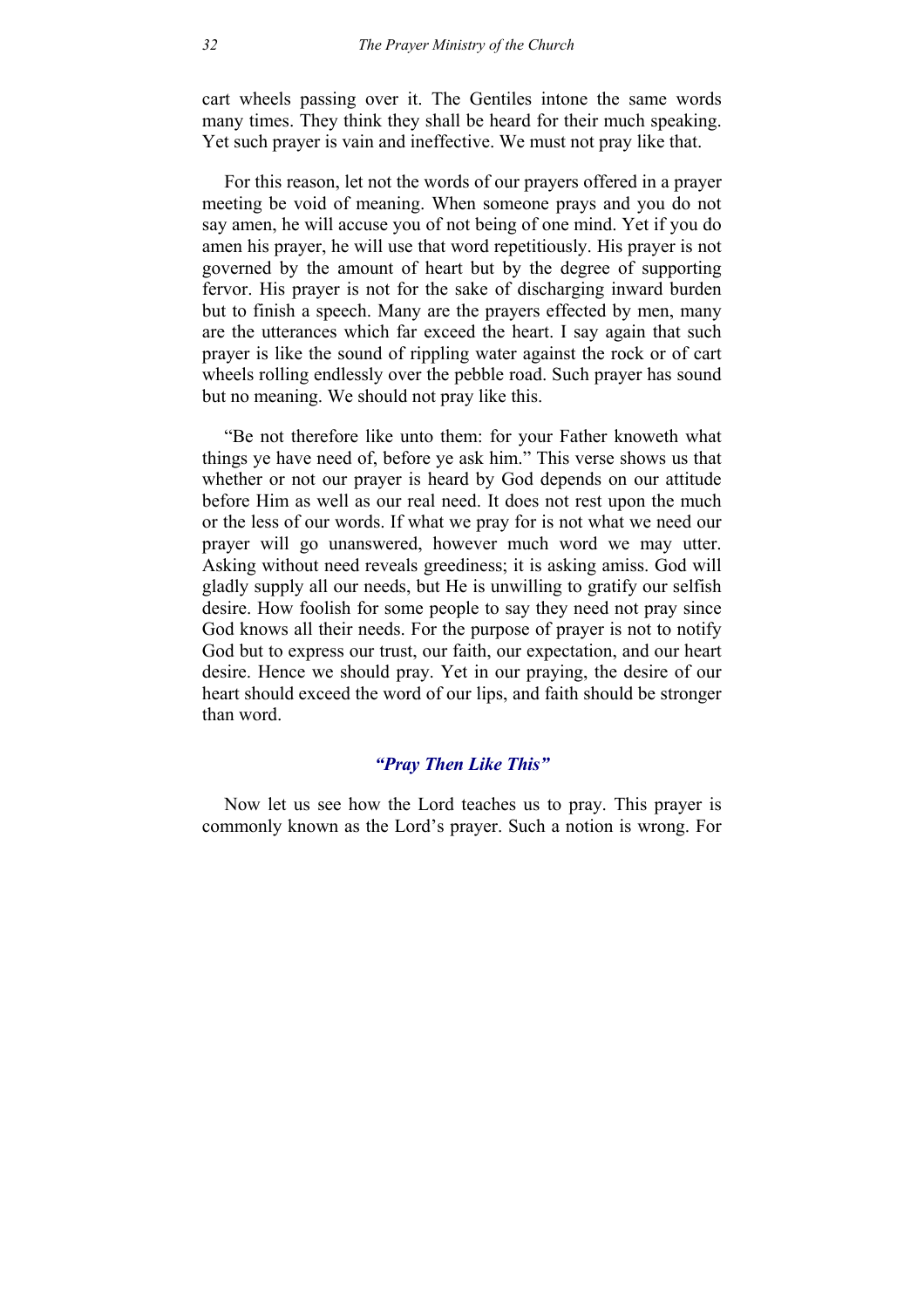this is not the Lord's own prayer; it is the prayer He teaches us to pray. It is most distinctly stated in Luke 11.1-4. We should learn this prayer well.

"After this manner therefore pray ye." To pray like this does not mean to repeat these words each time we pray. No, the Lord does not mean that at all. He is teaching us how to pray, not asking us to repeat these words.

Ever since the world began, prayers have often been offered to God. Generation after generation, time after time, countless people have come to God and prayed. Seldom are there those who pray aright. Many think of what they themselves wish to have, few pay attention to what God wants. For this reason, the Lord Jesus opens His mouth to teach us to pray like this which we see here. And this kind of prayer is possessed of tremendous weight and greatness and depth. Now unless we have no intention to learn, we must learn to "pray like this" if we would learn how to pray at all. For God has come to earth to be a Man, and for the first time this Man tells us that only this kind of prayer is right to the point.

The Lord wants us to pray to "our Father who art in heaven." This name "Father" is a new way for men to address God. Formerly men called Him "the Almighty God", "the Most High God", "the everlasting God", or "Jehovah God"; none dared to call God "Father". Here for the very first time God is addressed as "Father". This plainly indicates that this prayer is offered by those who have been saved and have eternal life. Because men are saved, they can therefore call God "Father". Only those who are begotten of Him are the children of God. They alone can address God as "Father". This is a prayer prayed to "our Father who art in heaven", and hence it is offered up on the ground of being children. How sweet and how comforting to come to God and to declare: "Our Father who art in heaven<sup>"</sup>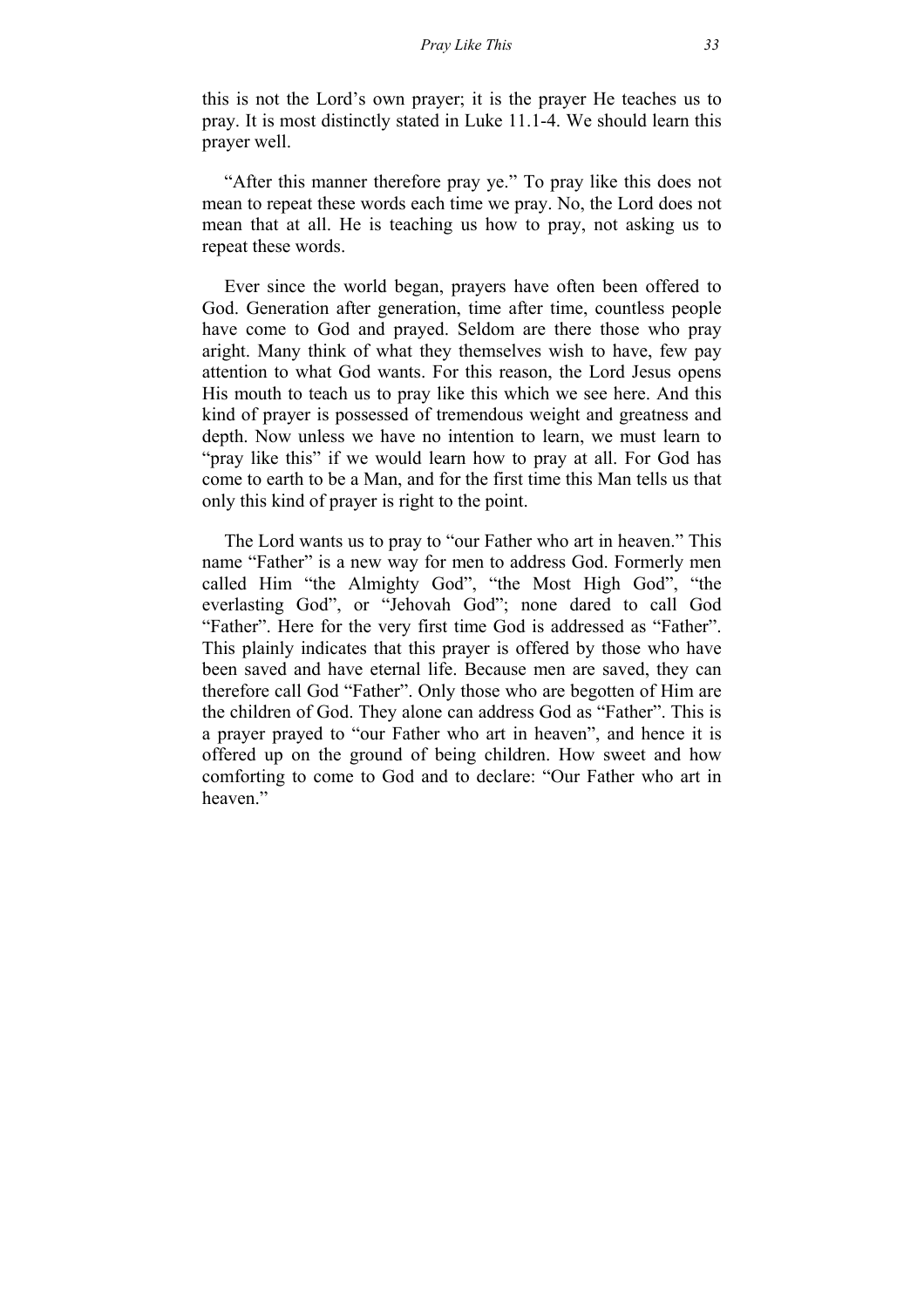Originally our Lord Jesus alone could call God "Father", but now the Lord wants us also to call Him "our Father". Great indeed is this revelation. Except for the fact that God so loved us and gave His only begotten Son to us, how would we ever be able to call Him "our Father"? Thank God, through the death and resurrection of His Son, we now become the children of God. We have obtained a new position. Hereafter our prayer is prayed to our Father who is in heaven. How intimate, how free, and how exalted! May the Spirit of the Lord give us greater understanding of God as Father and also the confidence that our Father is both loving and patient. He will not only hear our prayer but cause us to have the joy of prayer as well.

This prayer may be divided into three parts: the first pertains to the things of God—being the prayer of our three heart desires towards God (vv.9,10) and most basic in nature; the second pertains to our own affairs—being our requests for God to protect us (vv. 11- 13 a); while the third is our declaration—being our praises to God (v. 13b). Let us now consider each of them separately.

#### *Three Heart Desires towards God*

The initial section pertains to the three heart desires towards God.

*The very first desire is "Hallowed be thy name"* God has an expectation today, which is, that we pray that His name may be honored. His name is highly exalted among the angels, yet His name is abused carelessly by men. When His name is taken in vain by men He does not express His wrath by thundering from heaven. He instead hides himself as though non-existent. He has never done anything against men for His name to be used in the vain manner that it is. But He will have His own children to pray: "Hallowed be thy name." If we love God and know Him, we will want His name to be honored. We shall feel hurt if people invoke His name in vain. Our desire will grow stronger and we will pray more earnestly: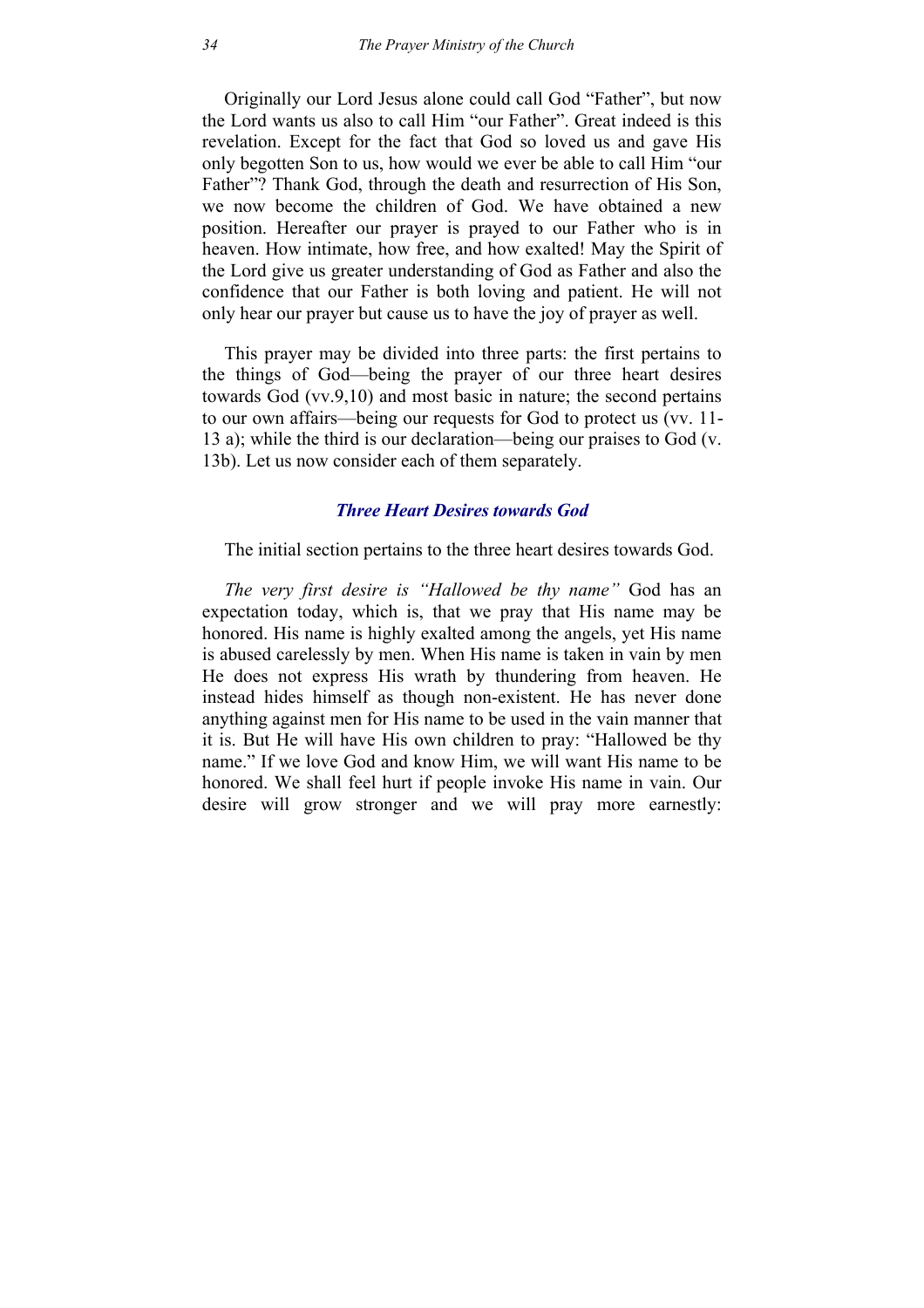"Hallowed be thy name." Till one day, all will hallow this name, and none will dare to take His name in vain.

"Hallowed be thy name." God's name is not just a title which we use with our mouth to address Him; it is a great revelation which we receive from the Lord. God's name in the Bible is used to signify His own revelation to men in order that they may know Him. His name reveals His nature and manifests His perfection. This is not anything that the human soul can understand, it requires the Lord himself to manifest it to us (see John 17.6). He says, "I made known unto them thy name, and will make it known; that the love wherewith thou lovedst me may be in them, and I in them" (John 17.26). To know God's name requires repeated revelations of the Lord.

"Hallowed be thy name." This not only is our heart desire but also constitutes our worship to the Father. We ought to give glory to God. We should commence our prayer with praise. Before we anticipate His mercy and grace, let us glorify God. Let Him receive the praise due His perfectness; and then shall we receive grace from Him. The preeminent and the ultimate of our prayer is that God may get glory.

"Hallowed by thy name." God's name is linked with His glory. "I had regard for my holy name, which the house of Israel had profaned among the nations, whither they went" (Ez. 36.21). The people of Israel had not hallowed God's name, they had instead profaned that name wherever they went. Yet God had regard for His holy name. Our Lord requires of us this holy desire. In other words, He wishes to glorify God's name through us. The name of God must first be hallowed in each individual heart, and then this our desire will be deepened. The cross must do a deeper work in us before we can glorify God's name. Otherwise we cannot view it as a holy desire but only a whimsical fancy. This being the case, what dealing and purification we need to receive in our lives!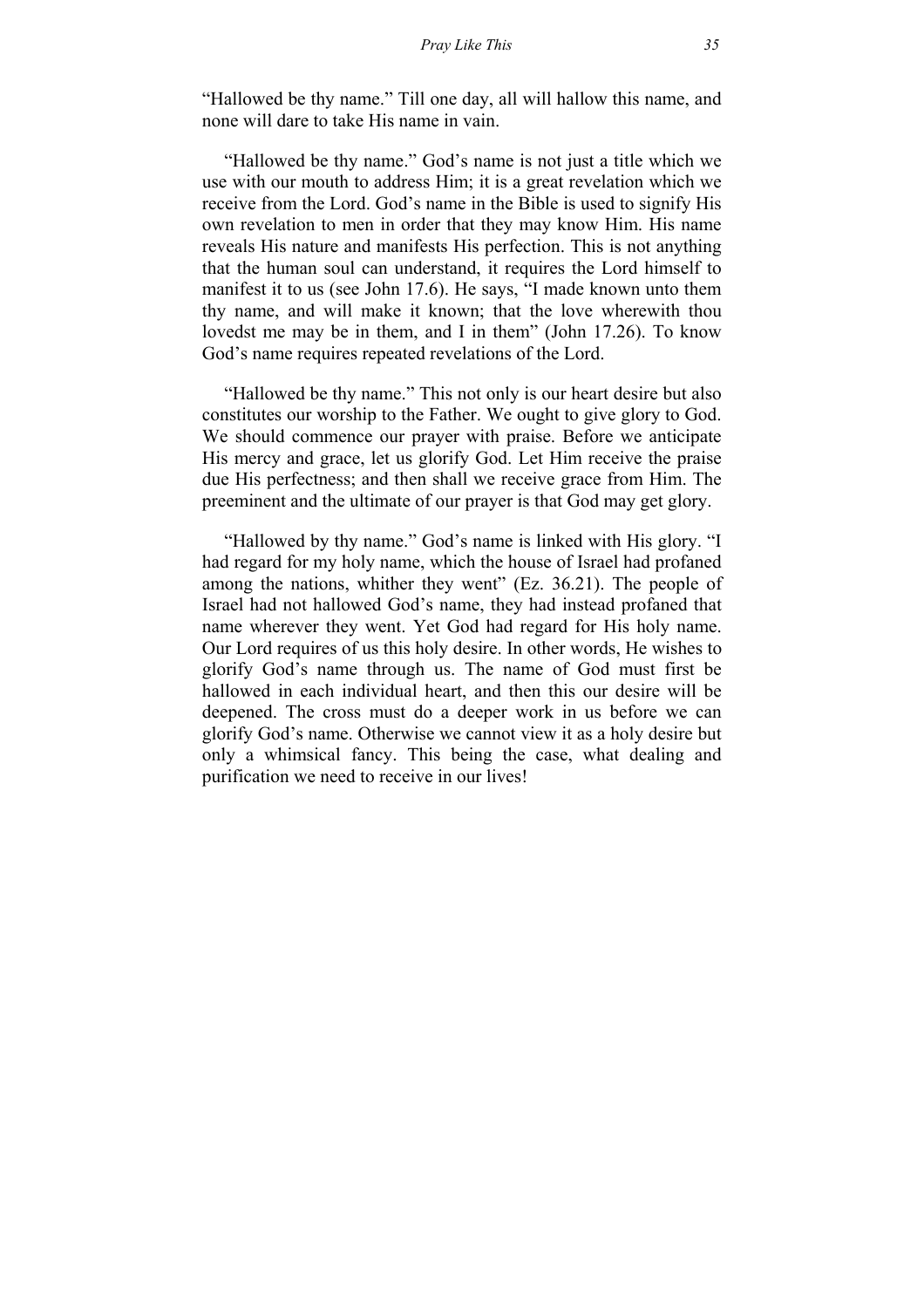*The second desire is "Thy kingdom come".* What kind of a kingdom is this? Judging from the context, this has reference to the kingdom of the heavens. In teaching us to pray "Thy kingdom come", the Lord is saying that there is the kingdom of God in heaven, but that on this earth there is not, and that therefore we ought to pray to God to extend the boundary of the kingdom of the heavens to reach to this earth. The kingdom of God in the Bible is spoken of in geographical as well as in historical terms. History is a matter of time, whereas geography is a matter of space.

According to the Scriptures, the geographical factor of the kingdom of God exceeds its historical factor. "If I by the Spirit of God cast out demons," said the Lord Jesus, "then is the kingdom of God come upon you" (Matt. 12.28). Is this a historical problem? No, it is a geographical problem. Wherever the Son of God casts out demons by the Spirit of God, there is the kingdom of God. So during this period of time, the kingdom of God is more geographical than historical.

If our concept of the kingdom is always historical, we have then seen but one side of it, not the whole thing. In the Old Testament, the kingdom of the heavens is merely prophesied. With the coming of the Lord Jesus, John the Baptist first proclaims that the kingdom of the heavens is at hand; the same proclamation is made by the Lord Jesus himself later on. Why? Because here begins to appear the people of the kingdom of the heavens. And when we come to Matthew 13, the kingdom of the heavens even begins to have an outward appearance on earth. Today wherever the children of God cast out demons by the Spirit of God, and destroy their work, there is to be found the kingdom of God. The Lord teaches us to pray "Thy kingdom come" because He anticipates the kingdom of God filling the earth.

"Thy kingdom come"! This is not only a *desire* of the church, it is also a *responsibility* of the church. The church ought to bring the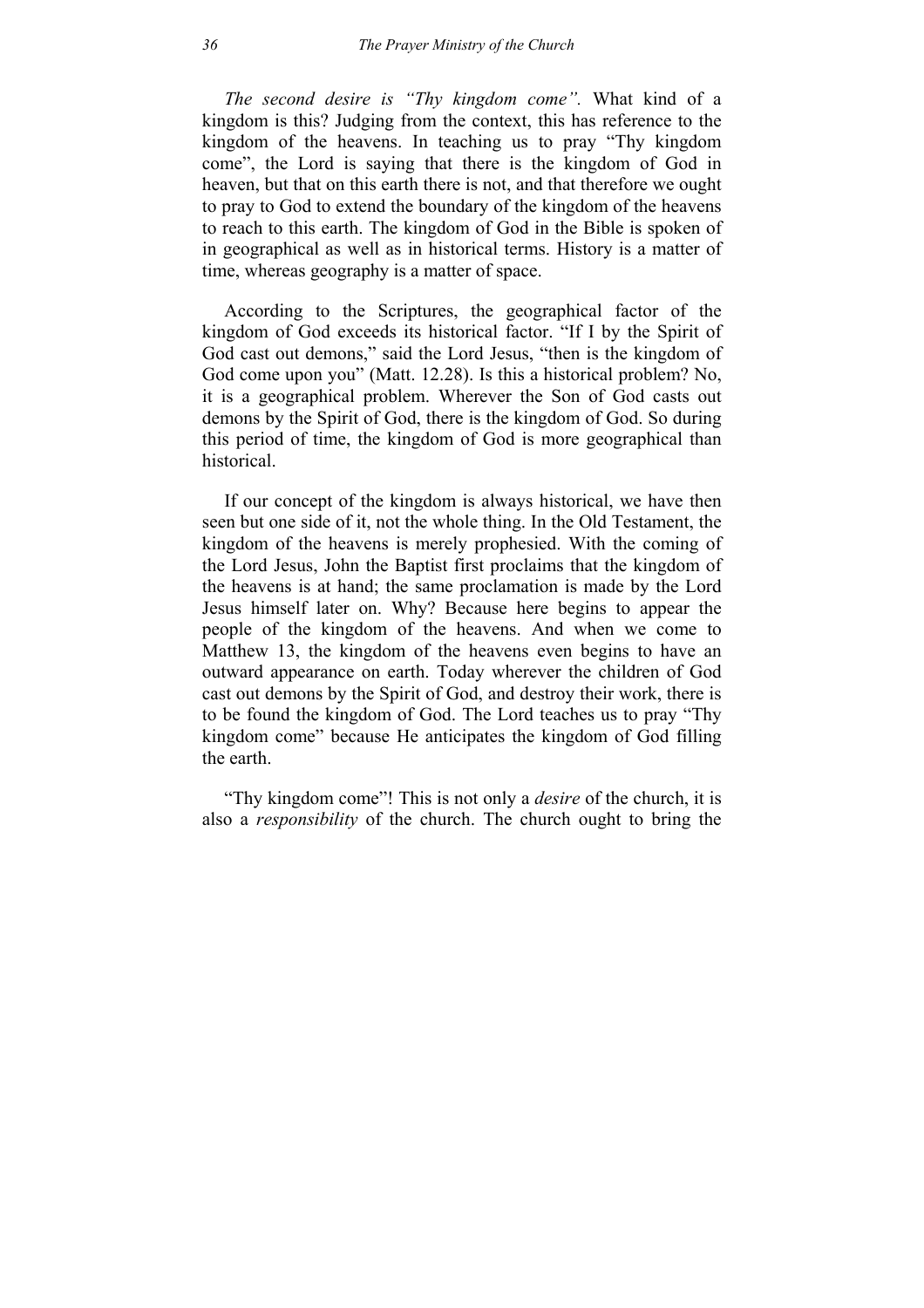kingdom of God to earth. In order to accomplish this task the church must be willing to pay any price, submitting herself to the restraint and control of heaven that she may be the outlet of heaven, letting through the authority of heaven onto earth. If the church is to bring in the kingdom of God she must not be ignorant of the devices of Satan (see 2 Cor. 2.11) and she needs to be clothed with the whole armor of God that she may be able to stand against the wiles of the devil (Eph. 6.11). For upon wherever the kingdom of God comes down, the demons will be driven out of that place. When the kingdom of God rules over the earth completely, Satan will be cast into the bottomless pit (see Rev. 20.1-3).

Since the church has such enormous responsibility, it is no wonder Satan attacks her with all his power. May the church pray like the saints of old, saying, "Bow thy heavens, O Jehovah, and come down" (Ps. 144.5) and, "Oh that thou [God] wouldst rend the heavens, that thou wouldst come down" (Is. 64.1). May she say to Satan, "Depart from me . . . into the eternal fire which is prepared for the devil and his angels" (Matt. 25.41).

*The third desire is "Thy will be done, as in heaven, so on earth".* This reveals that the will of God is done in heaven, but that on earth it is not wholly done. He is God; who can hinder His will from being done? Is it man who hinders God or is it Satan? Actually none can hinder Him. Then why such a prayer? In order to answer this question we need to be clear on the principle of prayer.

Throughout the entire Bible are to be found a number of basic principles of truth, among which is the principle of prayer. Now let us immediately recognize that the very fact that prayer is found in the Bible is most amazing. We learn in the Scriptures, do we not, that God knows beforehand what we need. Then why should we pray at all? For since God is omniscient, then according to human logic there is really no need for men to pray! Yet this is the amazing thing about the Bible; that it tells how God wants men to pray! Prayer is this: that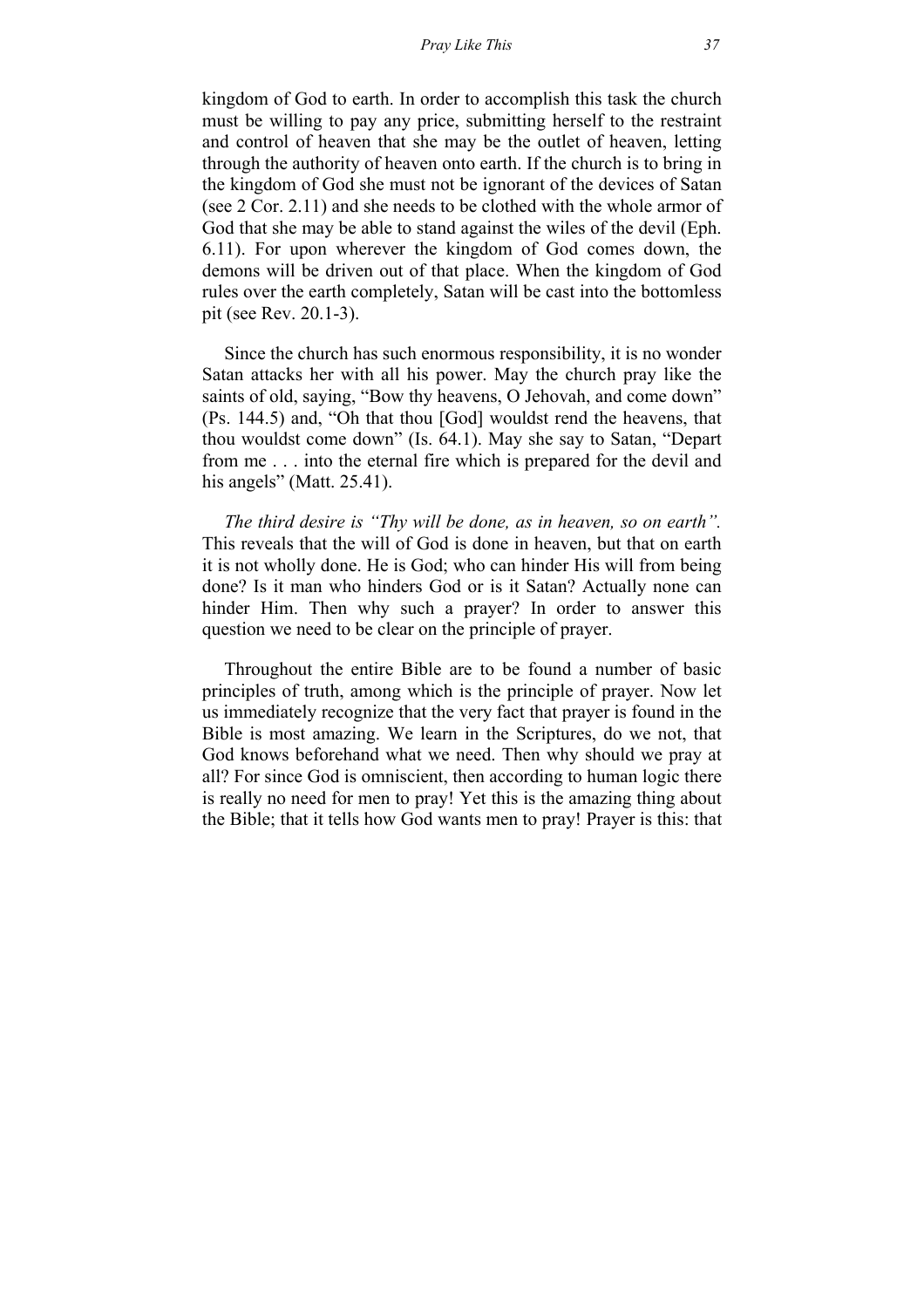God desires to do a certain thing, yet He will not do it alone; He waits until men on earth so pray, and only then will He do it. He has His own will and mind, nevertheless He waits for men to pray. Not that God does not know our need, but that He will supply our need only after we have prayed. He will not move till somebody prays.

The reason for us to pray, therefore, is because God waits for men to pray before He will do anything. The Lord Jesus is to be born, but there needs to be Simeon and Anna praying (see Luke 2.25, 36-38). The Holy Spirit is to come, but the one hundred and twenty must pray for ten days (see Acts 1.15, 2.1-2). Such is the principle of prayer. Can we through prayer make God do what He does not want to do? Not at all. Nonetheless, He waits until we pray for that which He desires to do before He does it.

When Ahab was king, the word of the Lord came explicitly to Elijah, saying, "I will send rain upon the earth." Yet He did not pour down the rain till Elijah had prayed (see 1 Kings 18.1,41-45). God refuses to carry out His will alone; He wants us to pray before He executes His will. So what is prayer? It is as follows: first, God has a will; second, we touch His will, hence we pray; and third, as we pray, God hears our prayer.

How great is the mistaken concept that in praying to God man initiates the thing which man wants God to do. The Bible shows us that it is God who first has a will, it is God who desires to do a certain thing. He makes known His will to me that I may utter it. This is called prayer. Here the Lord Jesus teaches us to pray, for it is God himself who wishes to have His name hallowed, His Kingdom come, and His will to be done on earth. But God will not automatically bring these to pass; He waits for the church to pray. You pray, I pray, all the children of God pray. And when this prayer reaches the saturation point, God's name shall then be hallowed among men, His kingdom shall come, and His will shall be done on earth as in heaven.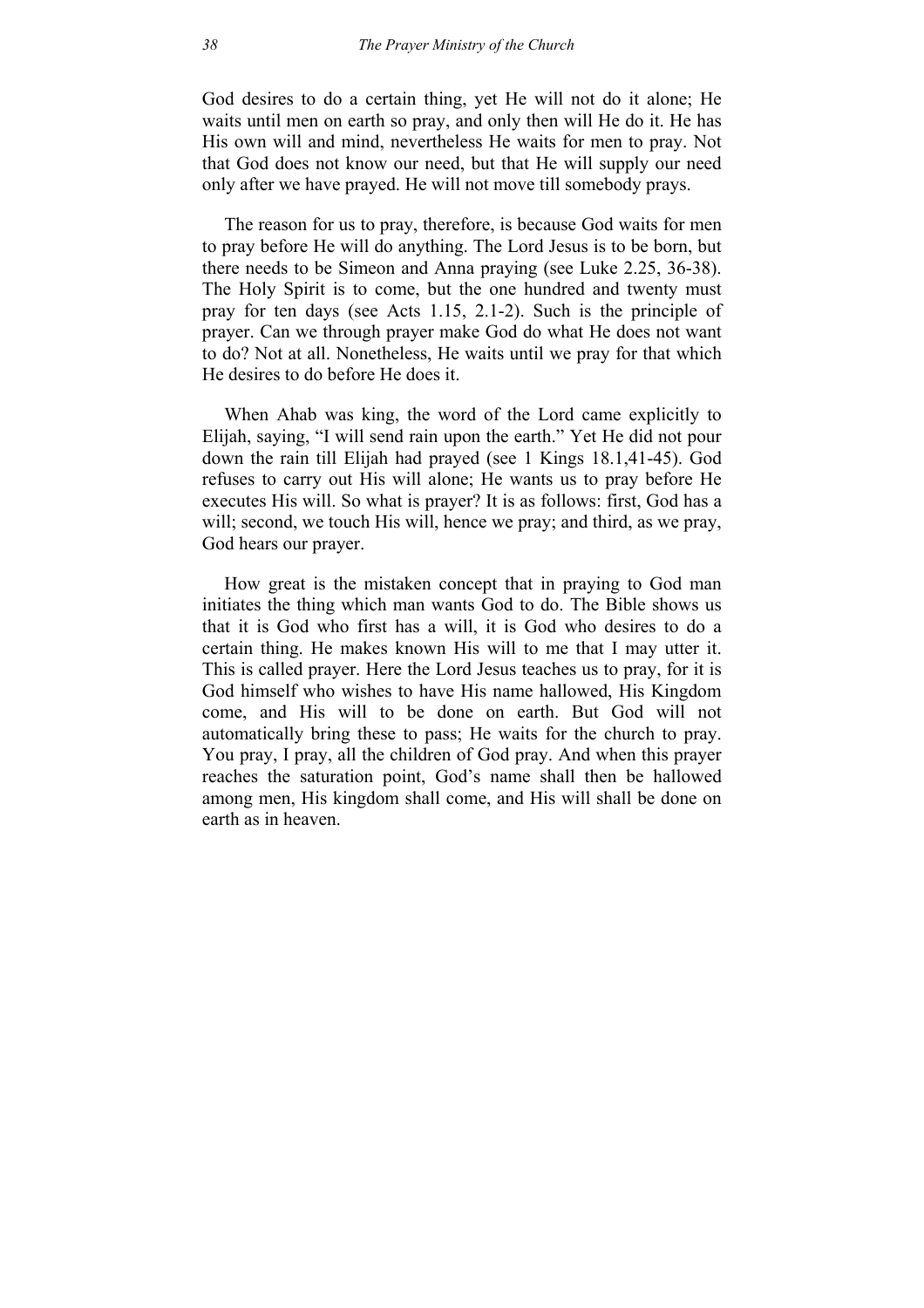God's children must learn this kind of prayer—that they must always be sensitive to what God wants to do. Though the will of God is already formed, He will nevertheless not perform it till His children's mind is stirred and they express His will through prayer. Then shall He begin to hear that prayer. Even if the moment awaits the millennium when His name is to be hallowed, His kingdom is to come, and His will is to be done on earth, this timing may be hastened or delayed according as to how God's children pray. And the basic reason for this is: that God refuses to do His will alone—He instead wants His children on earth to pray before He does it.

Many things may be deemed to be God's fragmentary wills, but God has a supreme will which includes all these fragmentary wills. As we are attentive to God's supreme will, all these fragments will eventually be fulfilled. God in heaven has His will; His Spirit communicates this will to us, causing us to cry with one accord, "O God, we want You to do this thing." Only then will God do it. This is what the Bible tells us concerning the principle of prayer.

The work of God today is affected by our prayer on earth. May we ask Him to open our eyes that we may see how the action of heaven is influenced by our prayer on earth. Our Lord has explained this mystery of God which was hidden through the ages. If we are willing to offer ourselves, spending time in prayer, we will soon realize that such prayer will not only be heard by God but will be rewarded m the future too.

God's will is like the water of a river, and our prayer is like a channel. If our prayer is big enough, the answer will likewise be big; if our prayer is limited, the answer too will be restricted. The Welsh Revival of 1903-04 may be considered to be the greatest revival in the history of the church. God used a miner Evan Roberts as a vessel for this great revival work. He did not possess much learning, but his prayer was exceedingly deep. Later on he withdrew from public work for seven or eight years. One day a brother met him and asked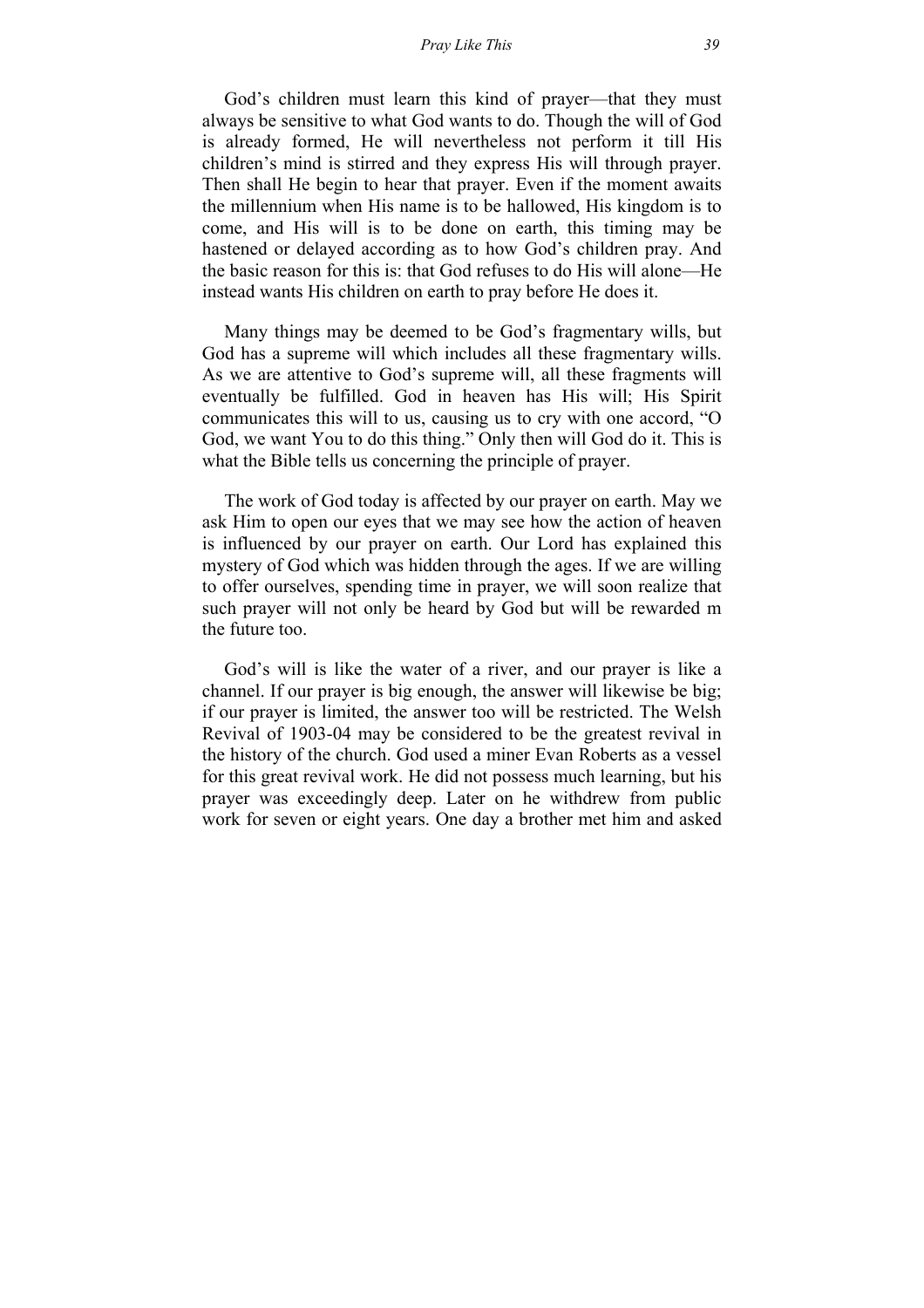what he had been doing during those years. He answered in but one sentence: "I have been praying the prayer of the kingdom."

Brethren, do we realize that without prayer the kingdom will not come? If the channel is blocked, can the water flow out? Through the prayer which the Lord here teaches us the thought and demand of God are revealed. At the time when the will of God's children is wholly one with the will of God, the kingdom of God shall truly come and His will shall indeed be done on earth as it is in heaven.

# *Three Requests for Ourselves*

In the second section of Jesus' teaching on prayer, we have three requests for ourselves.

*We first of all read: "Give us this day our daily bread.* " Some people have trouble in understanding how the Lord can teach us to pray for God's name, God's kingdom, and God's will, but then suddenly turn to the matter of daily bread. The plunge in prayer from such sublime heights to such a mundane level seems like a sudden descent of ten thousand feet. But let us recognize that there is a very good reason for it.

The Lord takes note of the person who truly belongs to God and prays constantly for the name, kingdom, and will of God. Since such prayer is so essential, the one who prays will invariably draw down upon him the assault of Satan. There is therefore one matter which needs to be prayed for—daily bread. Food is man's immediate need; it is a great temptation. When a person's daily bread becomes a problem, this constitutes an exceedingly great temptation. On the one hand, you desire that God's name be hallowed and you pray that His kingdom will come and His will be done on earth; on the other hand, you as a person still live on earth and have need of daily bread. Satan knows about this necessity of yours. And hence you must exercise this protective prayer. This is a Christian's prayer for himself, asking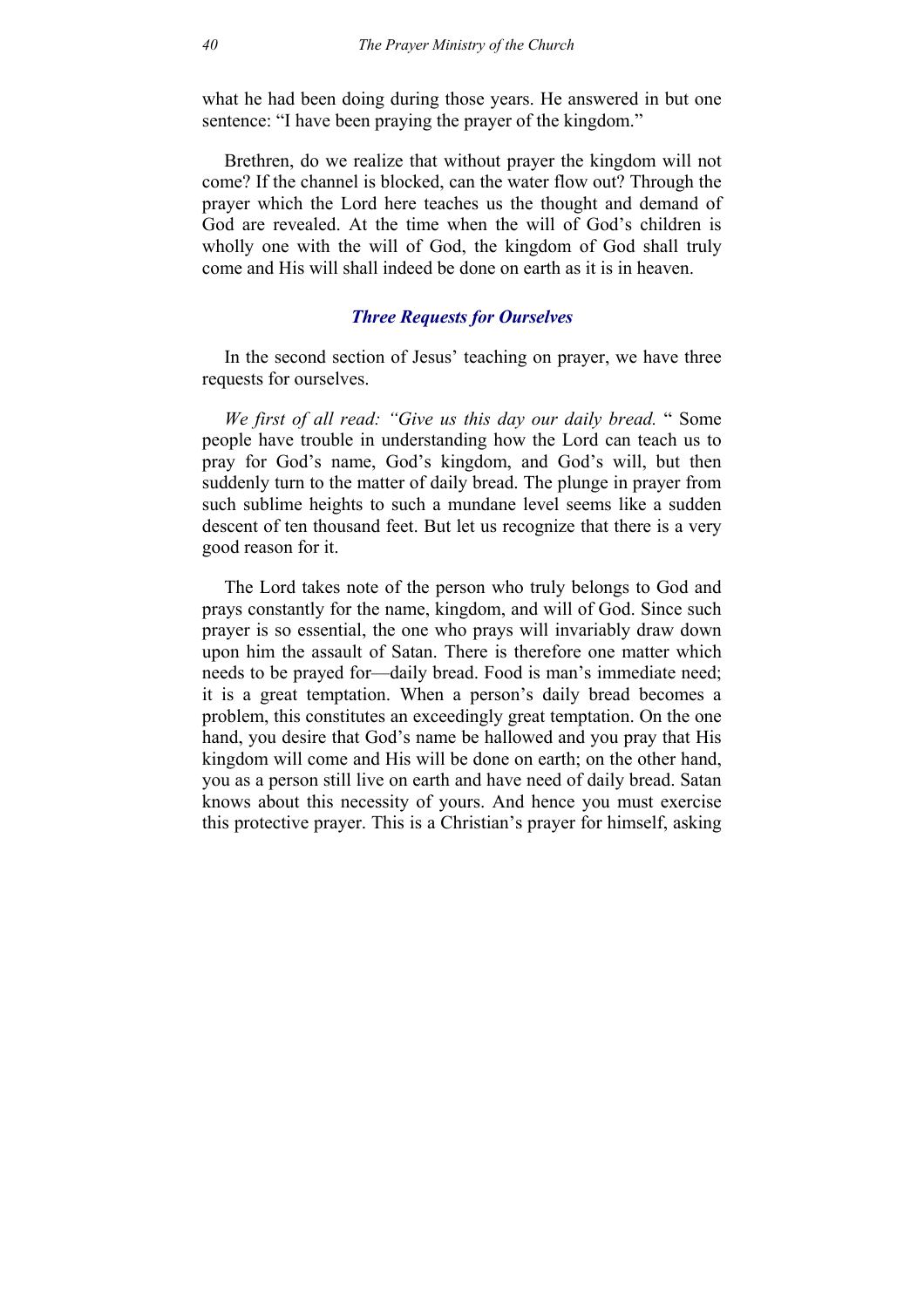the Lord for protection. Otherwise, while he prays such transcendental prayer he will be attacked by the enemy. Satan can assault us in this area. If we are in need of daily bread and are assaulted in this regard, our prayer will be affected. May we see the necessity of this prayer. As long as we are still on earth as human beings our bodies have this need of daily food. Consequently, we must ask God to give us our daily bread.

This prayer also shows us how we need to look to God daily and to pray to Him daily. For so the Lord teaches us here, saying, "Give us *this day* our daily bread." It is not praying weekly, but rather daily. We have nothing to lean upon on earth, nor do we have any savings. We have to request our daily bread for *today*—not for a week's or a month's supply. How we must rely on God! Here we see that our Lord is not unmindful of our daily bread, neither does He teach us not to ask, but He wants us to ask daily.

Now as a matter of fact our Father knows already the things which we need. Yet the Lord here wants us to pray to God every day for our daily bread because the Lord longs that we learn to look to the Father daily, thus exercising our faith from day to day. How often we become anxious for too far ahead and so we pray for remote needs. This we should not do. Let us realize that if we have a strong desire for God's name and kingdom and will, our trouble will automatically become great. But since God gives us *this day* our daily bread, we can pray for our tomorrow's bread when tomorrow comes. "Therefore do not be anxious about tomorrow, for tomorrow will be anxious for itself. Let the day's own trouble be sufficient for the day" (Matt. 6.34 RSV).

*The second request is: "Forgive us our debts, as we also have forgiven our debtors."* We have the request for physical need on the one hand and the request for a conscience without offense on the other. Day by day we cannot avoid offending God in many areas. Though these may not all be sins, they nonetheless can be debts.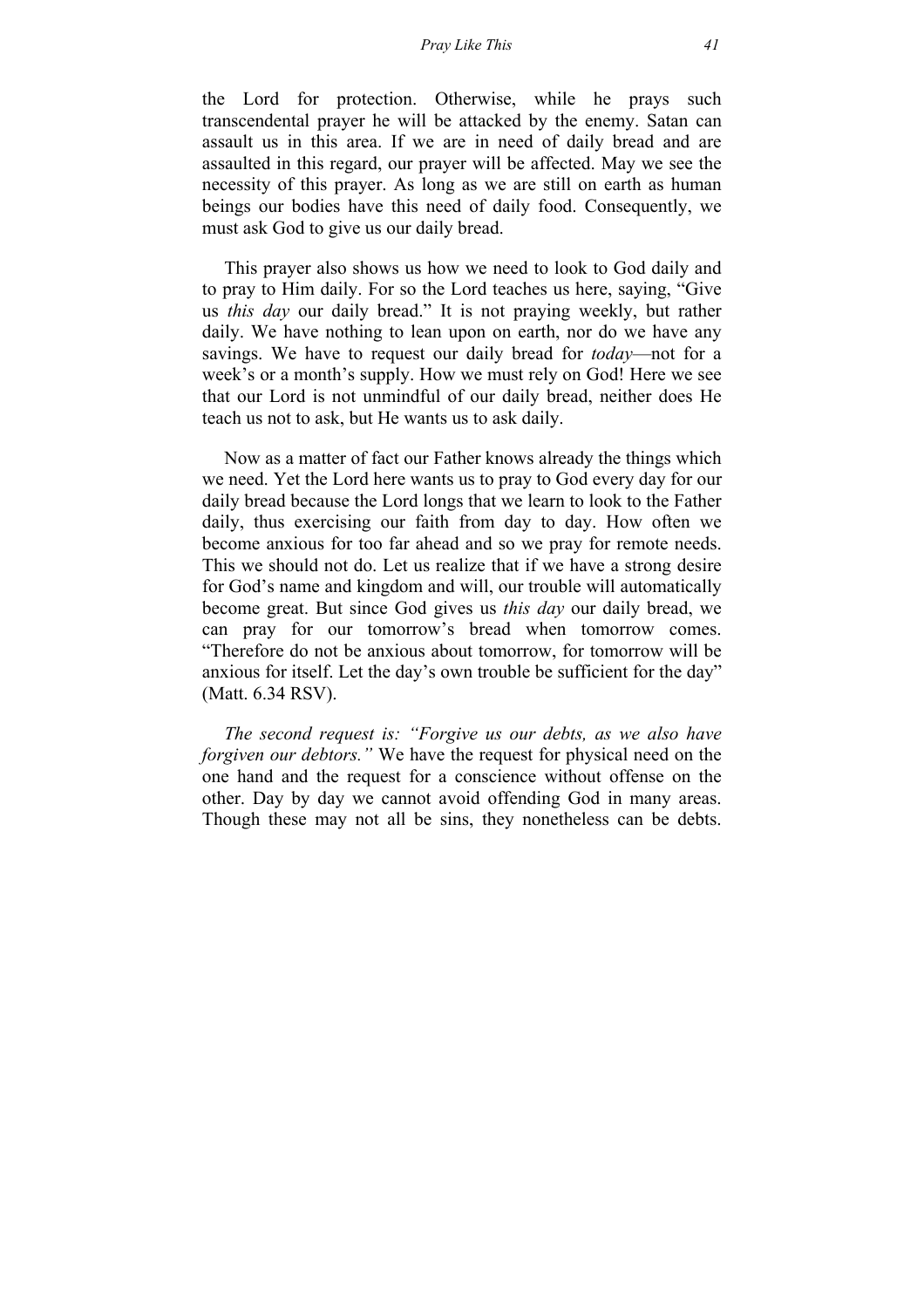What should be done and has not been done is debt; what should be said and has not been said is also debt. Hence it is not very easy to maintain a conscience void of offense before God. Each night before retiring we discover that many things have happened during the day which are offensive to God. These may not necessarily be sins, nevertheless they are debts. As we ask God to forgive our debts and to remember them no more we are able to have a conscience without offense. This is extremely important. Having our debts as well as our sins forgiven, we now have a clear conscience to live with boldness before God.

Many brothers and sisters have the following kind of experience: that whenever there is offense in conscience, faith is unable to rise up. For conscience cannot afford any leak. As the apostle Paul has said: "Holding faith and a good conscience; which some having thrust from them made shipwreck concerning the faith" (1 Tim. 1.19). Conscience can be likened to a ship which cannot suffer any leak. If there is leak in conscience, faith is lost. Conscience cannot tolerate any debt or offense. Whenever there is a grievance a hole is created; and the first to leak out will be our faith. If there is a hole in conscience, and no matter how we may try, we just cannot believe. As soon as a condemning voice is raised in conscience, faith immediately leaks away. For this reason we must keep a conscience void of offense. We should ask God to forgive our debts. This is a most serious matter. And although this is not related to the problem of our having eternal life, it is definitely connected with the problem of our fellowship and God's discipline.

We ask God to forgive our debts as we also have forgiven our debtors. If a person is hard bargaining towards his brothers and sisters and cannot forget their offenses towards him, he is not qualified to ask God to forgive his debts. He whose heart is so narrow as to always notice how people have hurt and offended him is unable to pray such a prayer before God. We need to have a forgiving heart before we can come to the Father with boldness,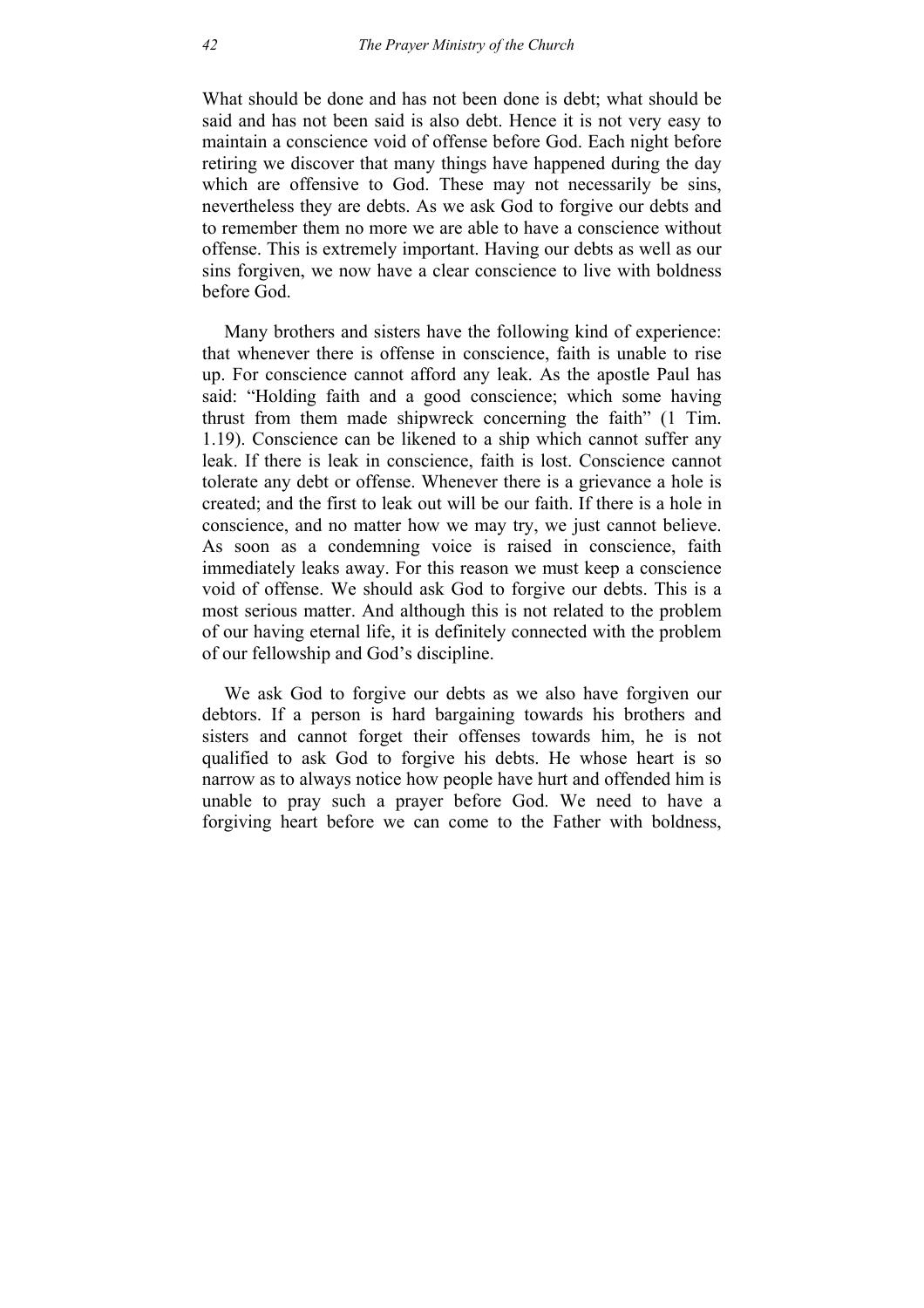asking Him to "forgive us our debts as we also have forgiven our debtors." We cannot ask God to forgive our debts if we have not also forgiven another's debts. How can we open our mouths to ask for God's forgiveness unless we have first forgiven our debtors?

Brethren, if you are dissatisfied with some people because they have not met your requests and if you are always calculating in your heart how much this one or that one has offended you, how can you ever pray this prayer to the Father? Since you must ask the Father to forgive whatever debt you owe Him, must you not likewise forgive the debts others owe you? You need first to forgive your debtors, and then you can pray to the Father with boldness: "Forgive me my debts as I also have forgiven my debtors."

Here may we notice this one thing, that besides telling us of our relationship with the Father, the Bible also shows us our relationship among brothers and sisters. A brother or a sister deceives himself or herself if he or she considers himself or herself as right with God because he or she remembers the relationship with God although neglecting the relationship with other brothers and sisters. If we have this day created a discord with any brother or sister, we instantly lose the blessing of God. Likewise too, we incur a debt—though not a sin—if we today fail to do or to say what we ought to our brothers and sisters. Let us not fancy that as long as there is not sin everything is fine; we must also not have any debt. If we can neither forgive nor forget whatever grievances we have against our brothers or sisters, this will hinder us from receiving God's forgiveness. Just as we treat brothers and sisters, so God will also treat us. It is a serious selfdeception if we reckon God has forgiven our debts to Him while simultaneously we continue to remember our debtors, counting and complaining all the time. For the Lord explicitly teaches us to pray: "Forgive us our debts, as we also have forgiven our debtors."

Please notice the words "As . . . forgiven". Without "forgiven", how can there be "as"? If you have not forgiven your debtors, your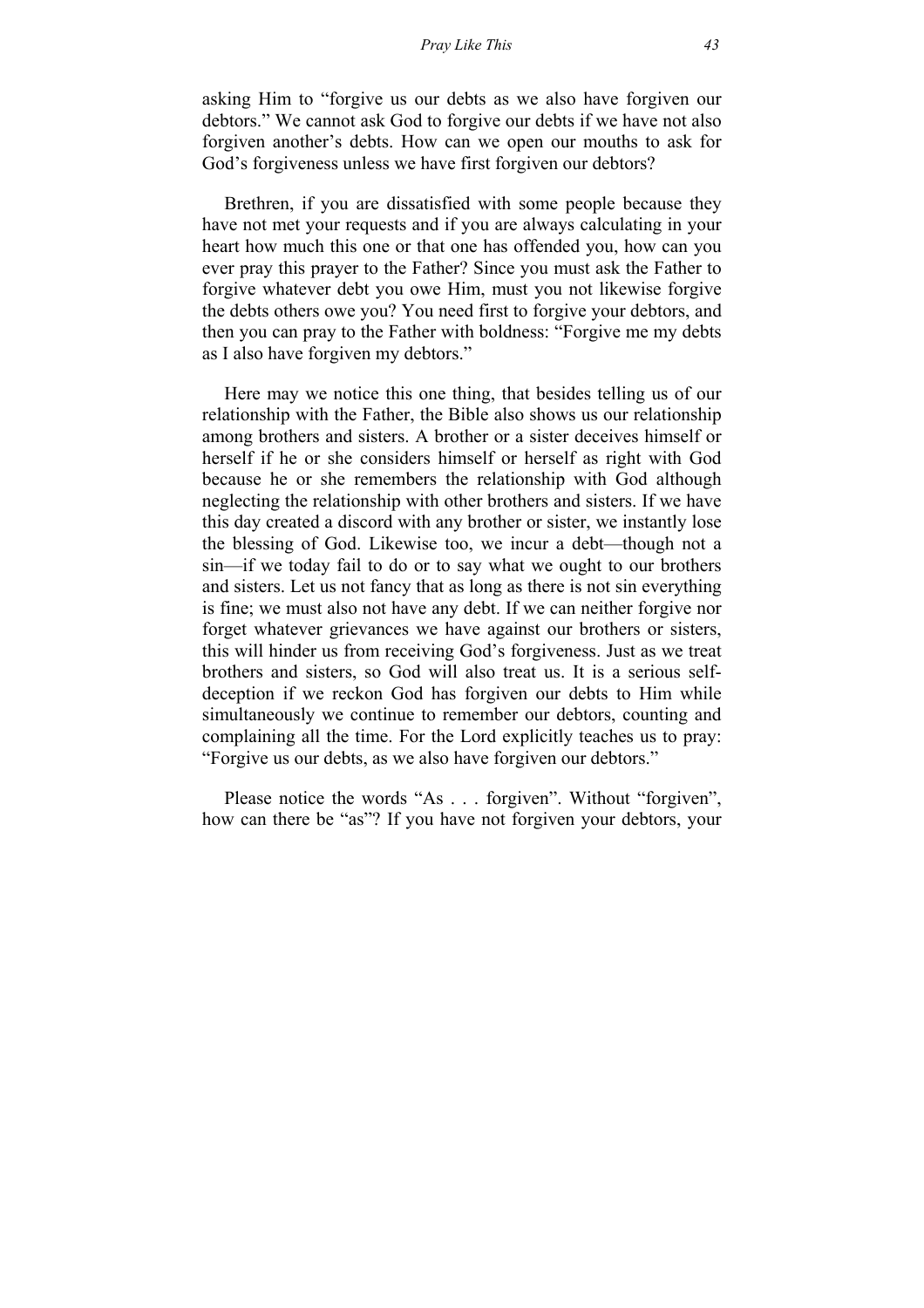debts will still be remembered by God. In case you *have* forgiven your debtors from your heart and have allowed these debts to pass completely away as though there were nothing, you can then come to God with boldness, saying, "Forgive me my debts as I also have forgiven my debtors." And the result is that God cannot but forgive your debts. Do let us happily fulfill "forgive our debtors", lest the lack thereof affect our own forgiveness before God.

*And the third request? "Bring us not into temptation, but deliver us from the evil one."* The first request pertains to our physical need; the second request is concerned with our relationship with brothers and sisters; this final one speaks of our relation with Satan. "Bring us not into temptation" is the negative side, whereas "deliver us from the evil one" is the positive. As we live on earth for God with a strong heart desire for His name, His kingdom, and His will, we on the one hand will have physical need for which we must look to God to supply our daily bread, and on the other hand will experience the need of a conscience to be ever clean and blameless before God and for which we must ask Him to forgive us our debts. Yet there is another need we encounter—the need to have peace, for the sake of which we ask God to deliver us from the hand of Satan.

Brothers and sisters, the more we walk in the way of the kingdom of the heavens, the stronger will be our temptations. How should we cope with the situation? We should pray, asking God: "Bring us not into temptation." Never be so self-confident as to dare to face any temptation. Since the Lord has taught us thus to pray, we ought to ask God not to lead us into temptation. We do not know when temptation will come, but we can pray beforehand that God will not bring us into it.

Such prayer is for the sake of protection. Instead of waiting daily for temptation to come upon us, we should daily pray that the Lord will not bring us into it. Only whatever is permitted by the Lord may come to us; but what He does not permit, we ask that it may not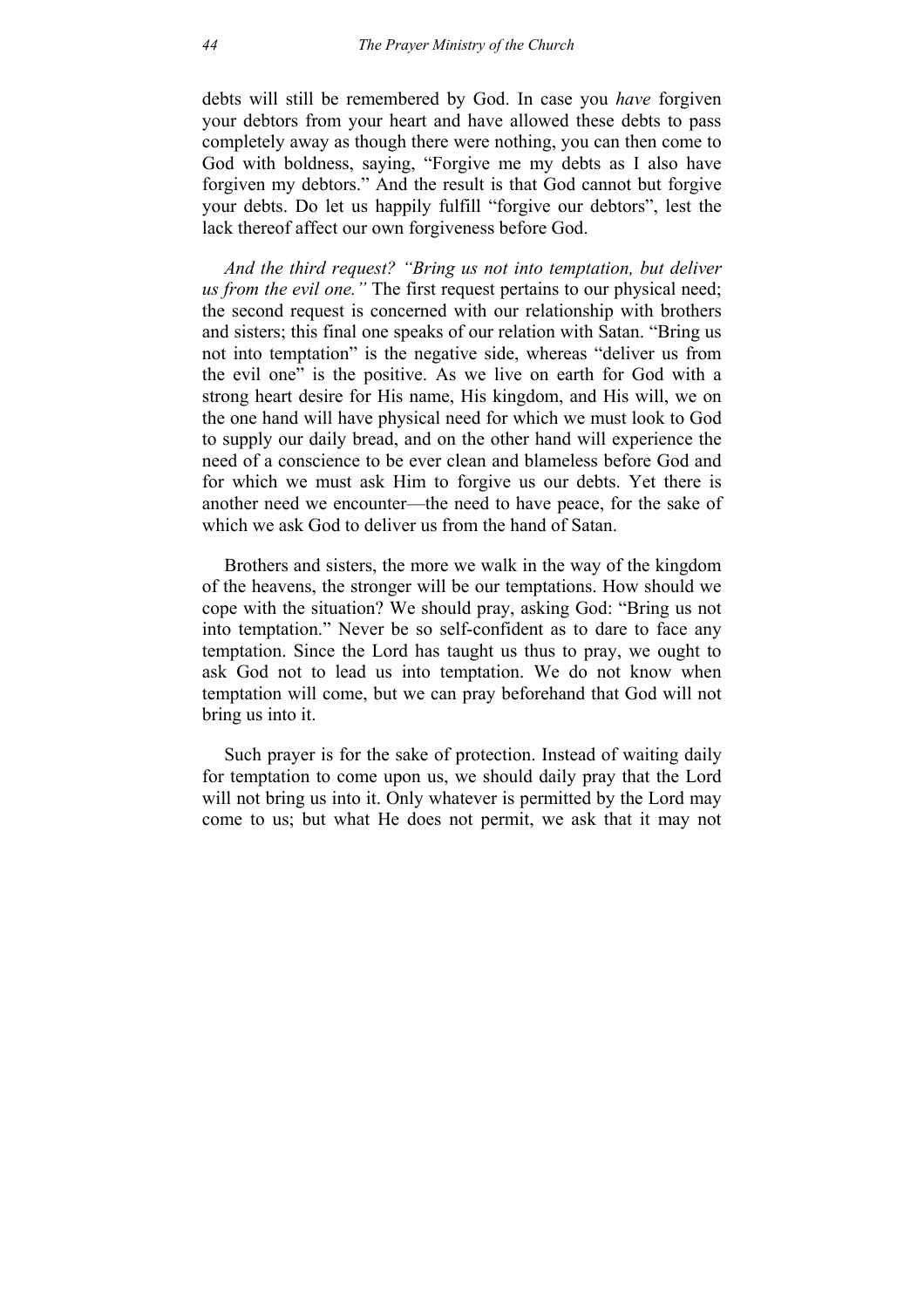happen to us. Otherwise, we will be so occupied with fighting against temptation from dawn to dusk that we can do nothing else. We must ask the Lord to not lead us into temptation, so that we may neither meet those whom we should not meet nor encounter the things which should not happen to us. This is a kind of protective prayer. And we ought to pray to God for this protection, asking Him to give us our daily bread, to solve our problem of a clean conscience, and to not bring us into temptation.

We should not only ask the Lord: "Bring us not into temptation" but also: "Deliver us from the evil one." This latter side is a positive request. No matter where the hand of Satan is—whether it pertains to our daily bread or to his accusing our conscience or to whatever temptation with which he may tempt us—we ask the Lord to deliver us from the evil one. In other words, we do not expect to fall into the hand of the evil one in anything. By reading Matthew 8 and 9 we may realize that the hand of Satan is on more things than we assume. With respect to the human body, his hand may be in terms of a high fever; with respect to the sea, a sudden storm His hand may show itself through demon possession in the case of man or through drowning in the case of a herd of swine. It may also be reflected in rejection of, or opposition to, the Lord in human hearts without cause. In any event, Satan is out to hurt people and to cause them to suffer. We should therefore pray, asking the Lord to deliver us from the evil one.

Our three heart desires for God form the basic prayer; our three requests for ourselves become protective prayer. Our prayer for daily bread is not merely for eating, neither is our request for a conscience without offense only for a good feeling, nor is our asking to be delivered from the evil one simply for the sake of not being harmed. What motivates our prayer is that we may live on earth and do more of the work of prayer—thus expecting the name of the Father to be hallowed, His kingdom to come, and His will to be done on earth as in heaven.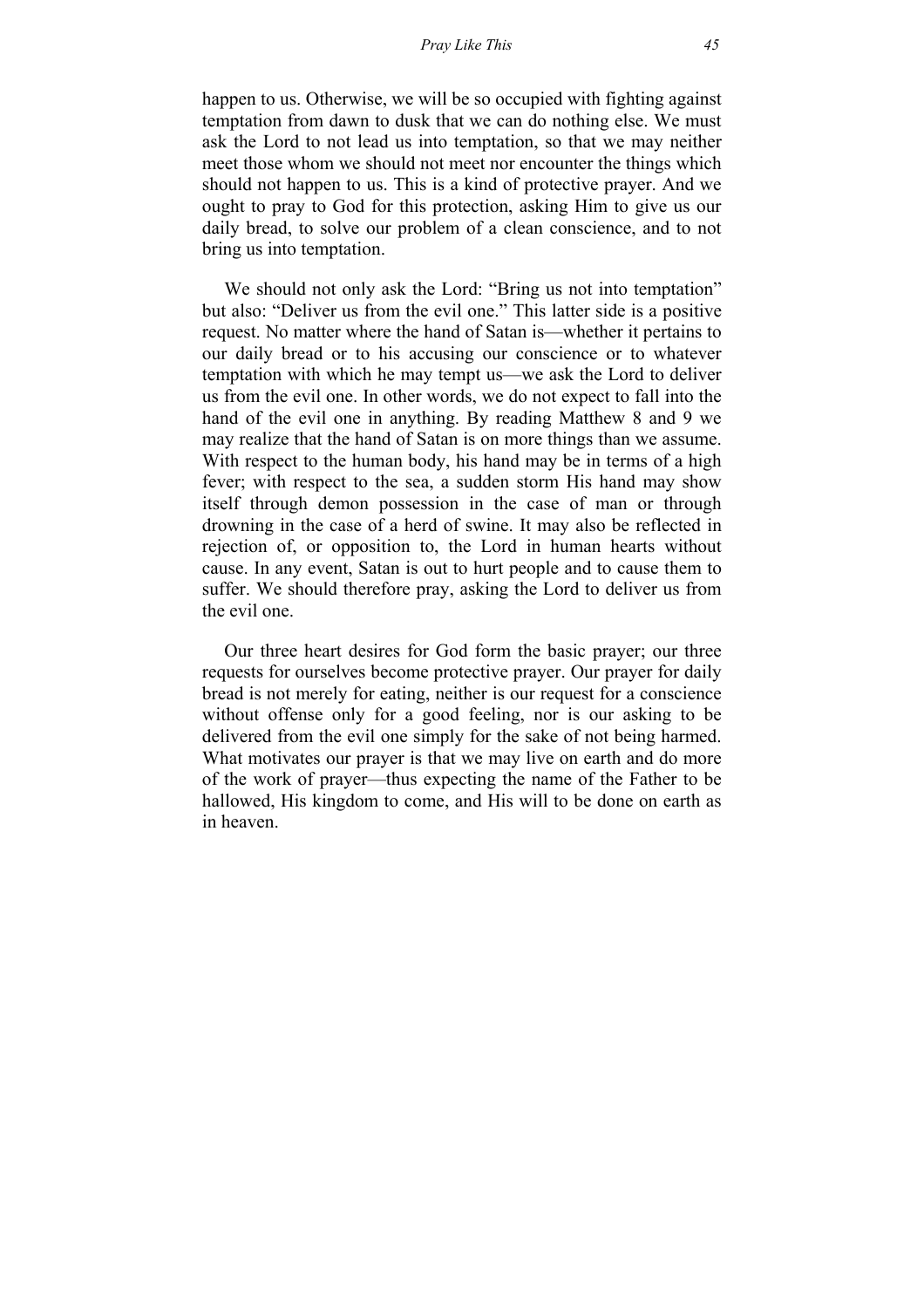# *Three Praises*

Finally, the Lord teaches us to praise God for three things: "For thine is the kingdom, and the power, and the glory, for ever. Amen." Such praises declare that the kingdom is the Father's, the power is the Father's, and the glory is the Father's. These three matters to be praised are related to the deliverance from the evil one; yea, even more so, they are related to the whole prayer which our Lord has taught. The reason for asking to be delivered from the evil one is because the kingdom is the Father's, not satan's; because the power is the Father's, not Satan's; and because the glory is the Father's, not Satan's. The emphasis is right here: that since the kingdom is the Father's, we ought not fall into Satan's hand; and that since the power is the Father's, we must not fall into Satan's hand; and that again, since the glory is the Father's, we shall not fall into Satan's hand. This constitutes a very strong reason. If we fall into Satan's hand, how can the Father be glorified? But if it is the Father who rules, then Satan has no power over us. The kingdom of the heavens belongs to the Father, therefore we cannot and we should not fall into the hand of Satan.

Concerning power, we ought to remember the words our Lord has said to us: "Behold, I have given you authority to tread upon serpents and scorpions, and over all the power of the enemy; and nothing shall in any wise hurt you" (Luke 10.19). The authority which the Lord says He has given overcomes all the power of the enemy. For there is power in that authority. The Lord wishes us to know that in the kingdom there is an authority, and behind that authority is the power which is all-controlling. The kingdom is God's, not Satan's; naturally the authority is also God's, not Satan's; and the power too is God's, not Satan's. And as to glory, it likewise belongs to God and not to Satan. The kingdom and power and glory being all God's, those who belong to Him can expect to be delivered from temptation and from the hand of Satan.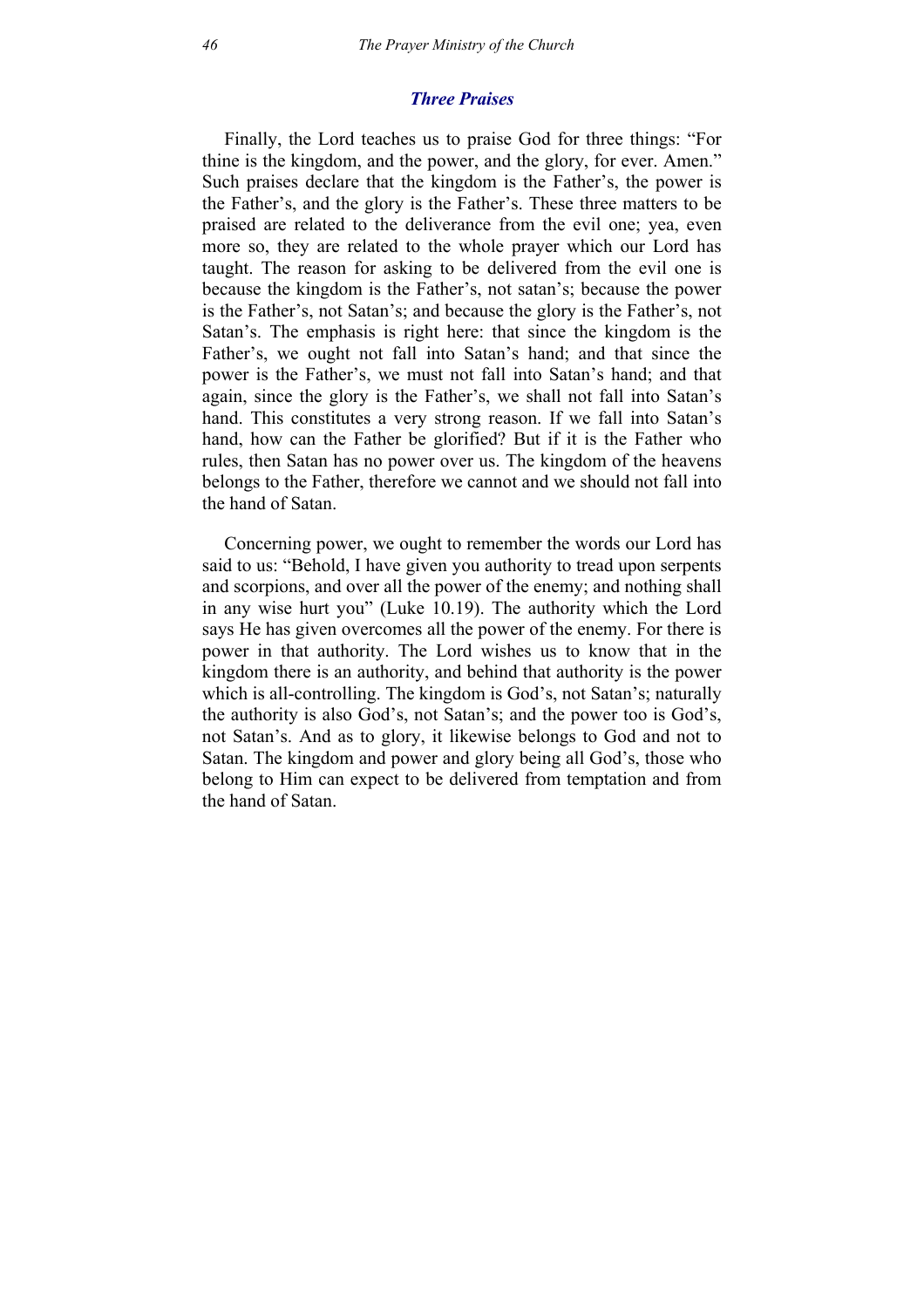In the New Testament the name of the Lord usually represents authority, while the Holy Spirit represents power. All authority is in the name of the Lord; all power is in the Holy Spirit. The kingdom speaks of the rule of heaven, hence it is God's authority. The Holy Spirit is the power by which God acts. Since the kingdom is God's, Satan has nowhere to rule; since the power is the Holy Spirit, the adversary has no means by which to compete. We are told in Matthew 12.28 that as soon as the demons meet the Holy Spirit they are immediately cast out. And finally, the glory is also God's. Hence we may loudly declare and highly praise: "Thine is the kingdom, and the power, and the glory, for ever. Amen"

The Lord teaches us to pray after this manner. This is not to recite it as a formality, but rather to pray according to the principle revealed by this prayer. This should form the basis for all prayers. For the sake of God, we earnestly desire that His name be hallowed, His kingdom come, and His will be done on earth as in heaven. Likewise, too, for the sake of the fact that the kingdom and power and glory are God's, we give Him all the praises. Since the kingdom and power and glory are all His, God's name ought to be hallowed, His kingdom ought to come, and His will ought to be done on earth as in heaven. Since the kingdom and power and glory are His, we should pray to him for our daily bread, for the forgiveness of our debts, and for deliverance from temptation and the evil one. All our prayers should be modeled after this one.

Some people have insinuated that this prayer is not given to us Christians because it does not conclude with "in the name of the Lord". Such insinuation is plain folly. Because the prayer which the Lord teaches us here is not a form prayer. Moreover, we wonder which prayer in the New Testament ends with the words "in the name of the Lord". When, for instance, the disciples cried to the Lord in the boat, saying, "Save, Lord; we perish" (Matt. 8.25), were there such words as "in the name of the Lord" included? It is clear that the Lord is not teaching us to say the exact words; rather, He wants us to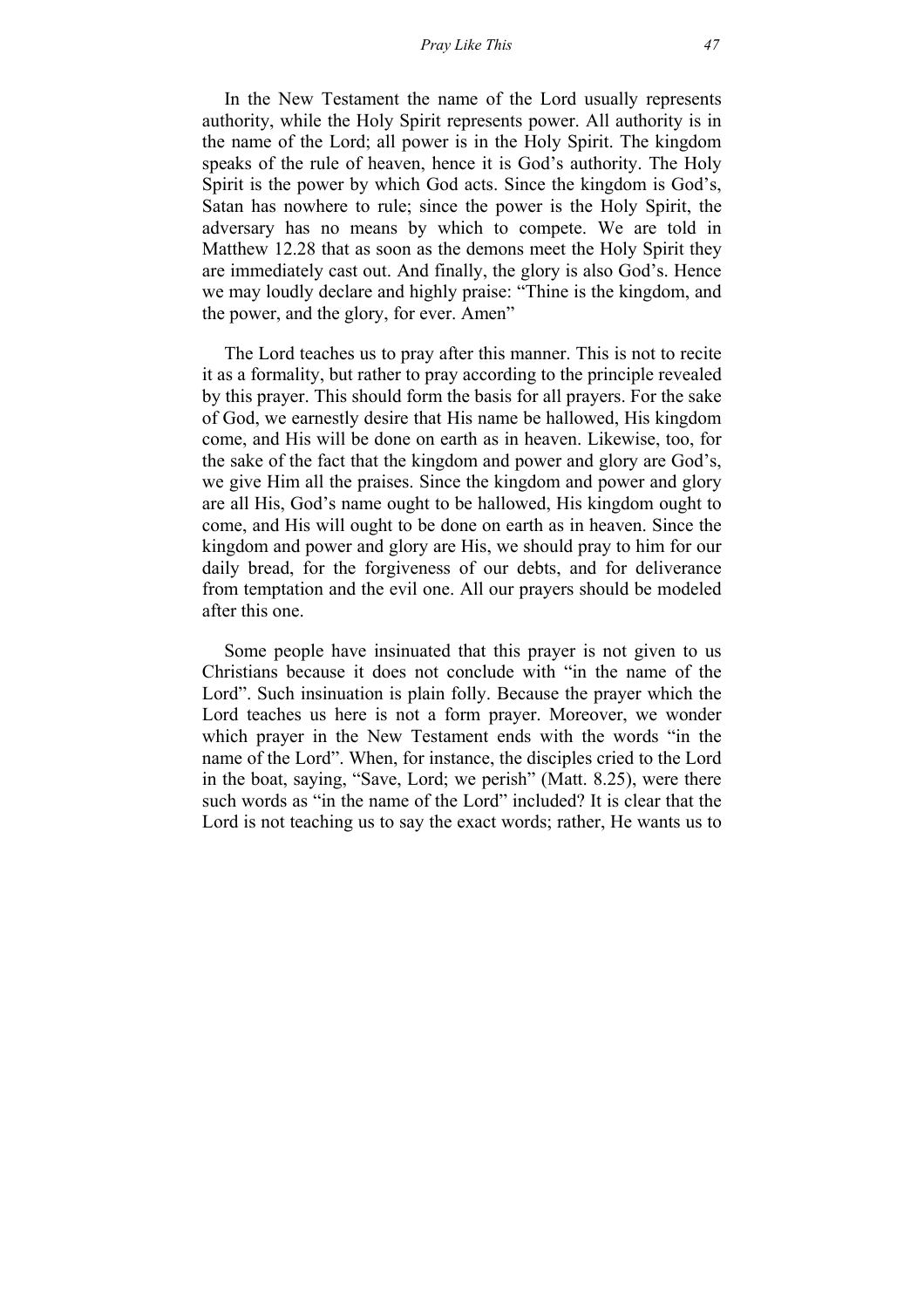pray according to the principle He hereby gives. He enumerates the various elements we should pray for, without telling us to repeat these very words.

# *The Importance of Forgiving*

Now once the Lord has concluded His teaching on prayer, He follows up immediately with: "For if ye forgive men their trespasses, your heavenly Father will also forgive you. But if ye forgive not men their trespasses, neither will your Father forgive your trespasses" (Matt. 6.14,15). It is here that the Lord explains to us the meaning of "Forgive us our debts, as we also have forgiven our debtors"  $(v.12)$ .

How very easy it is for a Christian to fail in the matter of forgiving. If there be such an unforgiving spirit among God's children, then all that they have learned—together with all their faith and all their power—will appear to leak away. Hence the Lord speaks quite distinctly and quite emphatically here. They are very simple words, yet God's children need these simple words: "If ye forgive men their trespasses, your heavenly Father will also forgive you." It is so simple to obtain the forgiveness of the heavenly Father. But, "if ye forgive not men their trespasses, neither will your Father forgive your trespasses." There is no such thing as casual forgiveness. These words are simple, yet the things behind the words are not so simple. If we say with our lips that we forgive, yet in our heart we do not forgive, this cannot be reckoned in God's eyes as our having forgiven others' trespasses. Forgiving in lips but not in heart is empty word, a lie, and therefore not accredited before God. We must forgive from our heart. Just as the early disciples needed these words, so we need them today too.

If Christians regard others' trespasses and do not forgive from the heart, the church soon gets into trouble. Now of course if we do not live on earth as a church we may not need mutual forgiving, since we may each go our own way when we disagree. But the Lord knows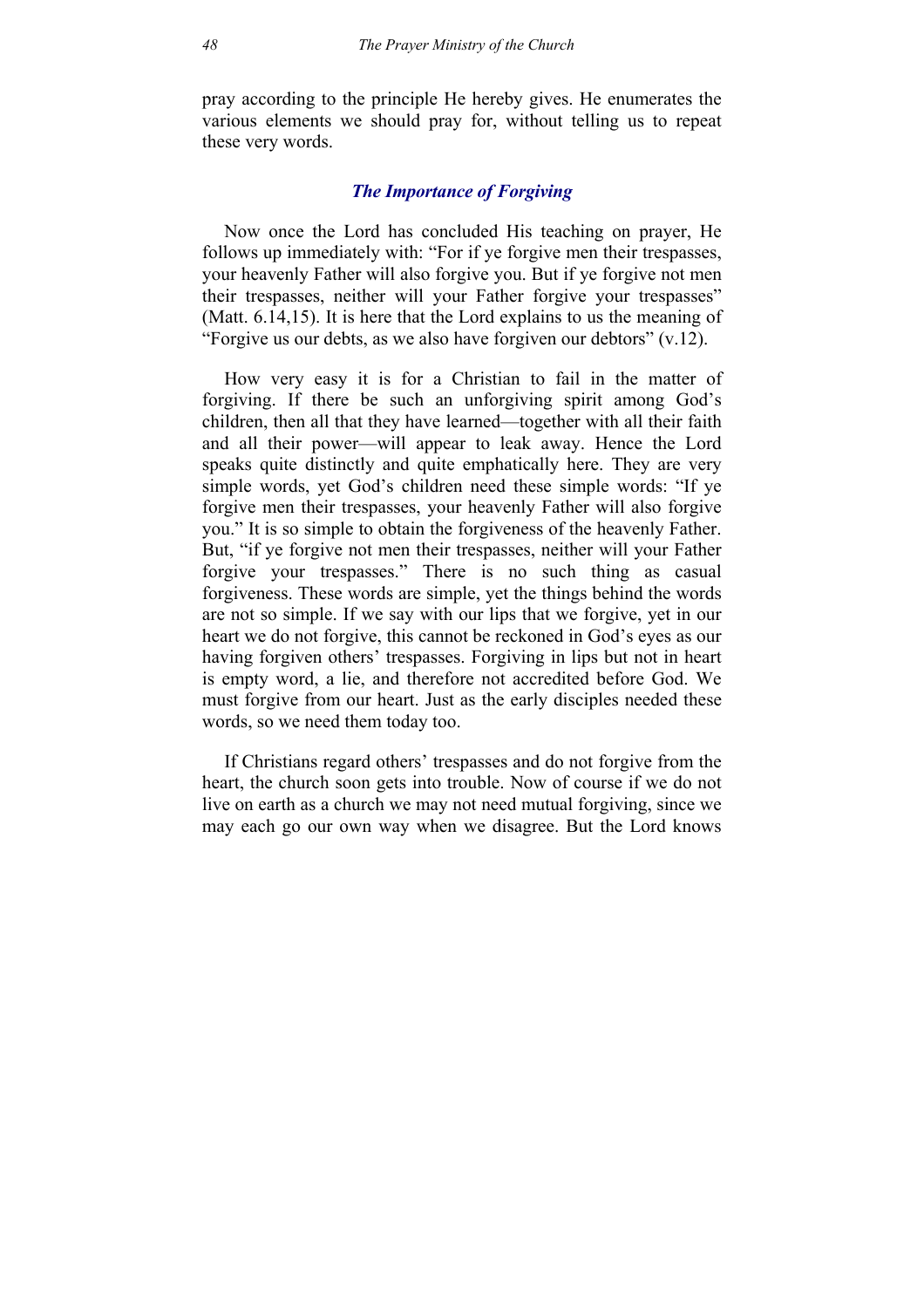how important is our relationship to one another. So He reiterates the point at the very end with emphasis. He knows that the more we have fellowship and communication with one another, the more we need to forgive. In order to impress us with its importance, He cannot but draw our attention to it. If we cannot forgive one another, we will easily give ground to the devil. If we do not forgive one another, we are not living in the kingdom nor are we doing the work of the kingdom. No one who fails to forgive men their trespasses is able to do the work of the kingdom; none who lacks this forgiveness is able to live in the kingdom. We need to remember that whenever we are at odds with brothers and sisters we are also in controversy with the Lord. We cannot pray on the one hand and be unforgiving on the other. Brethren, this is not an insignificant matter. We must notice what the Lord stresses here; we need to forgive men their trespasses.

Lastly, let us be aware of the attention the Lord gives to prayer. When He speaks of alms before He speaks of prayer, He uses only four verses; when He mentions fast following prayer, He uses merely three verses. But on prayer, He talks quite lengthily and emphatically. For prayer is directly related to God, and it is the most important factor in Christian work. He shows us that there is reward for such prayer because the prayer herein mentioned has tremendous consequences attaching to it. All who are faithful to this work of prayer shall be rewarded in the future. Whoever continues in this kind of labor in secret will not go unrewarded. May God raise up people to pray for the work of God.

And one final point. In this prayer which the Lord teaches, the pronoun "we" is used throughout. This is the tone of the church, this is prayer with body consciousness. It is an exceedingly great prayer. Who can reckon how many saints on earth have prayed this prayer? May we once again renew our consecration and join the ranks of those who pray this great prayer. May the Lord have mercy on us that we too may participate in this great prayer work.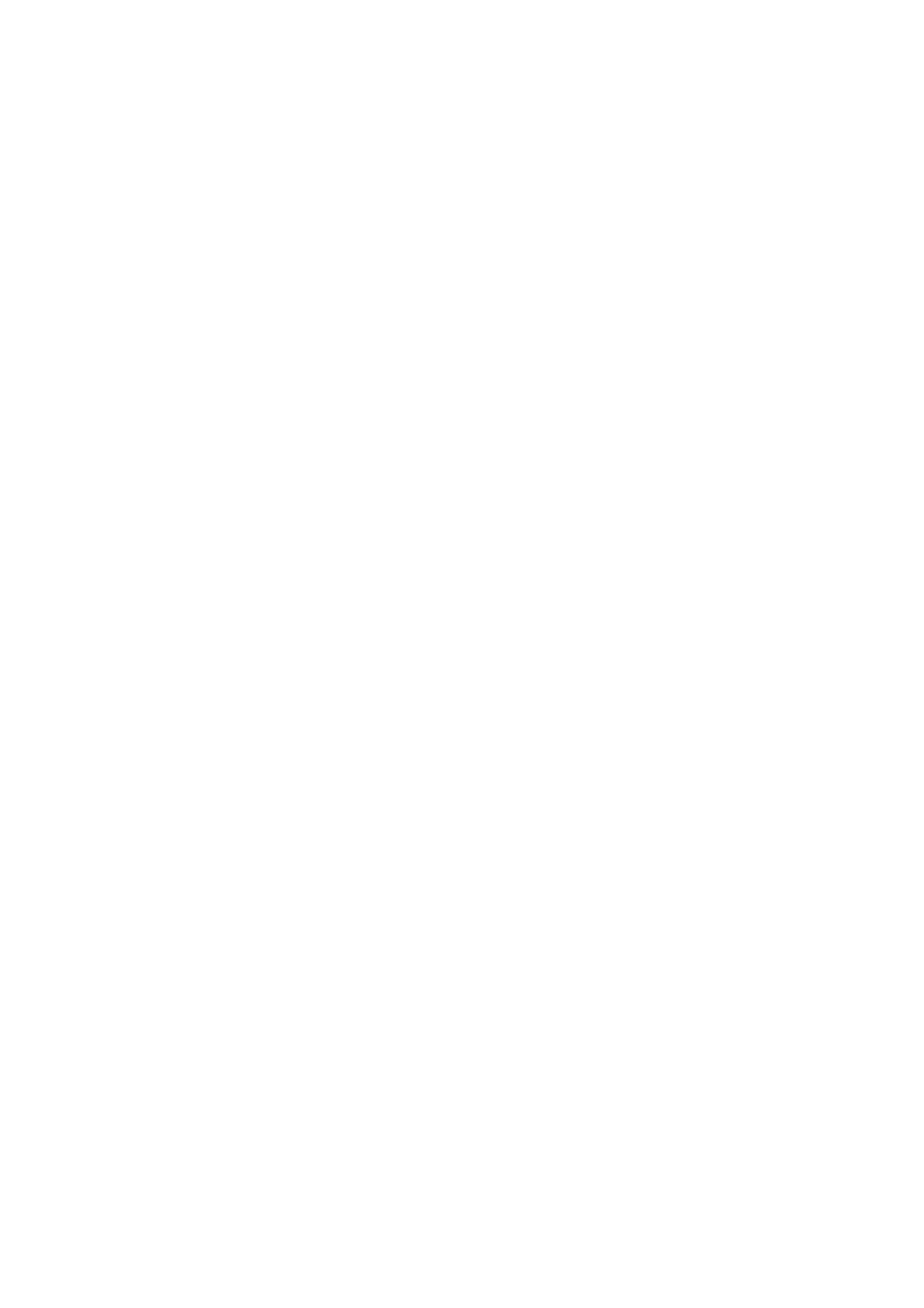

# **311 In the Name of the Lord Jesus—The Trust of God**<br> *Scripture Reading: Phil. 2.9-11; John 14.13-14;*<br> *15.16; 16.23-24,26a; Mark 16.17; Luke 10.17-20; 24.47;*<br> *Acts 3.6; 4.7,10,12; 10.43; 16.18; 19.5; 1 Cor. 6.11* **The Trust of God**

*Scripture Reading: Phil. 2.9-11; John 14.13-14; 15.16; 16.23-24,26a; Mark 16.17; Luke 10.17-20; 24.47; Acts 3.6; 4.7,10,12; 10.43; 16.18; 19.5; 1 Cor. 6.11* 

One matter which we especially have to understand before God concerns the name of the Lord Jesus. No one on earth can be saved except by the name of the Lord Jesus; and none can be a useful vessel in God's hand unless he knows the name of the Lord Jesus. We must therefore understand what the name of the Lord Jesus means. How sorely to be lamented is the fact that the name of the Lord Jesus has become too common in human language! How frequently such phrases as "in the name of Jesus Christ" or "in the name of the Lord Jesus" become almost meaningless! People are so used to reading and hearing these words that they fail to comprehend their significance. Let us ask God to lead us back to the real meaning of the most familiar name of our Lord Jesus.

### *ONE*

The name of the Lord Jesus is very special. It is something which Christ did not possess while on earth. When He was on earth His name was Jesus. This is what Matthew 1 tells us. But in Philippians 2 it is further indicated that the Lord having humbled himself unto death—even the death of the cross—God has also highly exalted Him and given Him a name which is above every name. What is this name? Let us read Philippians 2.10-11—"That in the name of Jesus every knee should bow, of things in heaven and things on earth and things under the earth, and that every tongue should confess that Jesus Christ is Lord, to the glory of God the Father." This name is "the name of Jesus". Was He not called Jesus while on earth? Yet this is a name given Him after He had ascended to heaven. Because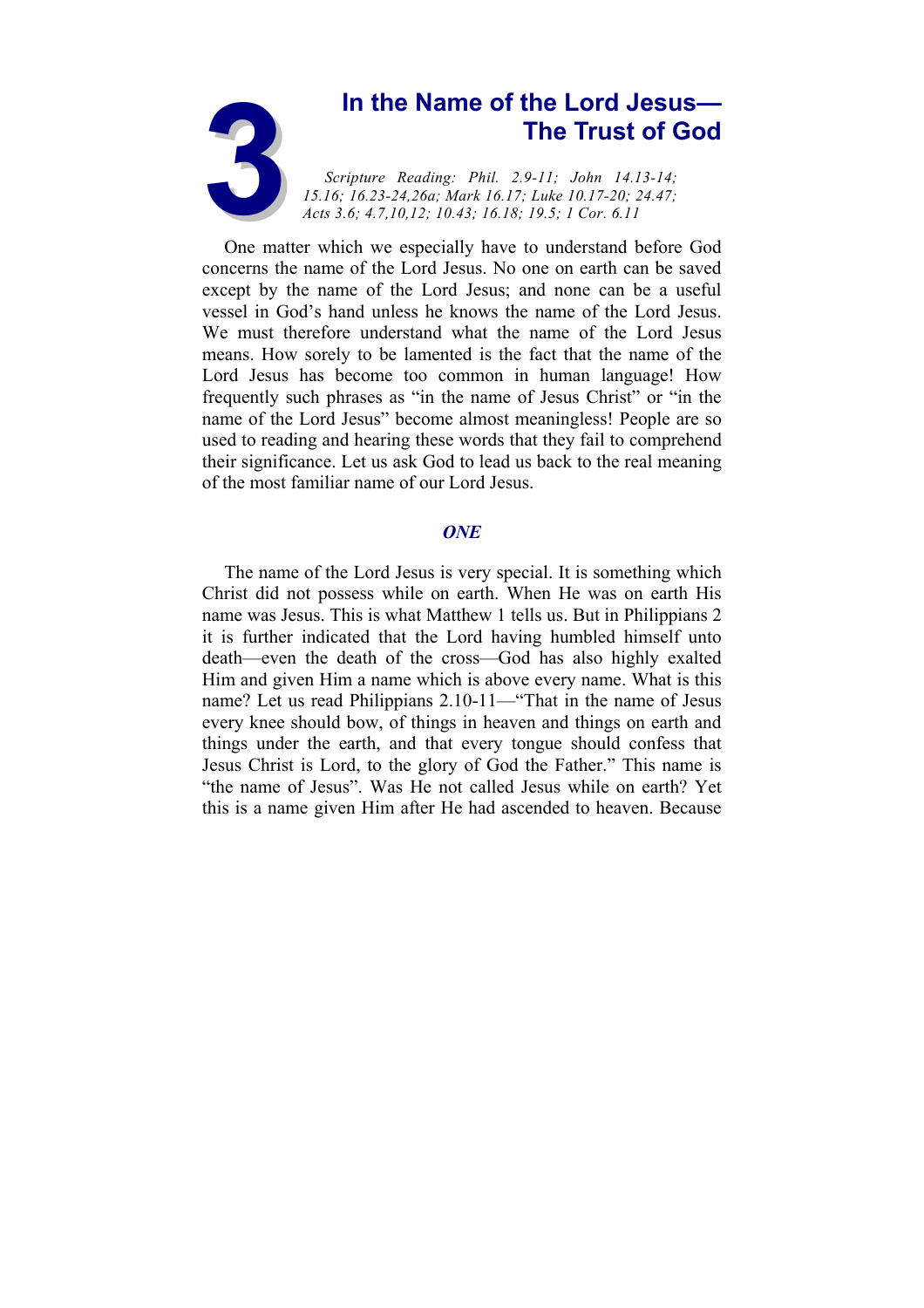of His obedience to God even unto death—and that the death of the cross—the Lord is exalted and given a name which is above every name. And that name above every name is the name of Jesus.

It is not only Paul who, having received revelation, says that the name of the Lord Jesus has undergone this great change; even the Lord Jesus himself shows us that His name has undergone a drastic change: "Hitherto have ye asked nothing in my name: ask, and ye shall receive, that your joy may be made full. . . . In that day ye shall ask in my name" (John 16.24,26a). "In that day", says Jesus, not today; but just wait until that day and then you shall ask in My name. On the day He spoke these words He had not yet had this name that is above all names. But He receives that name above all names "in that day", and "in that day" we can go to the Father and ask in His name.

May God open our eyes to see that after His ascension the name of the Lord Jesus has undergone a great change—a change which is beyond the comprehension of our mind. That name is a God-given name; that name is above all names.

# *TWO*

What does that name represent? It represents authority as well as power. Why does it represent authority and power? "That in the name of Jesus every knee should bow, of things in heaven and things on earth and things under the earth, and that every tongue should confess that Jesus Christ is Lord, to the glory of God the Father" this is authority. Whoever he is, he should bow in the name of Jesus; whoever he is, he should confess that Jesus is Lord. For this reason the name of Jesus means that God has given Him an authority and power which exceeds all.

On one occasion Jesus' disciples said to Him: "Lord, even the demons are subject unto us in thy name" (Luke 10.17). It was a great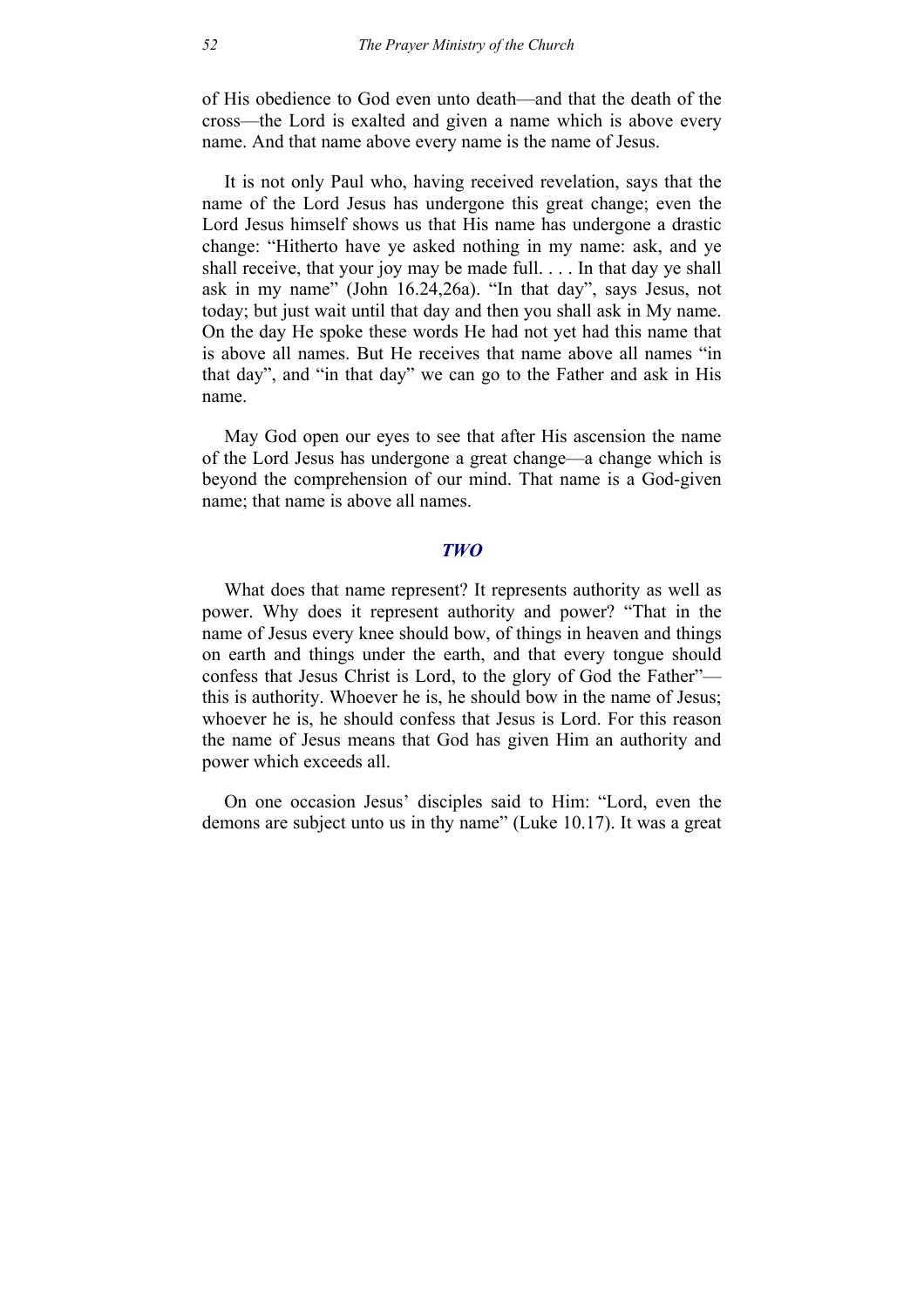thing to the disciples to be able to cast out demons in the Lord's name. The demons are not afraid of the many big names in this world, but in the name of the Lord Jesus they are made subject to the disciples. Later on the Lord Jesus explained to His disciples why the demons were subject to them in His name: "Behold, I have given you authority  $\ldots$  over all the power of the enemy" (v.19). Hence the name is equal to authority.<sup>\*</sup>

Even the rulers of the Jews were aware of this. For after Peter had caused the lame man to walk, the rulers questioned the apostles on the next day, asking them: "By what power, or in what name, have ye done this?" (Acts 4.7) In other words, what authority did you have in making this man to walk? They knew that to act in one's name was to be given an authority. Consequently, the name of Jesus stands for the authority which God has entrusted to Him. Not that the name is authority, but that the effect of the name is authority.

# *THREE*

The New Testament not only shows us the name of Jesus, it also includes a most special phrase—namely, "in the name of the Lord Jesus". Have we truly realized this? There is told us not simply the name of Jesus Christ but *in* the name of Jesus Christ is mentioned as well. If we study the word of God carefully and in the meantime we really seek to walk in the spiritual way, we cannot but acknowledge how many have been the times that we have said "in the name of the Lord Jesus" or "in the name of Jesus Christ" without actually knowing how to use that name. How can we be normal Christians if we do not even know how to use the name of the Lord Jesus? Let us therefore see what is indeed meant by "in the name of the Lord Jesus".

1

<sup>∗</sup> The authority and power of the name of Jesus is here demonstrated in anticipation of the ascension of the Lord.—*Translator*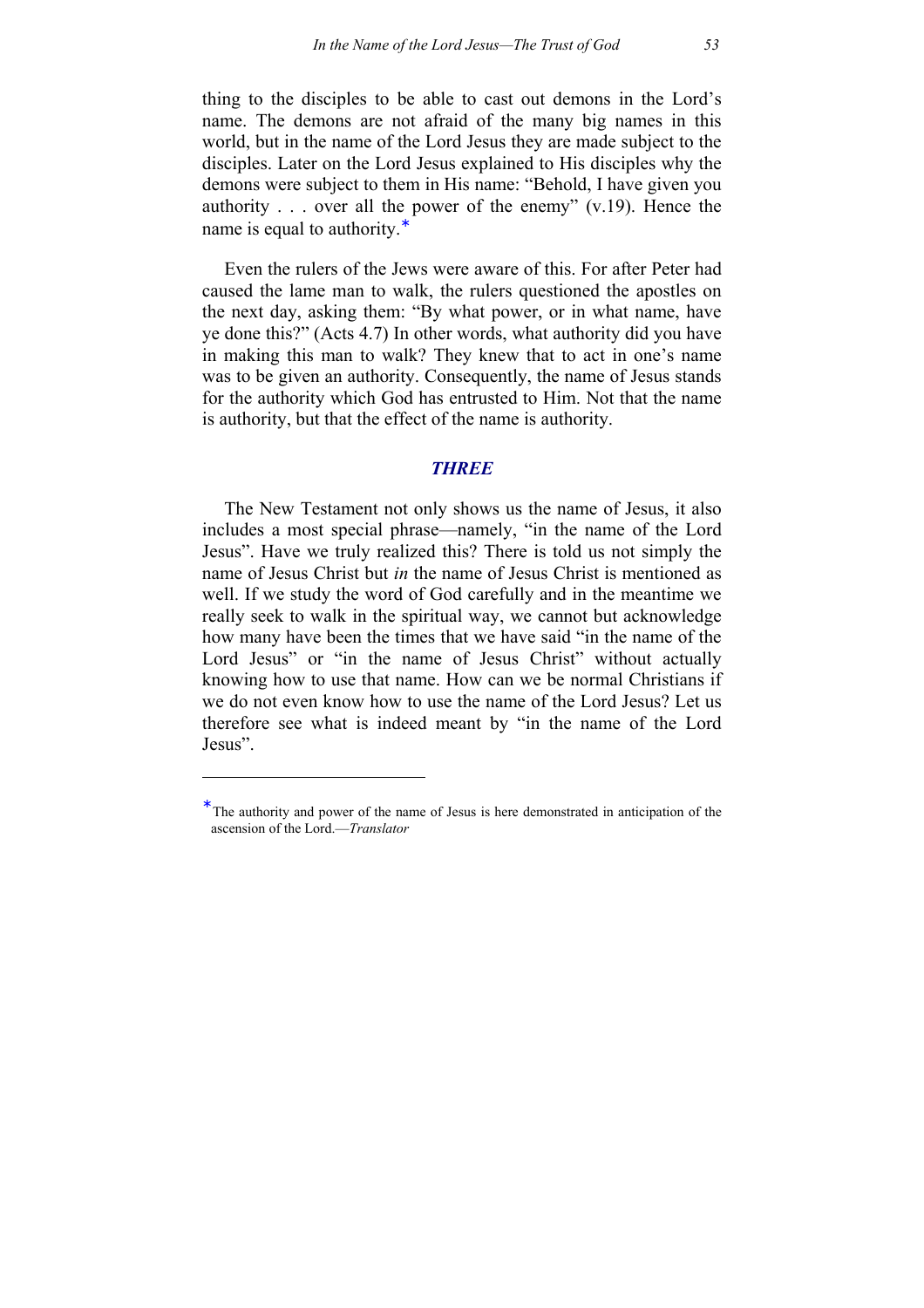In the various conversations of the Lord Jesus, the first time we meet the words "in the name of the Lord Jesus" is in the Gospel of John. It is found in the conversation between our Lord and His disciples after He had washed their feet. In John Chapters 14, 15, and 16, He especially tells His disciples what they can do if they do it in His name—"And whatsoever ye shall ask in my name, that will I do. . . . If ye shall ask anything in my name, that will I do" (14.13,14). In Chapters 14 through 16 He is constantly saying to the disciples, "In my name". It indicates to us that not only will He one day receive from God a name which is above all names but that also His name is something which the disciples may use. A name which you as well as I can use. This name is given by God to His Son Jesus, and God's Son Jesus Christ in turn commits this name to your hand and mine that we all may use it. So that the Bible mentions not only the fact that the Lord Jesus has a name which is above all other names; it also tells us the experience of using the name of the Lord Jesus. There is not only His name but also in His name. The name of Jesus Christ is what He has received from God; in the name of Jesus Christ is what the children of God share in His name. Do we realize that this is the greatest trust God has entrusted to us?

Why is it that the name of Jesus is God's trust? What is a "trust"? God entrusts us to preach the gospel; He enjoins us to do a work; He charges us to go somewhere or utter a few words. All these are God's trusts. Yet the meaning of "in the name of the Lord Jesus" is a different kind of trust. It means God trusting you to do something; yea, but even more so, He is trusting you with His Son. It is not God sending you out, it is a taking of God's Son with you. Now this is what is meant by "in the name of the Lord Jesus".

"In the name of the Lord Jesus" actually signifies that God has entrusted His Son to us. Let us use an illustration. Suppose you deposit a sum of money in the bank. And suppose, further, that the withdrawal of any amount requires a certain seal of yours. One day you entrust a friend to withdraw some money from the bank and you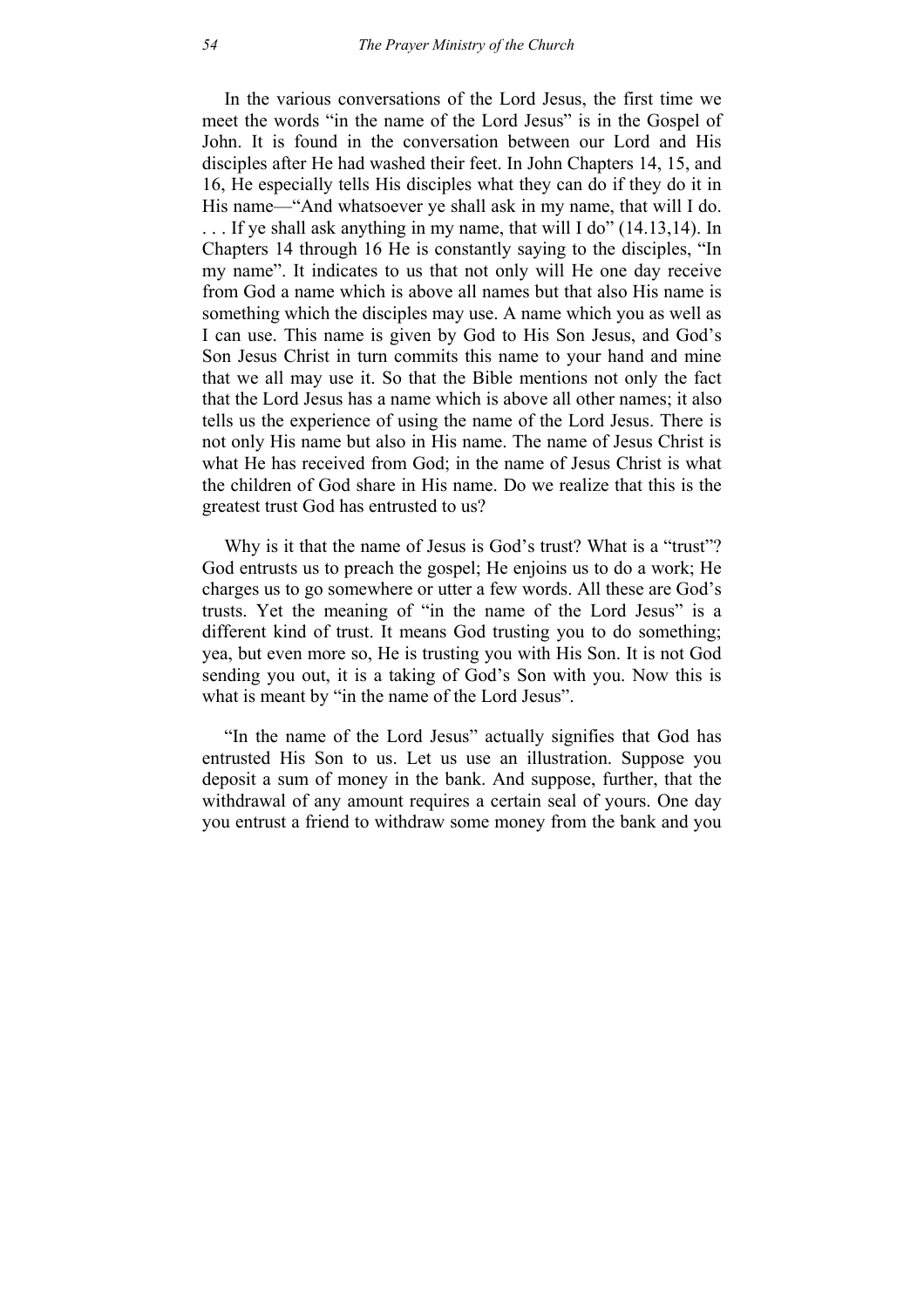give him your seal. It is rather simple for him to withdraw the money, since he has your seal in his hand. If he writes ten dollars on a blank check and stamps it with your seal he will obtain the ten dollars from the bank. In like manner, "in the name of the Lord Jesus" is similar to your having the Lord Jesus give you his seal. Let us suppose again that I have a large amount of money deposited in a bank and that I am ready to trust a person by my giving him my check book and seal. For were I not to trust him, how would I know but what he would fill in the blank checks and take away all my money? How would I know but what he would sign a contract with my seal? If I do not trust him, I would never put my seal into his hand in the first place. But if I in actual fact do give him my seal, it signifies that I am going to acknowledge whatever thing he does. And this is precisely what is meant by the term "in the name of the Lord Jesus"—which is, that the Lord Jesus dares to entrust His name to us and to let us use it. He trusts us to the degree that He dares to commit himself to us, and at the same time He is willing to accept the responsibility for whatever consequence or relationships we may involve Him in by using His name.

Sometimes we tell a person: "You go and tell a certain brother that he ought to do thus and so. If you are asked who says this, you can answer that I say so." This is what is meant by "in my name". It simply means using the name. You give your name to a certain person; he uses your name; and you are responsible for whatever he does in your name.

During His last night on earth with the disciples the Lord Jesus said to them: "Whatsoever ye shall ask in my name, that will I do, that the Father may be glorified in the Son" (John 14.13). He entrusted them with something of tremendous value; He gave His name to them. His name is authority; there is nothing greater than what He has given us. Just imagine what will happen if we use the name which the Lord Jesus has committed to us adversely. Here, for example, is a man who holds great power. Each time he gives an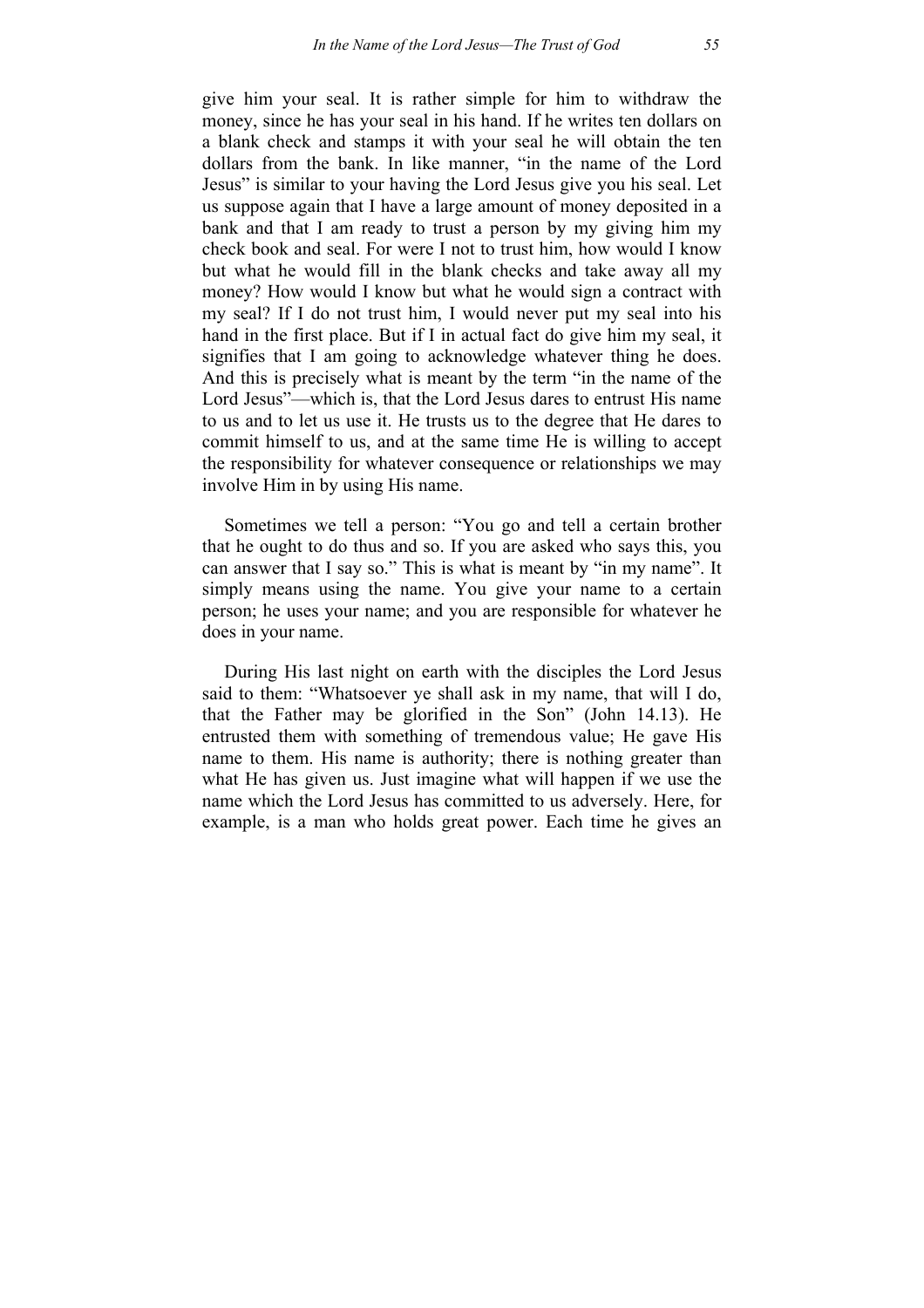order it becomes effective if he puts his seal on it. Suppose he gives his seal to another person. He will have to be responsible for whatever order this other man issues that has his seal attached to it. Do you think he will carelessly entrust his seal to just any person? Of course not. Yet the Lord Jesus has committed His name to us. The name of the Lord Jesus is above all names. He is nevertheless willing to entrust His name to us. Do we truly appreciate what responsibility He has taken upon himself in giving His name to us? And whatever we do in His name, that will God bear responsibility for. This is indeed tremendous! That whatever is done in the name of the Lord Jesus God will be responsible for!

#### *FOUR*

One special feature of today is that the Lord Jesus does not act directly. He does not speak directly to the world, He instead speaks through the church on earth. Neither does He work miracles directly, but performs them through the church. Nor does He save people directly; rather, He saves them by the church. Since the Lord Jesus does nothing today directly by himself but all is done through the church, therefore He entrusts His name to the church.

What a great responsibility He has taken upon himself! It is much easier to be responsible for the things one does oneself than to be held responsible for things done by others. If you hold your own seal, you are only answerable for the things you yourself do; but should you put your seal into another's hand, you will be held accountable for all that he does with your seal. If the Lord Jesus had remained in this world until today, His work would have continued to be done by himself as He once earlier did, and He would not have needed to be responsible for us. However, His current work is not done directly by His own self; He has instead entrusted His work to the church.

Today all work of the Lord Jesus is in the church. What the church does today is what the Lord Jesus does. And therefore the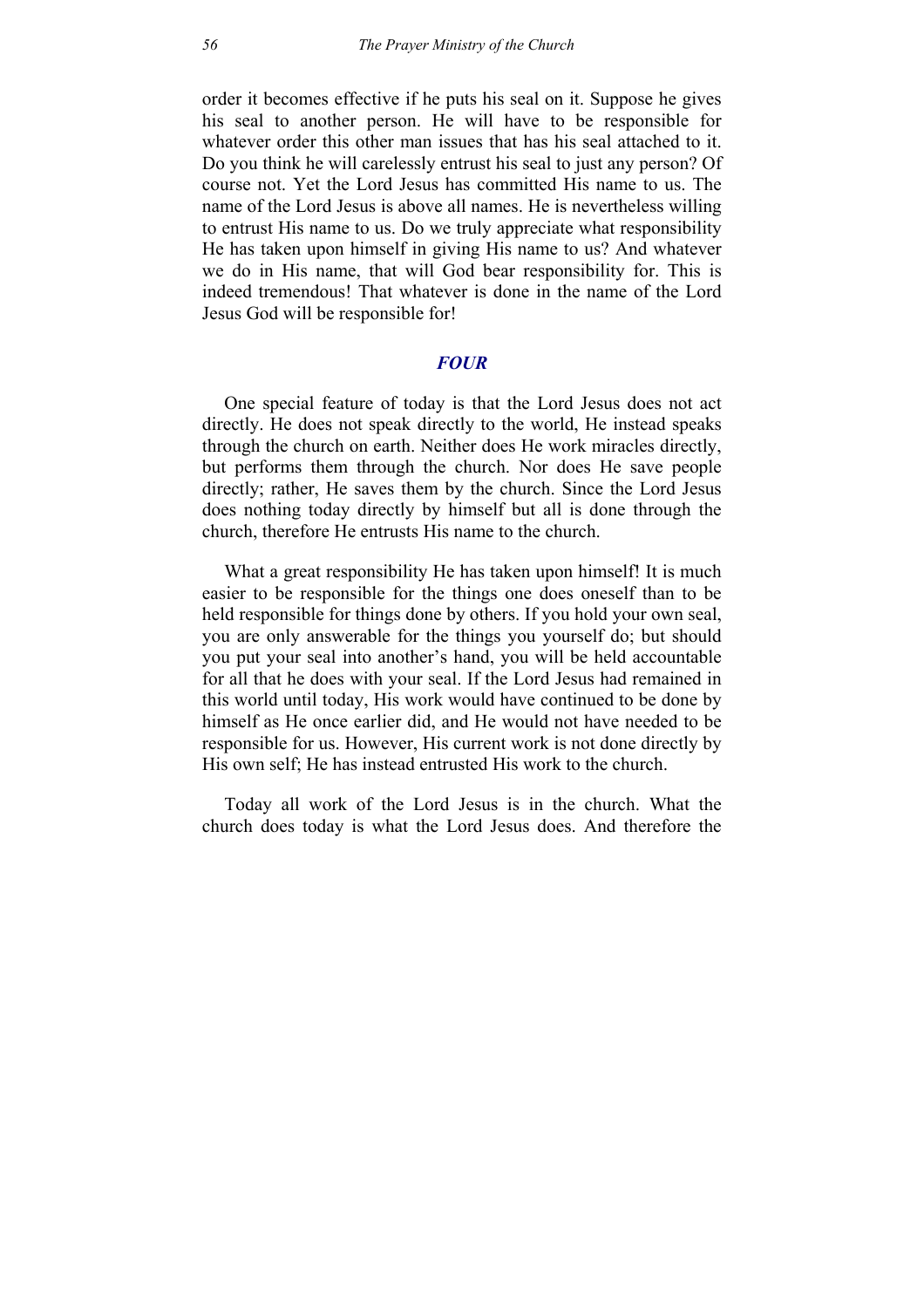Lord Jesus is held accountable for all which the church does in His name. If we trust somebody to do a certain thing, we will rescind our trust immediately if ever he is proven to be untrustworthy. The Lord Jesus, however, must trust the church to the very end, because today the Son of God is no longer in the flesh but is in the Spirit and in the church. He cannot but trust the church, else He has no way of doing anything today. The Lord Jesus has indeed ascended to heaven, and is now seated at the right hand of the Father waiting for His enemies to become His footstool. He is there as the great high priest, making intercession for us. This is now His heavenly work. But as to His work on earth, that He has entrusted to the church. For this reason the church has the authority today to use His name, and the Lord Jesus will bear all responsibility for whatever the church does in His name.

The church cannot obtain a greater authority on earth than the authority vested in the name of the Lord Jesus. In giving His name to the church the Lord Jesus has granted the greatest trust. For this name represents His very own self. Saying anything in the name of the Lord Jesus becomes what the Lord Jesus himself says; doing anything in the name of the Lord Jesus becomes what the Lord himself does. Whatever is decided in His name is reckoned as decided by Him. The church has the authority to speak in the name of the Lord Jesus. What a trust God has given to the church!

Let us look at an instance in the Bible when the name of the Lord was invoked. When Michael the archangel contended with the devil over the body of Moses, he did not say "I rebuke you"; nor did he say "May the Lord rebuke you"; for if the word "may" had been injected it would have become a prayer or an expectation. No, Michael declared, "The Lord rebuke thee" (Jude 9). It clearly means that when I am rebuking you, it is the Lord himself who rebukes you. Michael the archangel used here the name of the Lord. So that in invoking the name of the Lord Jesus it is not necessary to utter the exact words.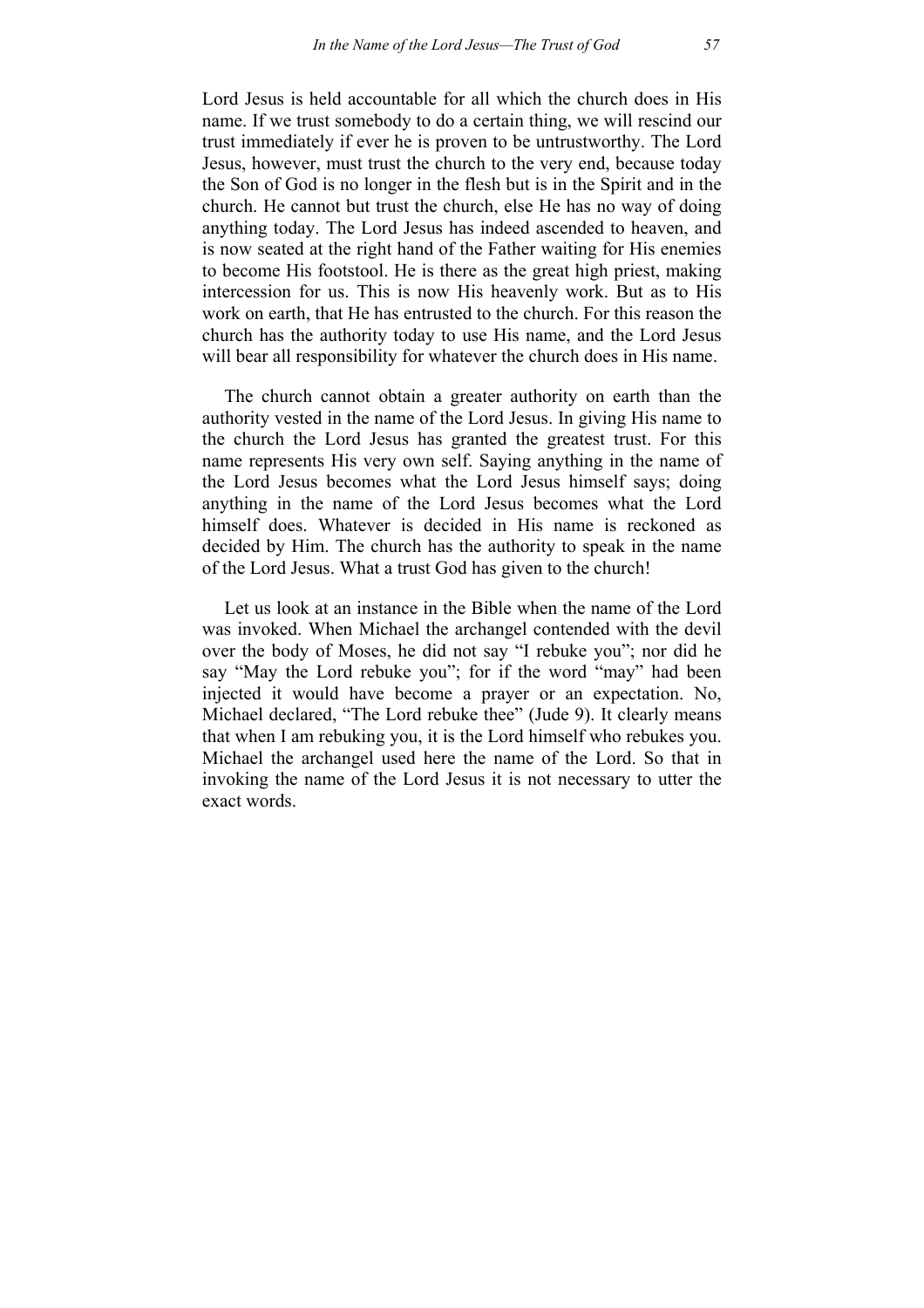Using the name of the Lord Jesus in the same way as we use our own name is what is meant by "in the name of the Lord Jesus". We are touching upon a most significant spiritual experience here when we say that we may today use the name of the Lord Jesus just as though we were using our own name. Many confess that they have not experienced fully the power of the blood of the Lord. We rejoice to profess the fact that we have not yet fully experienced the power of the name of the Lord. To the Corinthian believers Paul is able to say: "I have no commandment of the Lord: but I give my judgment. . . . And I think that I also have the Spirit of God" (1 Cor. 7.25,40). We really need to be brought by God to such a point to be able to see that this name is a name which we can use.

Do we realize that here is a name which is both authority and power which is put into the hand of the church to be used? The church ought to use the name of the Lord wisely. We sometimes say that the church does rule, but how can she rule without having the name? She holds the keys of the kingdom and is responsible to bring in the kingdom; yet without this name she is unable to open up the kingdom. The purpose of God is indeed to swallow death by life in the church and to bind Satan through the church; but except we have this name and know how to use it, we will not be able to fulfill our mission. We must consequently see that this name is given by the Lord Jesus to the church.

#### *FIVE*

It is for this very reason that as soon as one believes in the Lord Jesus and is saved he is commanded by God to be baptized. What does baptism do for us? We are baptized into the name of the Lord Jesus: "When they heard this, they were baptized *into* the name of the Lord Jesus" (Acts 19.5). When I receive baptism I have a share in that name. Henceforth I am entrusted with that name. I can thereafter use the name of the Lord Jesus just as I use my own name. In view of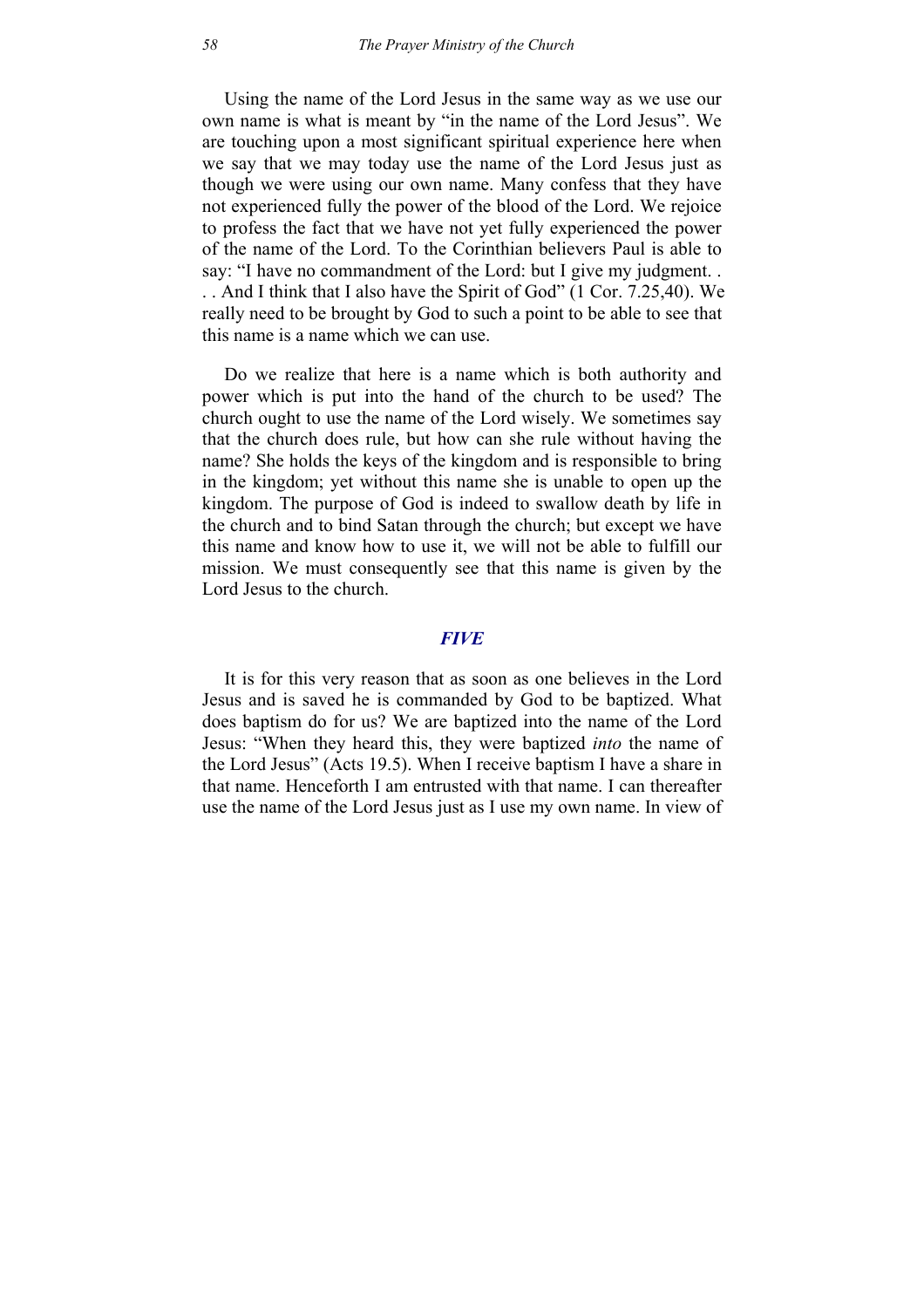this, baptism constitutes a tremendous thing. In spiritual reality, I am now a resurrected man. Because I stand on the ground of death and resurrection I may use the name of the Lord Jesus. From this day onward I am related to His name; He is Christ and I am a Christian. What are Christians? What is a church? None else than a group of people on earth who may use the name of the Lord Jesus and have God responsible for that name. However that name is used, God takes up the responsibility for whatever lies behind it. Is not this stupendous? Our relationship with the name of the Lord Jesus begins at baptism, for we are baptized into that name.

Here we see how imperative are the cross and resurrection. Only by standing on the ground of baptism can we use the name of the Lord Jesus; otherwise we are disqualified from using that name. If the cross is unable to get through in our life, the Lord Jesus will not be effective in us. We will not be competent to use that name; but even should we use it, God will not back us up and assume responsibility. You and I must stand on the ground of baptism, which means we believe in the reality of the cross—acknowledging that our old man was crucified with Christ and accepting also the principle of the cross in dealing with our natural life. Baptism is an assurance: that all we are needs to go through death daily; only what little is left after going through death has any spiritual usefulness. What is destroyed upon passing through death cannot stand before God. For God wants only what remains after passing through the cross—that which death cannot destroy.

The children of God need to see the reality of the cross. We need to see through revelation of God what we have obtained in Christ. There must be a day when the backbone of one's natural life is broken by the Lord; then shall we be useful. This is not a doctrine; this is life. The day must come when God can see in your life and mine the marks of the cross. Many people do not seem to have the cross worked into their lives. Their words, their deeds, their feelings, and especially their attitudes before God bear no evidence of the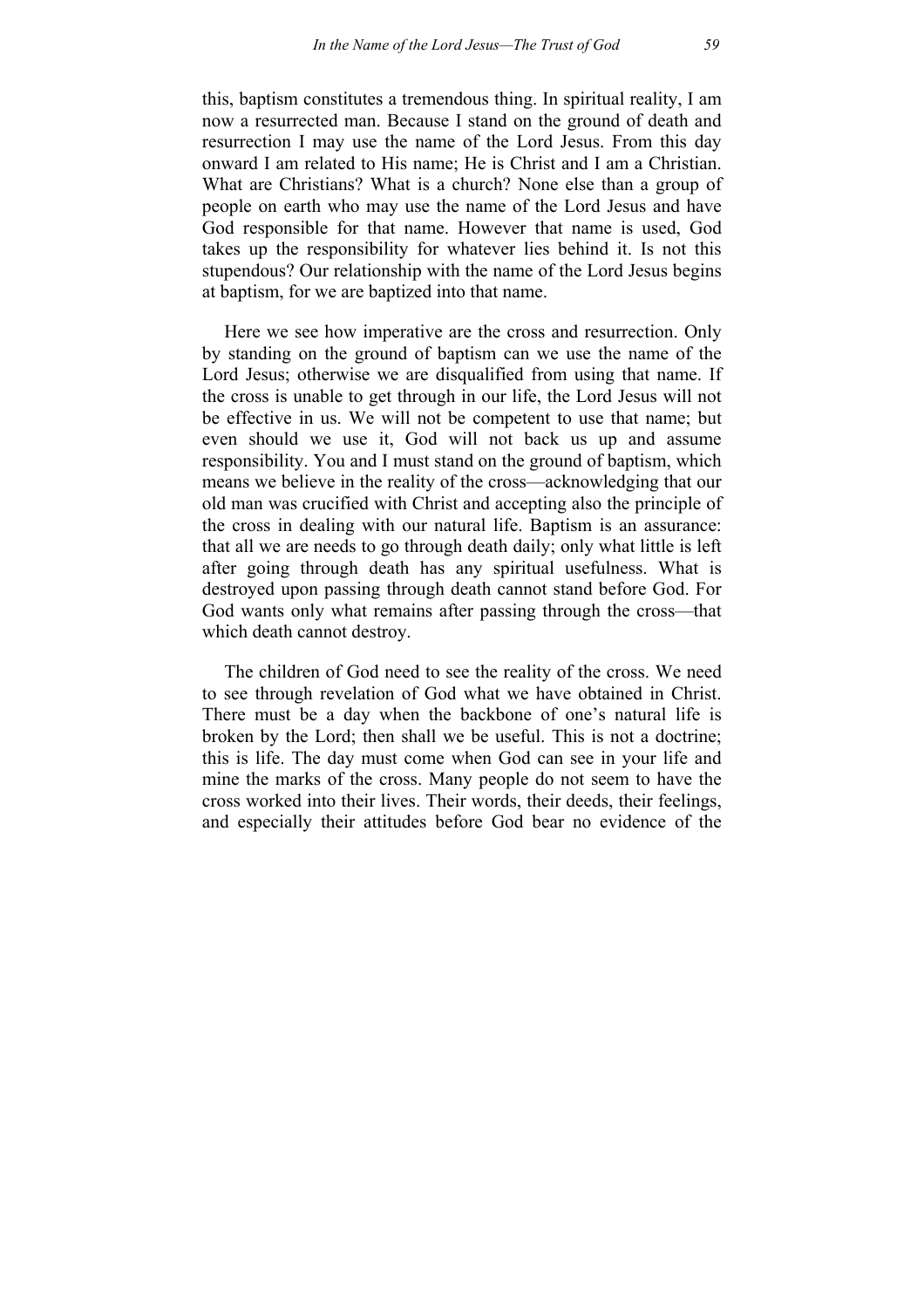cross. It is necessary that one day God break that man by the cross. Whatever is left after passing through the cross is called resurrection. For resurrection is whatever cannot be buried nor annihilated after going through death. Resurrection is what we have left to us upon our being stricken by the Lord. Those who stand on such ground as this are alone able to use the authority of the Lord Jesus, even the name of the Lord Jesus. And as they use this name, God will back them up and bear the full responsibility.

Now this is truly the highest trust in the whole wide world. God can entrust the name of His Son to you and me and allow us to use it as we would our own name. This really is exceedingly great. The responsibility which God undertakes in this respect is beyond comprehension.

#### *SIX*

When we use the name of the Lord Jesus what will be the effect of this name? From the Scriptures we can see effects in at least three areas—towards men, towards the devil, and towards God.

#### Manward Effect

"Repentance and remission of sins should be preached in his name unto all the nations, beginning from Jerusalem" (Luke 24.47). "To him bear all the prophets witness, that through his name every one that believeth on him shall receive remission of sins" (Acts 10.43). "And such were some of you: but ye were washed, but ye were sanctified, but ye were justified in the name of the Lord Jesus Christ, and in the Spirit of our God" (1 Cor. 6.11). Especially is this effect seen in the words of Acts 3: "And a certain man that was lame from his mother's womb was carried, whom they laid daily at the door of the temple which is called Beautiful, to ask alms of them that entered into the temple; who seeing Peter and John about to go into the temple, asked to receive an alms. And Peter, fastening his eyes upon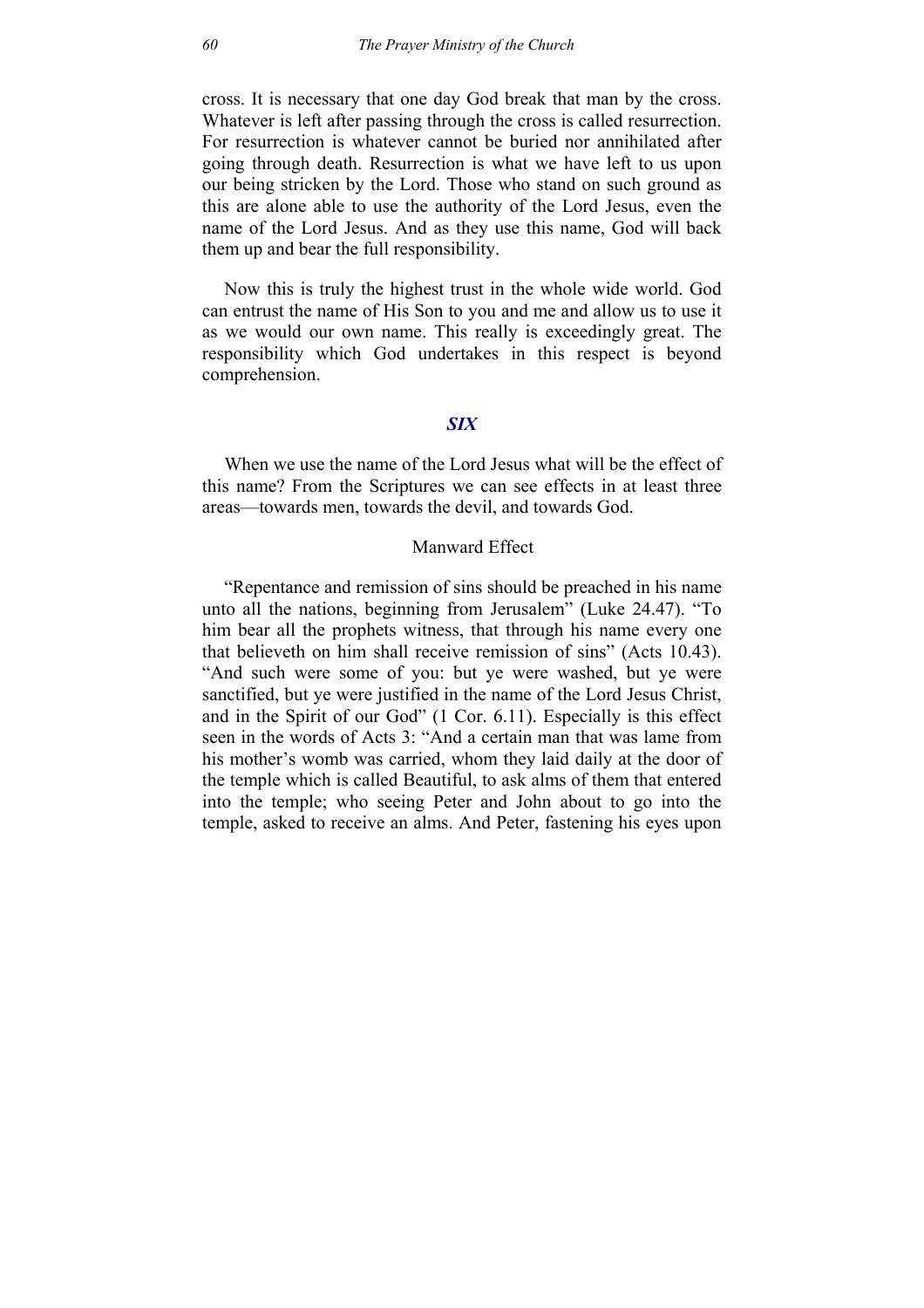him, with John, said, Look on us. And he gave heed unto them, expecting to receive something from them. But Peter said, Silver and gold have I none; but what I have, that give I thee. In the name of Jesus Christ of Nazareth, walk" (vv.2-6).

Brothers and sisters, do you know what it is to speak to people in the name of Jesus of Nazareth? How will you fare in such a situation if you have not been standing on the ground of death and resurrection, if you are not on the ground of baptism? If you are not on this ground, then you will probably kneel down and pray something like this: "Lord, I do not know if this lame man should be healed. If he should be healed, make it so clear that we may have the boldness to ask; if he is not to be healed, then we will leave him alone." But the experience of the apostles is not so. They do not consider the name of the Lord Jesus as remaining with the Lord Jesus; on the contrary, they take the name of Jesus of Nazareth as theirs, that which they possess and which they may use.

What is the church? The church is made up of people who keep the name of the Lord Jesus on earth. Those whom God has called out of the nations to be gathered together unto His name form the church. The church is to maintain on earth the name of the Lord Jesus; and consequently, she can use that name on people. Sometimes we are able to tell people: "Arise, and be baptized, and wash away thy sins, calling on his name" (Acts 22.16). While the Lord Jesus was on earth He once told a woman: "Daughter, thy faith hath made thee whole; go in peace" (Luke 8.48). On another occasion He said to a man with palsy: "Man, thy sins are forgiven thee" (Luke 5.20). If we stand on the ground of baptism and meanwhile we have vision and revelation, we will know that we are managers of the name of the Lord Jesus. As you and I preach the gospel to people and notice that they have received the gospel, we may say to them: "Brother, go in peace, for the Lord Jesus has forgiven you."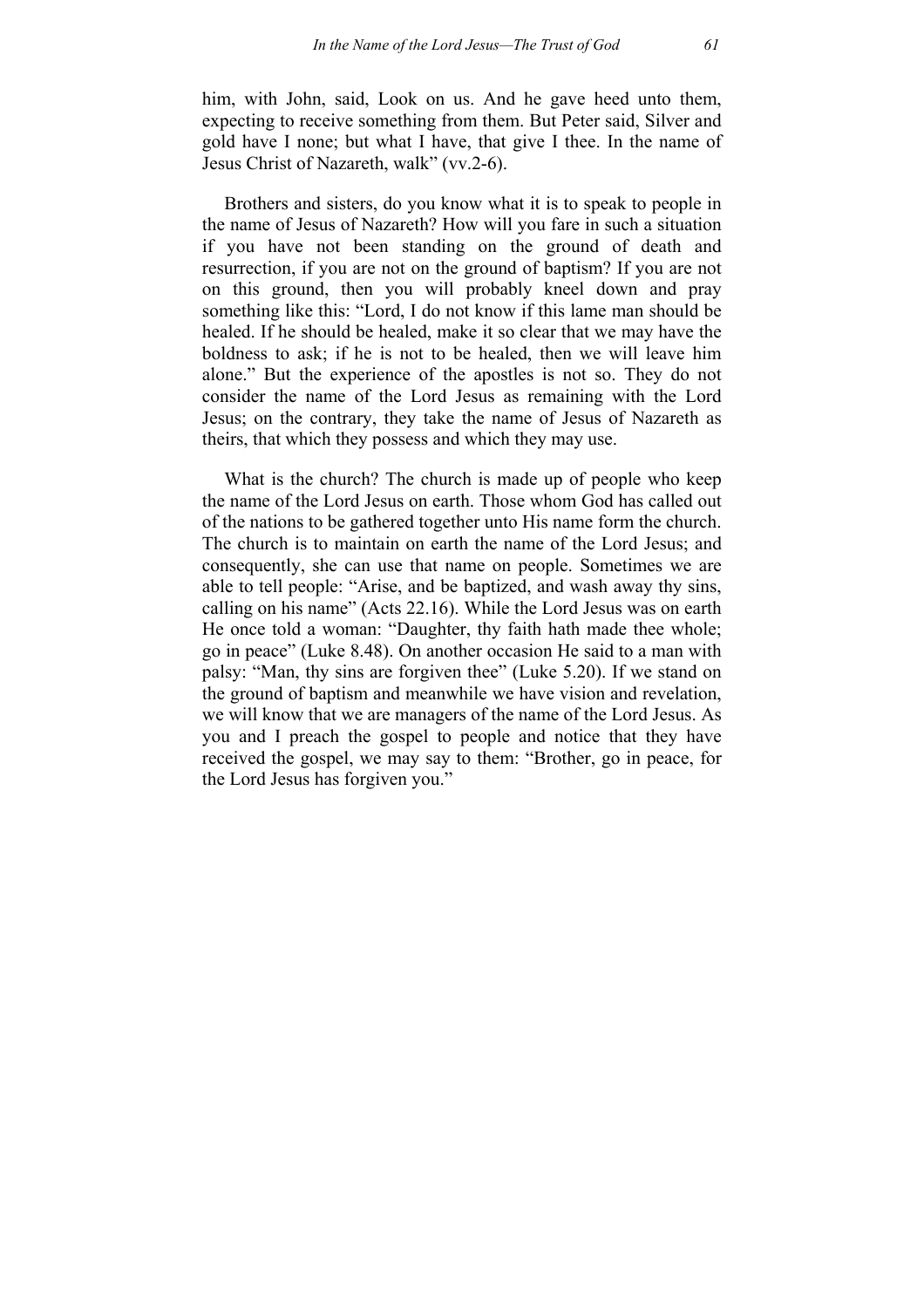Because the lame man was healed, the rulers, the elders and the scribes had the apostles stand in their midst, and inquired: "By what power, or in what name, have ye done this?" To which Peter, filled with the Holy Spirit, replied: "Be it known unto you all, and to all the people of Israel, that in the name of Jesus Christ of Nazareth, whom ye crucified, whom God raised from the dead, even in him doth this man stand here before you whole. . . . And in none other is there salvation: for neither is there any other name under heaven, that is given among men, wherein we must be saved" (Acts 4.10,12). There is only this name, and none else, wherein we are saved. Hence we may use this name towards men.

# Devil-ward Effect

We may not only use this name towards men but also use it towards the devil. "In my name shall they cast out demons" (Mark 16.17). How do we use the name of the Lord Jesus in casting out demons? It is recorded in Acts 16 that Paul once met a certain maid having a spirit of divination who troubled him for many days. What did Paul do when he was "sore troubled"? He did not go to pray; he instead turned and said to the spirit: "I charge thee in the name of Jesus Christ to come out of her"  $(v.18)$ . By this charging in the name of Jesus Christ the spirit came out of her that very hour. Here we see how the name of the Lord Jesus was entrusted to the hand of Paul that he might use that name. Let us further observe that the name of the Lord Jesus is not committed to our hands to simply remain as a deposit in heaven. If our spiritual condition is normal His name is entrusted to our hands. So that when Paul was sore troubled, instead of praying to the Lord he simply charged the spirit in the name of the Lord to come out. We would think of such a man as being unspiritual, independent, and lacking in a seeking of God's will. We note, though, that when he cast out the spirit in the name of the Lord, the spirit was cast out. Therefore, the real question is a matter of how we live before God—whether or not we stand on the ground of death and resurrection. If we do, the Lord's name is in our hand. "In the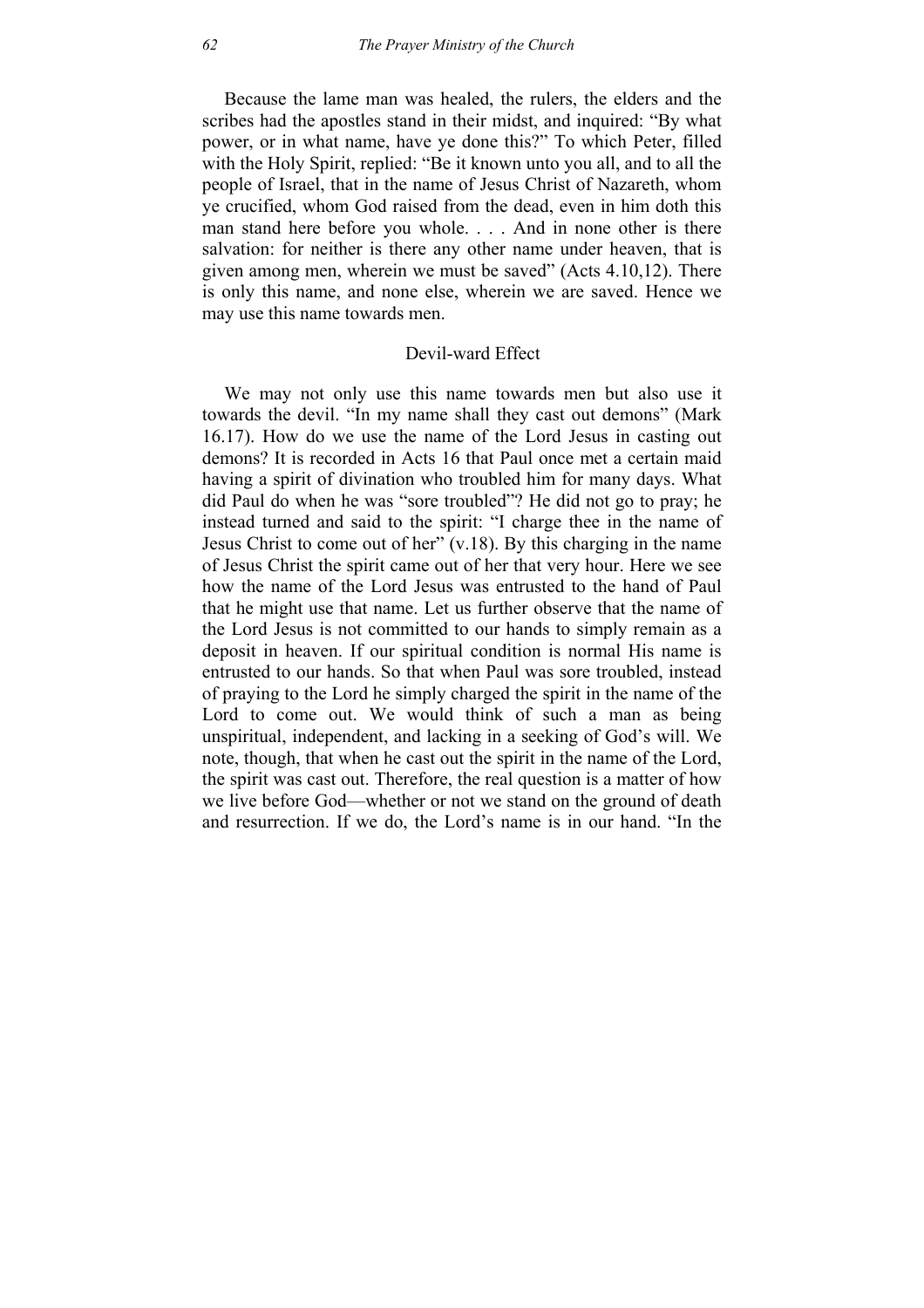name of the Lord Jesus" is not an empty phrase. It is a name you and I may use to work and to cast out demons.

In Luke 10 the Lord is seen sending out His disciples. Though at that time He had not yet ascended to heaven, He nonetheless acted on ascension ground. So that He proclaimed: "I beheld Satan fallen as lightning from heaven" (v.18). When the disciples went out to work, the Lord Jesus did not go with them, but they took His name with them. They returned rejoicing, saying, "Lord, even the demons are subject unto us." Why was this true? Because "the demons are subject unto us *in thy name*" (v.17). With the name of the Lord in their hands they had authority with them. Hence the Lord Jesus subsequently declared: "Behold, I have given you authority to tread upon serpents and scorpions, and over all the power of the enemy" (v.19). Do we see, then, that we may use the name of the Lord Jesus to deal with all the power of the enemy? How we need to have our eyes opened to see that the name of the Lord Jesus which God has given to us is God's trust.

# Godward Effect

One more area is to be seen here. Beside the fact that the name of the Lord Jesus enables us to cause people to be saved and to be healed as well as to have authority over the devil and to cast out demons, there is the especially precious effect of the name in that it makes possible for us to come to the Father and have our words heard. In John Chapters 14 through 16 the bible mentions things concerning the name of the Lord Jesus three times. Let us say this reverently that the Lord Jesus is most daring! What does He say here? "And whatsoever ye shall ask in my name, that will I do, that the Father may be glorified in the Son. If ye shall ask anything in my name, that will I do" (14.13-14). Oh, this name that is above all names! At this name every mouth in heaven, on earth, and under the earth shall confess that He is Lord, and every knee shall bow to Him! How powerful is this name before God. God respects this name,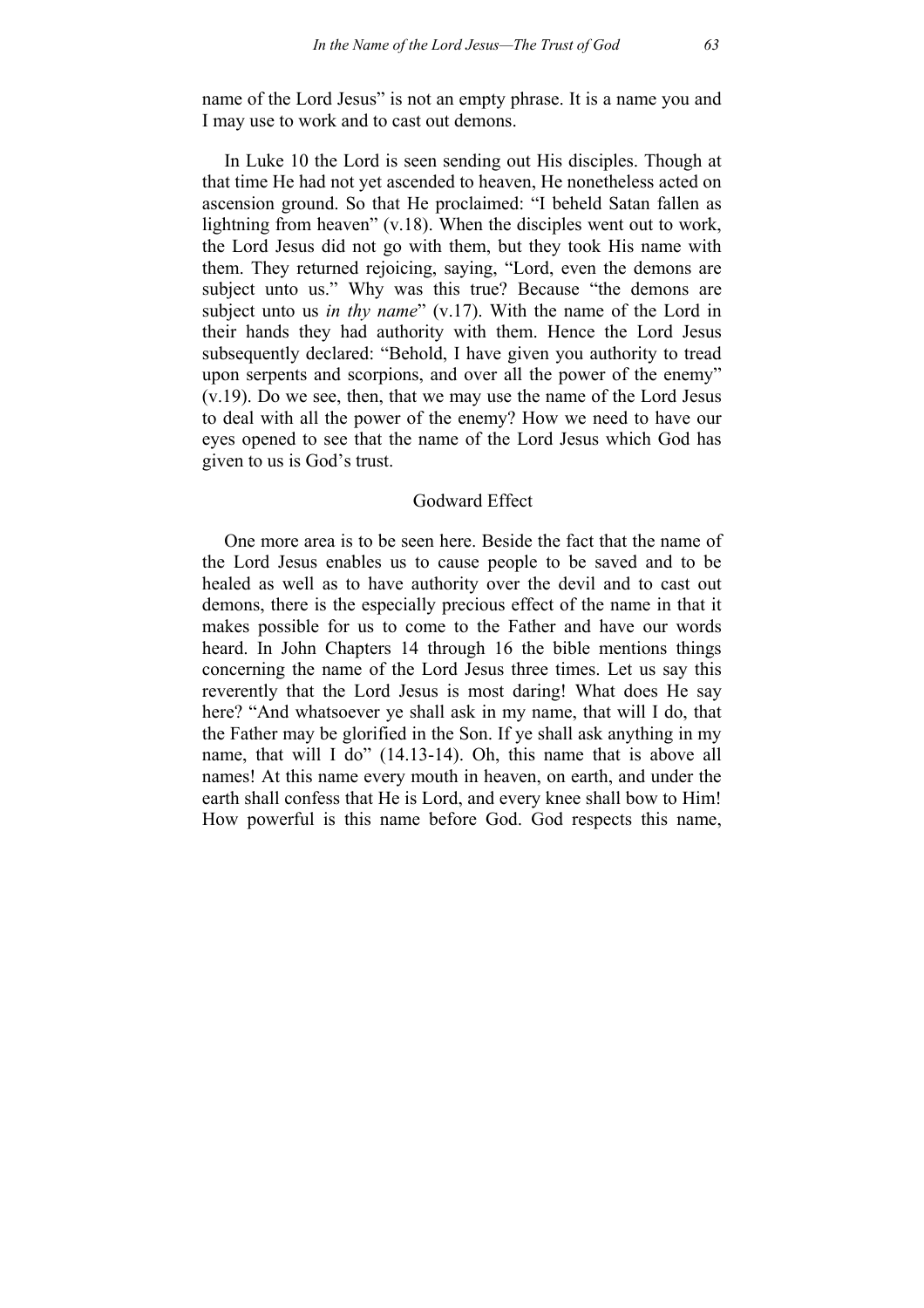hence He will hear us when we ask in this name. Just listen to this: "Ye did not choose me," says the Lord Jesus, "but I chose you, and appointed you, that ye should go and bear fruit, and that your fruit should abide; that whatsoever ye shall ask of the Father in my name, he may give it you" (15.16). And again: "In that day, ye shall ask me no question. Verily, verily, I say unto you, If ye shall ask anything of the Father, he will give it you in my name. Hitherto have ye asked nothing in my name: ask, and ye shall receive, that your joy may be made full" (16.23-24). Brethren, just consider whether there be any promise greater than this one!

Let us clearly understand that what is meant by praying in the name of the Lord Jesus is that we are saying to God: "Oh God, I am undependable and useless, but I come in the name of the Lord Jesus." Suppose, through a messenger, you send a letter to a friend in which you ask him to deliver over to the bearer of the letter the money you had deposited with him. After your friend examines the signature and finds it to be right, will he not then hand the money over to the messenger? Of course he will. How absurd if he should call the messenger in and ask him questions such as, "Have you been to school? What is your family situation? How are your home folks? What is your temperament?" No, no. He does not care who the messenger is. All he cares about is whether or not the signature is his friend's. The messenger comes in the name of his friend, and his friend trusts this man. Hallelujah! When I stand before God in the name of the Lord Jesus, this is to say that I am not here on my own but in the name of the Lord; it is not because of what I have nor of what I will be, but simply because of the name of the Lord. The prayers of many people are only expected to be answered in the future. They hope that after they become better and better their prayers will be answered. Let us see, however, that the reason we can pray is due to His name, not to our own name. We stand before God in His name: because of Him, not because of ourselves; by His blood, not by our righteousness; according to His will, not according to ours.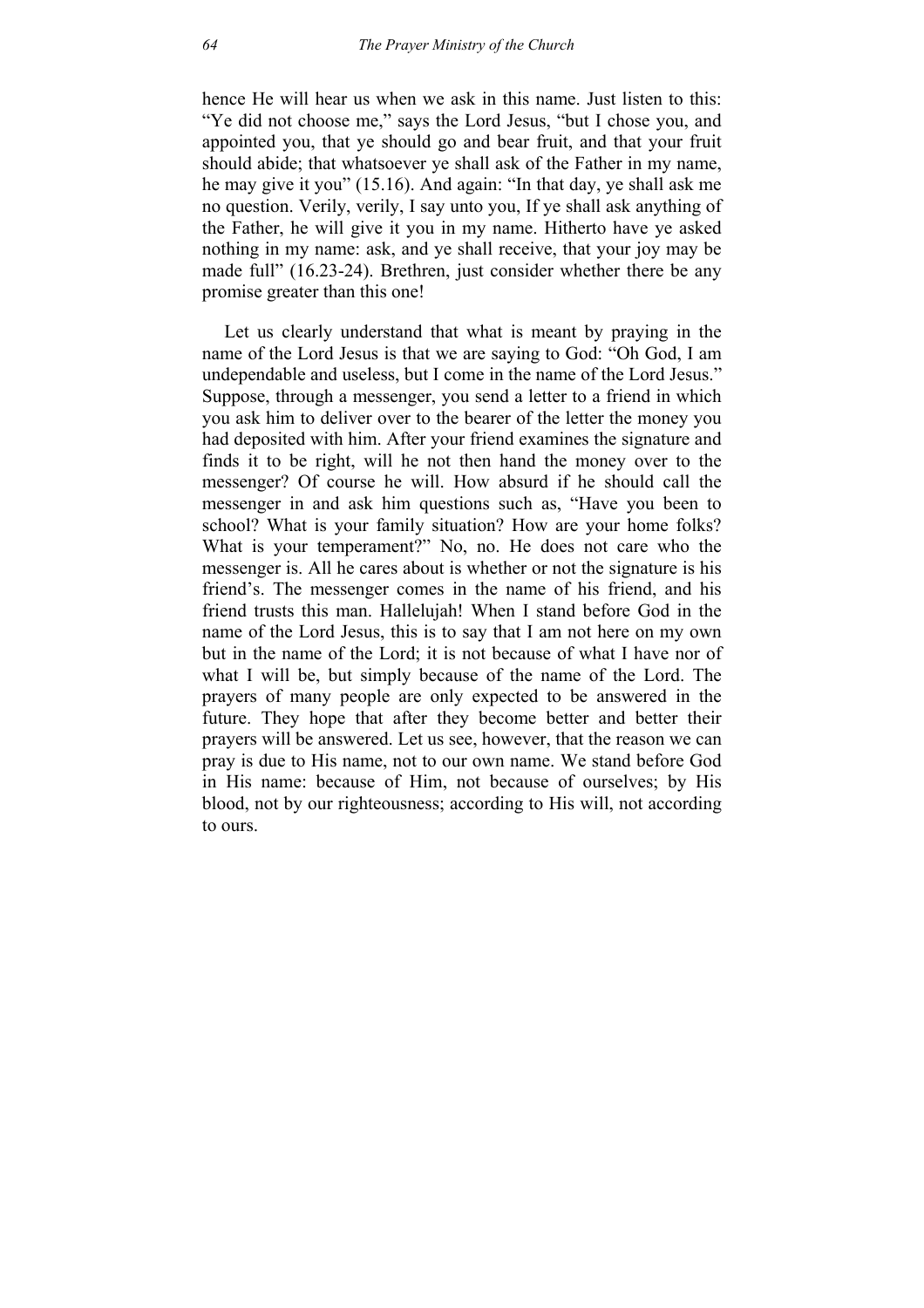To know the name of the Lord is a revelation, not a doctrine. There ought to be a day when God will open our eyes to see the power and the majesty of this name. How wonderful that God should commit this name to us. After God has given the name of His Son to us, we may say in return: "God, in the name of Your Son Jesus." This means: "God, You believe in me, You trust me; whatever I do, You hold Yourself responsible." With such a name in our hand to deal with men and the devil and God, what kind of a life must we live in order to have the power to use it! In view of this, we must daily learn to know the cross. Remember that the cross and this name are inseparable. May the cross work deeply enough in our lives so as to cause us to know how to use this name towards men and the devil and God. May God give the church abundant knowledge of this name that even now it may have its place restored, its authority and power recovered. May the church enjoy spiritual riches in the name of the Lord.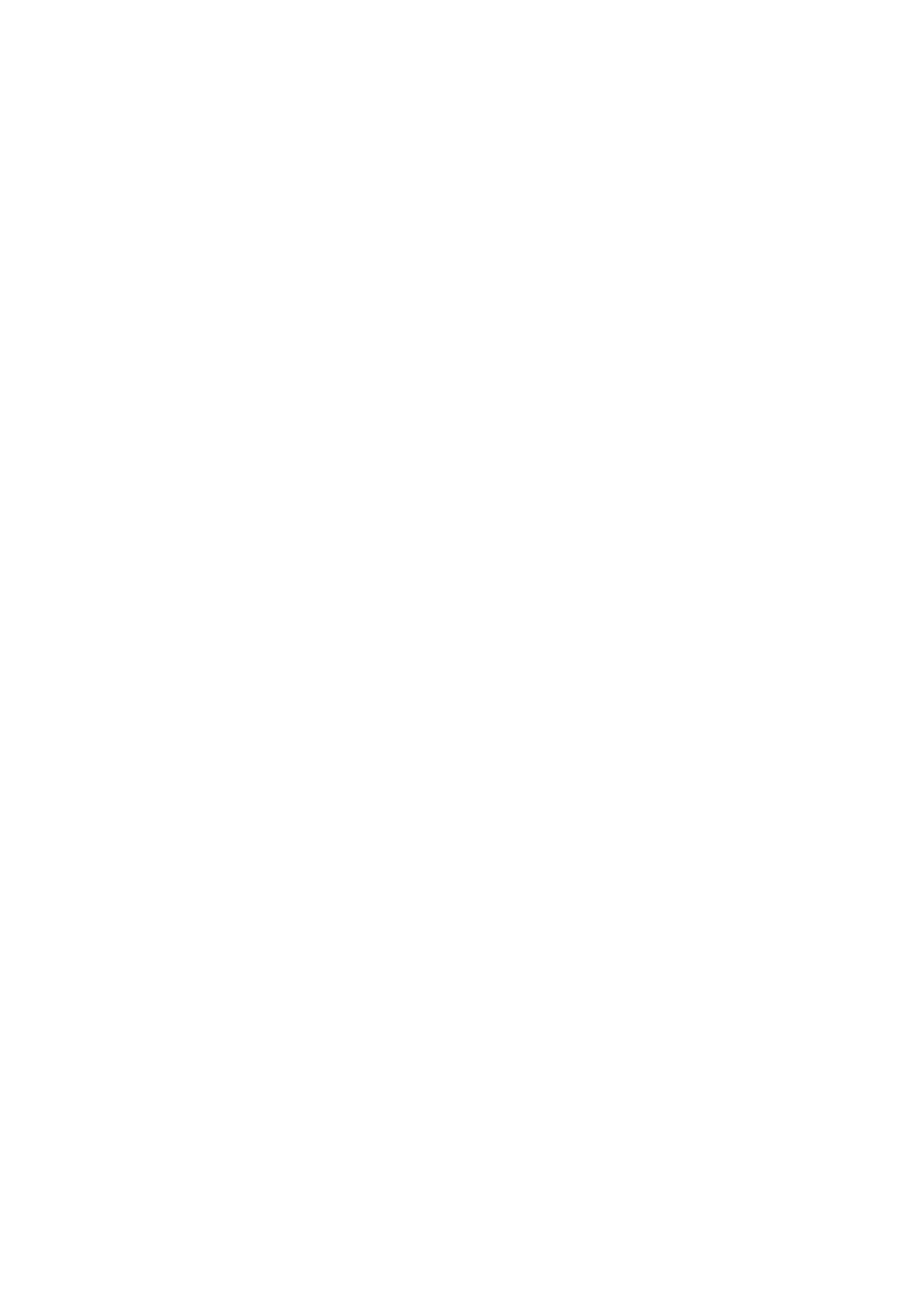

*Scripture Reading: Matt. 18.18,19; Mark 11.23,24; Eph. 1.20-22; 2.6; 6.12,13,18,19a.* 

# *ONE*

In the Bible can be found a kind of prayer which is the highest and the most spiritual, yet few people notice or offer up such utterance. What is it? It is "authoritative prayer". We know prayer of praise, prayer of thanksgiving, prayer of asking, and prayer of intercession, but we know very little of prayer of authority. Authoritative prayer is that which occupies a most significant place in the Word. It signifies authority, even the command of authority.

Now if we desire to be men and women of prayer, we must learn this authoritative kind. It is the type of prayer which the Lord refers to in Matthew 18.18—"What things soever ye shall bind on earth shall be bound in heaven; and what things soever ye shall loose on earth shall be loosed in heaven." Here is loosing as well as binding prayer. The movement of heaven follows the movement of the earth. Heaven listens to the words on earth and acts on the earth's command. Whatsoever is bound on earth shall be bound in heaven; and whatsoever is loosed on earth shall be loosed in heaven. It is not an asking on earth but a binding on earth; it is not an asking on earth but a loosing on earth. And this is authoritative prayer.

Such an expression can be found in Isaiah 45.11, which runs: "Command ye me." How do we dare to command God? Is not this too preposterous? too presumptuous? But this is what God himself says. Doubtless we should not in the least allow the flesh to come in here. Nevertheless we are hereby shown that there is a kind of commanding prayer. According to God's viewpoint we may command Him. Such utterance needs to be learned specifically by all students of prayer.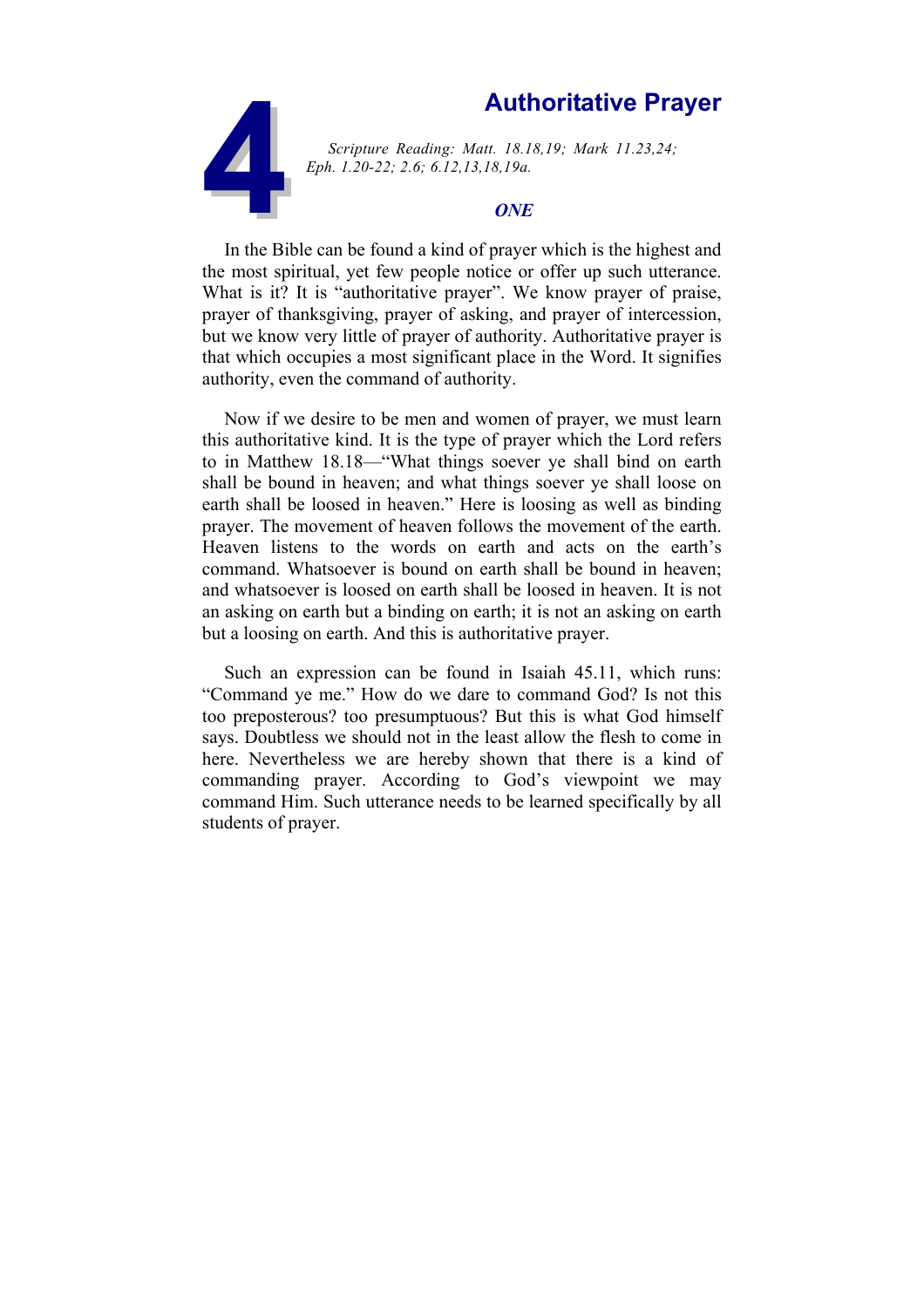Let us review the story of Exodus 14. When Moses led the children of Israel out of Egypt he came to the shore of the Red Sea. A serious problem arose. Before them was the Red Sea and behind them were the pursuing Egyptians. At that moment the Israelites were truly in a dilemma. They saw the Egyptians coming after them, and they were sore afraid. They cried to the Lord on the one hand and murmured against Moses on the other. How did Moses react? From the word of God we learn that Moses cried to the Lord. But then God told him: "Wherefore criest thou unto me? speak unto the children of Israel, that they go forward. And lift thou up thy rod, and stretch out thy hand over the sea, and divide it; and the children of Israel shall go into the midst of the sea on dry ground" (vv. 15-16). The rod which God gave to Moses represents authority. So that what God meant by His words was: You do not need to cry to Me, you may use authoritative prayer; you pray the prayer of command, and I will work. Hence what Moses learned and experienced here was authoritative prayer or the prayer of command.

#### *TWO*

In our day where does such prayer of command find its origin with the Christian? It has its origin at the ascension of the Lord. Ascension is very much related to the Christian life. What is the relationship? Ascension gives us victory. Just as the death of Christ solves our old creation in Adam, and resurrection leads us into the new creation, so ascension gives us a new position in the face of Satan. This is not a new position before God, for such position is obtained by the resurrection of the Lord. Nonetheless, our new position before Satan is secured through the ascension of Christ.

Note these words from Ephesians: "And made him [Christ] to sit at his right hand in the heavenly places, far above all rule, and authority, and power, and dominion, and every name that is named, not only in this world, but also in that which is to come: and he put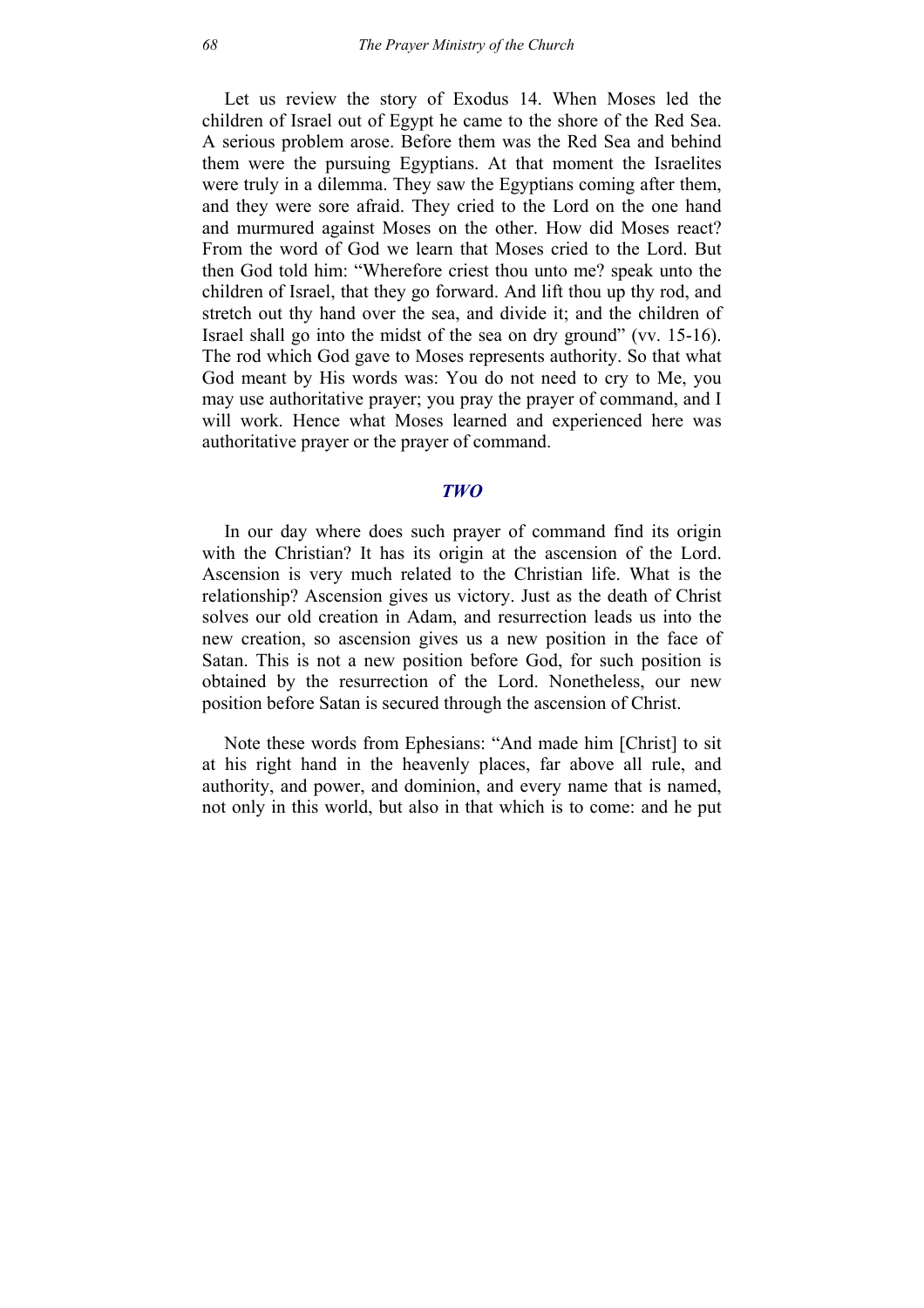all things in subjection under his feet" (1.20-22a). When Christ ascends to heaven He opens a way to heaven, so that henceforth His church may also ascend from earth to heaven. We know our spiritual foe dwells in the air; but today Christ is already ascended to heaven. A new way is therefore opened up from earth to heaven. This way was formerly blocked by Satan, but now Christ has opened it up. Christ is now far above all rule and authority and power and dominion and every name that is named, not only in this world, but also in that which is to come. This is the current position of Christ. In other words, God has caused Satan and all his subordinates to be subject to Christ; yea, He has put all things in subjection under His feet.

The significance of ascension is quite different from that of death and resurrection. While the latter is wholly for the sake of redemption, the former is for warfare—namely, to execute what His death and resurrection have accomplished. Ascension makes manifest a new position. Thank God, for we are told that He has "raised us up with him, and made us to sit with him in the heavenly places, in Christ Jesus" (Eph. 2.6).

Do we now see what God has done for us? In the first chapter of Ephesians we are told that Christ is ascended to heaven, far above all rule and authority and power and dominion and every name that is named, not only in this world, but also in that which is to come. In the second chapter it continues by telling us that we are now seated with Him in the heavenly places. This is the same as telling us that the *church* is also far above all rule and authority and power and dominion and every name that is named, not only in this world, but also in that which is to come. Thank God, this is a fact. As Christ is now in heaven far above all, so the church today too is far above all. As the Lord is far above all spiritual foes, so is the church far above all spiritual foes. As all spiritual foes are surpassed by the Lord at His ascension, so too are these spiritual foes surpassed by the church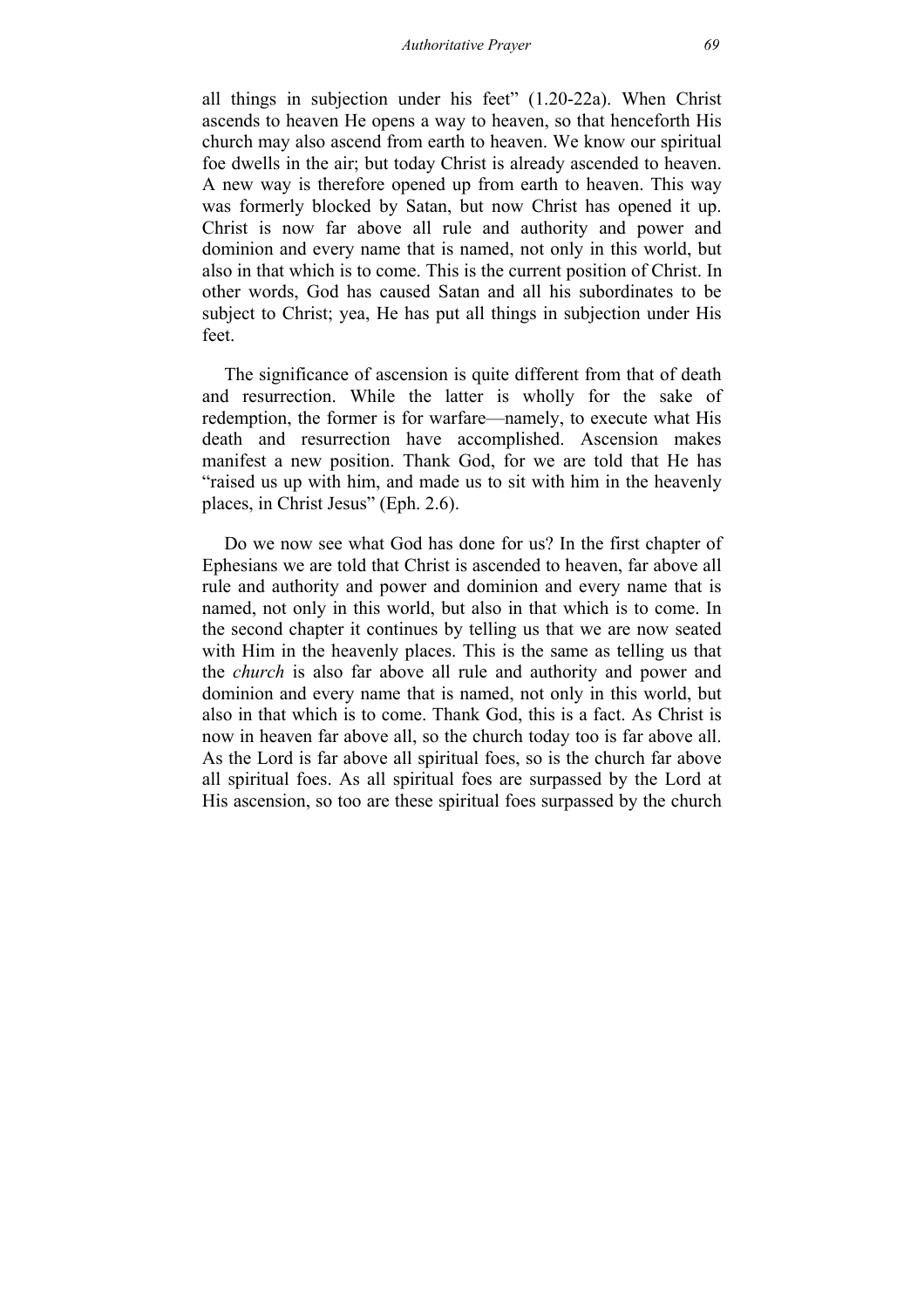which has ascended with the Lord. Accordingly, all spiritual foes are put in subjection under the feet of the church.

Let us notice the connection between Ephesians 1, 2 and 6. Chapter 1 shows us our position in Christ; Chapter 2, the position of the church in Christ; and Chapter 6, what the church should do now that she has entered upon that position in Christ. Chapter 1 speaks of Christ in heaven; Chapter 2, of the church seated with Christ in the heavenly places; and Chapter 6, of spiritual warfare. God has made the church to sit with Christ in the heavenly places that she may not only sit there but also stand. So that when Chapter 2 mentions "sit", Chapter 6 says "stand", which signifies standing in the heavenly position: "Against the principalities, against the powers, against the world-rulers of this darkness, against the spiritual hosts of wickedness in the heavenly places . . . and, having done all, to stand" (6.12,13). Since our warfare is against the spiritual hosts of wickedness, it is a spiritual warfare.

"With all prayer and supplication praying at all seasons in the Spirit, and watching thereunto in all perseverance and supplication for all the saints, and on my behalf. . . . " (Eph. 6.18,19a). This is the prayer of spiritual warfare. This kind of prayer is different from the ordinary kind. The ordinary kind is praying from earth to heaven, but the kind of prayer here spoken of is a standing in the heavenly position and praying from heaven down to earth. Authoritative prayer begins in heaven and ends on earth. In short, authoritative prayer is a praying from heaven to earth.

All who know how to pray know what is meant by praying upward and what is meant by praying downward. If a person has never learned how to pray downward, he has yet to discover authoritative prayer. In spiritual warfare this kind of praying downward is exceedingly important. What is praying downward? It is standing upon the heavenly position Christ has given us and using authority to resist all the works of Satan by commanding that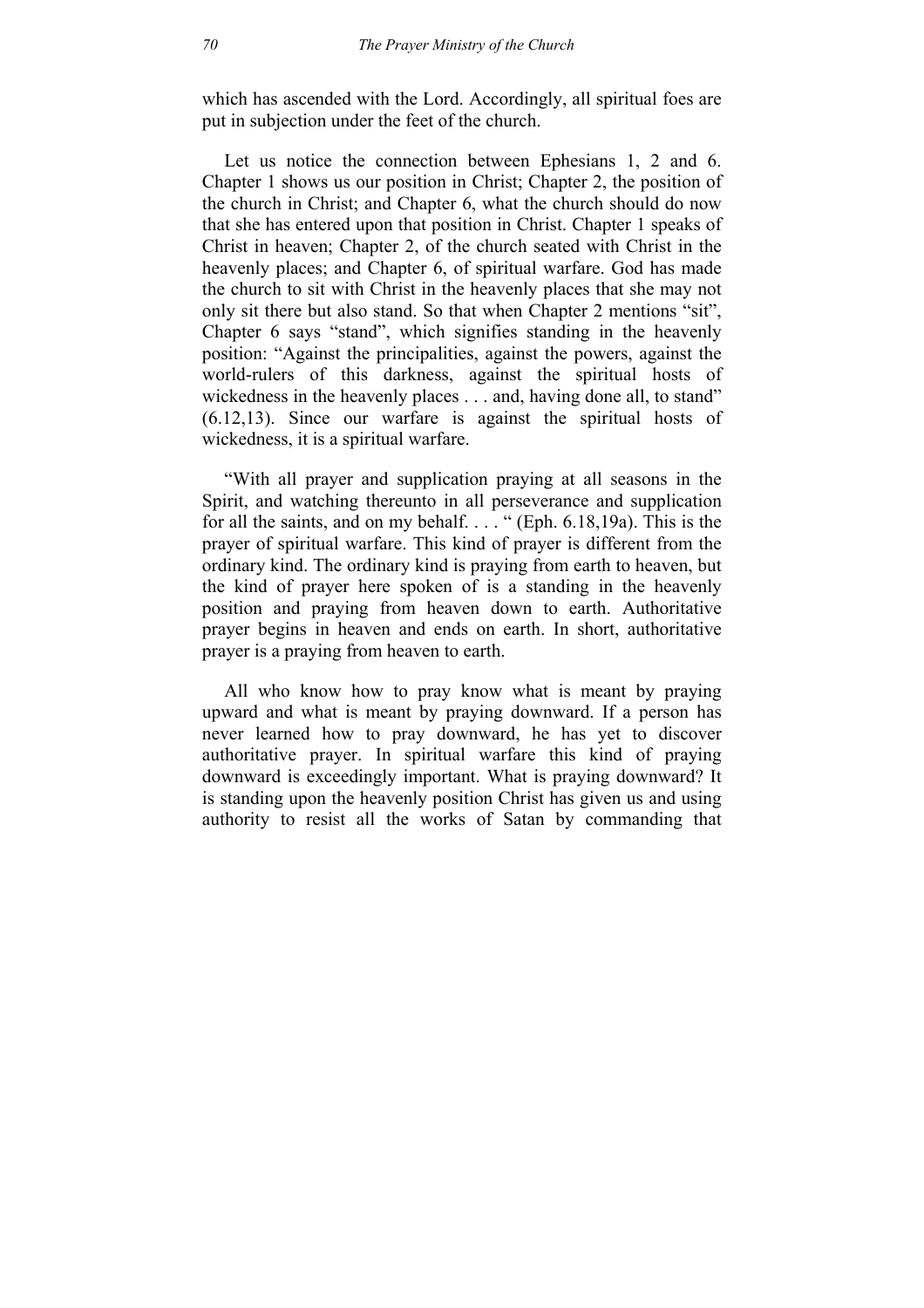whatever God has commanded must be done. Suppose, for example, that we are praying for a particular matter. After we have seen what the will of God is and have really ascertained what God has ordered, we should then not pray: "O God, I ask You to do this thing"; on the contrary, we should pray: "God, You must do this thing, it must be done in this way. God, this thing must so be accomplished." This is commanding prayer—prayer of authority.

The meaning of "amen" is not "let it be so" but "thus shall it be". When I say amen to your prayer I am affirming that thus shall the matter be, that what you pray shall so be accomplished. This is the prayer of command, which comes out of faith. The reason we may so pray is because we have the heavenly position. We are brought into this heavenly position when Christ ascends to heaven. As Christ is in heaven so we too are in heaven, just as when Christ died and was resurrected, we also died and were resurrected. We ought to see the heavenly position of the church. Satan commences his work by causing us if he can to lose our heavenly position. For the heavenly is the position of victory. As long as we *stand* in that position, we are victorious. But if by Satan we are dragged down from heaven, we are defeated.

All victories are gained by standing in the heavenly, triumphant position. Satan will tempt you, saying, "You are on earth"; and you are defeated indeed if you answer, "I am on earth." He will use such defeat to trouble you, causing you to consider yourself as truly on earth. But if you stand and reply: "As Christ is in heaven, so I am in heaven", you lay hold of your heavenly position and are victorious. Hence standing in position is of great importance.

Authoritative prayer is based on this heavenly position. Because the church is with Christ in the heavenly places, she may pray the prayer of authority.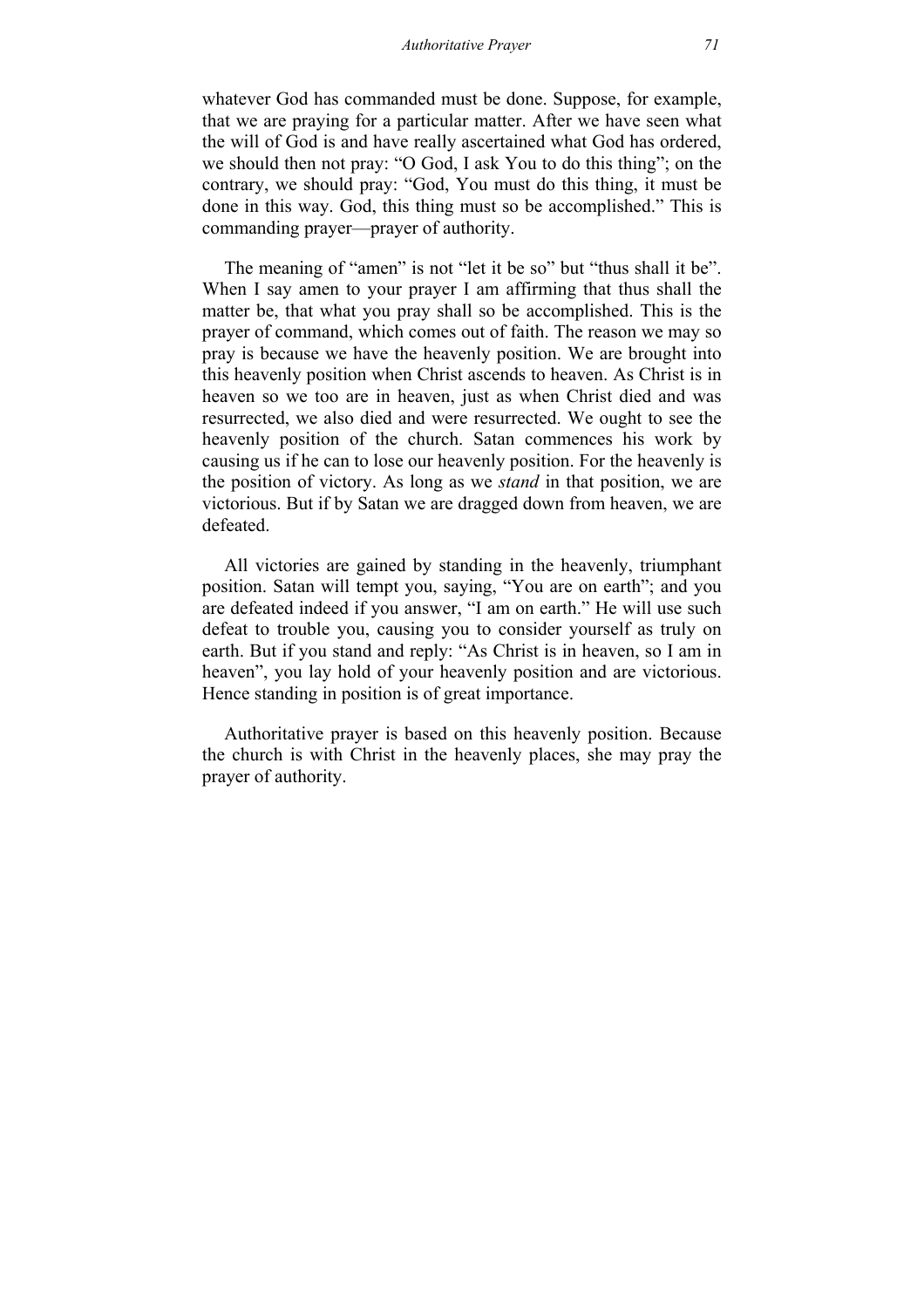#### *THREE*

What is authoritative prayer? Simply explained, it is the type of prayer mentioned in Mark 11. In order to see the truth clearly let us read verses 23 and 24 carefully. Verse 24 begins with "therefore"—a connective term. So that the words in verse 24 are joined to those in verse 23. Since verse 24 speaks about prayer, verse 23 must also refer to prayer. What appears strange here is that in verse 23 it does not seem like an ordinary prayer. It does not say to God: "O God, please take up this mountain and cast it into the sea." What instead does it actually say? It reads there: "Whosoever shall say unto this mountain, Be thou taken up and cast into the sea."

What would the type of prayer be which is so often formed in our mind? We think in praying to God that it should always be: "O God, will You please take up this mountain and cast it into the sea?" But the Lord is talking about something quite different. He does not exhort us to speak to God, He instructs us to speak to the mountain. Not a speaking to God, but a speaking directly to the mountain—"Be thou taken up and cast into the sea." Lest we might not consider this as prayer, the Lord immediately explains in verse 24 that this is indeed prayer. Here is a word which is not directed to God, and yet it too is prayer. To speak to the mountain and command it to be cast into the sea is unquestionably a prayer. And this is authoritative in nature. For authoritative prayer is not asking God to do something but using God's authority to deal directly with problems, to get rid of all that needs to be got rid of. Such prayer needs to be learned by each and every overcomer. All who overcome must learn to speak to the mountain.

We have many weak spots such as temper, unclean thoughts, physical pains, and so forth. If we speak to God about them, we do not seem to be able to see quick corrections; but if we take the authority of God and speak to these mountains, we find them instantly removed. What is the significance of a "mountain"?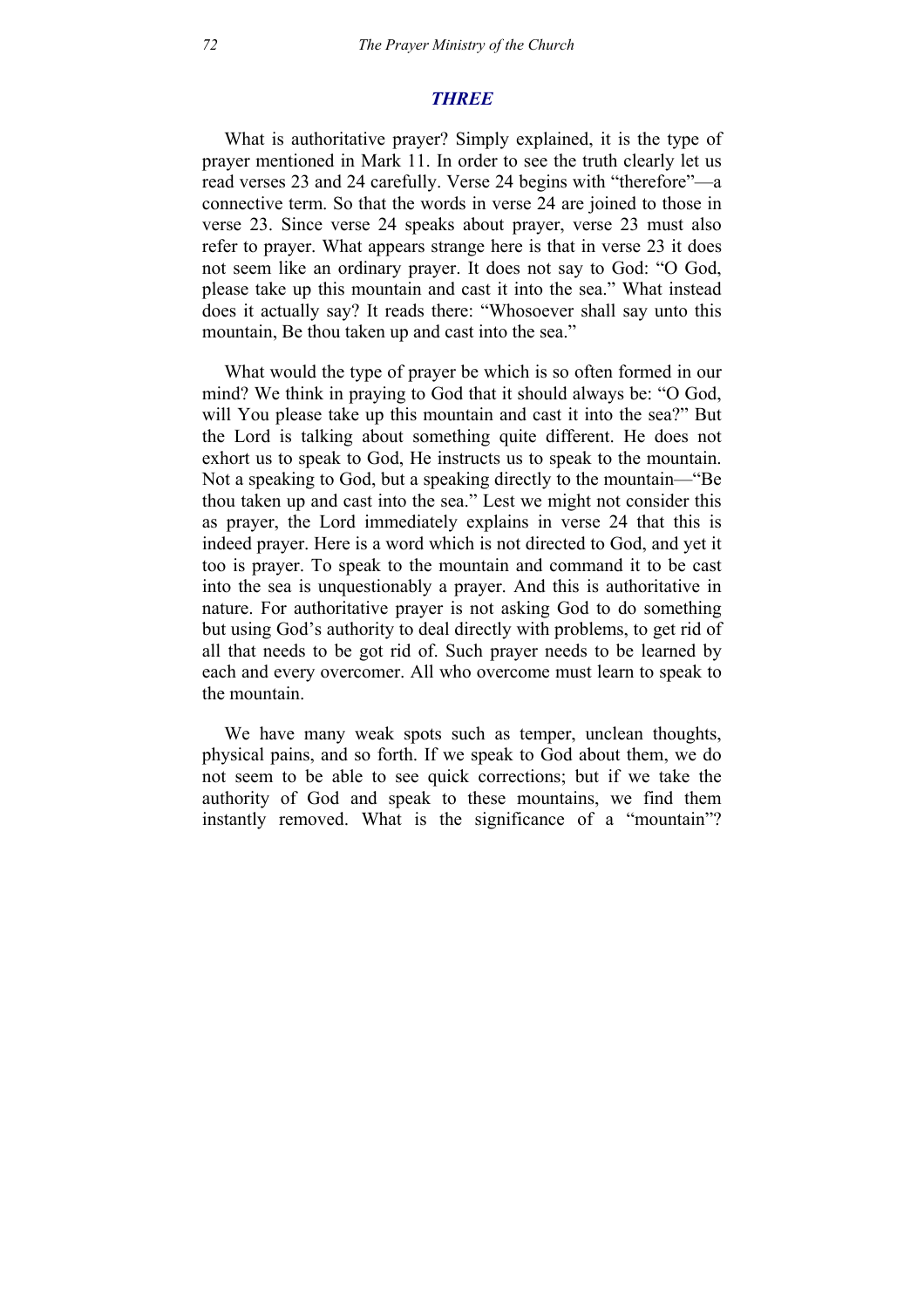Mountain represents the difficulty which stands in our way; it is that which blocks our path so that we cannot get through. When you and I meet a mountain, what will we do to it? Many when they encounter mountains in their lives or works will commence to pray, asking God to remove the mountain. Yet God tells us that we ourselves should speak to the mountain. It will be sufficient if we but command the mountain, declaring, "Be thou taken up and cast into the sea."

To ask God to remove the mountain and to command the mountain itself to move are two entirely opposite things. To come to God and ask Him to work is one thing, to directly command the mountain to move away is quite another thing. Such word of command is often neglected by us. It is very rare that we take the authority of God and speak directly to the difficulty, saying: "In the name of the Lord Jesus I ask you to leave me" or "I will not allow you to remain in my life." Authoritative prayer is for you to speak to whatever hinders you: "Depart from me." You will speak to your temper thusly: "Depart from me"; you will speak to your sickness as follows: "Depart from me, for by the resurrection life of the Lord I *will* get up." Not a speaking to God here, but a speaking directly to the mountain of hindrance, declaring: "Be thou taken up and cast into the sea." Now this is authoritative prayer.

What enables the church to have authoritative prayer? It is as the church has complete faith and doubts not that what she does is in perfect accord with God's will. Whenever we do not know the will of God we are unable to have faith. Consequently, before we do anything we need to first know whether it is God's will. If it is not God's will, how can we have faith? If we are in doubt as to God's heart, we shall also doubt the success of the undertaking.

Oftentimes we speak to the mountains casually; such speaking will not be effective since we do not even know God's will. But if we are clear before God as to what His desire is and doubt not, we may boldly address the mountain, saying, "Be thou taken up and cast into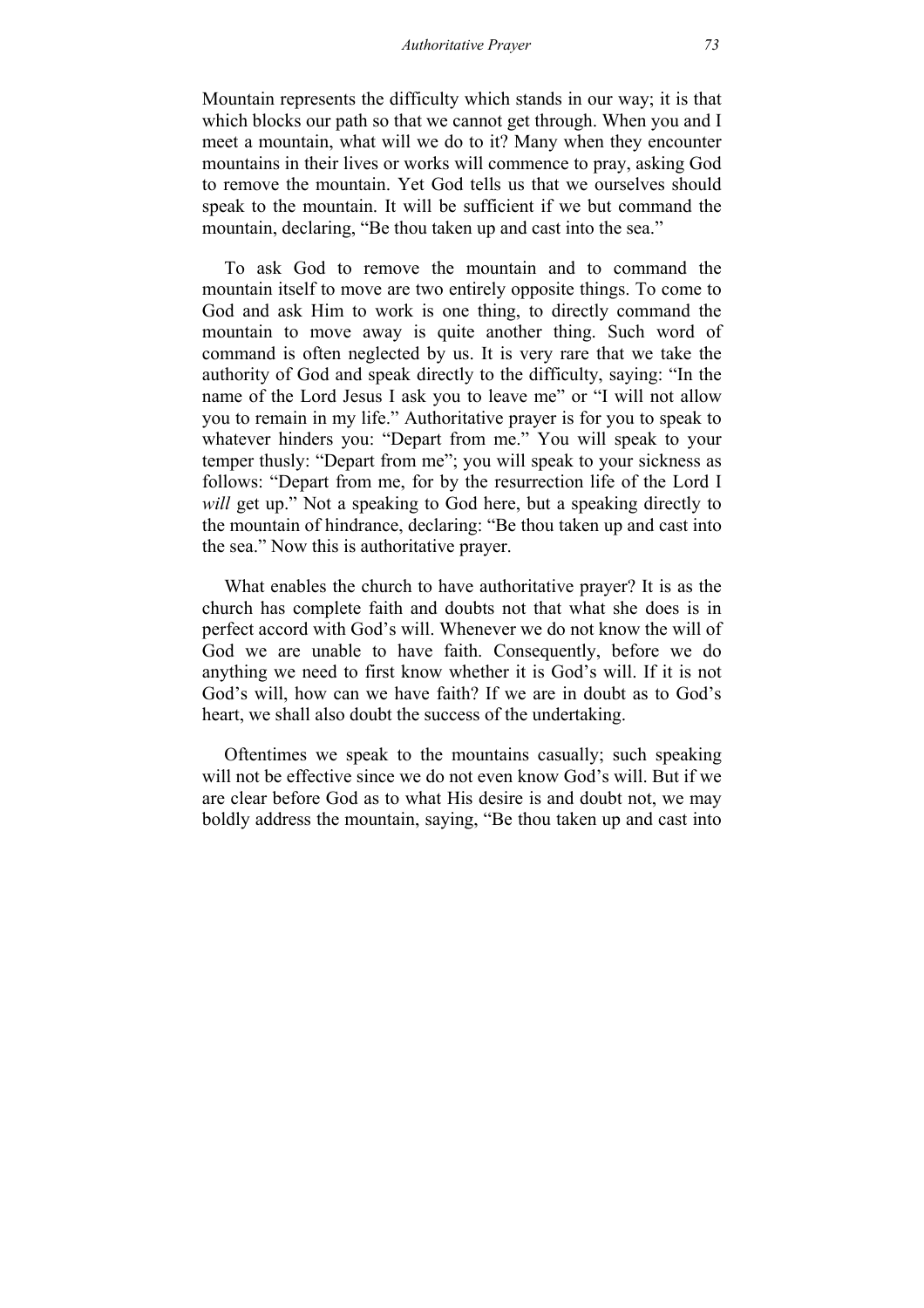the sea", and it shall in fact be done. Here the Lord appoints us to be those who give command. We command what God has already commanded—and this is the prayer of authority.

Hence authoritative prayer is not asking God directly, it is applying God's authority directly upon the difficulty. We each have our mountain. It may not be the same size nor perhaps of the same kind. As a rule, though, whatever blocks you in your spiritual course is something you may command to depart from you. This is authoritative prayer.

Authoritative prayer is closely related to being overcomers. For Christians who do not know such prayer, they will not be overcomers. Let us ever be mindful that He who sits on the throne is God, He is our Lord Jesus Christ, and he who is in subjection to that throne is the enemy. Prayer alone can turn the power of God. Nothing can turn God's power to effect except prayer. Hence prayer is of utmost importance. If there is no prayer, how can we be overcomers?

Only those who know authoritative prayer know what prayer really is. The principal work of overcomers is to bring the authority of the heavenly throne down to earth. Today there is only one throne—God's throne; He alone rules and reigns far above all. To share in that authority, there must be prayer. How necessary is prayer. That which can move the throne can move anything and everything. We need to see that Christ has ascended to heaven far above all and that all things are put in subjection under His feet. Thus will we be able to use this throne-authority to govern all things. All of us must learn this authoritative prayer.

# *FOUR*

How is authoritative prayer put into practice? Let us mention some small matters. For instance, suppose there is a brother who has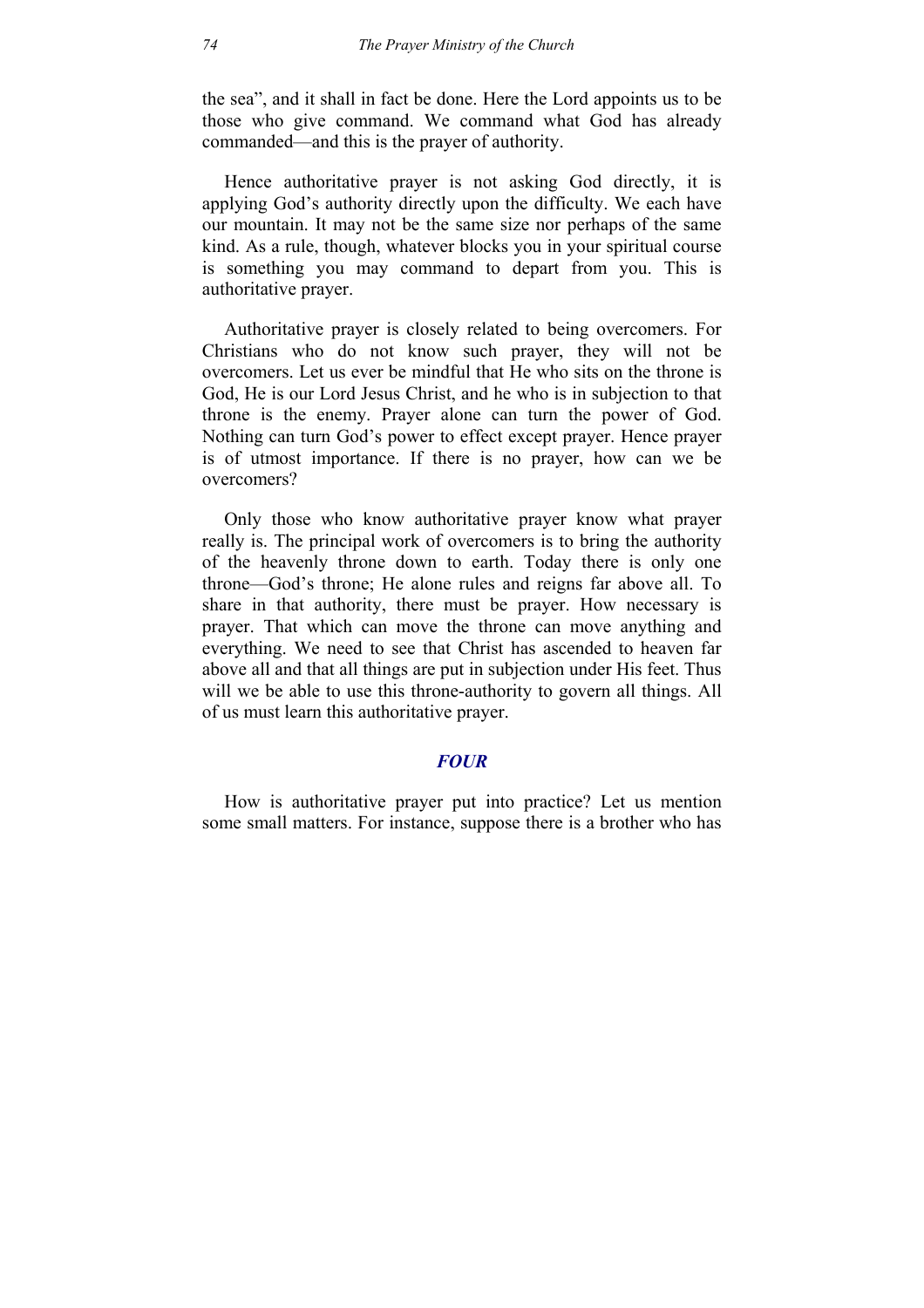done something wrong, and you feel you should go and admonish him. Yet one difficulty exists, and that is, you are afraid he may not listen to you. You are not sure whether he will accept your advice or not. However, if you know authoritative prayer, you may more easily manage this affair. You may pray: "Lord, I cannot go to him, but You ask him to come." You go to the throne to mobilize that brother. Sure enough, after a short while he comes to you and informs you personally, saying: "Brother, there is something I am not clear about; will you please tell me about it?" Thus are you able to admonish him most conveniently. This is authoritative prayer. Not doing anything in your strength, but doing it via the throne. Authoritative prayer is not begging God against His will, it is notifying Him of what you know must be done and He will do it.

Authoritative prayer may control weather as well as people. George Muller had such an experience. Once he was voyaging towards Quebec and encountered heavy fog. He talked to the captain of the ship: "Captain, I come to tell you that I need to be in Quebec City Saturday afternoon." "It is impossible," he replied. "Then if your ship cannot bring me there on time, God has some other way," said Muller. Whereupon he knelt down and prayed a most simple prayer. Then he said to the captain: "Captain, open your cabin door, and you will see that the fog has lifted." And when the captain got up to look he found that the fog had indeed vanished. Brother Muller arrived at Quebec City Saturday afternoon and kept his appointment. This is authoritative prayer.

If God is to have a company of overcomers there must needs be prayer warfare. We need to battle with Satan not only when we encounter something but also when things happen around us. We must control them through the throne. No one can be an overcomer without being a prayer warrior. For one to be truly an overcomer before God he must learn to pray the prayer of authority.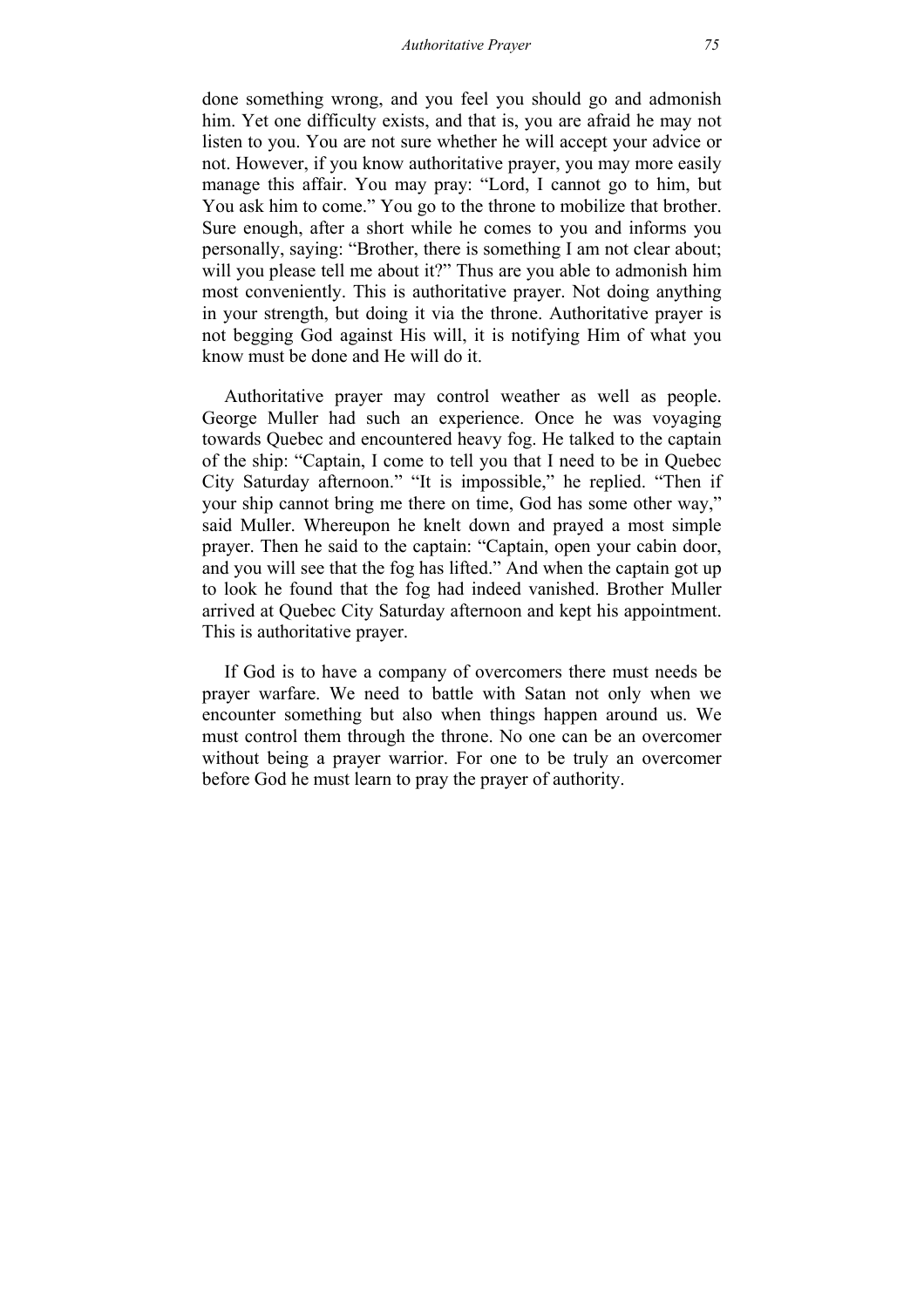The church is able to control hell by using authoritative prayer. Since Christ is far above all and the head of the church, the church is well able to control evil spirits and all who belong to Satan. How could she ever exist on earth if she were not given the authority to control evil spirits—if the Lord has not given such authority to her? She lives because she has the authority over all Satanic forces. Those who are spiritual know we may use authoritative prayer against evil spirits. We may cast out demons in the name of the Lord; we may contain the secret activities of the evil spirits by prayer.

The wiles of Satan are manifold: his evil spirits not only possess people in the open, he also works secretly in many ways. At times he works in the mind of man, therein injecting many evil thoughts such as suspicion, terror, disbelief, disappointment, imagination, or distortion so as to deceive and upset. At other times he steals away man's words and creates a certain thought which he presses into another person's mind that he may succeed in dividing and disturbing. We must use prayer to overcome all the various activities of the evil spirits. In meetings, at prayers, or in conversations we may first declare: "Lord, drive away all evil spirits and forbid them to have any activity in this place."

It is a fact that all the evil spirits are put in subjection under the feet of the church. If the church uses authority to pray, even the evil spirits will be subject to her. Authoritative prayer is not like any ordinary asking; it is the exercising of authority to command. Authoritative utterance is the prayer of command, saying, "Lord, I am willing", "Lord, I am not willing", "Lord, I will", "Lord, I will not", "Lord, I am determined to hear this", "Lord, I will not let this pass", or "Lord, only Your will be done, I want nothing else". When we use this authority, our prayer will achieve its goal. If there were more people in the church learning to pray in this manner, many more problems in the church would be easily solved. We should rule and manage the affairs of the church through prayer.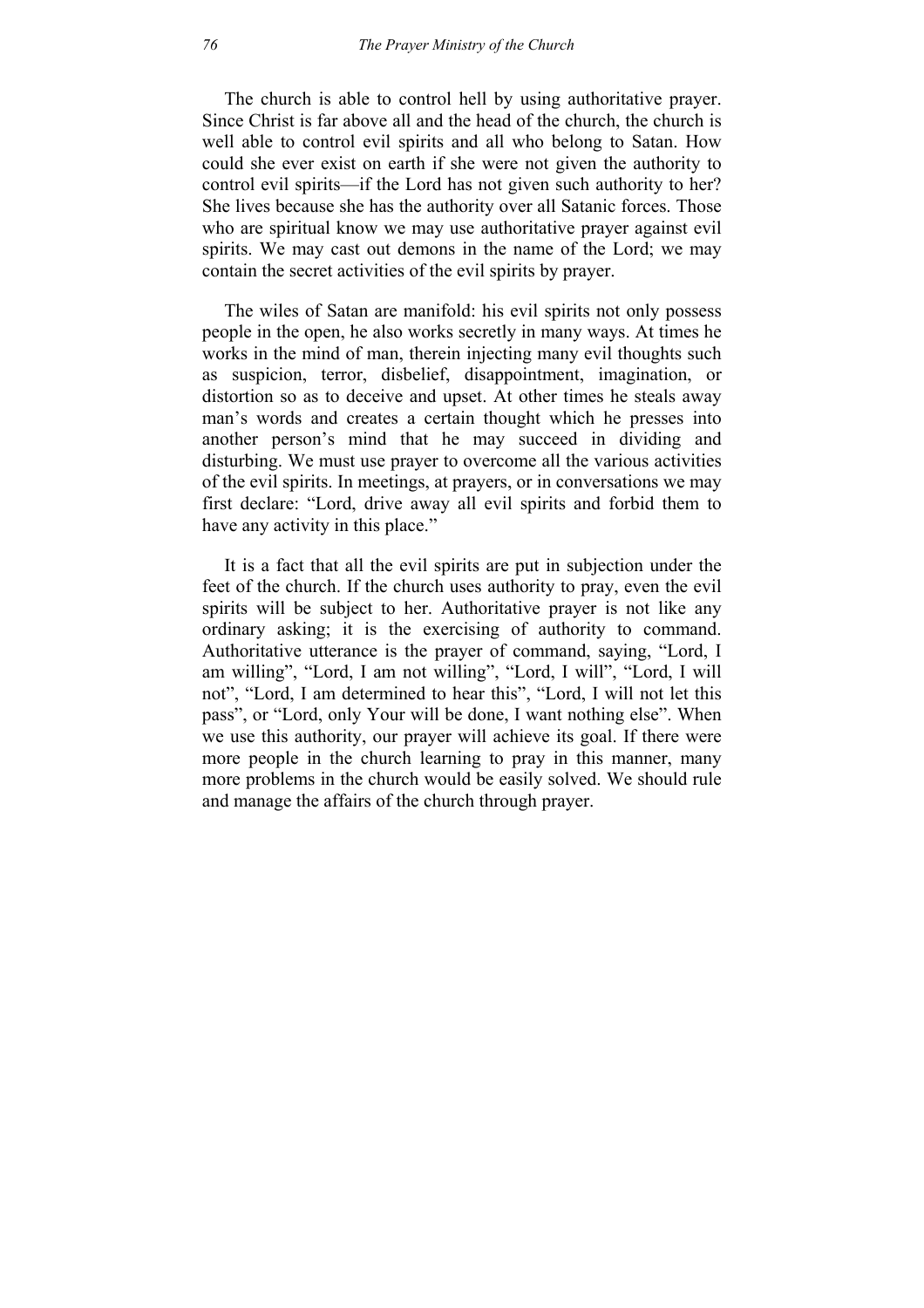We must see that Christ has already ascended to heaven; otherwise, we have no power to direct. Christ is now the head of all things, and all things are put in subjection under His feet. He is the head over all things to the church. He becomes the head of all things for the sake of the church. And as Christ is head over all things to the church, all things must necessarily be under the church. This is what we need to take spiritual note of.

#### *FIVE*

Authoritative prayer may be divided into two sides: one side is the binding, the other side is the loosing. What things soever are bound on earth shall also be bound in heaven; and what things soever are loosed on earth shall also be loosed in heaven. What is done on earth shall also be done in heaven. This is Matthew 18.18. Verse 19 continues with prayer. So that the loosing as well as the binding are done through prayer. Loosing prayer and binding prayer are both authoritative prayers. Ordinary prayer will be asking *God* to bind and loose, but authoritative prayer is using authority to bind and loose by us. God so binds because the church has already bound; God so looses because the church has already loosed. God has given authority to the church; He will do whatever the church by that authority says.

*Let us first discuss binding prayer.* Many people and many things need to be bound. A brother is too talkative. He needs to be bound. You may go to God and pray: "O God, do not allow this brother to talk so much. Bind him that he may not do so." Thus will *you* bind him, but also *God* will bind him in heaven, so that he becomes less talkative. Or people may interrupt your prayer or your study of the Bible. Such people may be your wife or your husband, your children or your friends. You may use authority to utter binding prayer concerning these people who frequently interrupt you. You may say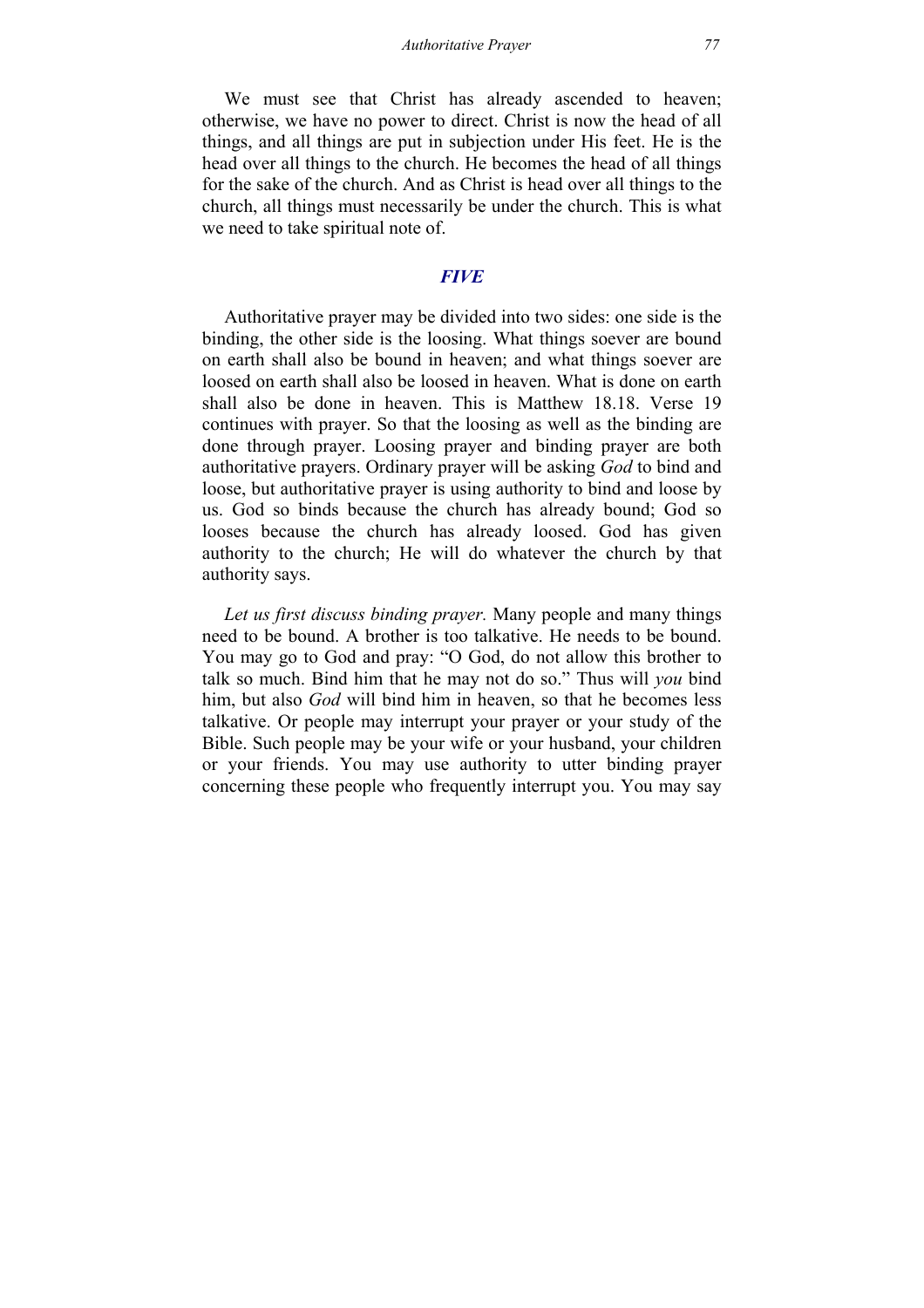to God; "O God, bind them that they may not do anything to interrupt."

In a meeting some brother may say things which ought not to be said, may quote improper Scriptures, or may choose inappropriate hymns. Such a person needs to be bound. You may say: "Lord, Soand-so often errs; do not allow him to do these things any more." By so binding, you will see that God shall also bind him up. Sometimes some people will disturb the peace of the meeting—perhaps by talking, or crying, or walking to and fro. Such activities often occur in a meeting. And those who disturb are usually the same few people. These individuals and their acts need naturally to be bound. Therefore you say: "God, we notice that these people always disturb the meeting. Bind them and do not allow them to disturb." You shall see that if there are two or three on earth binding, God will also bind in heaven.

Not only all these disturbances need to be bound, but many of the works of the demons must be bound too. Each time the gospel is preached or testimony is given, the devil will be at work in human minds, whispering many words to them and injecting many ugly thoughts into them. Here the church must bind these evil spirits, forbidding them to whisper and to work. You should declare: "Lord, bind all the works of the evil spirits." If you on earth bind them, they shall likewise be bound in heaven.

*The other side of authoritative prayer is loosing prayer.* What needs to be loosed? Let us illustrate this concretely. Many timid brothers dare not open their mouths in the meeting. They are afraid of witnessing, or of seeing people. We must ask God to release such brothers from the bondage that is upon them. Sometimes we may perhaps exhort them with a few words; but at many other times we need not say anything to them; instead we approach the throne for its control over the situation. There are people who really should come out and serve the Lord, nonetheless they are bound either by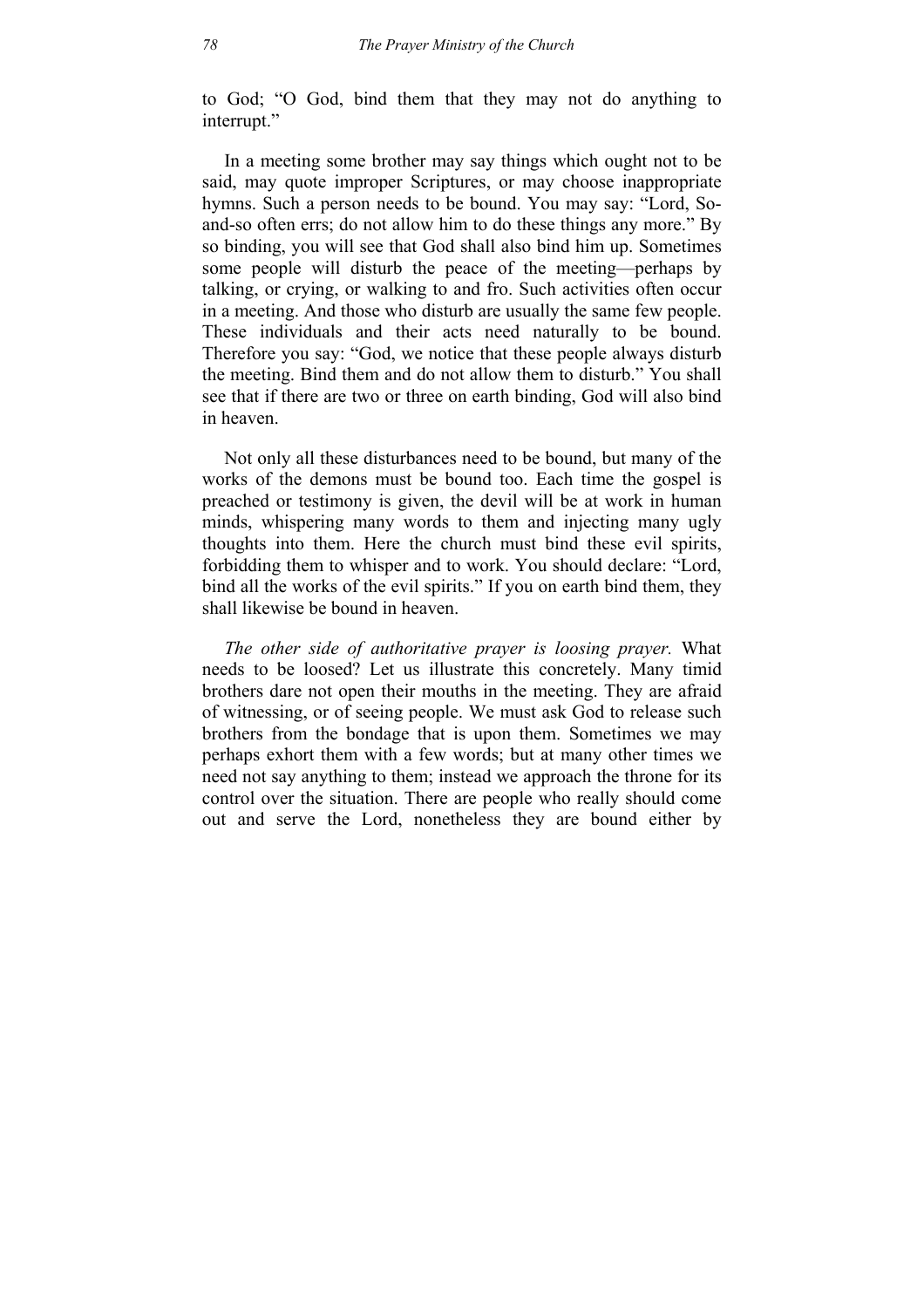occupation, or affairs of family, or unbelieving mates, or outward circumstance. They may be bound by all kinds of bondages. But we can ask the Lord to loose them that they may step out to witness for the Lord. Brethren, are we aware of the need of authoritative prayer? Do we really see its urgency?

As to the matter of money, it too should be loosed through our prayer. Satan often tightens the pocket of man. Sometimes we should ask God to release the money that His work may not suffer due to financial lack.

Truth also needs to be released. We should frequently pray: "O Lord, release your truth." Many truths are so bound that they are not proclaimed; many truths are proclaimed but few hear and understand. For this reason, we should ask God to release His truth that it may get through to His children. In many places, truth seems to be barred from entrance; there appears to be no possibility for people to receive it. How we must ask God to release the truth that many churches under bondage may be released and many places which are closed may be opened up. The Lord alone knows how to send the truth to closed places. As we pray with authority, the Lord shall send in the truth. Let us therefore be alert to the many things which must be loosed through authoritative prayer.

We should pay special attention to binding prayer and loosing prayer. Many things need to be bound, many things must be loosed. Here we do not beg; rather, we use authority to bind and to loose. May God be gracious to us that we all may learn how to use authority in prayer. Not only must we learn how to pray, we must also know what is the victory of Christ. In the victory of Christ we release, in the victory of Christ we bind. We will bind all the things that are contrary to God's will. Authoritative prayer is heaven's rule on earth or the using of heaven's authority on earth.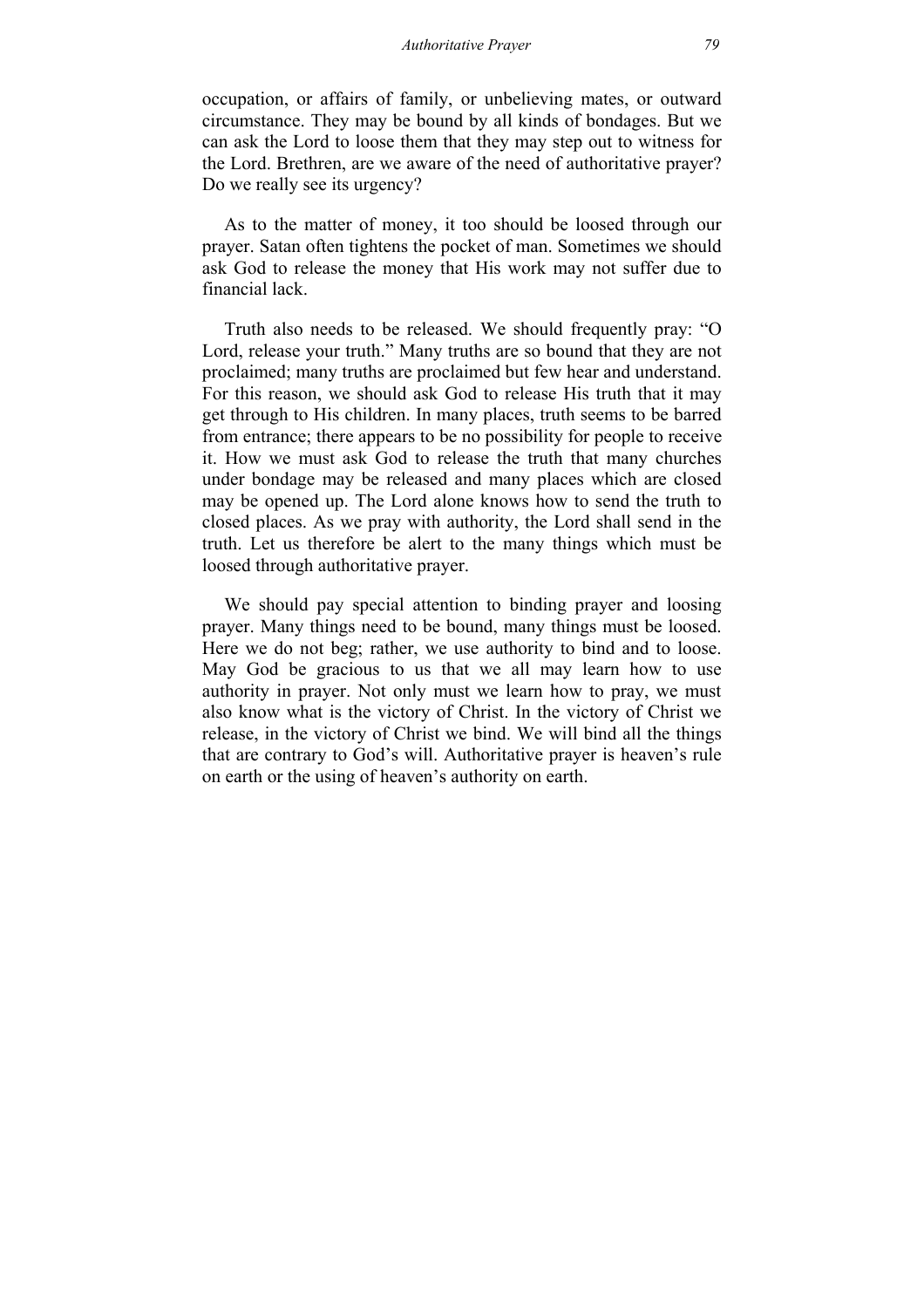Today we are but sojourners on the earth; in reality each of us is a heavenly person, therefore we have heavenly authority. Hence every one who is called by the name of the Lord is, on earth, a representative of the Lord. We are God's ambassadors. We have His life and have been delivered out of the power of darkness and been translated into the kingdom of the Son of God's love; consequently, we possess heavenly authority. At all times and in all places we hold the authority of heaven. We may control earthly affairs by means of heaven. May God give us grace that we may truly be prayer warriors for the Lord's sake, exercising His authority as overcomers that the victory of Christ may be manifested.

Finally, a serious warning is in order here; which is, that we must ourselves be subject to the authority of God. Except we are in subjection to God's authority we cannot exercise authoritative prayer. We should be subject not only to God's authority positionally but also in our daily life and practices; otherwise we will not have authoritative prayer.

Once there was a young man who went forth to cast out demons from a young woman. The demon suggested to the woman to take off her dress. Immediately the young brother exercised authority to command the demon: "In the name of the Lord Jesus I command you, I forbid you to remove the dress." "All right," replied the demon instantly, "if you do not permit me to take off the dress, I will not remove it." Now if the hidden life of that brother had been a failure, he would have been defeated before the demon; for the demon would not only have not obeyed that brother's command but he would also have exposed his sin.

We know that the creation was originally placed under the control of man. Why, then, does the creation not listen to man's command today? Because man himself has failed to listen to God's word. Why did the lion slay the man of God? Because he had been disobedient to God's command (see 1 Kings 13.20-25). But on the other hand, why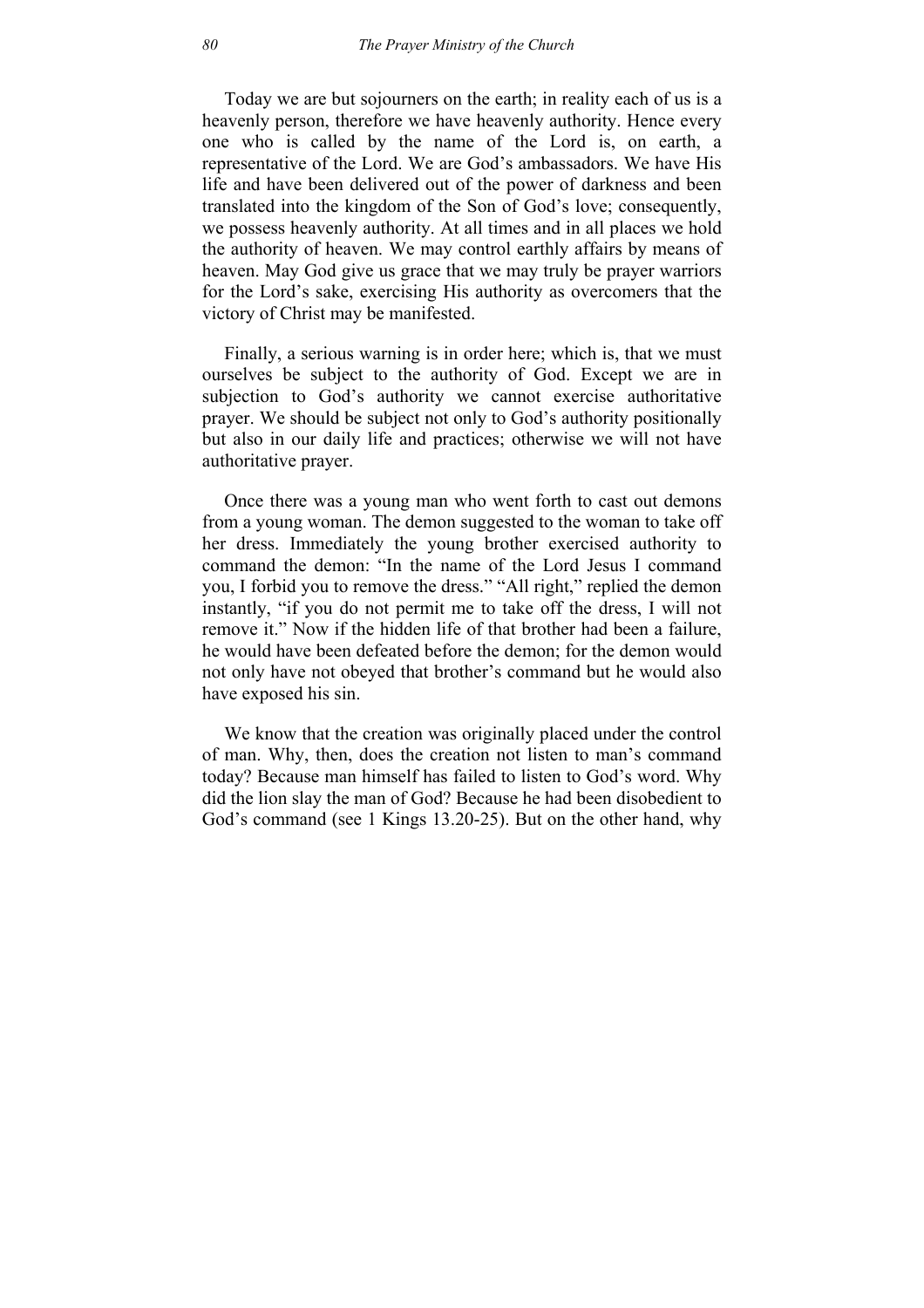did the lions not hurt Daniel when he was condemned to the lions' den? Because he was innocent before God and had done no hurt to the king. So God sent His angel to shut the lions' mouths (Daniel 6.22). So too, a viper could not harm the hand of Paul the servant of God (Acts 28.3-6), yet worms ate up the proud Herod (Acts 12.23). If we are subject to the authority of God we will be feared by the demons who also will be in subjection to our authority.

The Bible, moreover, reveals a close relationship between prayer, fasting, and authority. Prayer bespeaks our desire for God; while fasting illustrates our self-denial. The first privilege God granted to man was food. God gave Adam food before giving him anything else. So that fasting signifies a denial of man's first legal right. Many Christians fast without actually denying self; and thus their fast is not accepted as being such. The Pharisees fasted on the one hand but extorted on the other. If they had really fasted, they would have repaid what they had extorted. Since prayer is a desiring after God and fasting is a denying of self, faith will instantly be sparked when these two factors are joined. And then with faith, there is authority to cast out demons. Now if we desire after God yet refuse to deny self, we will not have faith and so neither will we have authority. But if we have both a desire for God and a denial of self, we shall instantly possess both faith and authority. We may quickly generate the prayer of faith, even unto authoritative prayer. And keep in mind that authoritative prayer is the most spiritual as well as the most important of prayers.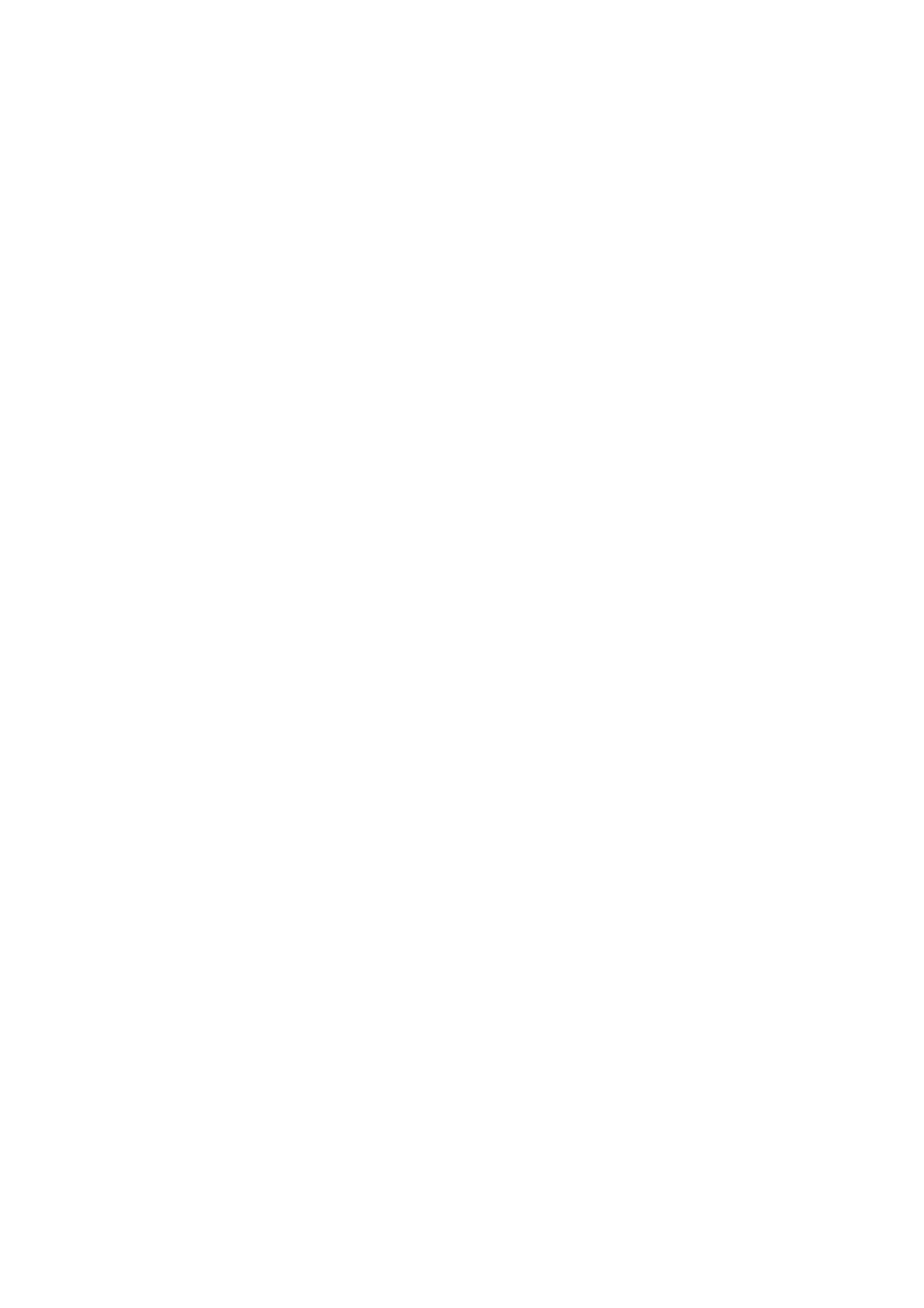

**5Which and Pray**<br>With all prayer and supplication praying at all seasons in the Spirit, and watching thereunto in all perseverance and supplication for all the saints. (Eph. 6.18)<br>The fragment of this verse upon which our *With all prayer and supplication praying at all seasons in the Spirit, and watching thereunto in all perseverance and supplication for all the saints. (Eph. 6.18)*

The fragment of this verse upon which our attention will be focused is "watching thereunto in all perseverance". What does the word "thereunto" point towards? By reading the preceding clause we realize that it points at prayer and supplication. What the apostle means to say is that "with all prayer and supplication praying at all seasons in the Spirit" is still not enough, but that "watching ... in all perseverance" must be added to prayer and supplication. In other words, there needs to be prayer on the one side and a watching on the other. What does "watching" mean? It means not slumbering; it means supervising or looking with eyes open; it means preventing any danger or emergency. Watching in prayer and supplication bespeaks having spiritual insight to discern the wiles of Satan and to discover the latter's end and means. Let us now enter concretely into some of the aspects of watching in supplication and prayer.

## *ONE*

Prayer is a kind of service. It ought to be placed in a preeminent position. Satan always maneuvers to put other things concerning the Lord before prayer and to place prayer at the very last. However much people are reminded of the importance of prayer, not many really appreciate it. People are usually enthusiastic in attending meetings for ministry, Bible study, and so forth. They will find time for such meetings. But when it comes to prayer meeting, the attendance is so surprisingly minimal. No matter how many messages are given to remind us that our principal service is prayer and that if we fail in our prayer life we fail in everything, prayer is still not esteemed and is treated as a matter of little consequence.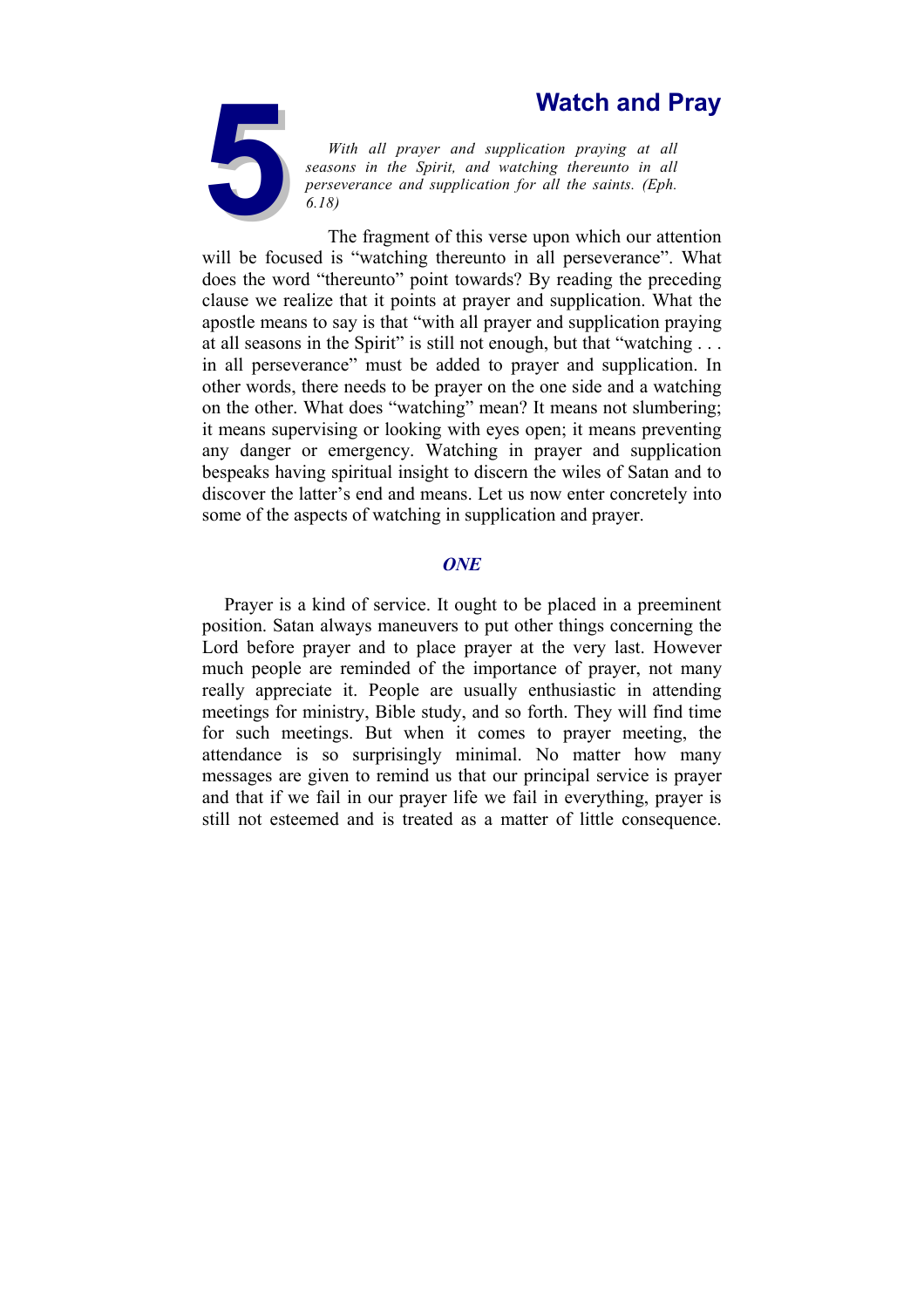Faced with a pile of problems, we may say with our lips that only prayer can solve them, yet we talk more than pray, worry more than pray, and scheme more than pray. In sum, everything is put before prayer; other things are placed in prominent positions while prayer is relegated to last place; it is the only thing which is not so important.

One who knows the Lord deeply once said, "We all have committed the sin of neglecting prayer; we should tell ourselves: You are that man." We should say to ourselves indeed: You are the man! We should not blame others for not praying; we ourselves need to repent. How we need the Lord to enlighten our eyes that we may comprehend afresh the importance of prayer and know anew its value. Furthermore, we must recognize that had Satan not deceived us, we would not be neglecting prayer so much. We should therefore watch and discover therein all the various wiles of Satan. We will not allow him to delude us any more in relaxing in prayer.

#### *TWO*

After we are awakened to the importance of prayer and have offered ourselves to serve somewhat in prayer and to do a little of its work, we will be attacked incessantly by Satan so that we simply cannot find any time to pray. As we are just about to pray, someone will be knocking at the front door, or somebody else will come in through the back door. Either the grown-ups will quarrel or the children will disturb. If it is not a sudden sickness, it may be some unexpected happening. Before we decide to give ourselves to prayer, everything seems to be quiet; but the moment we wish to pray, all things break forth. Many unexpected and unforeseen events suddenly come upon us like ambushes. Numerous difficulties arise to hinder our prayer. They try to squeeze it out. Are these coincidences? Most certainly not. They are not coincidental at all; they are Satan's planned strategy to hinder us from praying.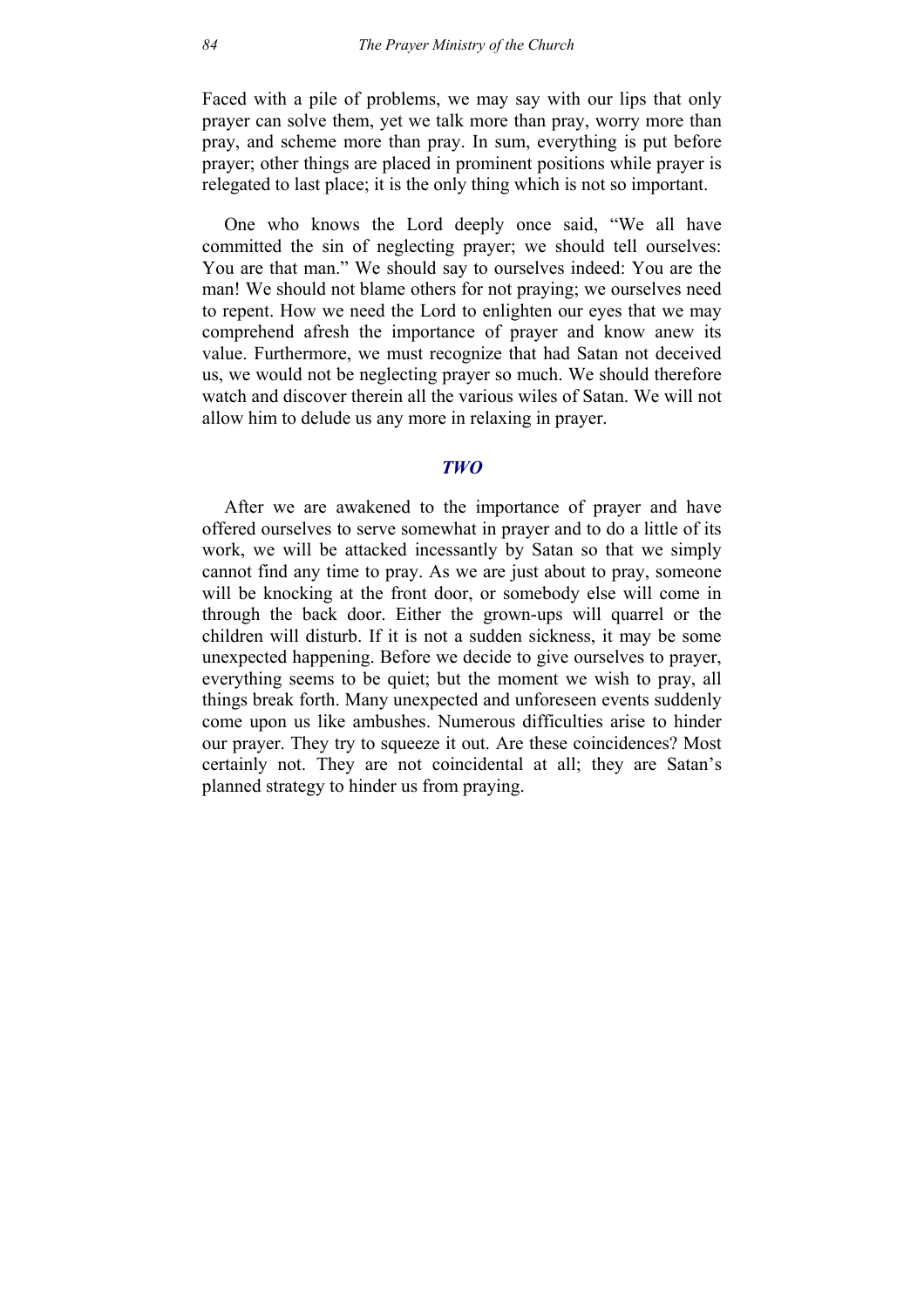Satan is willing to encourage us to do many things if only he can succeed in squeezing out our prayer time. He well knows that spiritual work which is not established on the foundation of prayer has not much value and will eventually fail. Hence his strategy is to keep us so busy about other things that we neglect prayer. We are busily engaged from sunrise to sunset in work, in visitation, in hospitality, in preaching, so that prayer is pressed into a corner with little time left to pray.

Let us quote the words of a brother who knew the Lord deeply.

*When the children of Israel commenced to plan for their exodus from Egypt, the reaction of Pharaoh was to double their labor; Pharaoh's aim was to make them so much more occupied with work that they had no time to think of leaving Egypt. When you begin to plan or decide to practice a more abundant prayer life, Satan will start a new stratagem of making you busier, piling on your works, occupying your time with such needs that you have no opportunity to pray. I judge, dear brethren, that we must deal with this problem squarely. Naturally, in striving for a time to pray, there will be arguments concerning our mission, duty, and responsibility. Some people will consider such devotion to prayer as neglecting our mission, forsaking our duty, and impairing our responsibility. If we are confronted with such a situation, we should bring our problems concerning mission, duty, and responsibility to the Lord and pray about them. (This kind of prayer may not be applicable to every believer, for it can be misunderstood. Some people will very much prefer to abandon their duty; they do not take up their responsibility seriously; they are far too eager to pass on their family affairs to others, professing that they will thus have time to pray. May the Lord protect these words from being misunderstood.) Let us recognize this point: That the enemy will use matters such as duty, mission, and responsibility to create his best arguments for stopping our prayer. Should we realize that our prayer life has been completely destroyed or that we have fallen into a restricted position in which we have no way to live a spiritual, ascendant and victorious life, we ought to say to the Lord: "O Lord, while I am praying, I commit my duty to You, and ask You to keep it from suffering any damage. I ask You to protect for me this time of*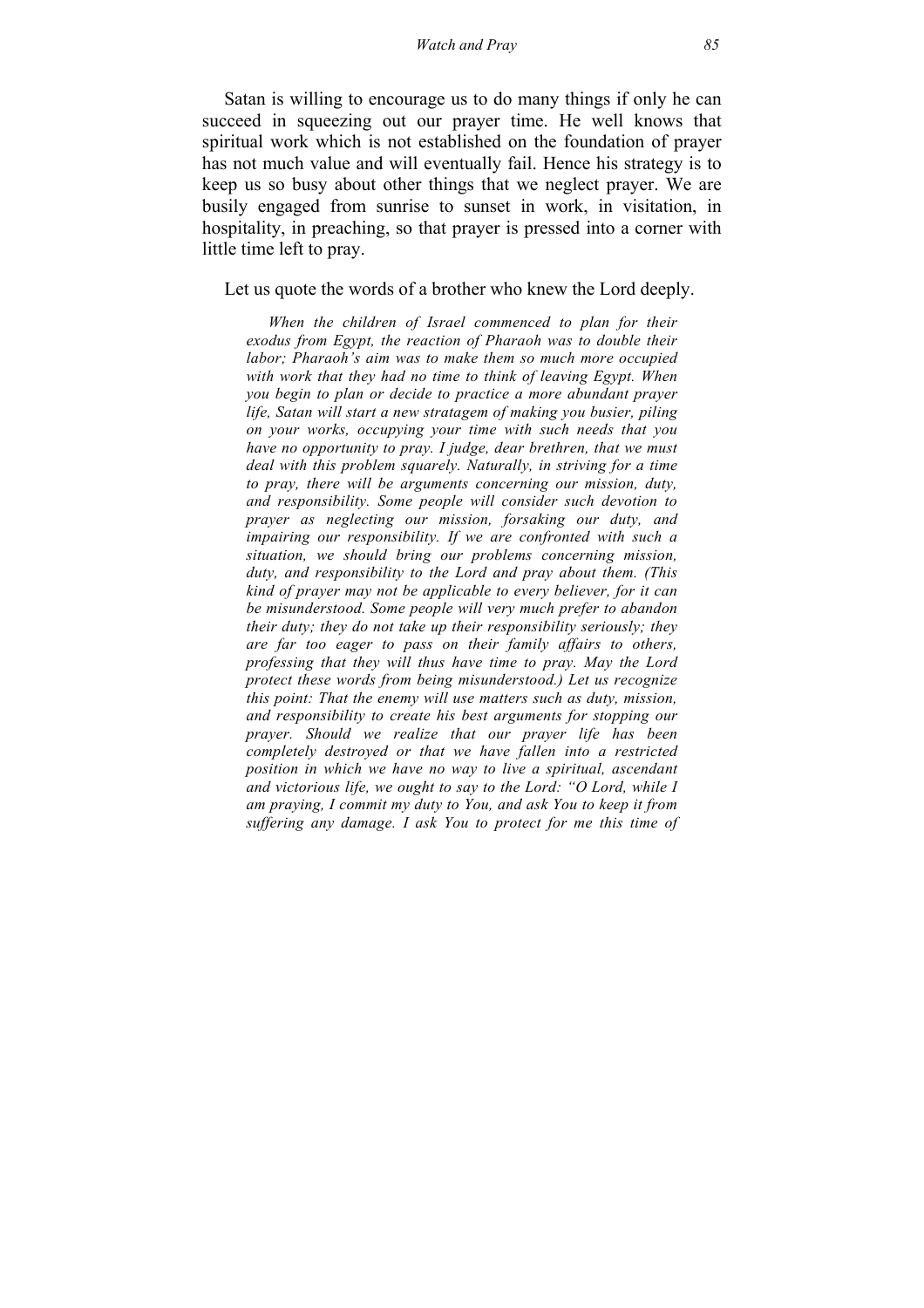*prayer and forbid Satan to intrude, for I am using this time to seek Your glory." Here in the realm of prayer the principle of tithe may also be practiced. After you have offered to God His rightful portion, you will discover that by having offered one tenth to God, you can more efficiently use the nine-tenths that remain than even the entire ten tenths which you had before tithing. This principle of tithe is very effective.* 

*Here must we realize this kind of prayer warfare. We should be strong and powerful, standing firmly on the ground of being in Christ and praying by the victory of the cross. We should utilize the complete victory of Christ on the cross in striving for prayer, casting out the enemy from our prayer position so that we may keep it. This is likened to Shammah, a mighty man of David, who stood in the midst of a plot of ground full of lentils, and defended it, and slew the Philistines. The Lord worked a great victory through him (see 2 Sam. 23.11,12). This plot of ground full of lentils may represent our prayer position which needs to be guarded in the victory of Calvary from enemy intrusion. This is the kind of warfare for obtaining prayer, for the sake of prayer. I am quite concerned that we frequently accept circumstantial arrangement as an argument for thinking that prayer is currently impossible. Since things have been so aroused and have developed to such a point, we reckon it is now futile to speak of praying. Thus we give ground to the devil and are restricted by these things from prayer. Notice that this is a stratagem of the devil. In the name of the Lord and by His victory on the cross, we must sweep away all these obstacles to prayer. The cross is most effectual in gaining for us the time of prayer as it is always effective in other areas. Only, may we know how to exercise its victorious power.*<sup>∗</sup>

The above words provide us with much warning and exhortation. Brethren, we must fight for the prayer time, we must have time to pray. If we wait until we have some leisure moments to pray, we will never have the chance to pray. We should set apart some definite

1

<sup>∗</sup> Since the original quotation could not be found, this portion has been freely translated from the Chinese.—*Translator*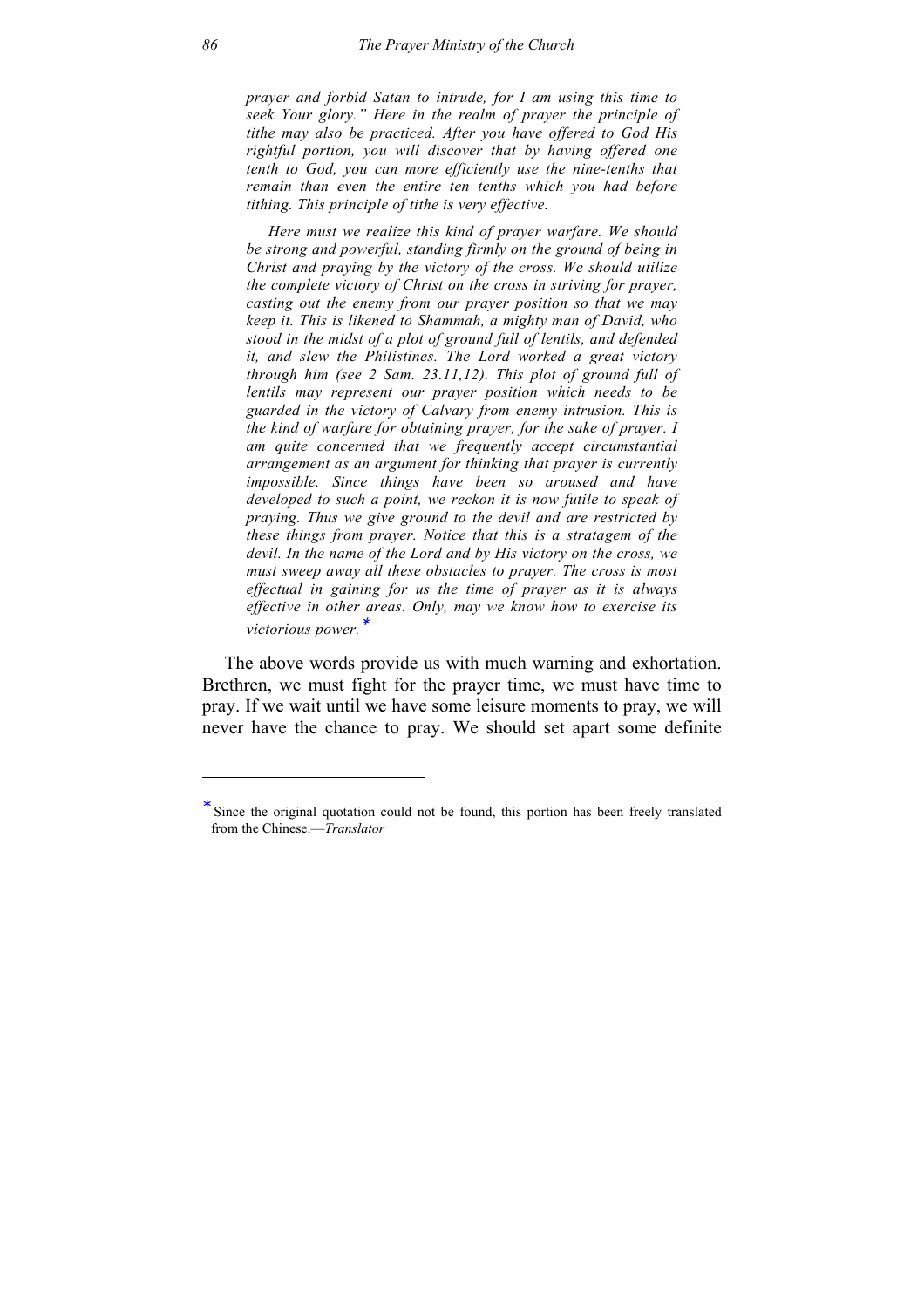time for prayer. ''Those who have no set time for prayer," warns Andrew Murray, "do not pray." For this reason, we need to watch that we may get time to pray. We must also use prayer to protect this prayer time from being snatched away through the wiles of the devil.

#### *THREE*

We must not only be watchful in keeping the time of prayer but also be watchful during the prayer time so that we may really pray. For Satan will use his tricks to hinder our prayer while we are actually on our knees, just as he has previously made use of outward situations and all sorts of things to oppress us and thus keep us from having any time to pray in the first place.

Our mind is clear and our thought is concentrated; but as soon as we kneel down to pray our thoughts commence to be scattered: what should not be recalled is recalled, what should not be premeditated is premeditated, and many unnecessary notions suddenly dart in. All these thoughts were absent before prayer; but they now crowd in to disturb us just at the time of prayer.

Outside environment remains fairly calm, nothing really appears to be upsetting; but as soon as we kneel down to pray our ears seem to hear voices—actually the bleating of sheep and the lowing of oxen do not come from outside, yet strangely many voices arise to interfere with our prayer. Or we may be physically well, but as soon as we start to pray we become physically exhausted as though unable to continue. This is not due to any lack of sleep, for before praying we felt no weariness at all.

Sometimes strange symptoms that were not present earlier suddenly appear at the time of prayer. Prayer is originally meant to discharge burden; nonetheless as we kneel there to pray, not a word can be uttered and we feel as though we are suffocating. Many are the subjects of prayer, but at the moment of prayer we become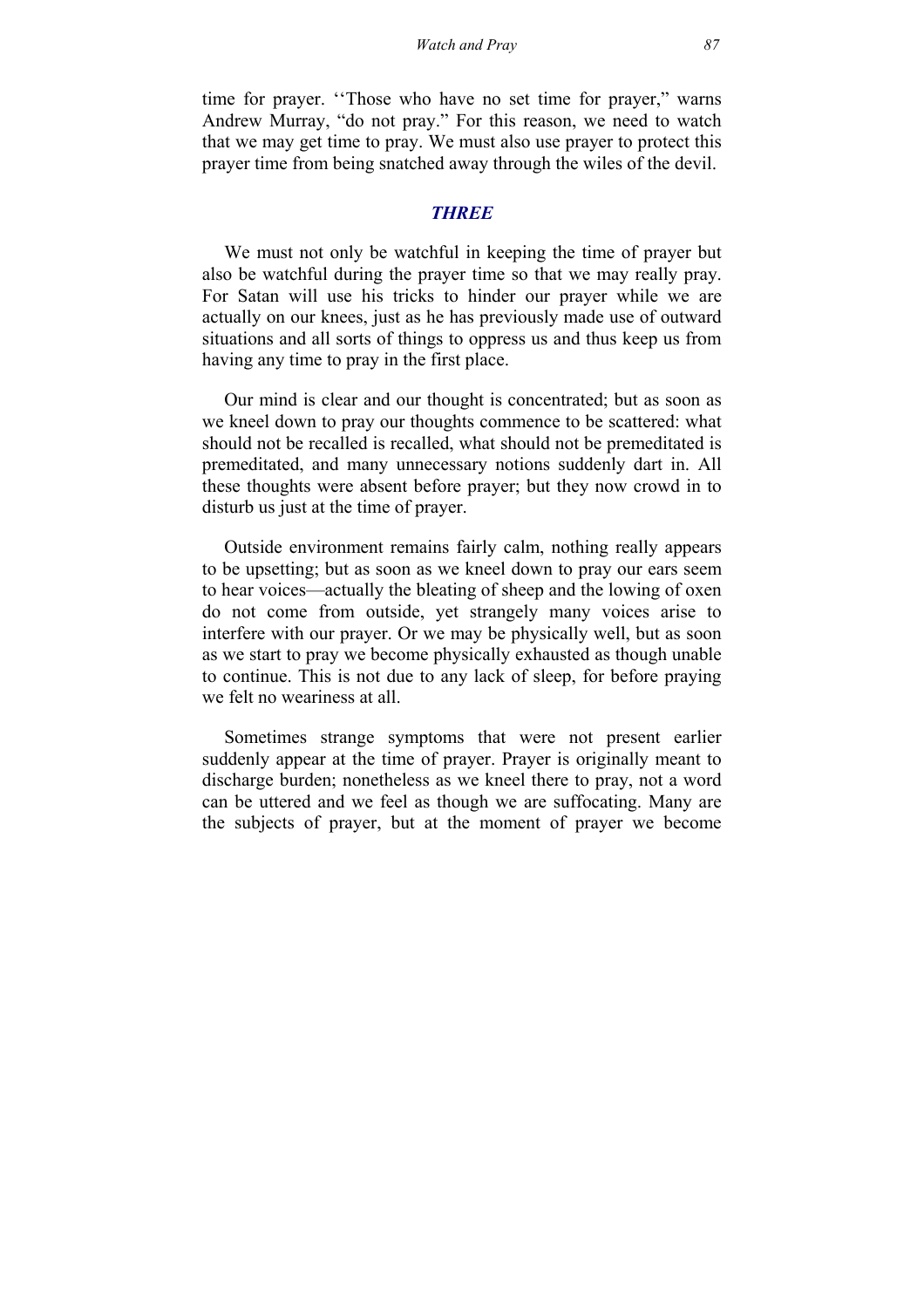paralyzed, cold, and lost. Even if we do manage to pray, it is like speaking to the air—completely fading out in two or three words.

All these above-mentioned conditions happen abruptly during the time of prayer. If we are ignorant of the devices of Satan in destroying our prayer, we will think of arising and giving up prayer. For the sake of prayer—for the sake of praying through—for the sake of discharging burden, we need to watch in prayer: watching against all and sundry conditions which hinder us to pray.

A battle is involved here. Before we pray we should first use prayer to ask God to enable us to pray; and during the time of prayer we should ask God to help us pray single-mindedly that our prayer will not be obstructed by any device of the enemy. We will speak to those disturbing thoughts, voices, weaknesses, and sicknesses: I oppose all these causeless phenomena as lies, as Satanic counterfeits. We will utter our voice to drive them away, we will not give any ground to the enemy. We must watch and resist the wiles of Satan with prayer that we may not only pray but pray through as well.

To pray through and to pray with strength is not a vain expectation. Ease and comfort will not get us into this prayer life, neither will we ever drift into this prayer life. We must learn a little, break a little, and fight a little to obtain such prayer.

## *FOUR*

During prayer we must in addition guard against all that are not real prayers. We should know that Satan will not only prevent us from having time and power to pray, he will also cause us to waste the prayer time by our uttering many scattered, unrelated, unimportant, empty words as well as numerous vain requests. Our prayer time is so fully occupied with these things that our prayer is equal to zero. Many carnal, stale, long, routine, heartless, and ignorant prayers are simply a waste of time. These may sound like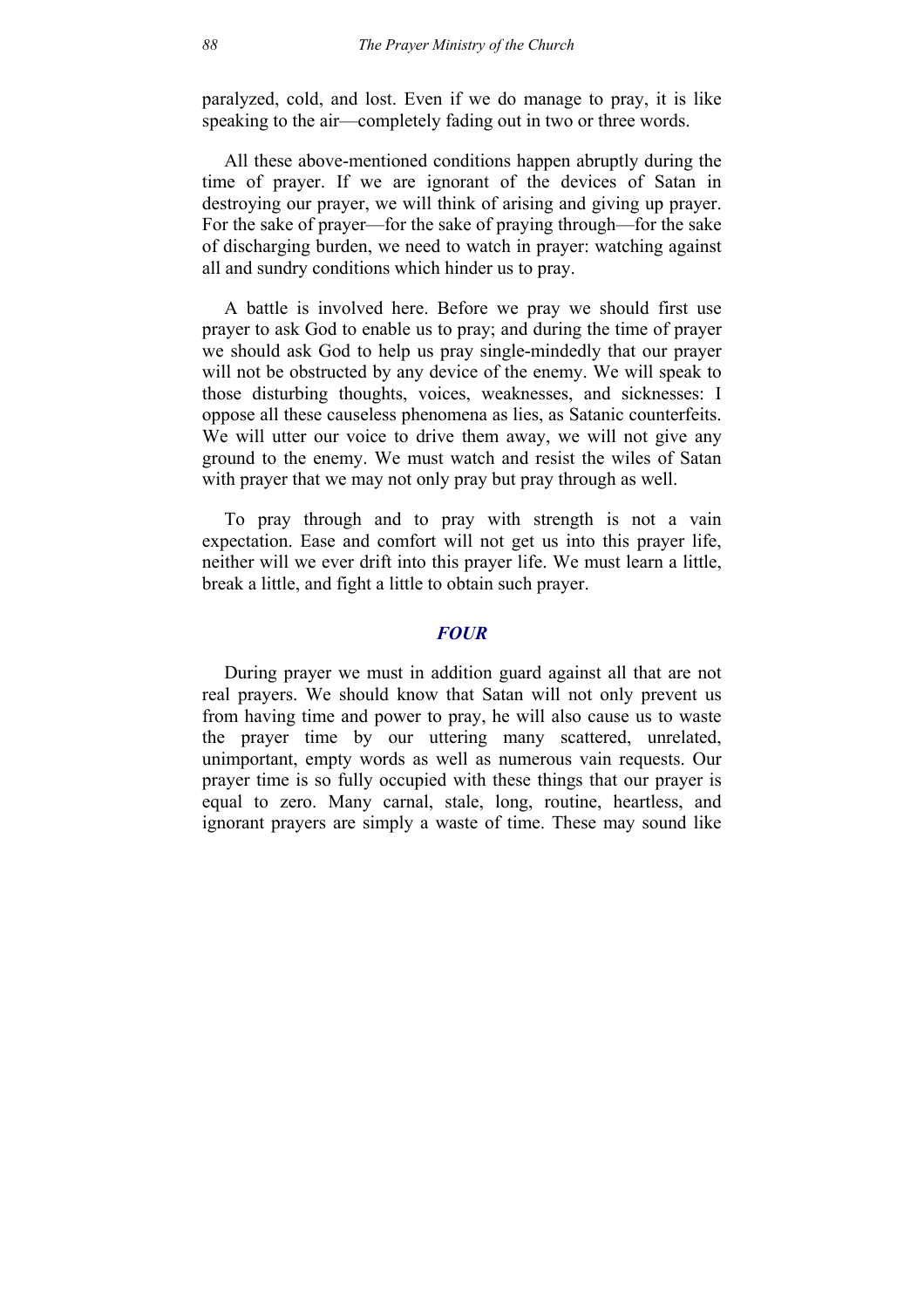our own habitual prayers, yet the suggestion, instigation, and deception of Satan are not totally absent. If we are not watching, our prayer will become devoid of any meaning and consequence.

One brother cited the following story: "I read the record of Evan Roberts. Once several were in his home praying for a certain matter. In the middle of the prayer of one brother, Evan Roberts went over and put his hand over the mouth of the brother who was praying, and said, 'Brother, you do not need to pray on, for you are not praying at all.' As I read this incident I thought, How could Evan Roberts take such action? Yet he did take this action. And now I know that what he did was right." Many words in our prayer are spoken in the flesh by the instigation of Satan; they make the prayer quite lengthy but much is unreal and useless.

Is this not true? Often in praying, we seem to circle around the world. Time is spent and strength is exhausted, yet not a word of prayer strikes the mark. How can we expect such prayer to be heard by God? It has no spiritual value at all. Consequently, we must watch in prayer. Do not lengthen the time, do not give too many reasons; simply pour out your sincere desire before God and never use many vain words.

Let us be watchful lest we speak carelessly. One who knew how to pray wrote a poem in which was a sentence on prayer: "If you go before God to pray, prepare first what you want to ask." Brothers and sisters, if you do not even know what you want when you kneel down to pray, how can you expect God to hear your prayer? If your prayer is aimless and heartless, it is equivalent to no prayer. You fall into the trap of Satan, who makes you think you have prayed though actually you have not prayed at all. We need to be watchful so that each time we approach God we know beforehand what our heart desire is.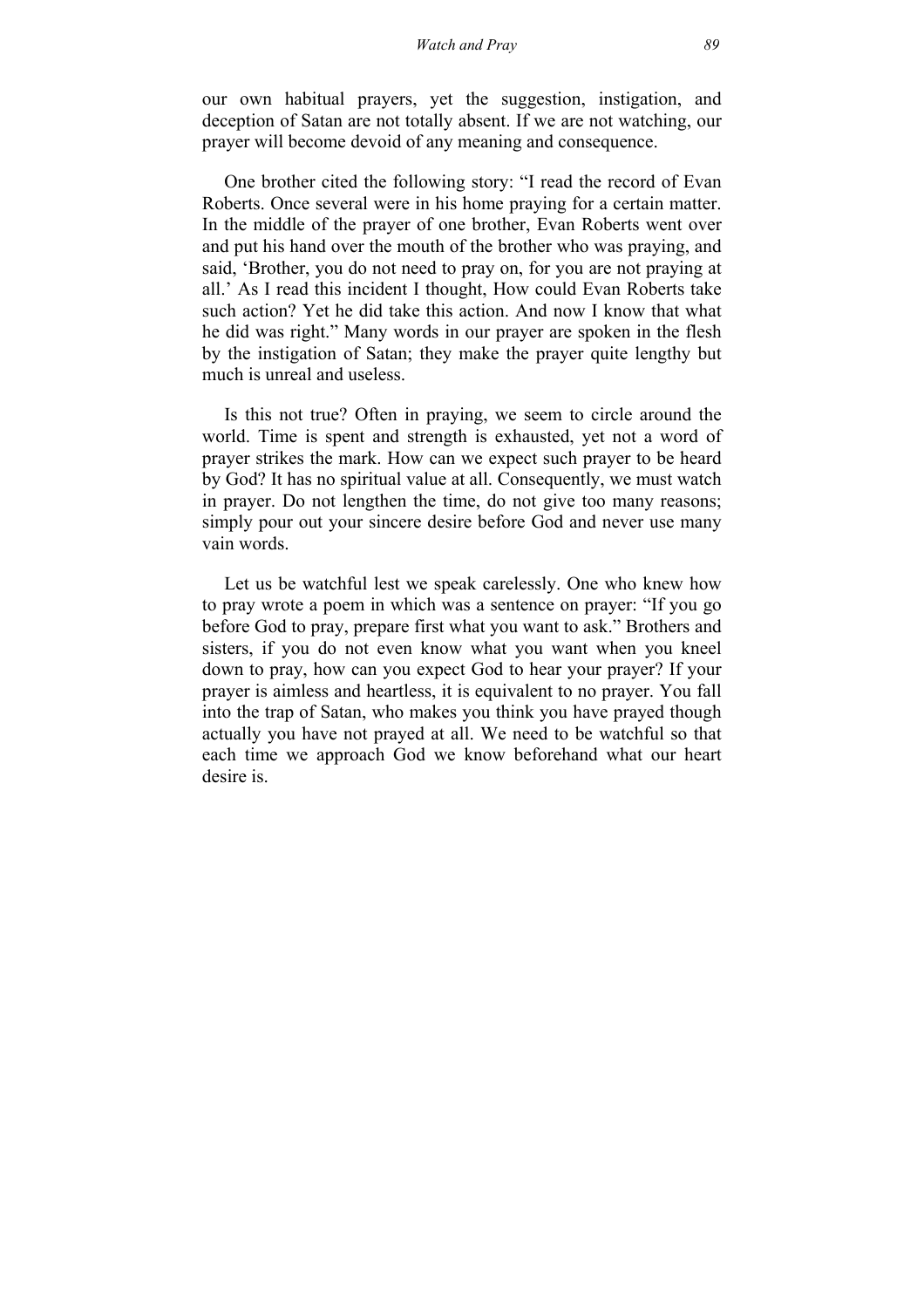Do not pray without any desire in your heart. All prayers should be governed by heart desire. Look how our Lord pays attention to this. Bartimaeus, a blind begger, cried out to the lord: "Jesus, thou son of David, have mercy on me." The Lord Jesus answered him: "What wilt thou that I should do unto thee?" (Mark 10.47,51) Now the Lord will ask you precisely the same question: "What wilt thou that I should do unto thee?" Can you answer that question? Some brothers and sisters, after they have prayed for ten or twenty minutes, may not be able to tell you what they have asked God. Though many words are said in their prayer, nevertheless what is asked is even unknown to themselves. Such utterance is heartless and aimless, such cannot be considered as prayer. We must watchfully guard against any kind of prayer like that.

During prayer, words which can express desire are as important as the desire itself. Frequently there is a definite desire in our heart, yet after saying many words we seem to be farther away from the subject. This too needs to be watched. For the wile of Satan is either pulling you back from prayer or pushing you further out in prayer so that you become totally lost. How we must gird ourselves—not permitting the words of prayer to drift away from the subject, and drawing them back to the center if they do wander off. Always be on the alert to travel towards the goal, to disallow any unwanted words from mixing in, and to keep ourselves from praying prayers that are not prayers at all.

#### *FIVE*

Let us watch and pray. Never allow Satan to interrupt our prayer with his artifice. Satan frequently accuses us when we have suffered a little defeat. He will cause us to analyze ourselves while we are praying so that we seem hardly able to open our mouth before God. He will so discourage us when God's promise appears to be distantly vague that we lose the courage to wait on God further. Yet if our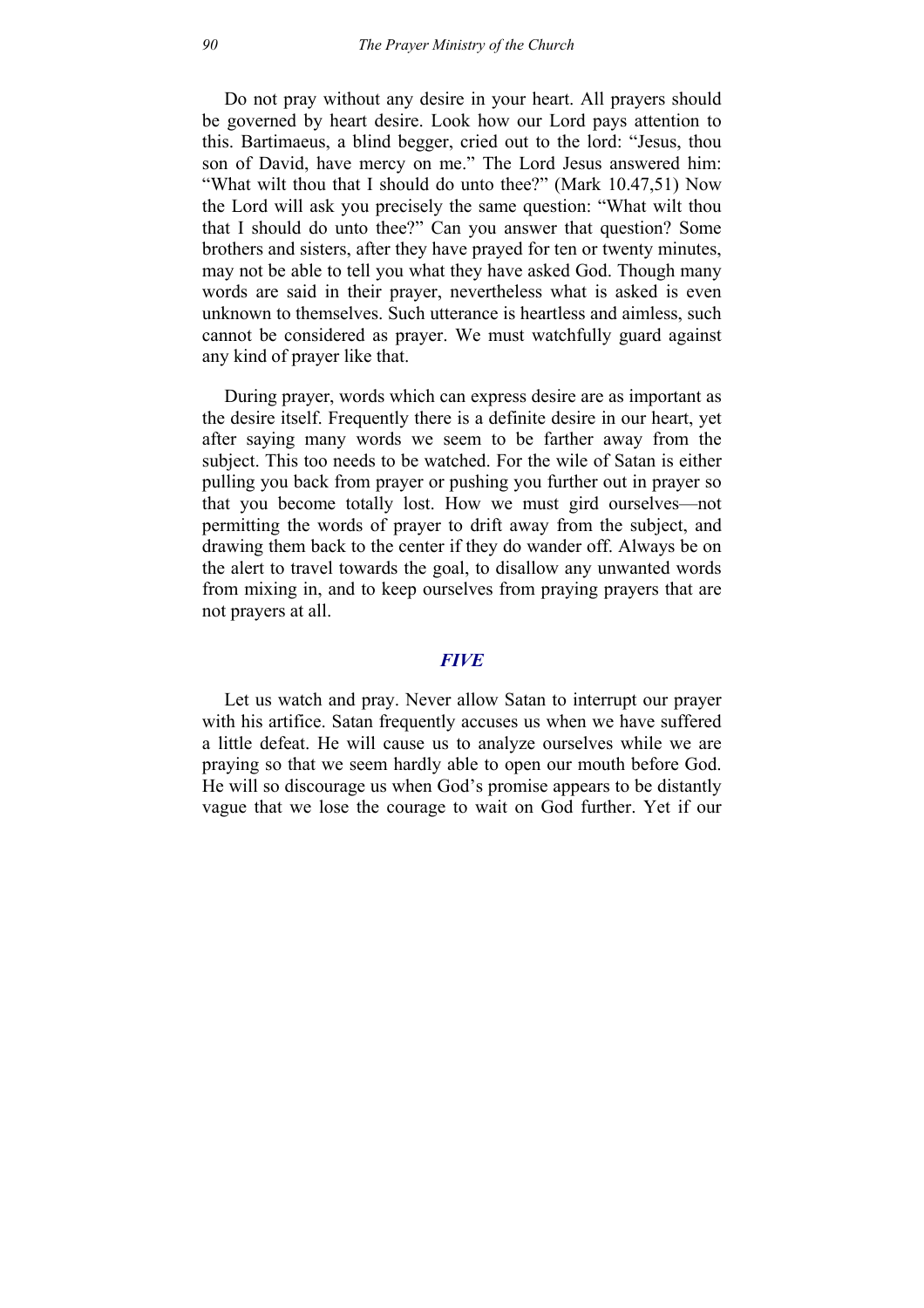prayer is according to God's will, we should persevere in prayer. Even though we have failure, we can still come to God through the blood of the Lamb; there is no reason to let Satan interfere. We ought to be like that widow who came to the unrighteous judge so often that he avenged her (see Luke 18.5). We should be like the Shunammite who refused to leave until Elisha arose and followed her (see 2 Kings 4.30). We believe any delay in answer to prayer enables us to know something which we never knew before and to learn what we had never learned before. In any case, we will not permit Satan to cut off and destroy our prayer.

When a few of us are praying together Satan is not pleased. He will lay in our path all kinds of snares and make all sorts of moves to stop this prayer. Things such as groundless rumor, untrue story, causeless suspicion, growing misunderstanding, strange fear, and unfounded terror are secretly bestirred by Satan to create division, to shake the prayer meeting, and to destroy the oneness in prayer. In view of such Satanic attempts, we must "prove all things" (1 Thess. 5.21). Do not quickly believe, easily be moved by, or speedily spread any report. If we are watchful we shall discover that many of these unnecessary and inaccurate words and deeds are but the artifices of Satan whose aim is to weaken the heart and hand of God's people even to the splitting of them apart. Hence we must pray on the one hand and watch on the other. Let us follow the example of Nehemiah who set up watchers (Neh. 4.9). Our answer to Satan's threatening is: "There are no such things done as thou sayest, but thou feignest them out of thine own heart . . . Should such a man as I flee? and who is there, that, being such as I, would go into the temple to save his life? I will not go in" (Neh. 6.8,11). We shall not be frightened, neither shall we cease to pray. Once a brother said: "How much we need to set up watches to guard against the wiles of Satan, whose ways of destroying the corporate life of God's people far exceed our ability to count or list." In view of all this, we must watch in all perseverance and carefully inspect all things lest we give Satan opportunity to divide us, destroy our oneness in prayer, or cut off our prayer.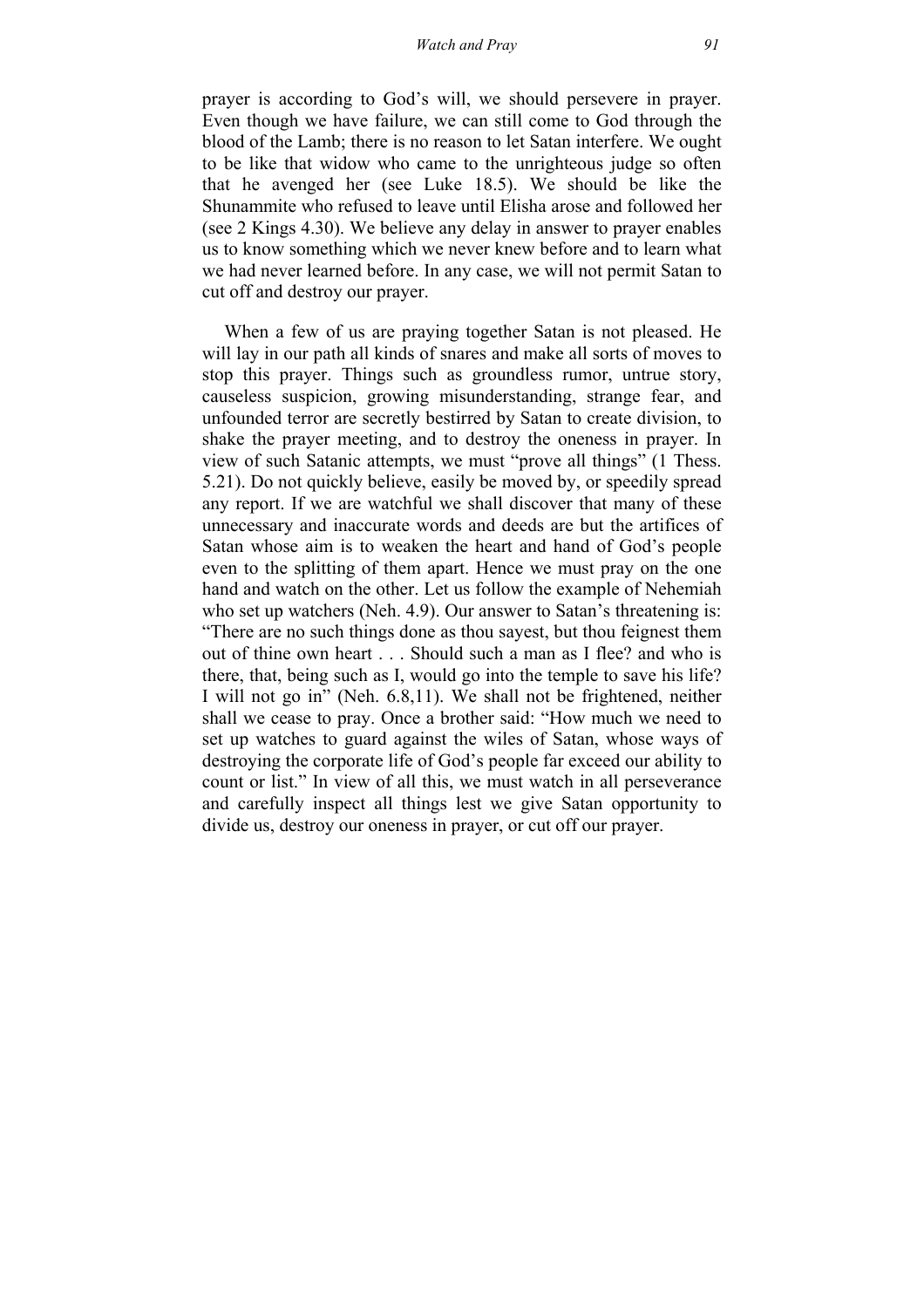#### *SIX*

We must watch in our prayer lest it become vague. It is evident that many matters need to be settled, many people require intercession, the central message of God must be revealed, and not a few problems wait to be solved; yet at the time of prayer, there does not seem to be any definite subject for which to pray, and there is a total lack of words to express our prayer. We struggle to say two or three sentences before we cease altogether. Clearly Satanic assault is involved here.

No doubt on some occasions our prayer sounds routine because we are slothful, unconcerned, lacking in love, neither seeing nor being thorough; but at other times we really gather to pray and find our prayers feeble and few. This proves that something is interfering, and that very something is none other than Satan's plan to obstruct our prayer. Had we been watchful, we would have discovered that much of our forgetfulness, failure to recall, and tendency to drag are not attributable to us but are the effects of Satanic deceit, stealing, and robbing. We must oppose these guiles if Satan. Whether we pray for people or things, whether for truth or problems, we should pray out everything thoroughly. Bear in mind that a hasty prayer, a too economical prayer time-wise is usually a negligent prayer, which affords an easy loophole to the enemy. Let us not be lazy; instead let us in the one hand ask the Lord to enable us to recall all prayer burdens and to give us words to express these burdens; but let us on the other hand deal with our laziness and procrastination.

Our Lord rose up "in the morning, a great while before day . . . and there prayed." When Simon and his companions said to Him, "All are seeking thee", His reply was, "Let us go elsewhere . . . that I may preach there also; for to this end came I forth" (Mark 1.35-38). How concrete and how thorough He is! Our Lord "went out into the mountain to pray; and he continued all night in prayer to God. And when it was day, he called his disciples; and he chose from them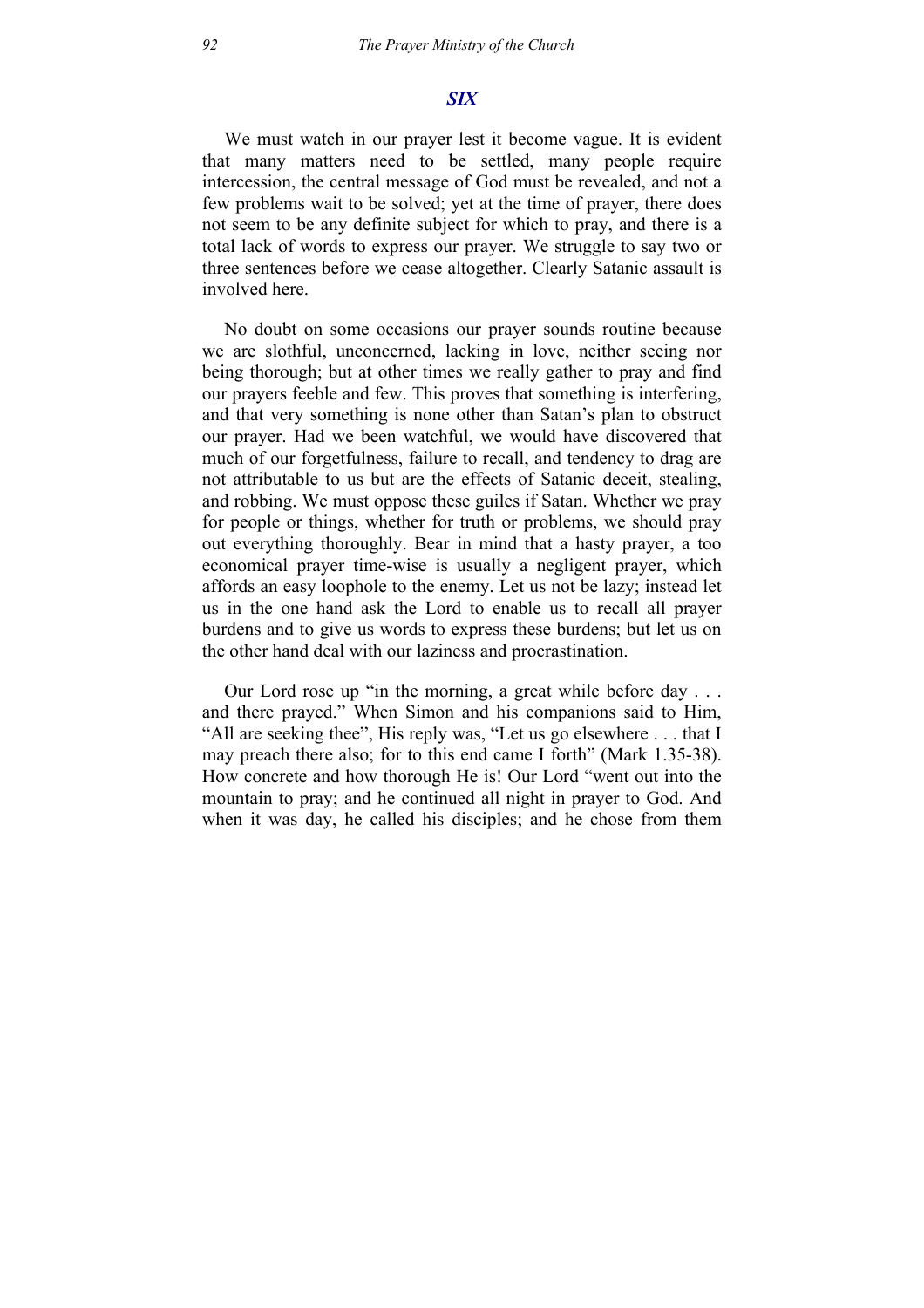twelve, whom also he named apostles" (Luke 6.12-13). Once again, how concrete and how thorough! The apostle Paul reminded the saints in Ephesus to pray at all seasons in the Spirit, watching in all perseverance "and supplication for all the saints, and on my behalf, that utterance may be given unto me in opening my mouth, to make known with boldness the mystery of the gospel . . . that in it I may speak boldly, as I ought to speak" (Eph. 6.18-20). Such supplication is mist concrete, distinct, and needy. If we have body consciousness and are really concerned about souls, saints, and the services of God's servants, we will have so many people and things for which to pray.

And as to each and every truth, there is also the need for much prayer. In writing to the saints in Ephesus Paul said, "For this cause I bow my knees unto the Father . . . that he would grant you. . . . " (3.14-19). From this we know that the revelation of the glorious truth which Paul received came from prayer, and prayer is the revelation. The real value of the light of truth comes by prayer. We should pray the truth into our life and then pray it out. We should pray much over the truths which we have heard and spoken so that these truths are not only remembered in our minds and written in our notebooks but will be manifested in our lives as well.

All these need concrete and thorough prayer! Behind various difficulties are demons who actually hold the rein. If we are not watchful we may consider these to be purely human or physical difficulties. But if we have spiritual insight we will see through these hindrances and so cast out the demons who hide behind them. Sometimes, as the Lord has indicated, "this kind goeth not out save by prayer and fasting" (Matt. 17.21 margin). This requires our watching on the one side and praying persistently on the other. Otherwise these difficulties will loom up like a mountain which forces you to travel around it instead of casting it into the sea. Oh that we may be awake, that we may pray thoroughly, expose all the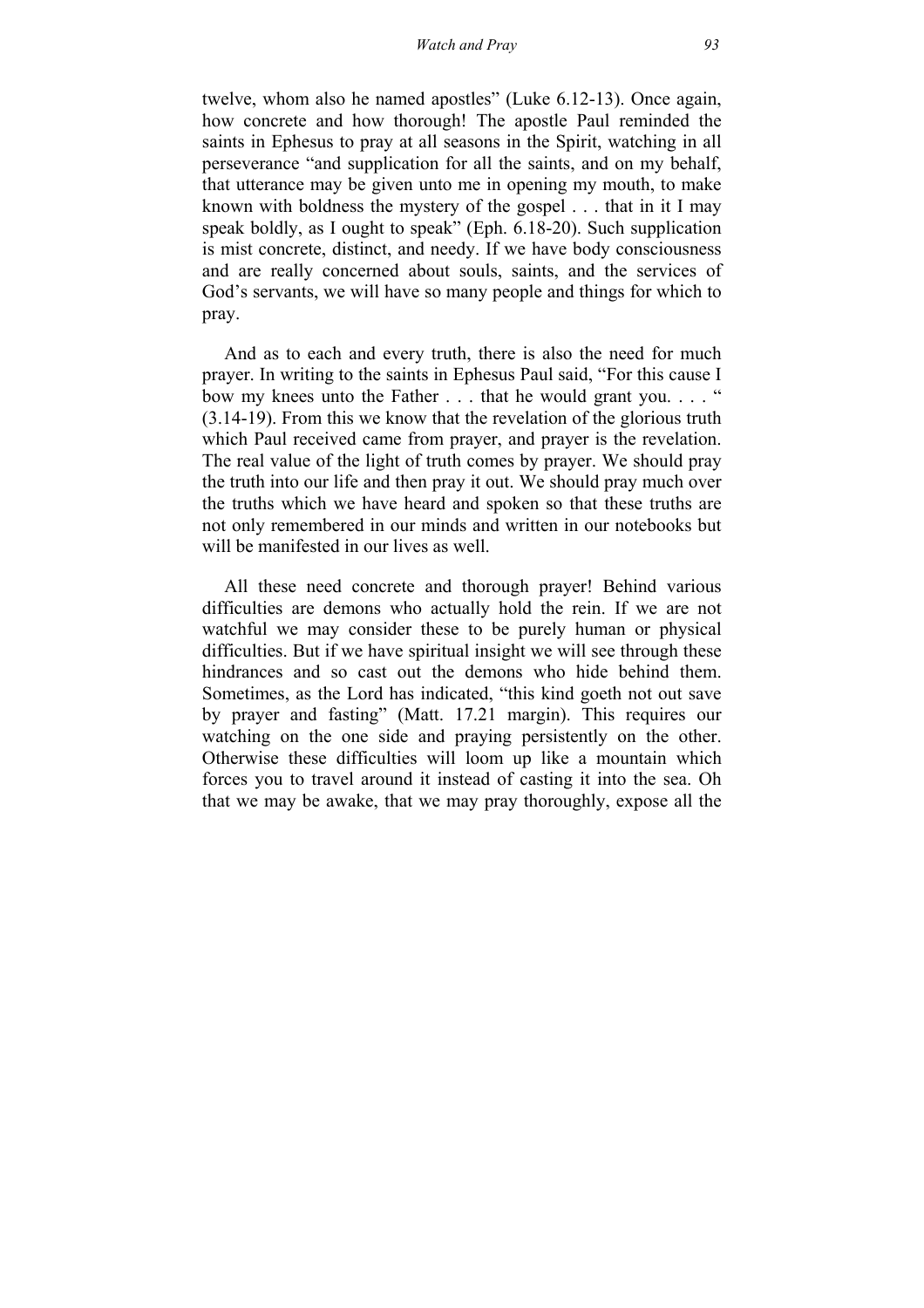wiles of Satan, destroy all his strongholds, and cast out all the demons behind every difficulty.

#### *SEVEN*

We must be watchful not merely before and during prayer but after it as well. We need to watch carefully all the changes which follow our prayer. All earnest prayers with burden are offered "with all prayers" and "at all seasons"—not only once but many times, not just in one direction but in all directions. So that after each prayer we should notice if there be any new discovery, any new change, any new movement.

It is not unlike Elijah's prayer at the top of Carmel. He bowed himself down upon the earth and put his face between his knees. Seven times he sent his servant to go up and look at the sea till the servant reported that he saw a cloud rising out of the sea as small as a man's hand. Then he sent his servant to Ahab, telling the king to make ready the chariot and get down lest the rain stopped him (see 1) Kings 18.42-44). It is also not unlike Elisha praying for the child of the Shunammite. "He stretched himself upon him; and the flesh of the child waxed warm. Then he returned, and walked in the house once to and fro; and went up, and stretched himself upon him: and the child sneezed seven times, and the child opened his eyes" (2 Kings 4.34-36). Then he gave the child back to the mother. Neither Elijah nor Elisha simply knelt there to pray. Both of them prayed and then observed the effects of their supplications in changing environments.

Suppose you pray for one who opposes the Lord, asking God to make him believe. You pray for him with all prayers, and you also receive God's promise. Nevertheless, the outward situation seems to grow worse; he opposes the Lord more strongly than ever. You cannot disregard the change by continuing with your old prayer. You should notice it and tell it to God. If you are watchful you will